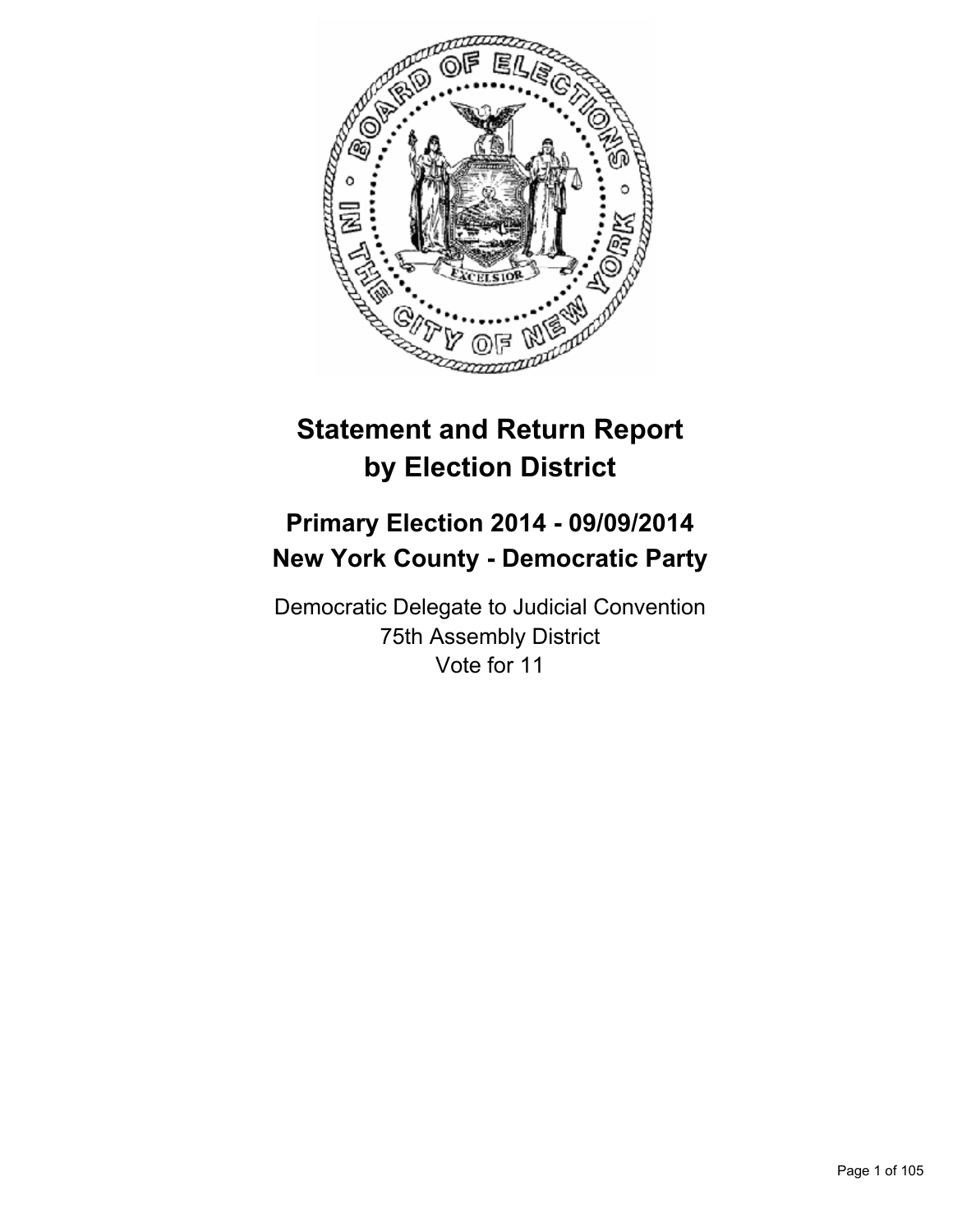

| <b>PUBLIC COUNTER</b>                                    | 144            |
|----------------------------------------------------------|----------------|
| <b>EMERGENCY</b>                                         | 0              |
| ABSENTEE/MILITARY                                        | 5              |
| <b>FEDERAL</b>                                           | $\mathbf 0$    |
| <b>AFFIDAVIT</b>                                         | $\overline{2}$ |
| <b>Total Ballots</b>                                     | 151            |
| Less - Inapplicable Federal/Special Presidential Ballots | 0              |
| <b>Total Applicable Ballots</b>                          | 151            |
| <b>JUDY RICHHEIMER</b>                                   | 56             |
| PAUL J. GRONCKI                                          | 31             |
| SYLVIA E. DI PIETRO                                      | 59             |
| <b>CAROL DEMECH</b>                                      | 46             |
| <b>EVELYN SUAREZ</b>                                     | 51             |
| <b>DAVID WARREN</b>                                      | 33             |
| LISA A. PADILLA                                          | 56             |
| CHARLOTTE E. DAVIDSON                                    | 58             |
| DAVID W. SILVERSTONE                                     | 33             |
| <b>FRANCINE HASELKORN</b>                                | 52             |
| EMILY J. GOODMAN                                         | 67             |
| MICHAEL J. SPILLANE                                      | 27             |
| ALLEN N. ROSKOFF                                         | 28             |
| <b>AMY KALM</b>                                          | 43             |
| RONNIE M. ELDRIDGE                                       | 40             |
| <b>MARY D'ELIA</b>                                       | 39             |
| SETH J. WEISSMAN                                         | 32             |
| THOMAS M. GREICO                                         | 26             |
| KRISTEN E. KAUFMAN                                       | 49             |
| <b>WILLIAM PAWSON</b>                                    | 18             |
| <b>CHARLES S. BAYOR</b>                                  | 22             |
| GEOFFREY DEVAUL (WRITE-IN)                               | 1              |
| <b>Total Votes</b>                                       | 867            |
| Unrecorded                                               | 794            |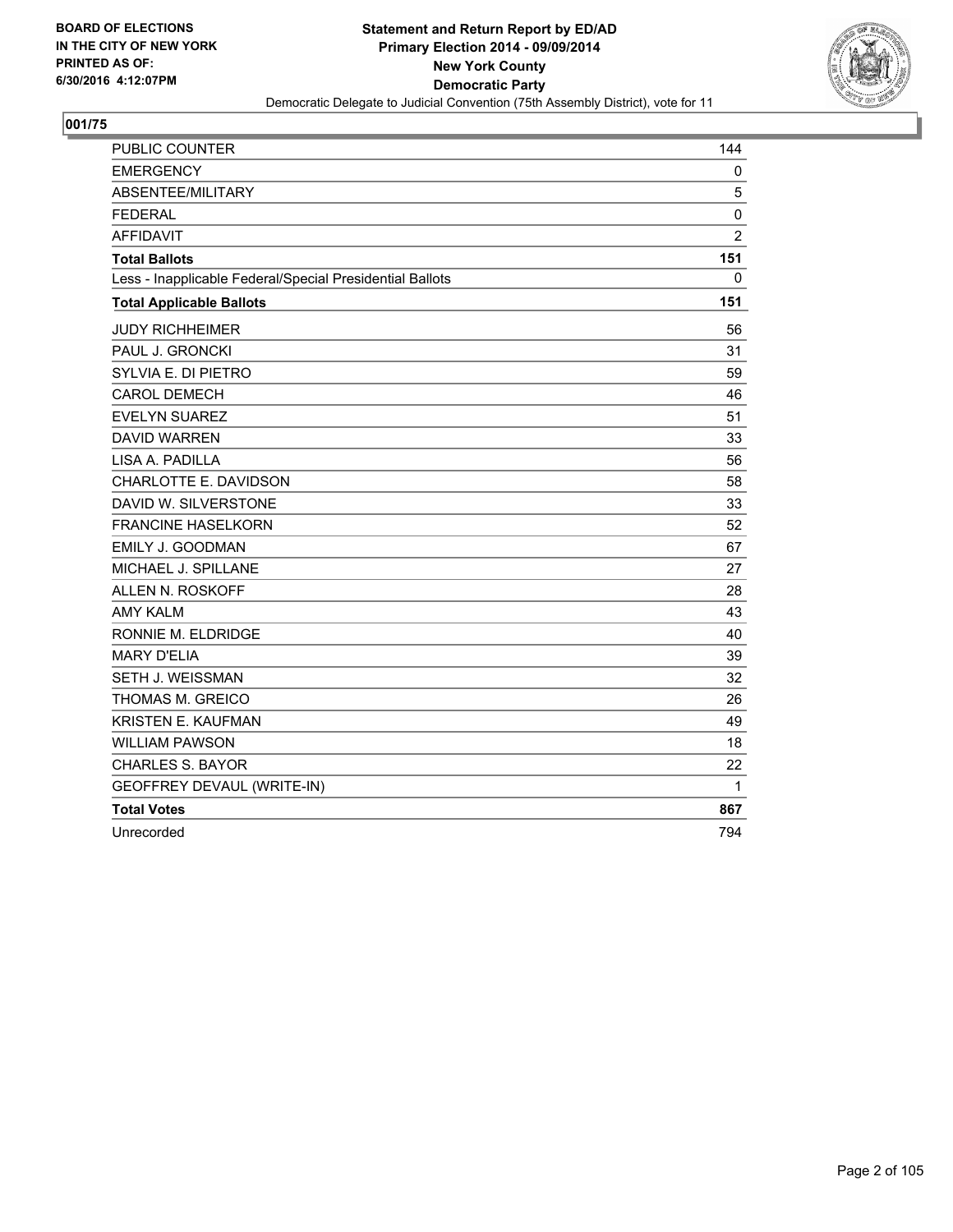

| <b>PUBLIC COUNTER</b>                                    | 118            |
|----------------------------------------------------------|----------------|
| <b>EMERGENCY</b>                                         | 0              |
| ABSENTEE/MILITARY                                        | 1              |
| <b>FEDERAL</b>                                           | 0              |
| <b>AFFIDAVIT</b>                                         | $\overline{2}$ |
| <b>Total Ballots</b>                                     | 121            |
| Less - Inapplicable Federal/Special Presidential Ballots | 0              |
| <b>Total Applicable Ballots</b>                          | 121            |
| <b>JUDY RICHHEIMER</b>                                   | 45             |
| PAUL J. GRONCKI                                          | 32             |
| SYLVIA E. DI PIETRO                                      | 37             |
| <b>CAROL DEMECH</b>                                      | 42             |
| <b>EVELYN SUAREZ</b>                                     | 36             |
| <b>DAVID WARREN</b>                                      | 29             |
| LISA A. PADILLA                                          | 42             |
| CHARLOTTE E. DAVIDSON                                    | 32             |
| DAVID W. SILVERSTONE                                     | 26             |
| <b>FRANCINE HASELKORN</b>                                | 35             |
| EMILY J. GOODMAN                                         | 45             |
| MICHAEL J. SPILLANE                                      | 18             |
| <b>ALLEN N. ROSKOFF</b>                                  | 29             |
| <b>AMY KALM</b>                                          | 35             |
| RONNIE M. ELDRIDGE                                       | 30             |
| <b>MARY D'ELIA</b>                                       | 33             |
| <b>SETH J. WEISSMAN</b>                                  | 30             |
| <b>THOMAS M. GREICO</b>                                  | 18             |
| KRISTEN E. KAUFMAN                                       | 37             |
| <b>WILLIAM PAWSON</b>                                    | 20             |
| <b>CHARLES S. BAYOR</b>                                  | 17             |
| <b>Total Votes</b>                                       | 668            |
| Unrecorded                                               | 663            |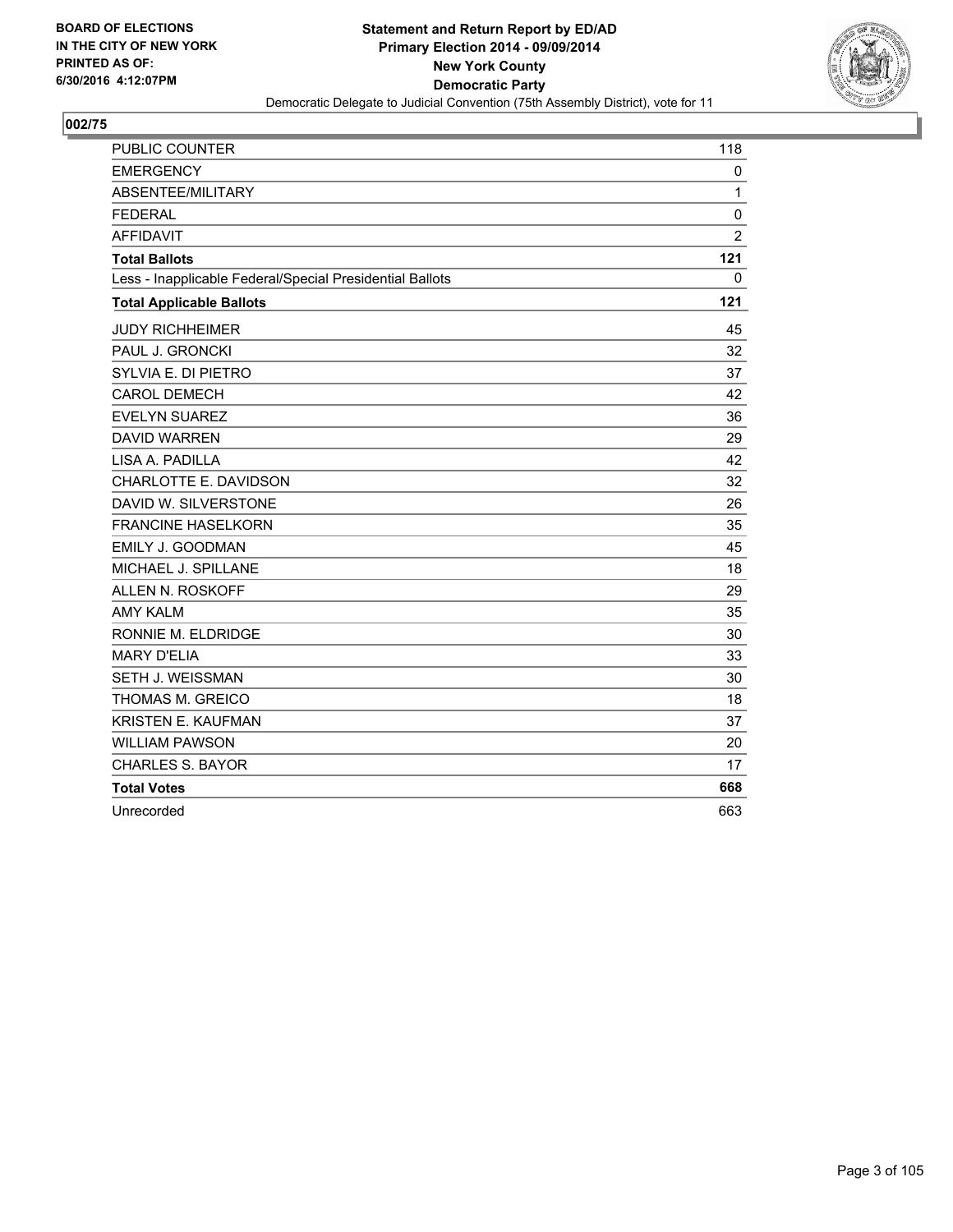

| PUBLIC COUNTER                                           | 47             |
|----------------------------------------------------------|----------------|
| <b>EMERGENCY</b>                                         | $\mathbf{0}$   |
| ABSENTEE/MILITARY                                        | $\overline{2}$ |
| <b>FEDERAL</b>                                           | 0              |
| <b>AFFIDAVIT</b>                                         | $\mathbf 1$    |
| <b>Total Ballots</b>                                     | 50             |
| Less - Inapplicable Federal/Special Presidential Ballots | 0              |
| <b>Total Applicable Ballots</b>                          | 50             |
| <b>JUDY RICHHEIMER</b>                                   | 18             |
| PAUL J. GRONCKI                                          | 10             |
| SYLVIA E. DI PIETRO                                      | 17             |
| <b>CAROL DEMECH</b>                                      | 17             |
| <b>EVELYN SUAREZ</b>                                     | 16             |
| <b>DAVID WARREN</b>                                      | 6              |
| LISA A. PADILLA                                          | 22             |
| CHARLOTTE E. DAVIDSON                                    | 16             |
| DAVID W. SILVERSTONE                                     | 11             |
| <b>FRANCINE HASELKORN</b>                                | 18             |
| EMILY J. GOODMAN                                         | 21             |
| MICHAEL J. SPILLANE                                      | 11             |
| <b>ALLEN N. ROSKOFF</b>                                  | 11             |
| <b>AMY KALM</b>                                          | 16             |
| RONNIE M. ELDRIDGE                                       | 18             |
| <b>MARY D'ELIA</b>                                       | 14             |
| SETH J. WEISSMAN                                         | 10             |
| THOMAS M. GREICO                                         | 10             |
| KRISTEN E. KAUFMAN                                       | 20             |
| <b>WILLIAM PAWSON</b>                                    | 8              |
| <b>CHARLES S. BAYOR</b>                                  | 10             |
| <b>Total Votes</b>                                       | 300            |
| Unrecorded                                               | 250            |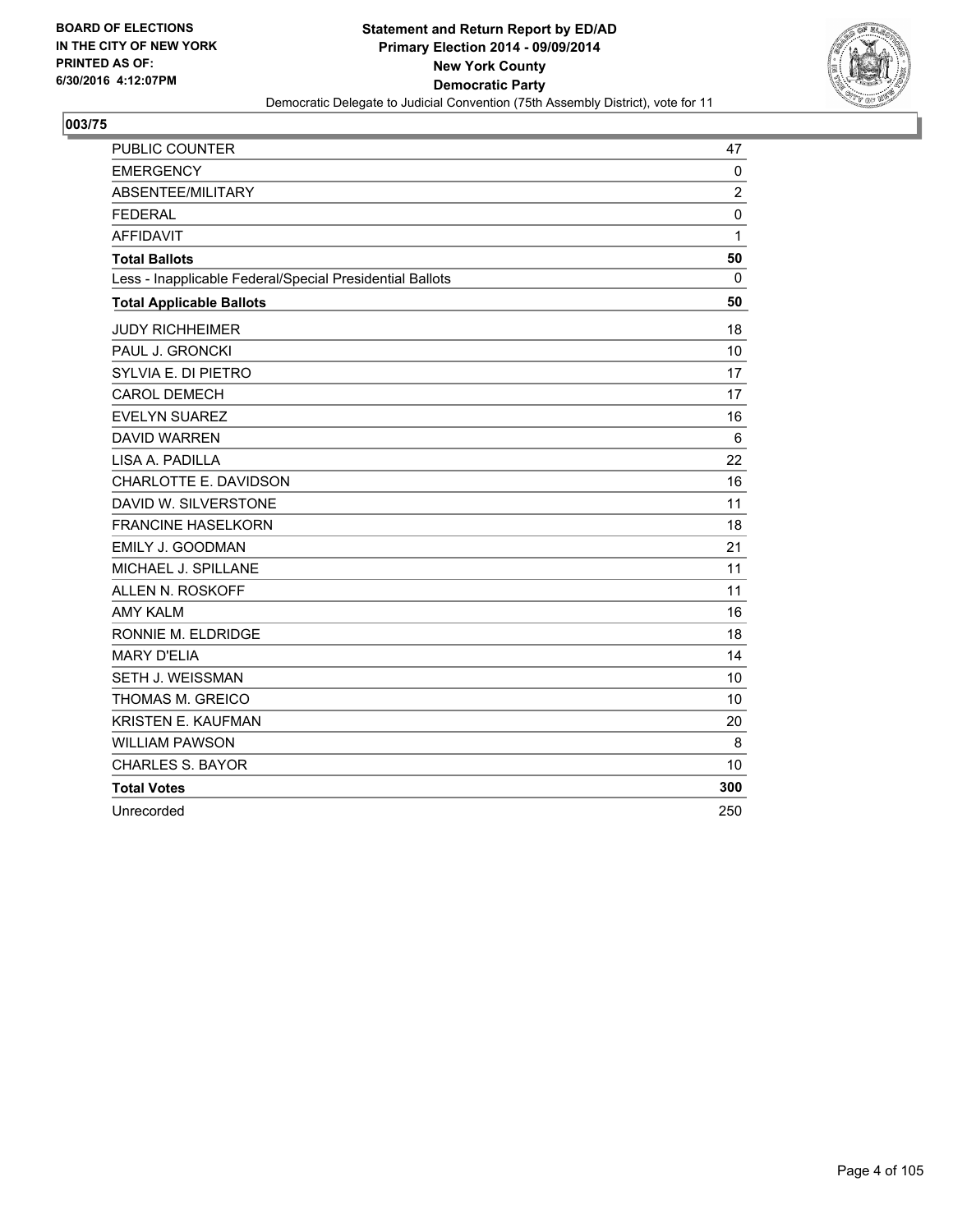

| PUBLIC COUNTER                                           | 93           |
|----------------------------------------------------------|--------------|
| <b>EMERGENCY</b>                                         | 0            |
| ABSENTEE/MILITARY                                        | $\mathbf 0$  |
| <b>FEDERAL</b>                                           | $\mathbf 0$  |
| <b>AFFIDAVIT</b>                                         | $\mathbf{1}$ |
| <b>Total Ballots</b>                                     | 94           |
| Less - Inapplicable Federal/Special Presidential Ballots | 0            |
| <b>Total Applicable Ballots</b>                          | 94           |
| <b>JUDY RICHHEIMER</b>                                   | 30           |
| PAUL J. GRONCKI                                          | 20           |
| SYLVIA E. DI PIETRO                                      | 31           |
| <b>CAROL DEMECH</b>                                      | 27           |
| <b>EVELYN SUAREZ</b>                                     | 29           |
| <b>DAVID WARREN</b>                                      | 18           |
| LISA A. PADILLA                                          | 27           |
| CHARLOTTE E. DAVIDSON                                    | 29           |
| DAVID W. SILVERSTONE                                     | 19           |
| <b>FRANCINE HASELKORN</b>                                | 26           |
| EMILY J. GOODMAN                                         | 39           |
| MICHAEL J. SPILLANE                                      | 19           |
| <b>ALLEN N. ROSKOFF</b>                                  | 22           |
| <b>AMY KALM</b>                                          | 26           |
| RONNIE M. ELDRIDGE                                       | 24           |
| <b>MARY D'ELIA</b>                                       | 31           |
| SETH J. WEISSMAN                                         | 25           |
| THOMAS M. GREICO                                         | 17           |
| KRISTEN E. KAUFMAN                                       | 32           |
| <b>WILLIAM PAWSON</b>                                    | 17           |
| <b>CHARLES S. BAYOR</b>                                  | 20           |
| <b>Total Votes</b>                                       | 528          |
| Unrecorded                                               | 506          |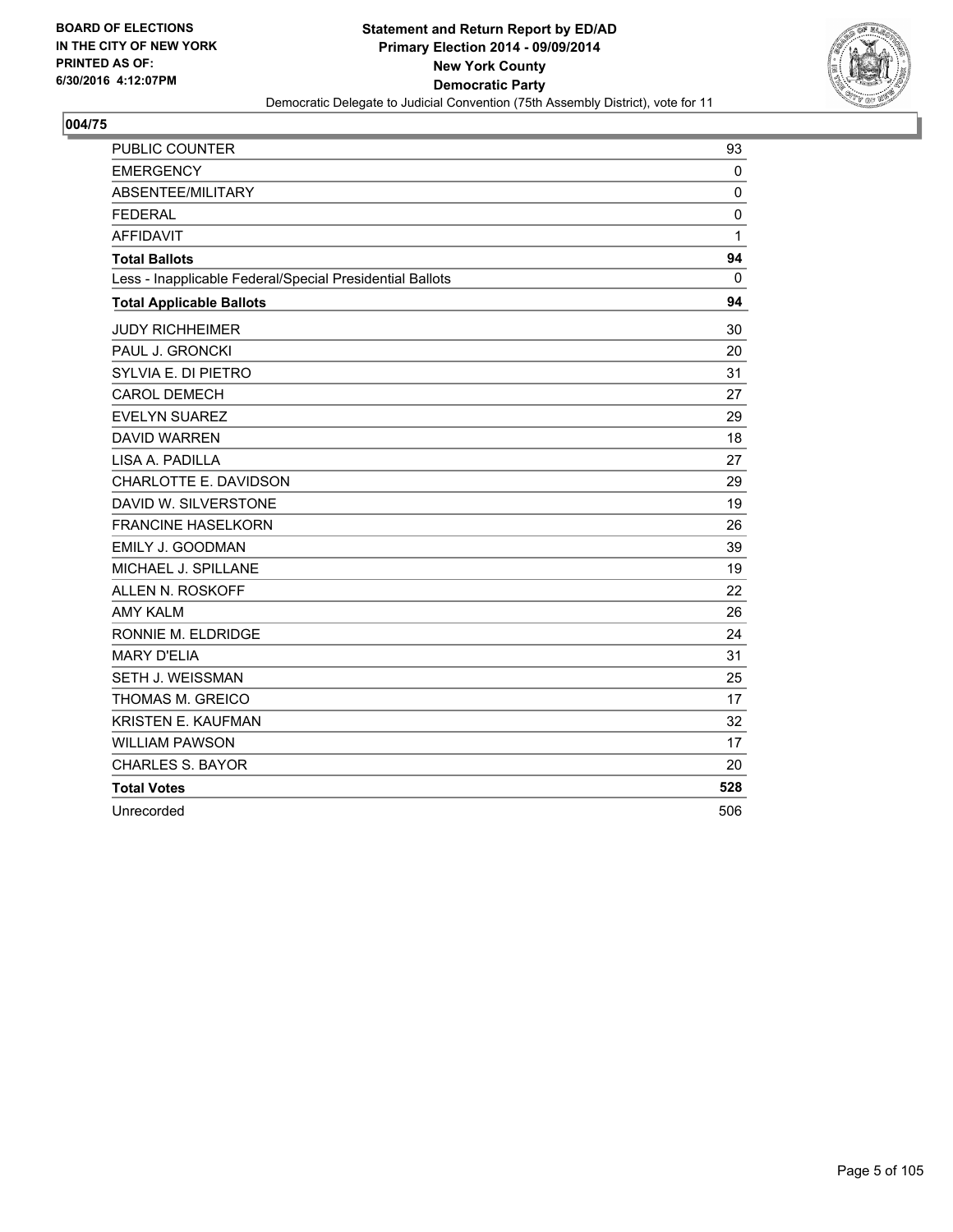

| <b>PUBLIC COUNTER</b>                                    | 131            |
|----------------------------------------------------------|----------------|
| <b>EMERGENCY</b>                                         | 0              |
| ABSENTEE/MILITARY                                        | $\overline{7}$ |
| <b>FEDERAL</b>                                           | 0              |
| <b>AFFIDAVIT</b>                                         | $\mathbf{0}$   |
| <b>Total Ballots</b>                                     | 138            |
| Less - Inapplicable Federal/Special Presidential Ballots | 0              |
| <b>Total Applicable Ballots</b>                          | 138            |
| <b>JUDY RICHHEIMER</b>                                   | 49             |
| PAUL J. GRONCKI                                          | 44             |
| SYLVIA E. DI PIETRO                                      | 50             |
| <b>CAROL DEMECH</b>                                      | 40             |
| <b>EVELYN SUAREZ</b>                                     | 51             |
| <b>DAVID WARREN</b>                                      | 42             |
| LISA A. PADILLA                                          | 53             |
| CHARLOTTE E. DAVIDSON                                    | 48             |
| DAVID W. SILVERSTONE                                     | 42             |
| <b>FRANCINE HASELKORN</b>                                | 44             |
| EMILY J. GOODMAN                                         | 47             |
| MICHAEL J. SPILLANE                                      | 26             |
| ALLEN N. ROSKOFF                                         | 31             |
| <b>AMY KALM</b>                                          | 32             |
| RONNIE M. ELDRIDGE                                       | 42             |
| <b>MARY D'ELIA</b>                                       | 31             |
| SETH J. WEISSMAN                                         | 32             |
| THOMAS M. GREICO                                         | 26             |
| KRISTEN E. KAUFMAN                                       | 35             |
| <b>WILLIAM PAWSON</b>                                    | 19             |
| <b>CHARLES S. BAYOR</b>                                  | 20             |
| <b>Total Votes</b>                                       | 804            |
| Unrecorded                                               | 714            |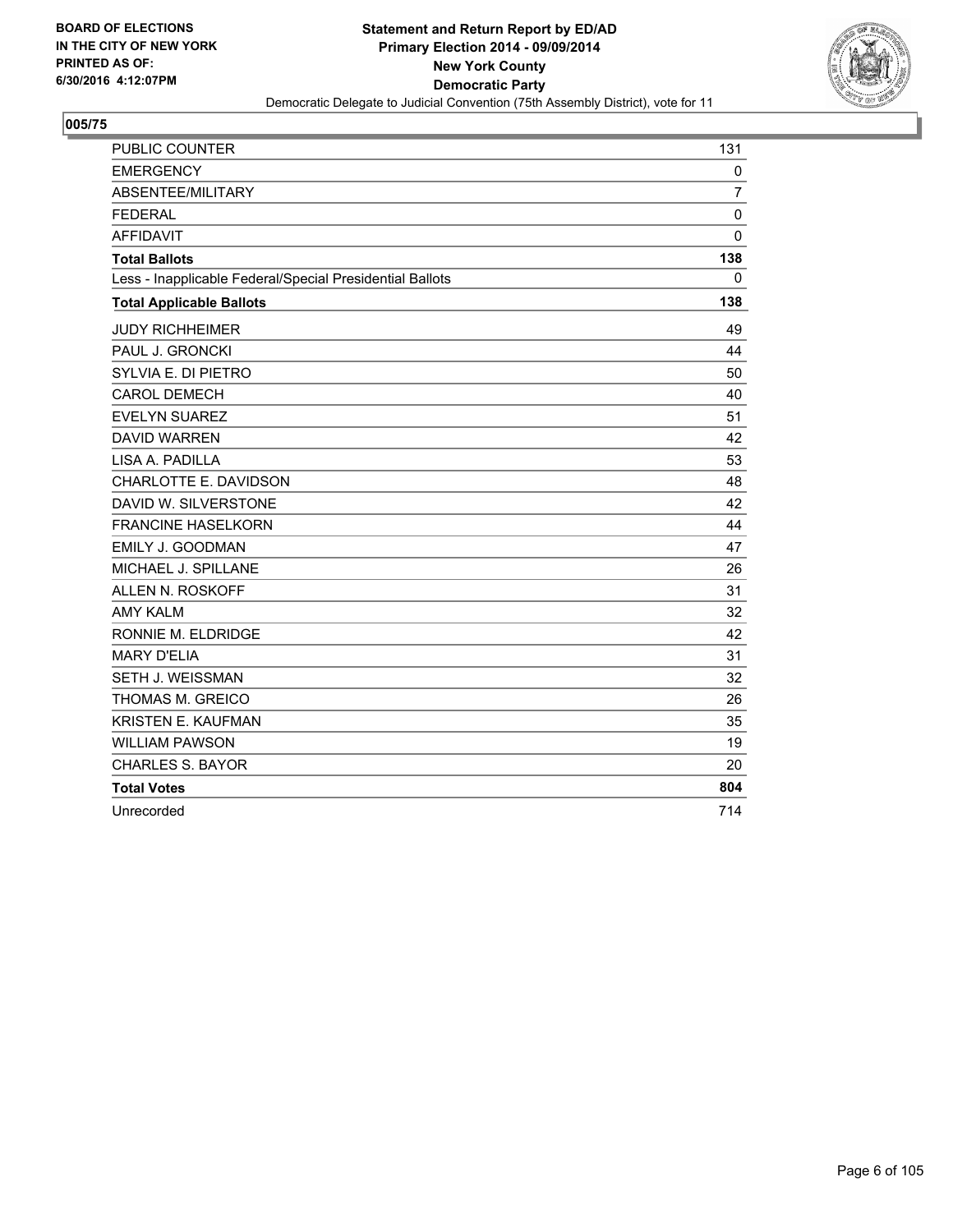

| <b>PUBLIC COUNTER</b>                                    | 116         |
|----------------------------------------------------------|-------------|
| <b>EMERGENCY</b>                                         | 0           |
| ABSENTEE/MILITARY                                        | 5           |
| <b>FEDERAL</b>                                           | $\mathbf 0$ |
| <b>AFFIDAVIT</b>                                         | $\mathbf 0$ |
| <b>Total Ballots</b>                                     | 121         |
| Less - Inapplicable Federal/Special Presidential Ballots | 0           |
| <b>Total Applicable Ballots</b>                          | 121         |
| <b>JUDY RICHHEIMER</b>                                   | 43          |
| PAUL J. GRONCKI                                          | 33          |
| SYLVIA E. DI PIETRO                                      | 46          |
| <b>CAROL DEMECH</b>                                      | 41          |
| <b>EVELYN SUAREZ</b>                                     | 44          |
| <b>DAVID WARREN</b>                                      | 32          |
| LISA A. PADILLA                                          | 41          |
| CHARLOTTE E. DAVIDSON                                    | 41          |
| DAVID W. SILVERSTONE                                     | 34          |
| <b>FRANCINE HASELKORN</b>                                | 38          |
| EMILY J. GOODMAN                                         | 43          |
| MICHAEL J. SPILLANE                                      | 27          |
| ALLEN N. ROSKOFF                                         | 23          |
| <b>AMY KALM</b>                                          | 34          |
| RONNIE M. ELDRIDGE                                       | 33          |
| <b>MARY D'ELIA</b>                                       | 31          |
| SETH J. WEISSMAN                                         | 30          |
| THOMAS M. GREICO                                         | 25          |
| KRISTEN E. KAUFMAN                                       | 35          |
| <b>WILLIAM PAWSON</b>                                    | 19          |
| <b>CHARLES S. BAYOR</b>                                  | 23          |
| UNATTRIBUTABLE WRITE-IN (WRITE-IN)                       | 1           |
| <b>Total Votes</b>                                       | 717         |
| Unrecorded                                               | 614         |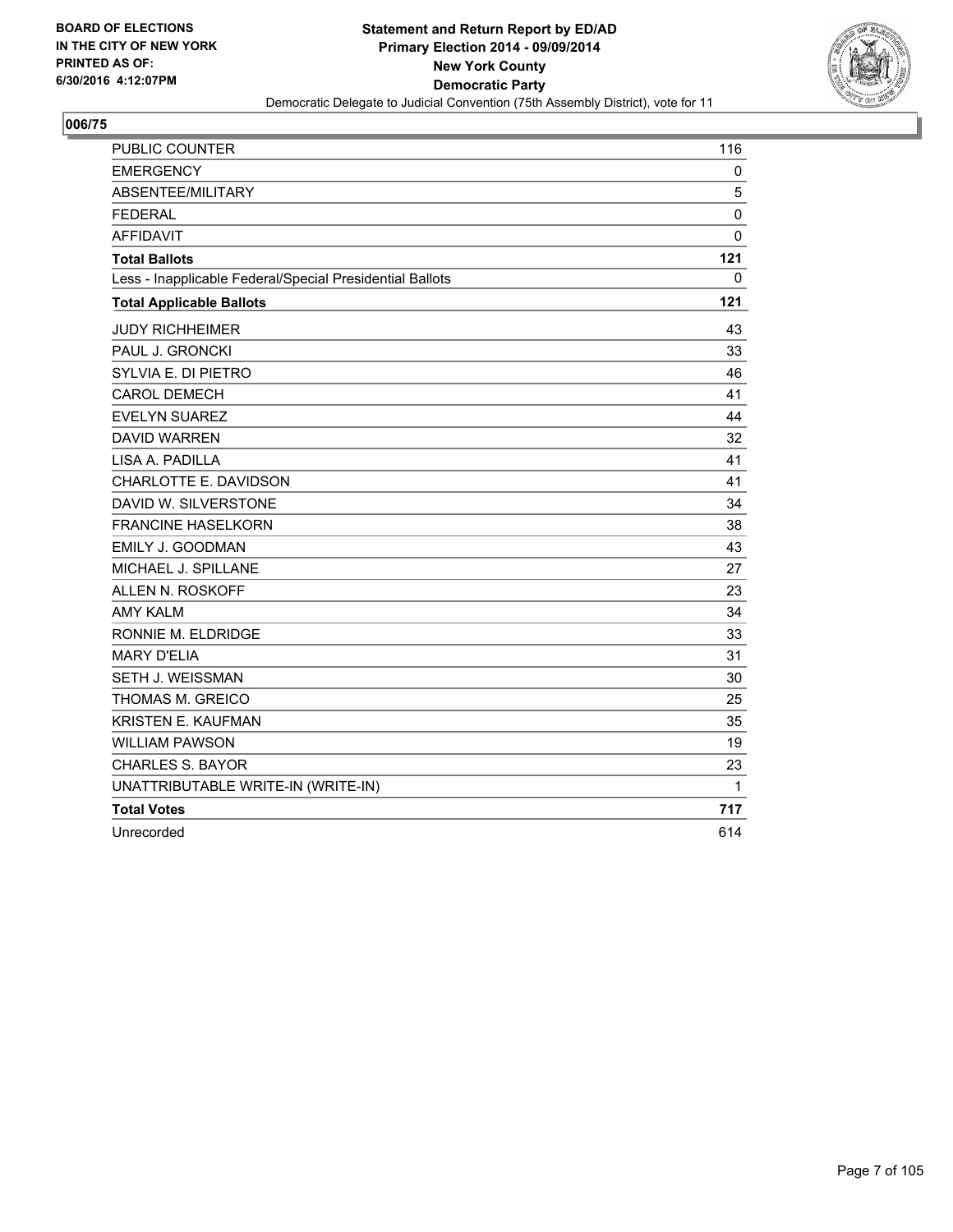

| PUBLIC COUNTER                                           | 19              |
|----------------------------------------------------------|-----------------|
| <b>EMERGENCY</b>                                         | 0               |
| ABSENTEE/MILITARY                                        | $\overline{2}$  |
| <b>FEDERAL</b>                                           | 0               |
| <b>AFFIDAVIT</b>                                         | $\mathbf 0$     |
| <b>Total Ballots</b>                                     | 21              |
| Less - Inapplicable Federal/Special Presidential Ballots | 0               |
| <b>Total Applicable Ballots</b>                          | 21              |
| <b>JUDY RICHHEIMER</b>                                   | 4               |
| PAUL J. GRONCKI                                          | 4               |
| SYLVIA E. DI PIETRO                                      | $6\phantom{1}6$ |
| <b>CAROL DEMECH</b>                                      | 5               |
| <b>EVELYN SUAREZ</b>                                     | 6               |
| <b>DAVID WARREN</b>                                      | 4               |
| LISA A. PADILLA                                          | $\overline{7}$  |
| CHARLOTTE E. DAVIDSON                                    | $\overline{7}$  |
| DAVID W. SILVERSTONE                                     | 6               |
| <b>FRANCINE HASELKORN</b>                                | 4               |
| EMILY J. GOODMAN                                         | 11              |
| MICHAEL J. SPILLANE                                      | 4               |
| ALLEN N. ROSKOFF                                         | 5               |
| <b>AMY KALM</b>                                          | 5               |
| RONNIE M. ELDRIDGE                                       | $\overline{7}$  |
| <b>MARY D'ELIA</b>                                       | 6               |
| SETH J. WEISSMAN                                         | $\,6$           |
| THOMAS M. GREICO                                         | 5               |
| <b>KRISTEN E. KAUFMAN</b>                                | 6               |
| <b>WILLIAM PAWSON</b>                                    | 4               |
| <b>CHARLES S. BAYOR</b>                                  | 5               |
| <b>Total Votes</b>                                       | 117             |
| Unrecorded                                               | 114             |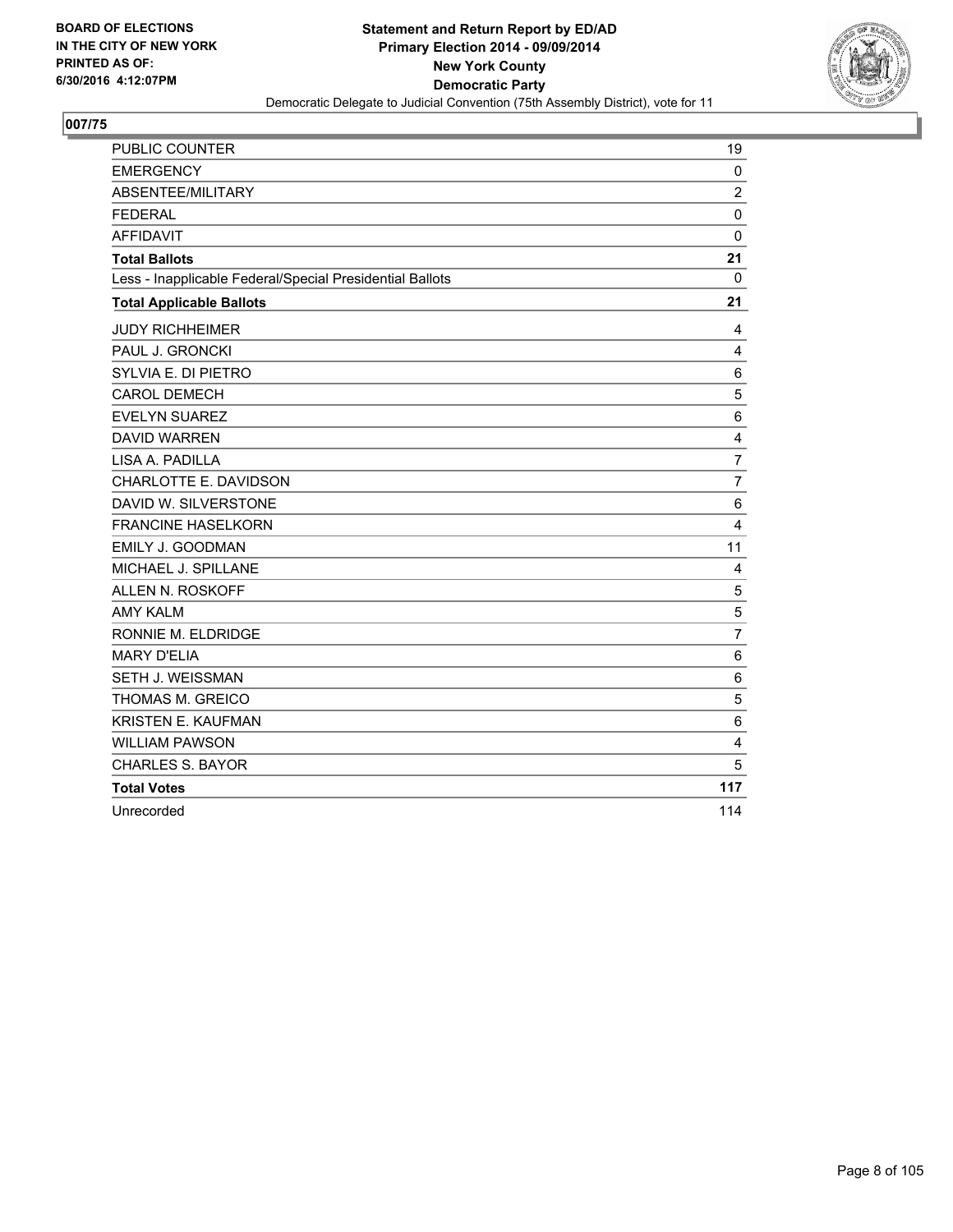

| PUBLIC COUNTER                                           | 52             |
|----------------------------------------------------------|----------------|
| <b>EMERGENCY</b>                                         | 0              |
| ABSENTEE/MILITARY                                        | 4              |
| <b>FEDERAL</b>                                           | 0              |
| <b>AFFIDAVIT</b>                                         | $\mathbf 0$    |
| <b>Total Ballots</b>                                     | 56             |
| Less - Inapplicable Federal/Special Presidential Ballots | 0              |
| <b>Total Applicable Ballots</b>                          | 56             |
| <b>JUDY RICHHEIMER</b>                                   | 18             |
| PAUL J. GRONCKI                                          | 9              |
| SYLVIA E. DI PIETRO                                      | 14             |
| <b>CAROL DEMECH</b>                                      | 12             |
| <b>EVELYN SUAREZ</b>                                     | 13             |
| <b>DAVID WARREN</b>                                      | 5              |
| LISA A. PADILLA                                          | 12             |
| CHARLOTTE E. DAVIDSON                                    | 14             |
| DAVID W. SILVERSTONE                                     | 6              |
| <b>FRANCINE HASELKORN</b>                                | 12             |
| EMILY J. GOODMAN                                         | 24             |
| MICHAEL J. SPILLANE                                      | 9              |
| <b>ALLEN N. ROSKOFF</b>                                  | 9              |
| <b>AMY KALM</b>                                          | 16             |
| RONNIE M. ELDRIDGE                                       | 16             |
| <b>MARY D'ELIA</b>                                       | 16             |
| SETH J. WEISSMAN                                         | 8              |
| THOMAS M. GREICO                                         | 8              |
| KRISTEN E. KAUFMAN                                       | 17             |
| <b>WILLIAM PAWSON</b>                                    | $\overline{7}$ |
| <b>CHARLES S. BAYOR</b>                                  | 10             |
| <b>Total Votes</b>                                       | 255            |
| Unrecorded                                               | 361            |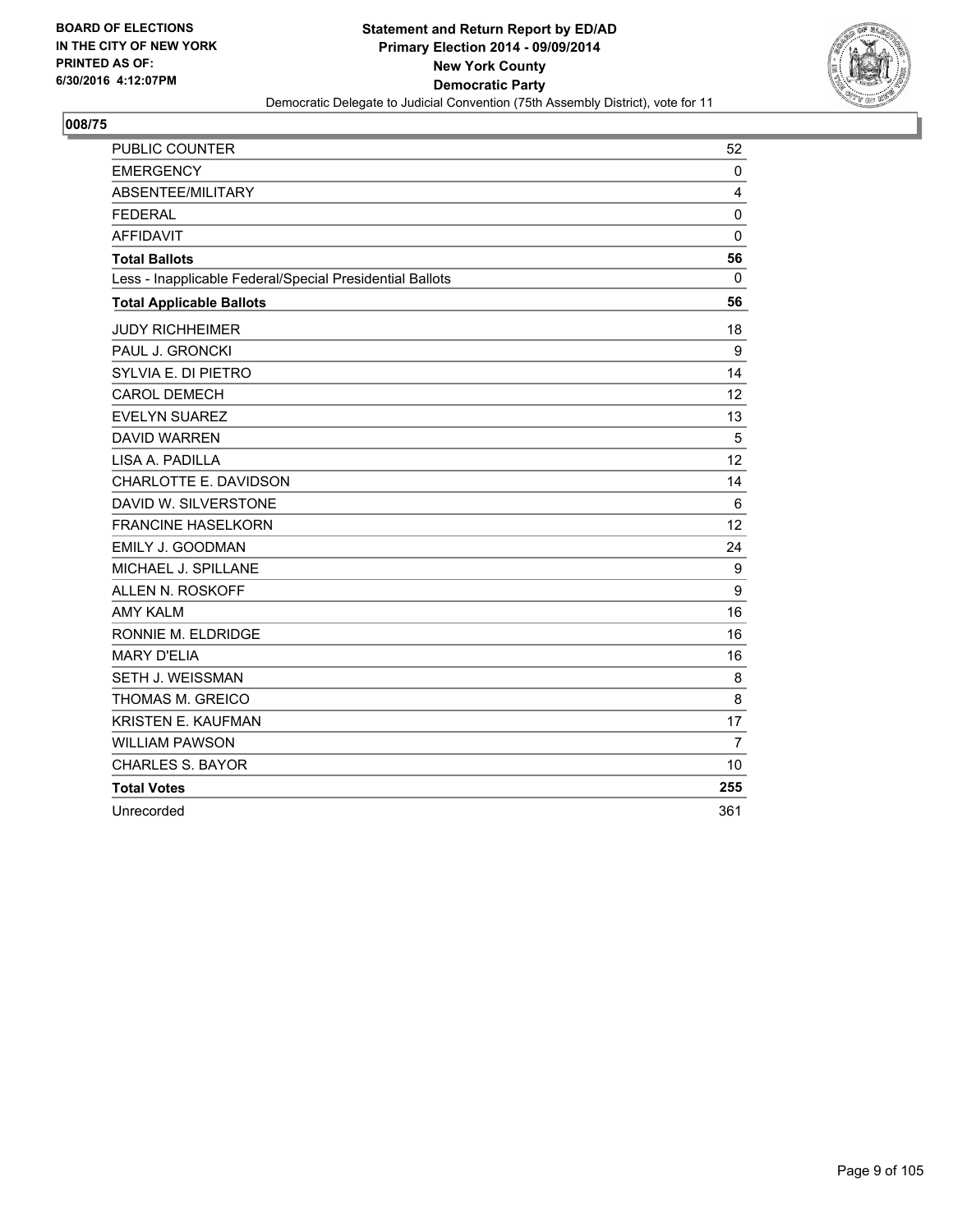

| <b>PUBLIC COUNTER</b>                                    | 38               |
|----------------------------------------------------------|------------------|
| <b>EMERGENCY</b>                                         | 0                |
| ABSENTEE/MILITARY                                        | 3                |
| <b>FEDERAL</b>                                           | 0                |
| <b>AFFIDAVIT</b>                                         | $\mathbf 0$      |
| <b>Total Ballots</b>                                     | 41               |
| Less - Inapplicable Federal/Special Presidential Ballots | 0                |
| <b>Total Applicable Ballots</b>                          | 41               |
| <b>JUDY RICHHEIMER</b>                                   | 10               |
| PAUL J. GRONCKI                                          | 5                |
| SYLVIA E. DI PIETRO                                      | 9                |
| <b>CAROL DEMECH</b>                                      | 9                |
| <b>EVELYN SUAREZ</b>                                     | 11               |
| <b>DAVID WARREN</b>                                      | 4                |
| LISA A. PADILLA                                          | 9                |
| CHARLOTTE E. DAVIDSON                                    | 8                |
| DAVID W. SILVERSTONE                                     | $\overline{7}$   |
| <b>FRANCINE HASELKORN</b>                                | 8                |
| EMILY J. GOODMAN                                         | 13               |
| MICHAEL J. SPILLANE                                      | 5                |
| ALLEN N. ROSKOFF                                         | 5                |
| <b>AMY KALM</b>                                          | $\boldsymbol{9}$ |
| RONNIE M. ELDRIDGE                                       | 9                |
| <b>MARY D'ELIA</b>                                       | 8                |
| SETH J. WEISSMAN                                         | 6                |
| THOMAS M. GREICO                                         | 6                |
| <b>KRISTEN E. KAUFMAN</b>                                | 8                |
| <b>WILLIAM PAWSON</b>                                    | 2                |
| <b>CHARLES S. BAYOR</b>                                  | 4                |
| <b>Total Votes</b>                                       | 155              |
| Unrecorded                                               | 296              |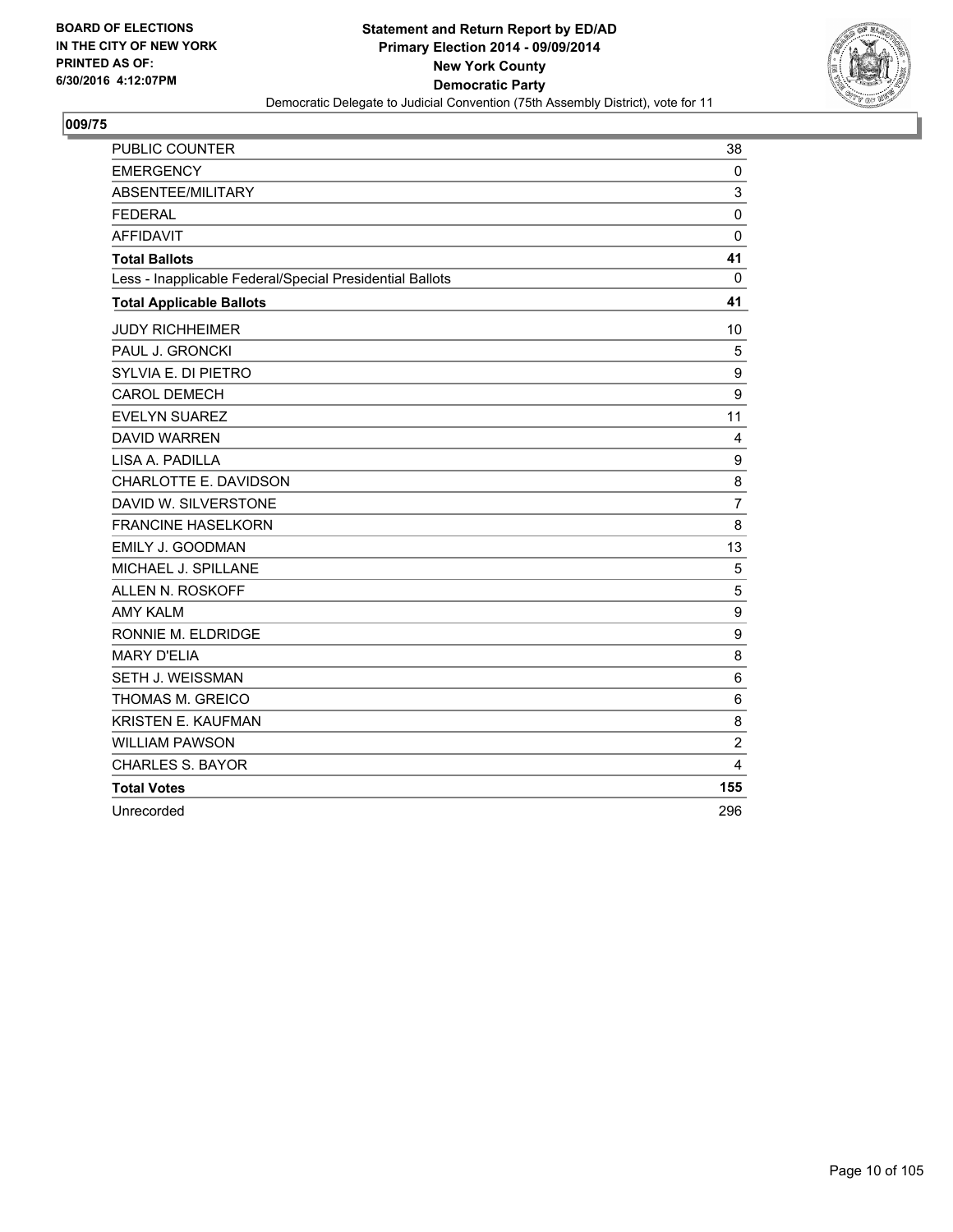

| <b>PUBLIC COUNTER</b>                                    | 56             |
|----------------------------------------------------------|----------------|
| <b>EMERGENCY</b>                                         | 0              |
| ABSENTEE/MILITARY                                        | $\mathbf 0$    |
| <b>FEDERAL</b>                                           | 0              |
| <b>AFFIDAVIT</b>                                         | $\mathbf 0$    |
| <b>Total Ballots</b>                                     | 56             |
| Less - Inapplicable Federal/Special Presidential Ballots | $\Omega$       |
| <b>Total Applicable Ballots</b>                          | 56             |
| <b>JUDY RICHHEIMER</b>                                   | 19             |
| PAUL J. GRONCKI                                          | 12             |
| SYLVIA E. DI PIETRO                                      | 16             |
| <b>CAROL DEMECH</b>                                      | 13             |
| <b>EVELYN SUAREZ</b>                                     | 22             |
| <b>DAVID WARREN</b>                                      | 15             |
| LISA A. PADILLA                                          | 18             |
| CHARLOTTE E. DAVIDSON                                    | 17             |
| DAVID W. SILVERSTONE                                     | 14             |
| <b>FRANCINE HASELKORN</b>                                | 18             |
| EMILY J. GOODMAN                                         | 19             |
| MICHAEL J. SPILLANE                                      | 8              |
| ALLEN N. ROSKOFF                                         | 9              |
| <b>AMY KALM</b>                                          | 13             |
| RONNIE M. ELDRIDGE                                       | 15             |
| <b>MARY D'ELIA</b>                                       | 11             |
| <b>SETH J. WEISSMAN</b>                                  | 9              |
| <b>THOMAS M. GREICO</b>                                  | $\overline{7}$ |
| KRISTEN E. KAUFMAN                                       | 10             |
| <b>WILLIAM PAWSON</b>                                    | 5              |
| <b>CHARLES S. BAYOR</b>                                  | 10             |
| <b>Total Votes</b>                                       | 280            |
| Unrecorded                                               | 336            |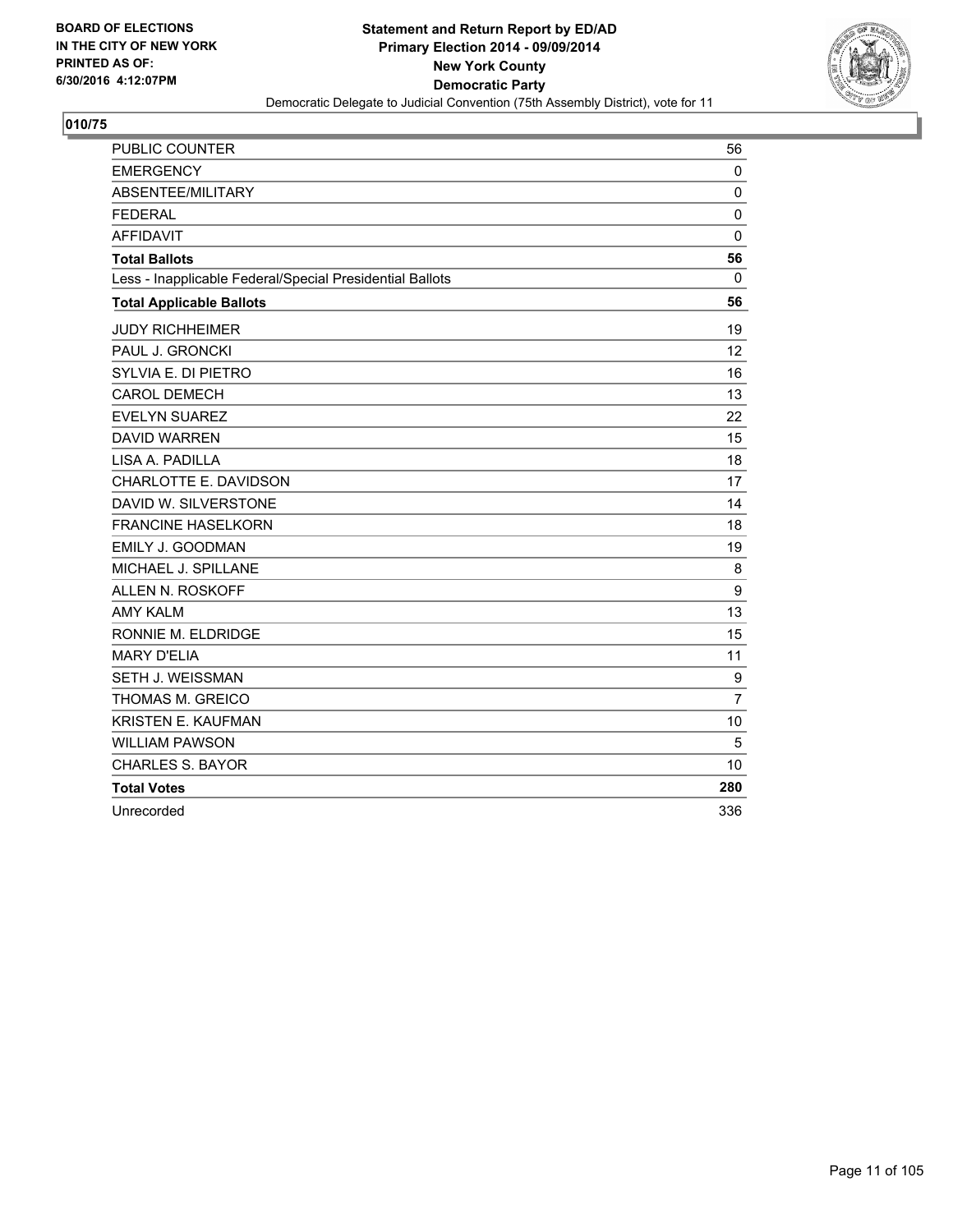

| PUBLIC COUNTER                                           | 77          |
|----------------------------------------------------------|-------------|
| <b>EMERGENCY</b>                                         | 0           |
| ABSENTEE/MILITARY                                        | 4           |
| <b>FEDERAL</b>                                           | $\mathbf 0$ |
| <b>AFFIDAVIT</b>                                         | $\mathbf 0$ |
| <b>Total Ballots</b>                                     | 81          |
| Less - Inapplicable Federal/Special Presidential Ballots | 0           |
| <b>Total Applicable Ballots</b>                          | 81          |
| <b>JUDY RICHHEIMER</b>                                   | 26          |
| PAUL J. GRONCKI                                          | 17          |
| SYLVIA E. DI PIETRO                                      | 25          |
| <b>CAROL DEMECH</b>                                      | 20          |
| <b>EVELYN SUAREZ</b>                                     | 28          |
| <b>DAVID WARREN</b>                                      | 20          |
| LISA A. PADILLA                                          | 29          |
| CHARLOTTE E. DAVIDSON                                    | 23          |
| DAVID W. SILVERSTONE                                     | 20          |
| <b>FRANCINE HASELKORN</b>                                | 19          |
| EMILY J. GOODMAN                                         | 28          |
| MICHAEL J. SPILLANE                                      | 14          |
| ALLEN N. ROSKOFF                                         | 17          |
| <b>AMY KALM</b>                                          | 20          |
| RONNIE M. ELDRIDGE                                       | 21          |
| <b>MARY D'ELIA</b>                                       | 25          |
| SETH J. WEISSMAN                                         | 18          |
| THOMAS M. GREICO                                         | 17          |
| <b>KRISTEN E. KAUFMAN</b>                                | 19          |
| <b>WILLIAM PAWSON</b>                                    | 11          |
| <b>CHARLES S. BAYOR</b>                                  | 13          |
| UNATTRIBUTABLE WRITE-IN (WRITE-IN)                       | 3           |
| <b>Total Votes</b>                                       | 433         |
| Unrecorded                                               | 458         |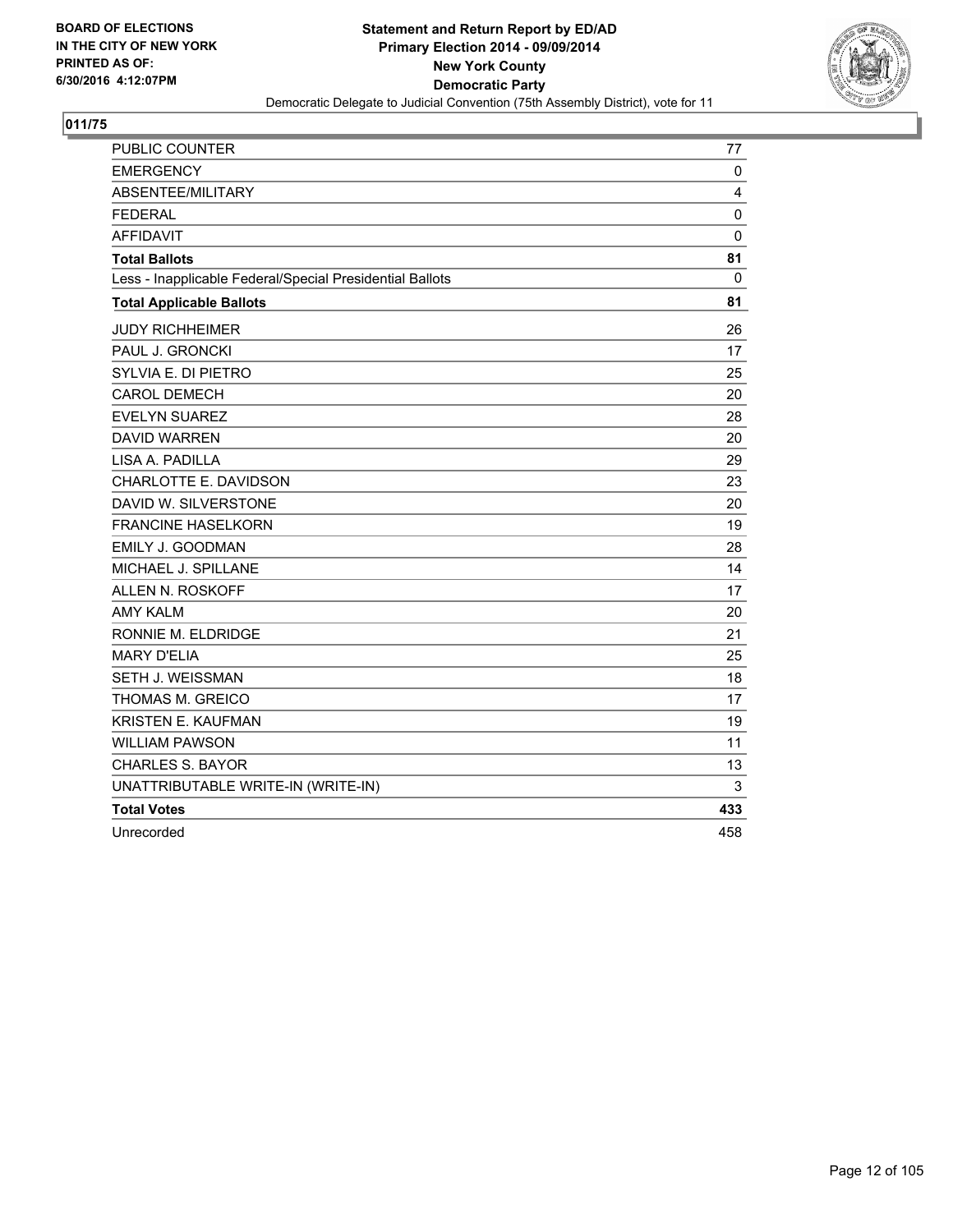

| PUBLIC COUNTER                                           | 48             |
|----------------------------------------------------------|----------------|
| <b>EMERGENCY</b>                                         | $\mathbf{0}$   |
| ABSENTEE/MILITARY                                        | $\overline{7}$ |
| <b>FEDERAL</b>                                           | $\mathbf 0$    |
| <b>AFFIDAVIT</b>                                         | $\mathbf 0$    |
| <b>Total Ballots</b>                                     | 55             |
| Less - Inapplicable Federal/Special Presidential Ballots | 0              |
| <b>Total Applicable Ballots</b>                          | 55             |
| <b>JUDY RICHHEIMER</b>                                   | 13             |
| PAUL J. GRONCKI                                          | 12             |
| SYLVIA E. DI PIETRO                                      | 14             |
| <b>CAROL DEMECH</b>                                      | 14             |
| <b>EVELYN SUAREZ</b>                                     | 24             |
| <b>DAVID WARREN</b>                                      | 12             |
| LISA A. PADILLA                                          | 16             |
| CHARLOTTE E. DAVIDSON                                    | 13             |
| DAVID W. SILVERSTONE                                     | 9              |
| <b>FRANCINE HASELKORN</b>                                | 10             |
| EMILY J. GOODMAN                                         | 22             |
| MICHAEL J. SPILLANE                                      | 15             |
| ALLEN N. ROSKOFF                                         | 14             |
| <b>AMY KALM</b>                                          | 18             |
| RONNIE M. ELDRIDGE                                       | 19             |
| <b>MARY D'ELIA</b>                                       | 20             |
| SETH J. WEISSMAN                                         | 14             |
| THOMAS M. GREICO                                         | 16             |
| <b>KRISTEN E. KAUFMAN</b>                                | 17             |
| <b>WILLIAM PAWSON</b>                                    | 17             |
| <b>CHARLES S. BAYOR</b>                                  | 16             |
| <b>Total Votes</b>                                       | 325            |
| Unrecorded                                               | 280            |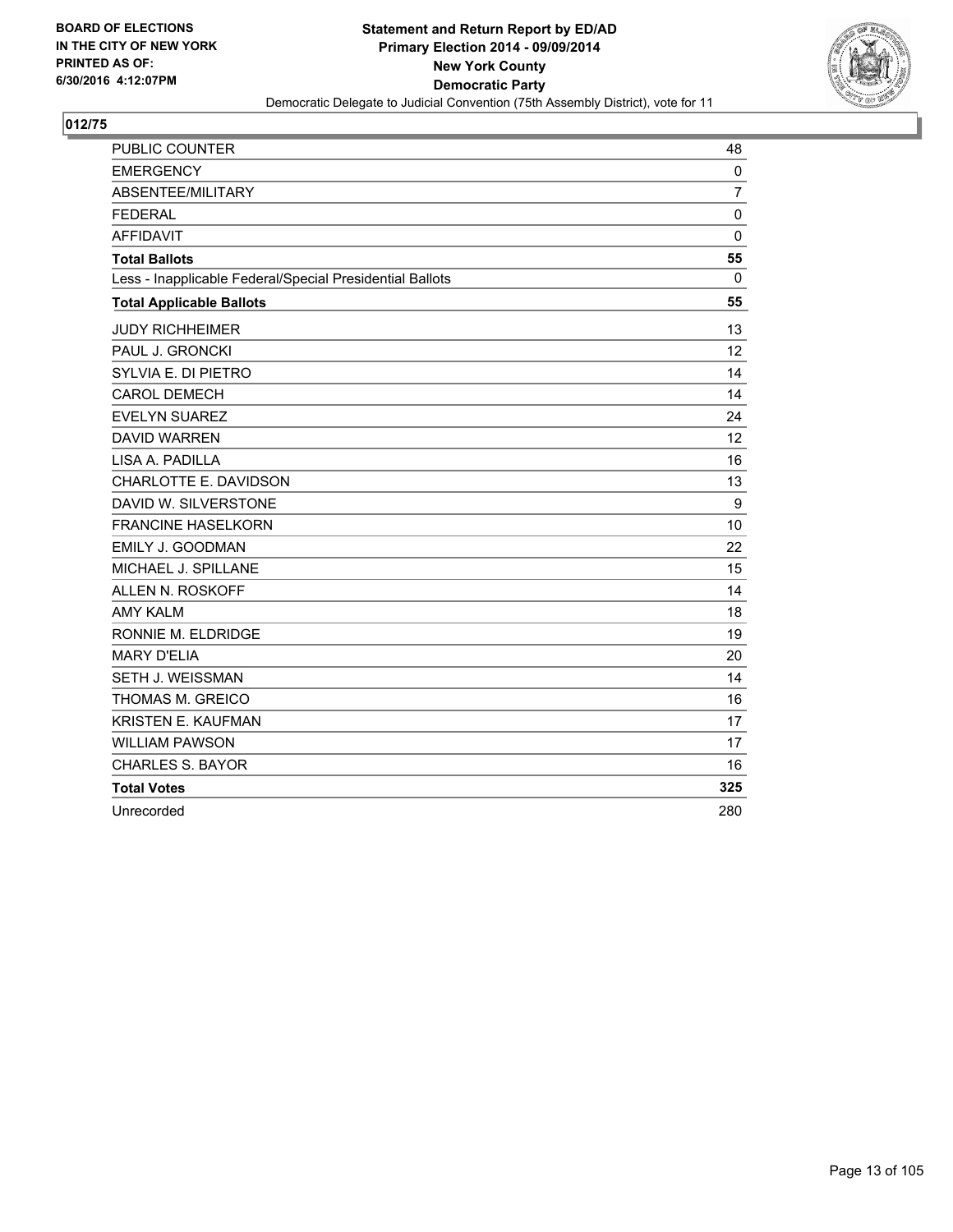

| PUBLIC COUNTER                                           | 39             |
|----------------------------------------------------------|----------------|
| <b>EMERGENCY</b>                                         | 0              |
| ABSENTEE/MILITARY                                        | 8              |
| <b>FEDERAL</b>                                           | $\mathbf 0$    |
| <b>AFFIDAVIT</b>                                         | 1              |
| <b>Total Ballots</b>                                     | 48             |
| Less - Inapplicable Federal/Special Presidential Ballots | 0              |
| <b>Total Applicable Ballots</b>                          | 48             |
| <b>JUDY RICHHEIMER</b>                                   | 12             |
| PAUL J. GRONCKI                                          | 5              |
| SYLVIA E. DI PIETRO                                      | 12             |
| <b>CAROL DEMECH</b>                                      | 10             |
| <b>EVELYN SUAREZ</b>                                     | 15             |
| <b>DAVID WARREN</b>                                      | 8              |
| LISA A. PADILLA                                          | 11             |
| CHARLOTTE E. DAVIDSON                                    | 12             |
| DAVID W. SILVERSTONE                                     | 6              |
| <b>FRANCINE HASELKORN</b>                                | 9              |
| EMILY J. GOODMAN                                         | 17             |
| MICHAEL J. SPILLANE                                      | $\overline{7}$ |
| ALLEN N. ROSKOFF                                         | $\overline{7}$ |
| <b>AMY KALM</b>                                          | 10             |
| RONNIE M. ELDRIDGE                                       | 11             |
| <b>MARY D'ELIA</b>                                       | 12             |
| SETH J. WEISSMAN                                         | 5              |
| THOMAS M. GREICO                                         | 6              |
| <b>KRISTEN E. KAUFMAN</b>                                | 15             |
| <b>WILLIAM PAWSON</b>                                    | 6              |
| CHARLES S. BAYOR                                         | $\overline{7}$ |
| UNATTRIBUTABLE WRITE-IN (WRITE-IN)                       | $\mathbf{1}$   |
| <b>Total Votes</b>                                       | 204            |
| Unrecorded                                               | 324            |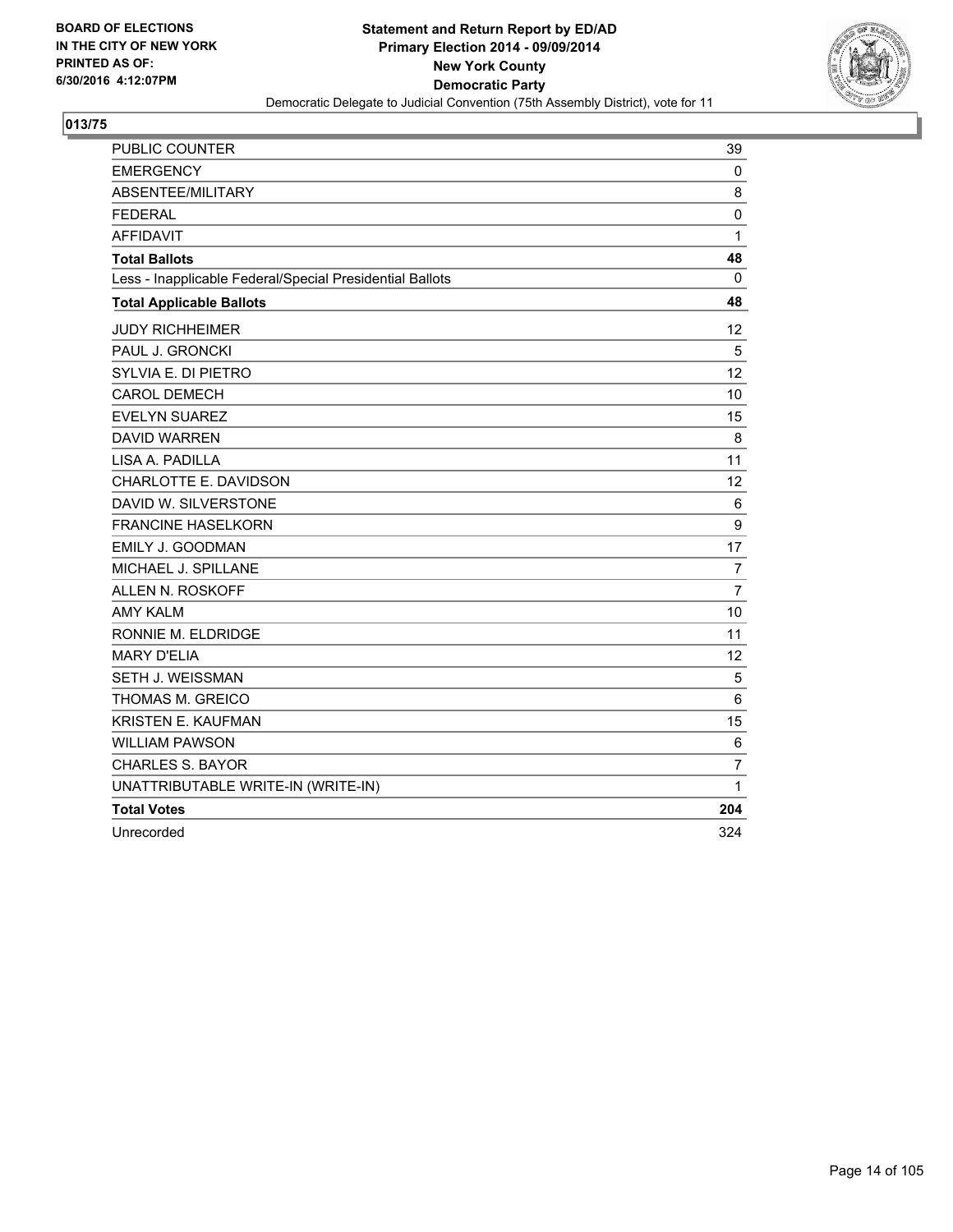

| PUBLIC COUNTER                                           | 50             |
|----------------------------------------------------------|----------------|
| <b>EMERGENCY</b>                                         | 0              |
| ABSENTEE/MILITARY                                        | $\overline{2}$ |
| <b>FEDERAL</b>                                           | $\mathbf 0$    |
| <b>AFFIDAVIT</b>                                         | $\mathbf 0$    |
| <b>Total Ballots</b>                                     | 52             |
| Less - Inapplicable Federal/Special Presidential Ballots | 0              |
| <b>Total Applicable Ballots</b>                          | 52             |
| <b>JUDY RICHHEIMER</b>                                   | 12             |
| PAUL J. GRONCKI                                          | 9              |
| SYLVIA E. DI PIETRO                                      | 10             |
| <b>CAROL DEMECH</b>                                      | 9              |
| <b>EVELYN SUAREZ</b>                                     | 13             |
| <b>DAVID WARREN</b>                                      | 8              |
| LISA A. PADILLA                                          | 16             |
| CHARLOTTE E. DAVIDSON                                    | 13             |
| DAVID W. SILVERSTONE                                     | $\overline{7}$ |
| <b>FRANCINE HASELKORN</b>                                | 6              |
| EMILY J. GOODMAN                                         | 18             |
| MICHAEL J. SPILLANE                                      | 12             |
| ALLEN N. ROSKOFF                                         | 6              |
| <b>AMY KALM</b>                                          | 10             |
| RONNIE M. ELDRIDGE                                       | 8              |
| <b>MARY D'ELIA</b>                                       | 9              |
| SETH J. WEISSMAN                                         | $\overline{7}$ |
| THOMAS M. GREICO                                         | 9              |
| <b>KRISTEN E. KAUFMAN</b>                                | 13             |
| <b>WILLIAM PAWSON</b>                                    | 5              |
| <b>CHARLES S. BAYOR</b>                                  | 8              |
| <b>Total Votes</b>                                       | 208            |
| Unrecorded                                               | 364            |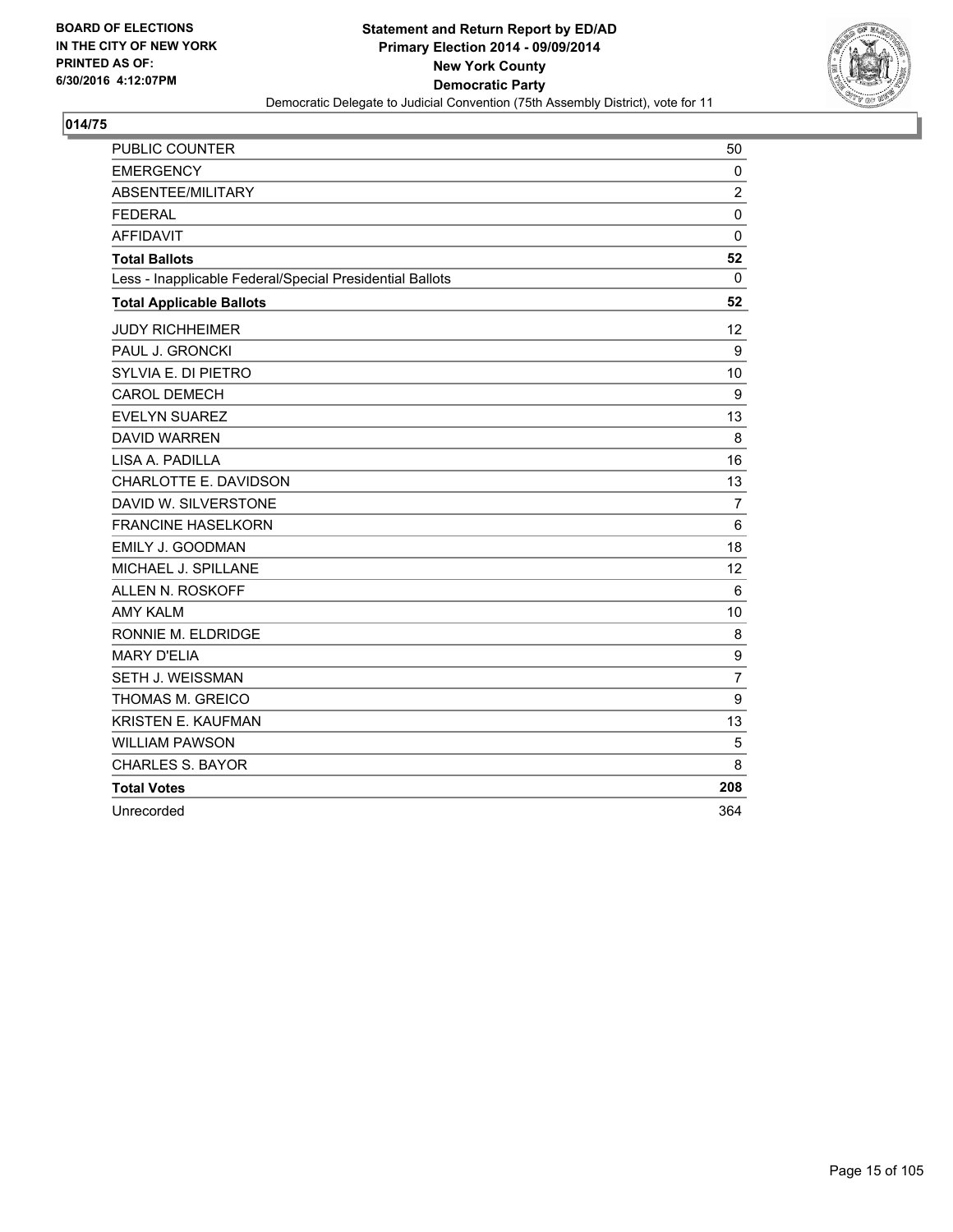

| PUBLIC COUNTER                                           | 66             |
|----------------------------------------------------------|----------------|
| <b>EMERGENCY</b>                                         | 0              |
| ABSENTEE/MILITARY                                        | $\overline{2}$ |
| <b>FEDERAL</b>                                           | $\mathbf 0$    |
| <b>AFFIDAVIT</b>                                         | $\mathbf 0$    |
| <b>Total Ballots</b>                                     | 68             |
| Less - Inapplicable Federal/Special Presidential Ballots | 0              |
| <b>Total Applicable Ballots</b>                          | 68             |
| <b>JUDY RICHHEIMER</b>                                   | 20             |
| PAUL J. GRONCKI                                          | 8              |
| SYLVIA E. DI PIETRO                                      | 18             |
| <b>CAROL DEMECH</b>                                      | 11             |
| <b>EVELYN SUAREZ</b>                                     | 20             |
| <b>DAVID WARREN</b>                                      | 9              |
| LISA A. PADILLA                                          | 19             |
| CHARLOTTE E. DAVIDSON                                    | 12             |
| DAVID W. SILVERSTONE                                     | 8              |
| <b>FRANCINE HASELKORN</b>                                | 12             |
| EMILY J. GOODMAN                                         | 25             |
| MICHAEL J. SPILLANE                                      | 15             |
| ALLEN N. ROSKOFF                                         | 17             |
| <b>AMY KALM</b>                                          | 18             |
| RONNIE M. ELDRIDGE                                       | 21             |
| <b>MARY D'ELIA</b>                                       | 19             |
| SETH J. WEISSMAN                                         | 17             |
| THOMAS M. GREICO                                         | 16             |
| <b>KRISTEN E. KAUFMAN</b>                                | 22             |
| <b>WILLIAM PAWSON</b>                                    | 14             |
| <b>CHARLES S. BAYOR</b>                                  | 11             |
| <b>Total Votes</b>                                       | 332            |
| Unrecorded                                               | 416            |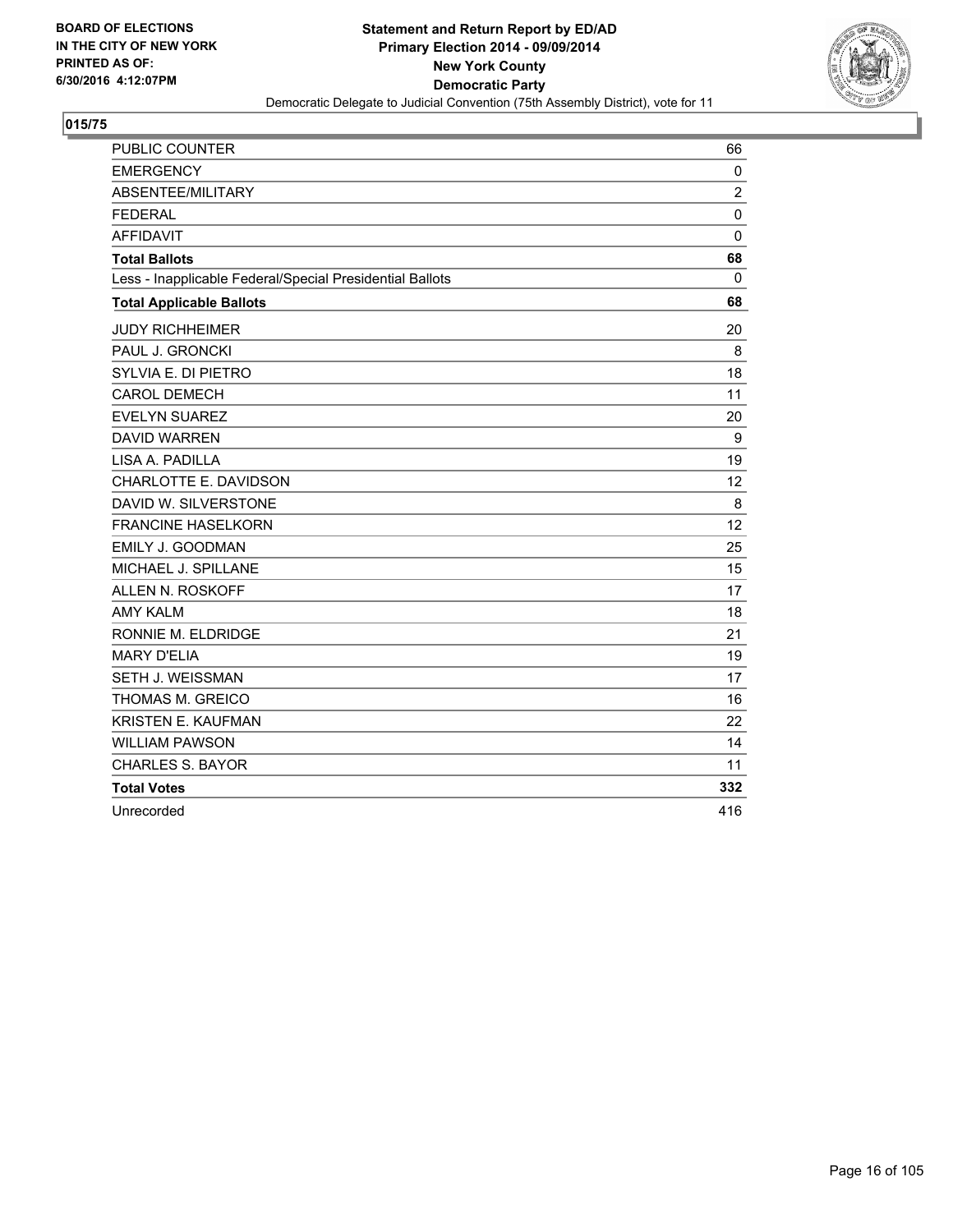

| <b>PUBLIC COUNTER</b>                                    | 82          |
|----------------------------------------------------------|-------------|
| <b>EMERGENCY</b>                                         | 0           |
| ABSENTEE/MILITARY                                        | 4           |
| <b>FEDERAL</b>                                           | $\mathbf 0$ |
| <b>AFFIDAVIT</b>                                         | 3           |
| <b>Total Ballots</b>                                     | 89          |
| Less - Inapplicable Federal/Special Presidential Ballots | 0           |
| <b>Total Applicable Ballots</b>                          | 89          |
| <b>JUDY RICHHEIMER</b>                                   | 29          |
| PAUL J. GRONCKI                                          | 18          |
| SYLVIA E. DI PIETRO                                      | 30          |
| <b>CAROL DEMECH</b>                                      | 23          |
| <b>EVELYN SUAREZ</b>                                     | 28          |
| <b>DAVID WARREN</b>                                      | 13          |
| LISA A. PADILLA                                          | 30          |
| CHARLOTTE E. DAVIDSON                                    | 25          |
| DAVID W. SILVERSTONE                                     | 15          |
| <b>FRANCINE HASELKORN</b>                                | 22          |
| EMILY J. GOODMAN                                         | 37          |
| MICHAEL J. SPILLANE                                      | 22          |
| ALLEN N. ROSKOFF                                         | 20          |
| <b>AMY KALM</b>                                          | 34          |
| RONNIE M. ELDRIDGE                                       | 21          |
| <b>MARY D'ELIA</b>                                       | 39          |
| SETH J. WEISSMAN                                         | 22          |
| THOMAS M. GREICO                                         | 24          |
| KRISTEN E. KAUFMAN                                       | 37          |
| <b>WILLIAM PAWSON</b>                                    | 22          |
| <b>CHARLES S. BAYOR</b>                                  | 21          |
| BEN SCHOTT (WRITE-IN)                                    | 1           |
| <b>Total Votes</b>                                       | 533         |
| Unrecorded                                               | 446         |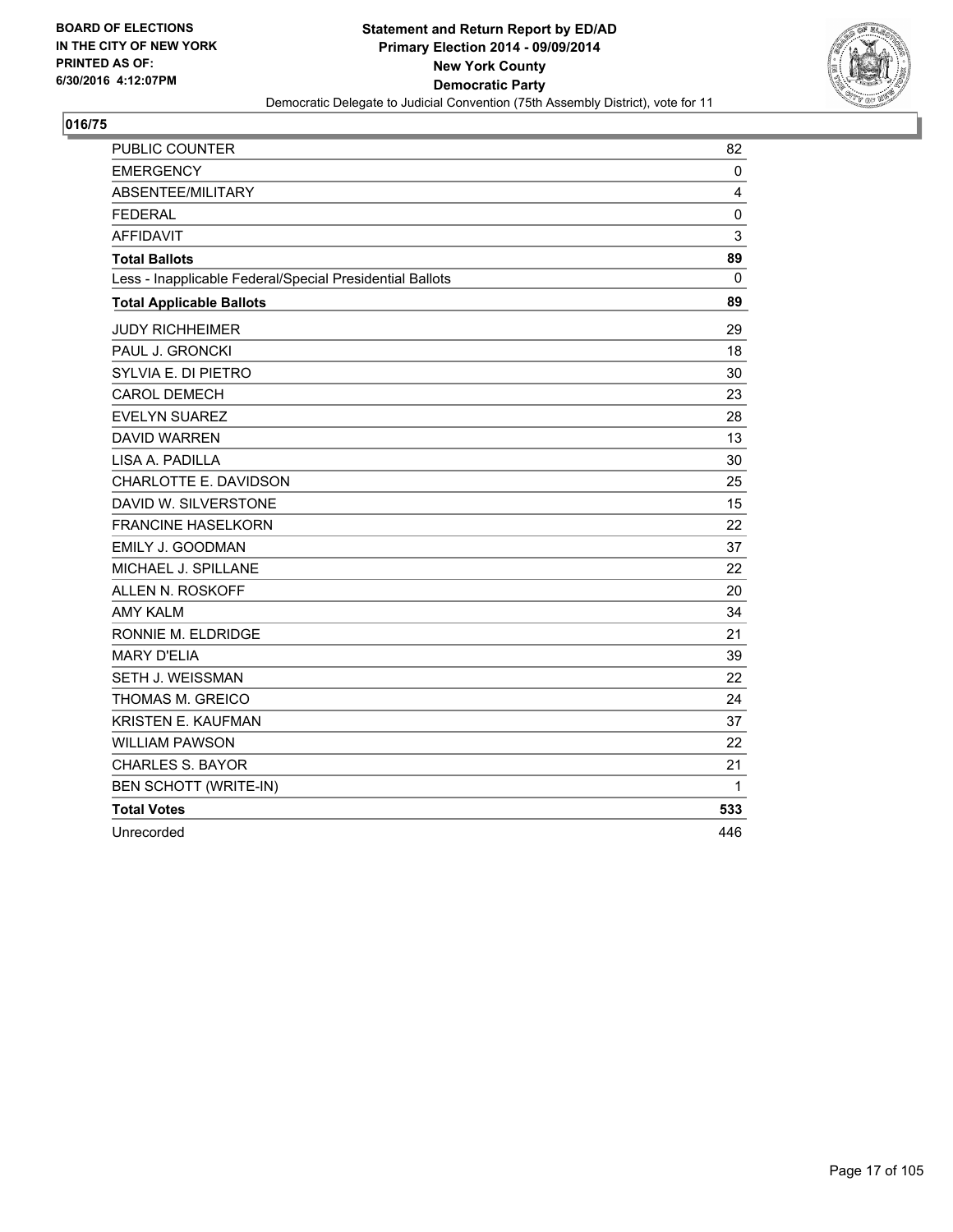

| <b>PUBLIC COUNTER</b>                                    | 48           |
|----------------------------------------------------------|--------------|
| <b>EMERGENCY</b>                                         | $\mathbf 0$  |
| ABSENTEE/MILITARY                                        | 0            |
| <b>FEDERAL</b>                                           | 0            |
| <b>AFFIDAVIT</b>                                         | $\mathbf{1}$ |
| <b>Total Ballots</b>                                     | 49           |
| Less - Inapplicable Federal/Special Presidential Ballots | $\Omega$     |
| <b>Total Applicable Ballots</b>                          | 49           |
| <b>JUDY RICHHEIMER</b>                                   | 16           |
| <b>PAUL J. GRONCKI</b>                                   | 13           |
| SYLVIA E. DI PIETRO                                      | 17           |
| <b>CAROL DEMECH</b>                                      | 14           |
| <b>EVELYN SUAREZ</b>                                     | 16           |
| <b>DAVID WARREN</b>                                      | 13           |
| LISA A. PADILLA                                          | 18           |
| CHARLOTTE E. DAVIDSON                                    | 18           |
| DAVID W. SILVERSTONE                                     | 10           |
| <b>FRANCINE HASELKORN</b>                                | 15           |
| EMILY J. GOODMAN                                         | 20           |
| MICHAEL J. SPILLANE                                      | 9            |
| ALLEN N. ROSKOFF                                         | 10           |
| <b>AMY KALM</b>                                          | 13           |
| RONNIE M. ELDRIDGE                                       | 13           |
| <b>MARY D'ELIA</b>                                       | 12           |
| SETH J. WEISSMAN                                         | 11           |
| THOMAS M. GREICO                                         | 10           |
| <b>KRISTEN E. KAUFMAN</b>                                | 15           |
| <b>WILLIAM PAWSON</b>                                    | 9            |
| <b>CHARLES S. BAYOR</b>                                  | 6            |
| <b>Total Votes</b>                                       | 278          |
| Unrecorded                                               | 261          |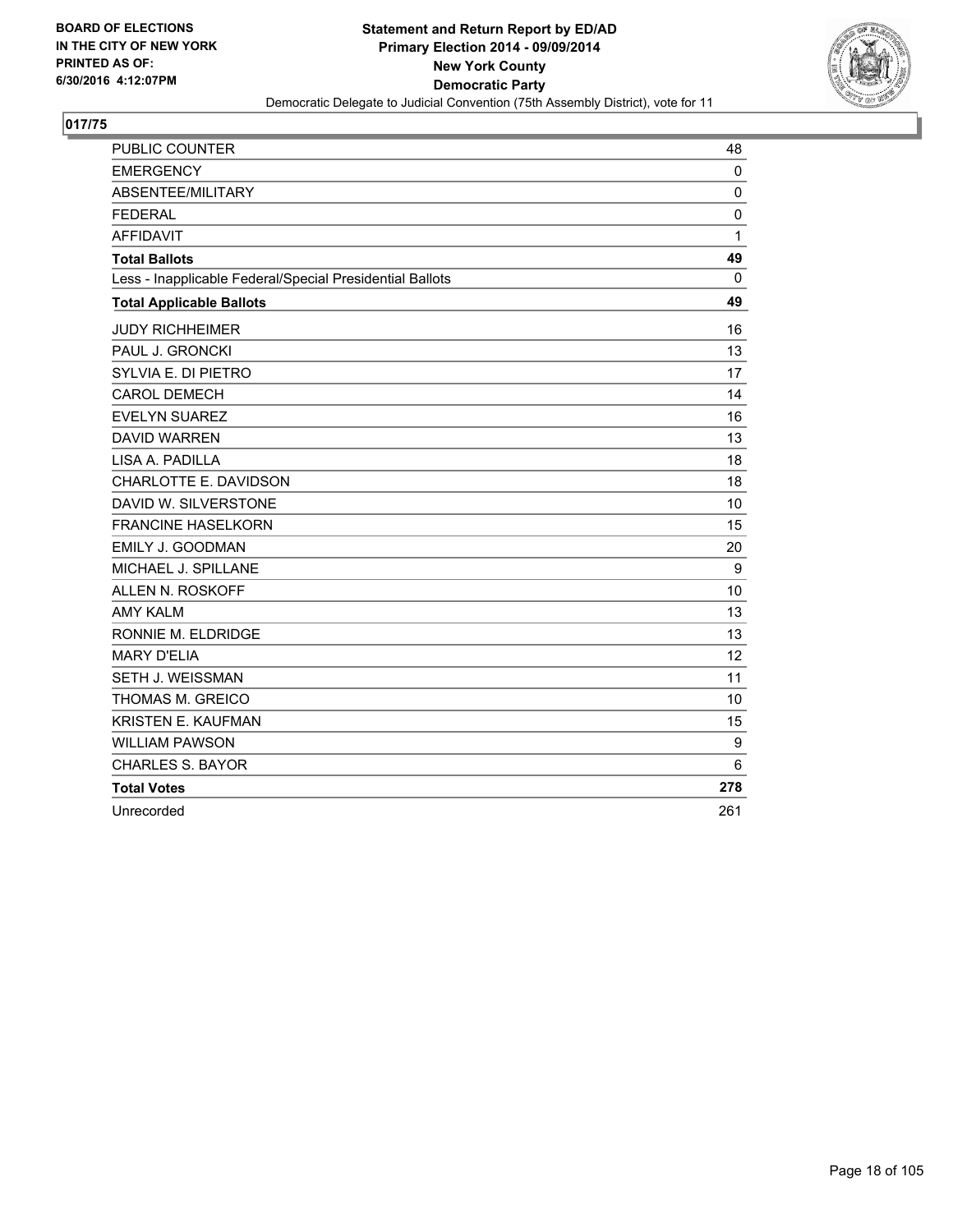

| PUBLIC COUNTER                                           | 37               |
|----------------------------------------------------------|------------------|
| <b>EMERGENCY</b>                                         | $\mathbf 0$      |
| ABSENTEE/MILITARY                                        | 5                |
| <b>FEDERAL</b>                                           | $\Omega$         |
| <b>AFFIDAVIT</b>                                         | $\mathbf 0$      |
| <b>Total Ballots</b>                                     | 42               |
| Less - Inapplicable Federal/Special Presidential Ballots | 0                |
| <b>Total Applicable Ballots</b>                          | 42               |
| <b>JUDY RICHHEIMER</b>                                   | 9                |
| PAUL J. GRONCKI                                          | 4                |
| SYLVIA E. DI PIETRO                                      | $\overline{7}$   |
| <b>CAROL DEMECH</b>                                      | 5                |
| <b>EVELYN SUAREZ</b>                                     | $\boldsymbol{9}$ |
| <b>DAVID WARREN</b>                                      | 6                |
| LISA A. PADILLA                                          | 8                |
| CHARLOTTE E. DAVIDSON                                    | $\overline{7}$   |
| DAVID W. SILVERSTONE                                     | 5                |
| <b>FRANCINE HASELKORN</b>                                | 5                |
| <b>EMILY J. GOODMAN</b>                                  | 13               |
| MICHAEL J. SPILLANE                                      | 8                |
| <b>ALLEN N. ROSKOFF</b>                                  | 10               |
| <b>AMY KALM</b>                                          | 10               |
| RONNIE M. ELDRIDGE                                       | 12               |
| <b>MARY D'ELIA</b>                                       | 8                |
| SETH J. WEISSMAN                                         | 5                |
| THOMAS M. GREICO                                         | 9                |
| KRISTEN E. KAUFMAN                                       | 9                |
| <b>WILLIAM PAWSON</b>                                    | $\overline{7}$   |
| <b>CHARLES S. BAYOR</b>                                  | $\overline{4}$   |
| <b>Total Votes</b>                                       | 160              |
| Unrecorded                                               | 302              |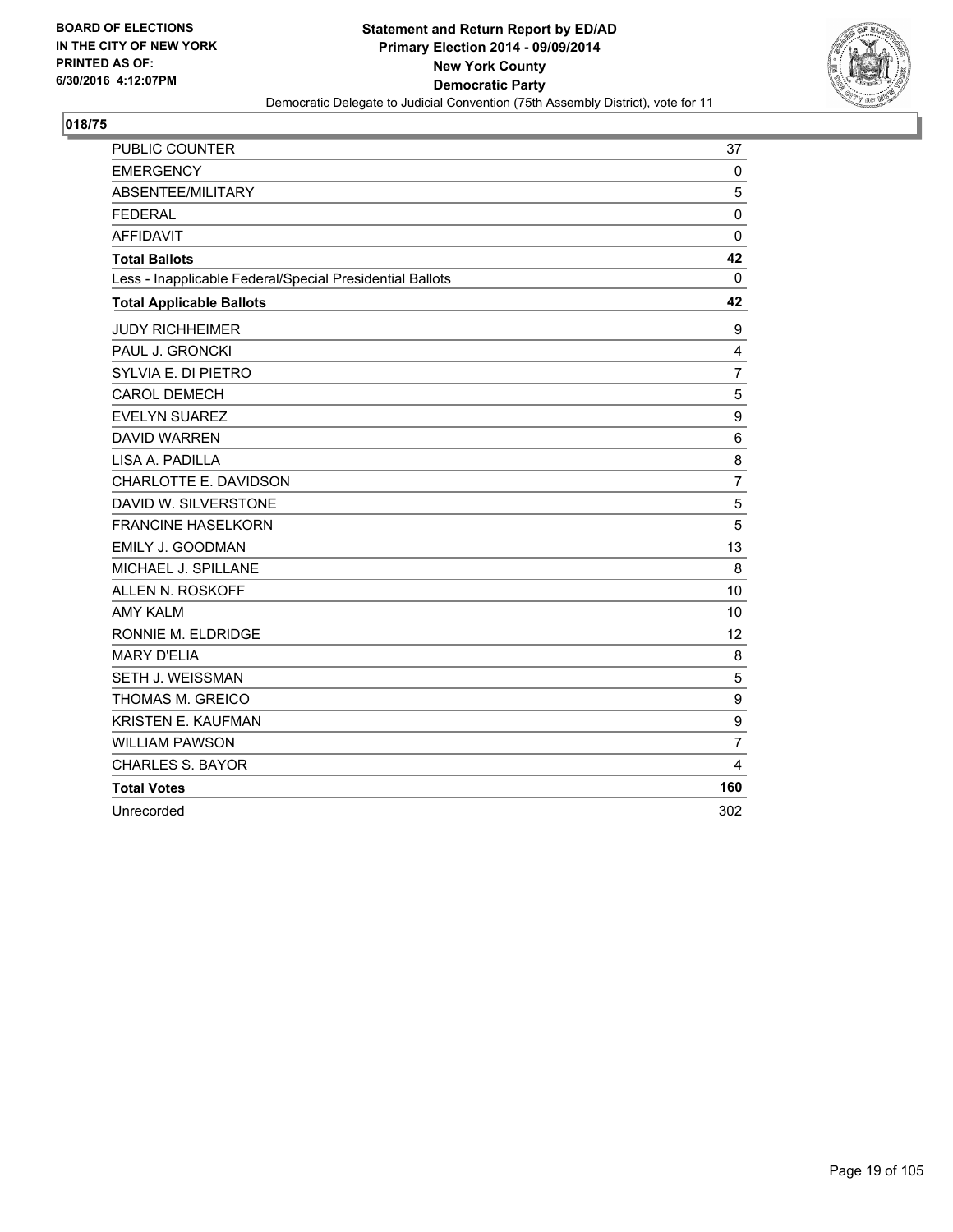

| PUBLIC COUNTER                                           | 52          |
|----------------------------------------------------------|-------------|
| <b>EMERGENCY</b>                                         | 0           |
| ABSENTEE/MILITARY                                        | $\mathbf 0$ |
| <b>FEDERAL</b>                                           | $\mathbf 0$ |
| <b>AFFIDAVIT</b>                                         | 1           |
| <b>Total Ballots</b>                                     | 53          |
| Less - Inapplicable Federal/Special Presidential Ballots | 0           |
| <b>Total Applicable Ballots</b>                          | 53          |
| <b>JUDY RICHHEIMER</b>                                   | 20          |
| PAUL J. GRONCKI                                          | 13          |
| SYLVIA E. DI PIETRO                                      | 18          |
| <b>CAROL DEMECH</b>                                      | 15          |
| <b>EVELYN SUAREZ</b>                                     | 20          |
| <b>DAVID WARREN</b>                                      | 9           |
| LISA A. PADILLA                                          | 19          |
| CHARLOTTE E. DAVIDSON                                    | 15          |
| DAVID W. SILVERSTONE                                     | 13          |
| <b>FRANCINE HASELKORN</b>                                | 17          |
| EMILY J. GOODMAN                                         | 30          |
| MICHAEL J. SPILLANE                                      | 18          |
| ALLEN N. ROSKOFF                                         | 18          |
| <b>AMY KALM</b>                                          | 26          |
| RONNIE M. ELDRIDGE                                       | 17          |
| <b>MARY D'ELIA</b>                                       | 23          |
| SETH J. WEISSMAN                                         | 20          |
| THOMAS M. GREICO                                         | 13          |
| <b>KRISTEN E. KAUFMAN</b>                                | 24          |
| <b>WILLIAM PAWSON</b>                                    | 13          |
| <b>CHARLES S. BAYOR</b>                                  | 16          |
| ANTHONY NEWFIELD (WRITE-IN)                              | 1           |
| <b>Total Votes</b>                                       | 378         |
| Unrecorded                                               | 205         |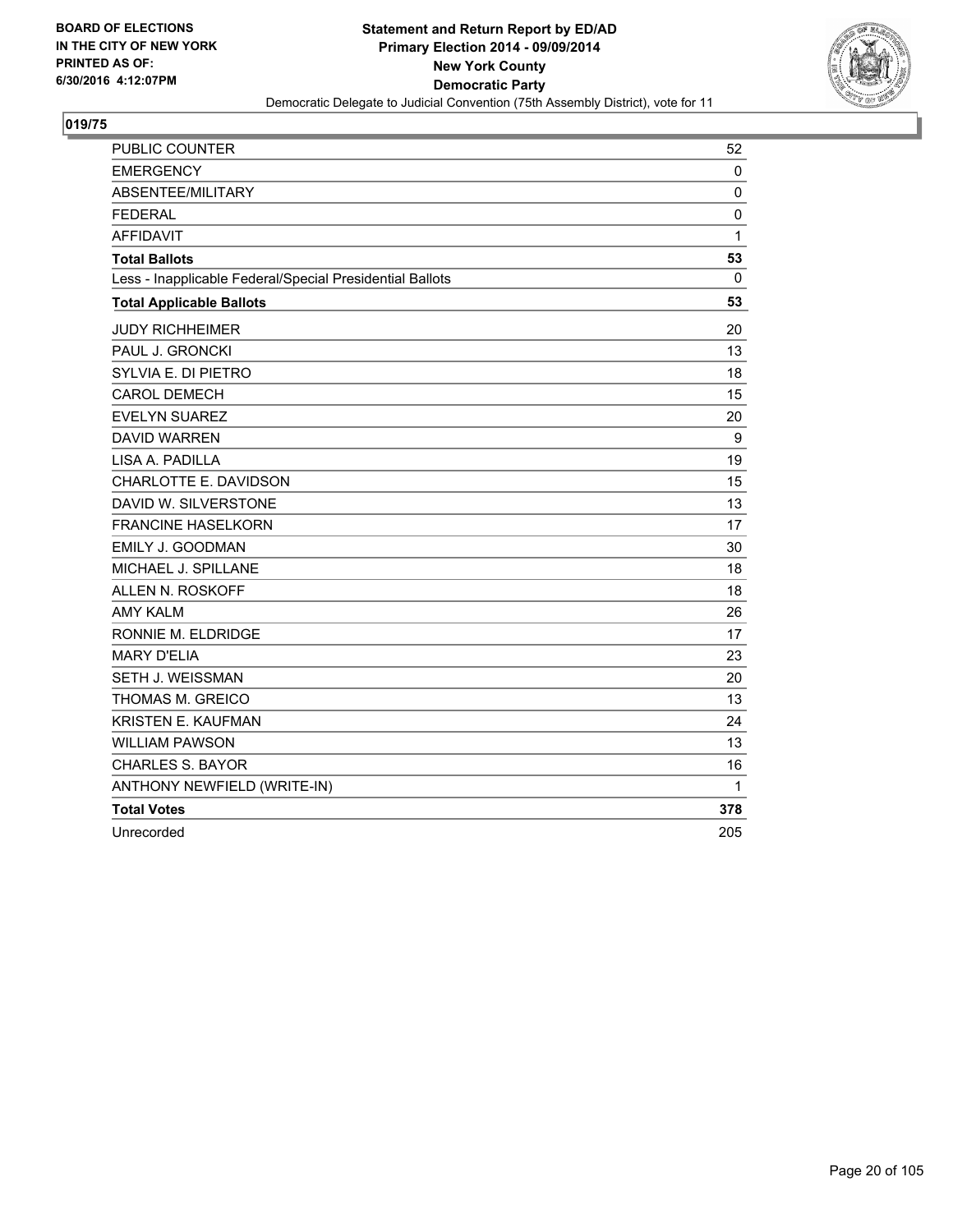

| PUBLIC COUNTER                                           | 112         |
|----------------------------------------------------------|-------------|
| <b>EMERGENCY</b>                                         | 0           |
| ABSENTEE/MILITARY                                        | 5           |
| <b>FEDERAL</b>                                           | $\mathbf 0$ |
| <b>AFFIDAVIT</b>                                         | $\mathbf 0$ |
| <b>Total Ballots</b>                                     | 117         |
| Less - Inapplicable Federal/Special Presidential Ballots | 0           |
| <b>Total Applicable Ballots</b>                          | 117         |
| <b>JUDY RICHHEIMER</b>                                   | 36          |
| PAUL J. GRONCKI                                          | 25          |
| SYLVIA E. DI PIETRO                                      | 33          |
| <b>CAROL DEMECH</b>                                      | 27          |
| <b>EVELYN SUAREZ</b>                                     | 27          |
| <b>DAVID WARREN</b>                                      | 21          |
| LISA A. PADILLA                                          | 33          |
| CHARLOTTE E. DAVIDSON                                    | 26          |
| DAVID W. SILVERSTONE                                     | 25          |
| <b>FRANCINE HASELKORN</b>                                | 33          |
| EMILY J. GOODMAN                                         | 46          |
| MICHAEL J. SPILLANE                                      | 34          |
| ALLEN N. ROSKOFF                                         | 33          |
| <b>AMY KALM</b>                                          | 39          |
| RONNIE M. ELDRIDGE                                       | 34          |
| <b>MARY D'ELIA</b>                                       | 45          |
| <b>SETH J. WEISSMAN</b>                                  | 40          |
| THOMAS M. GREICO                                         | 36          |
| KRISTEN E. KAUFMAN                                       | 43          |
| <b>WILLIAM PAWSON</b>                                    | 27          |
| <b>CHARLES S. BAYOR</b>                                  | 26          |
| <b>Total Votes</b>                                       | 689         |
| Unrecorded                                               | 598         |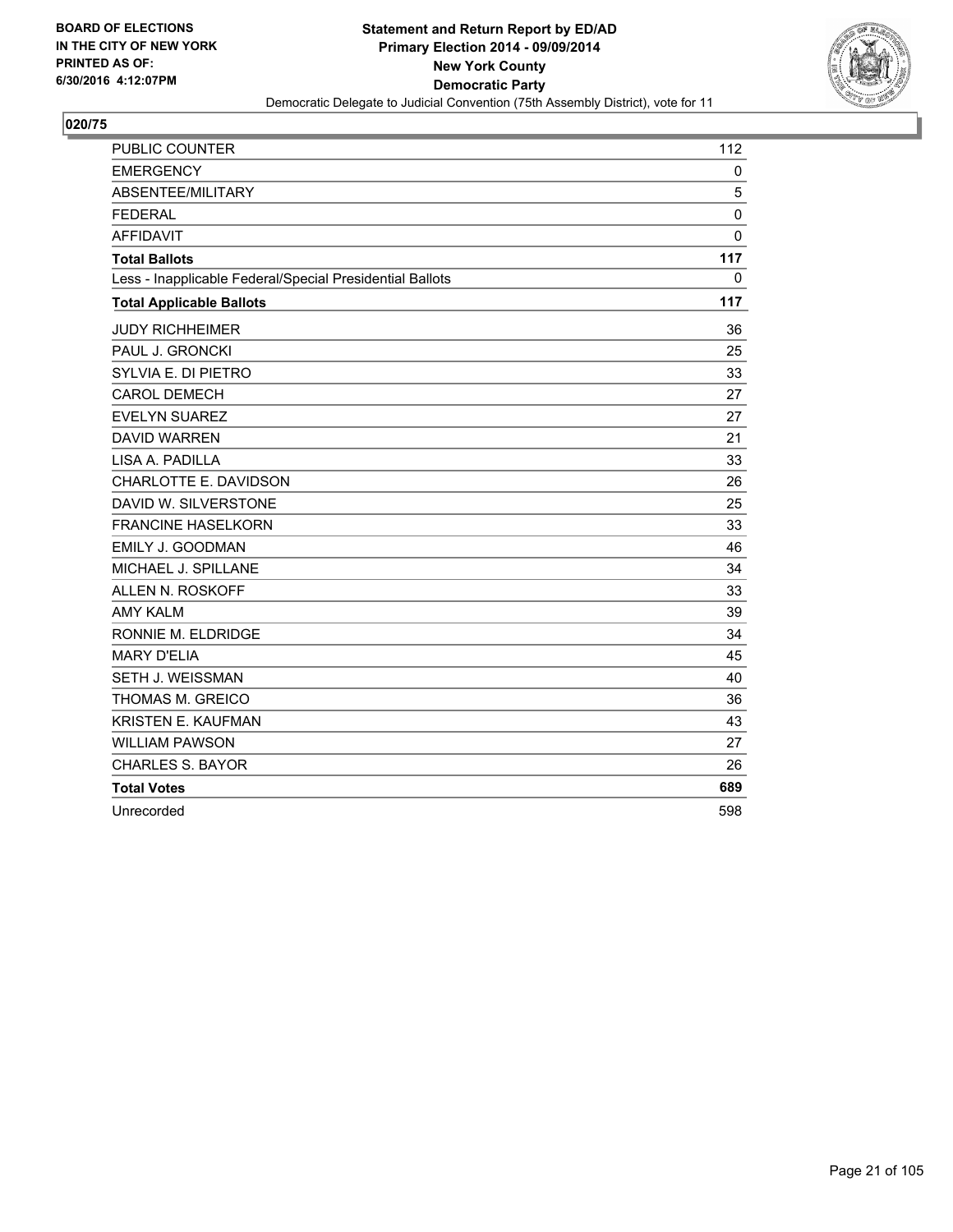

| PUBLIC COUNTER                                           | 33             |
|----------------------------------------------------------|----------------|
| <b>EMERGENCY</b>                                         | $\mathbf{0}$   |
| ABSENTEE/MILITARY                                        | 4              |
| <b>FEDERAL</b>                                           | 0              |
| <b>AFFIDAVIT</b>                                         | 1              |
| <b>Total Ballots</b>                                     | 38             |
| Less - Inapplicable Federal/Special Presidential Ballots | 0              |
| <b>Total Applicable Ballots</b>                          | 38             |
| <b>JUDY RICHHEIMER</b>                                   | 13             |
| PAUL J. GRONCKI                                          | 12             |
| SYLVIA E. DI PIETRO                                      | 12             |
| <b>CAROL DEMECH</b>                                      | 10             |
| <b>EVELYN SUAREZ</b>                                     | 13             |
| <b>DAVID WARREN</b>                                      | 12             |
| LISA A. PADILLA                                          | 12             |
| CHARLOTTE E. DAVIDSON                                    | 11             |
| DAVID W. SILVERSTONE                                     | 11             |
| <b>FRANCINE HASELKORN</b>                                | 10             |
| EMILY J. GOODMAN                                         | 8              |
| MICHAEL J. SPILLANE                                      | $\overline{7}$ |
| ALLEN N. ROSKOFF                                         | 8              |
| <b>AMY KALM</b>                                          | 7              |
| RONNIE M. ELDRIDGE                                       | 10             |
| <b>MARY D'ELIA</b>                                       | 9              |
| SETH J. WEISSMAN                                         | 6              |
| THOMAS M. GREICO                                         | 8              |
| <b>KRISTEN E. KAUFMAN</b>                                | $\overline{7}$ |
| <b>WILLIAM PAWSON</b>                                    | $\overline{7}$ |
| <b>CHARLES S. BAYOR</b>                                  | $\overline{7}$ |
| <b>Total Votes</b>                                       | 200            |
| Unrecorded                                               | 218            |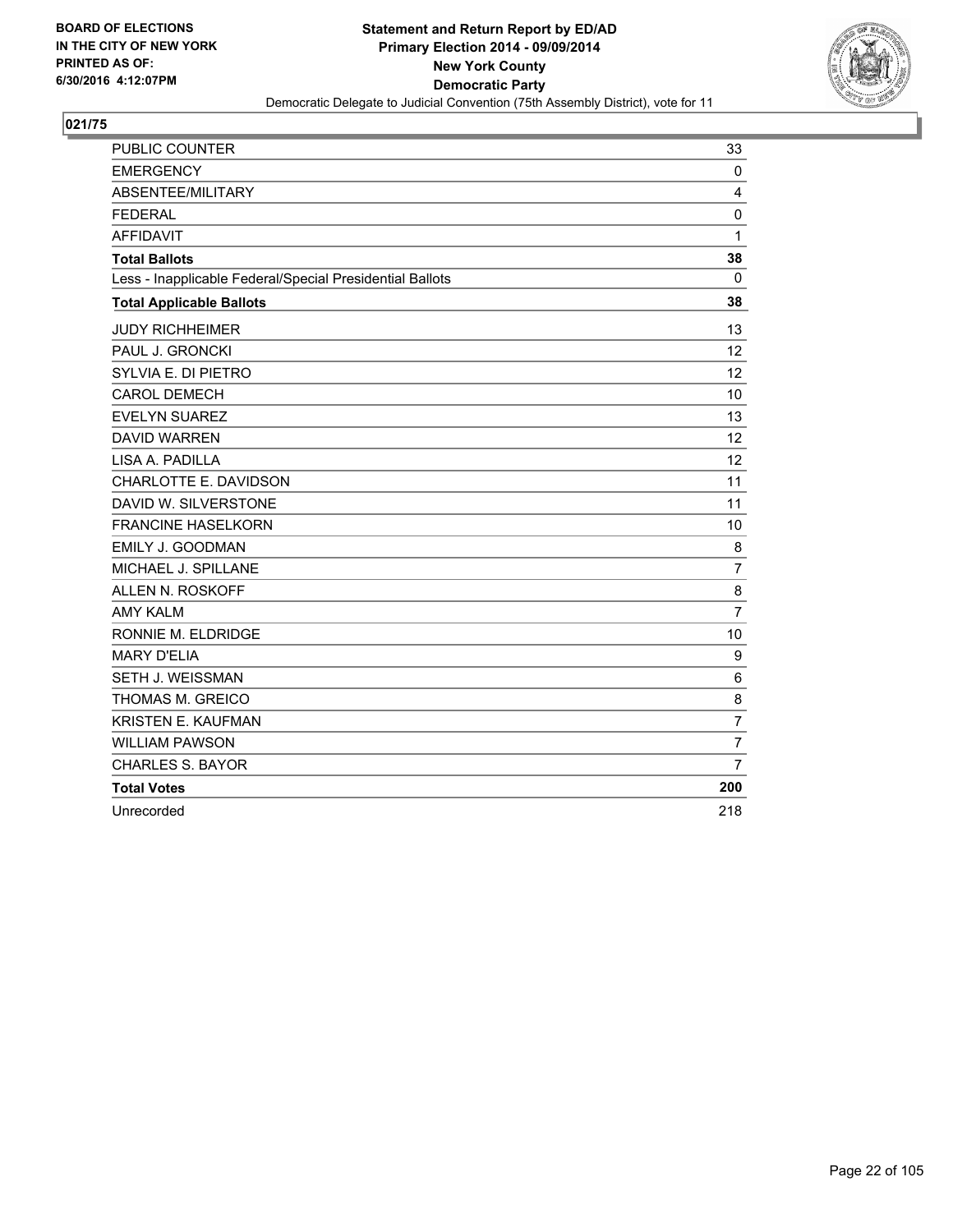

| PUBLIC COUNTER                                           | 38           |
|----------------------------------------------------------|--------------|
| <b>EMERGENCY</b>                                         | 0            |
| ABSENTEE/MILITARY                                        | 1            |
| <b>FEDERAL</b>                                           | 0            |
| <b>AFFIDAVIT</b>                                         | $\mathbf{1}$ |
| <b>Total Ballots</b>                                     | 40           |
| Less - Inapplicable Federal/Special Presidential Ballots | 0            |
| <b>Total Applicable Ballots</b>                          | 40           |
| <b>JUDY RICHHEIMER</b>                                   | 16           |
| PAUL J. GRONCKI                                          | 9            |
| SYLVIA E. DI PIETRO                                      | 14           |
| <b>CAROL DEMECH</b>                                      | 15           |
| <b>EVELYN SUAREZ</b>                                     | 18           |
| <b>DAVID WARREN</b>                                      | 10           |
| LISA A. PADILLA                                          | 14           |
| CHARLOTTE E. DAVIDSON                                    | 14           |
| DAVID W. SILVERSTONE                                     | 7            |
| <b>FRANCINE HASELKORN</b>                                | 12           |
| <b>EMILY J. GOODMAN</b>                                  | 15           |
| MICHAEL J. SPILLANE                                      | 7            |
| ALLEN N. ROSKOFF                                         | 8            |
| <b>AMY KALM</b>                                          | 13           |
| RONNIE M. ELDRIDGE                                       | 12           |
| <b>MARY D'ELIA</b>                                       | 12           |
| SETH J. WEISSMAN                                         | 9            |
| THOMAS M. GREICO                                         | 11           |
| <b>KRISTEN E. KAUFMAN</b>                                | 12           |
| <b>WILLIAM PAWSON</b>                                    | 7            |
| <b>CHARLES S. BAYOR</b>                                  | 11           |
| JOSEPH WILLIAM DLUZAK (WRITE-IN)                         | 1            |
| KATHLYNE PURRINI (WRITE-IN)                              | $\mathbf 1$  |
| RODLIND PURRINI (WRITE-IN)                               | 1            |
| TRAVIS DEY (WRITE-IN)                                    | $\mathbf{1}$ |
| <b>Total Votes</b>                                       | 250          |
| Unrecorded                                               | 190          |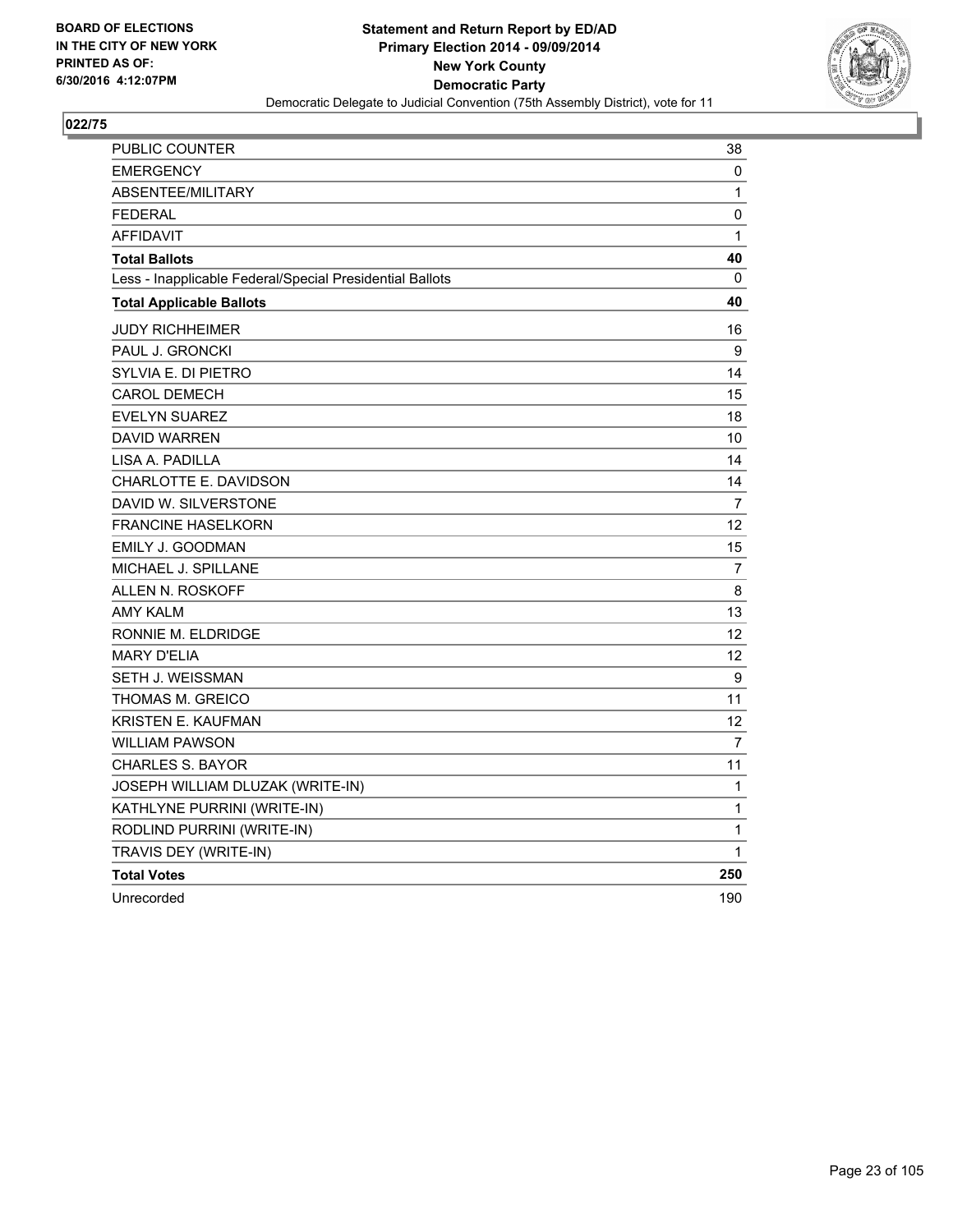

| PUBLIC COUNTER                                           | 72             |
|----------------------------------------------------------|----------------|
| <b>EMERGENCY</b>                                         | $\mathbf 0$    |
| ABSENTEE/MILITARY                                        | $\overline{c}$ |
| <b>FEDERAL</b>                                           | 0              |
| <b>AFFIDAVIT</b>                                         | $\mathbf 0$    |
| <b>Total Ballots</b>                                     | 74             |
| Less - Inapplicable Federal/Special Presidential Ballots | 0              |
| <b>Total Applicable Ballots</b>                          | 74             |
| <b>JUDY RICHHEIMER</b>                                   | 18             |
| PAUL J. GRONCKI                                          | 13             |
| SYLVIA E. DI PIETRO                                      | 17             |
| <b>CAROL DEMECH</b>                                      | 16             |
| <b>EVELYN SUAREZ</b>                                     | 17             |
| <b>DAVID WARREN</b>                                      | 13             |
| LISA A. PADILLA                                          | 21             |
| CHARLOTTE E. DAVIDSON                                    | 13             |
| DAVID W. SILVERSTONE                                     | 15             |
| <b>FRANCINE HASELKORN</b>                                | 14             |
| EMILY J. GOODMAN                                         | 27             |
| MICHAEL J. SPILLANE                                      | 12             |
| <b>ALLEN N. ROSKOFF</b>                                  | 18             |
| <b>AMY KALM</b>                                          | 16             |
| RONNIE M. ELDRIDGE                                       | 25             |
| <b>MARY D'ELIA</b>                                       | 14             |
| SETH J. WEISSMAN                                         | 21             |
| THOMAS M. GREICO                                         | 13             |
| KRISTEN E. KAUFMAN                                       | 19             |
| <b>WILLIAM PAWSON</b>                                    | 13             |
| <b>CHARLES S. BAYOR</b>                                  | 17             |
| <b>Total Votes</b>                                       | 352            |
| Unrecorded                                               | 462            |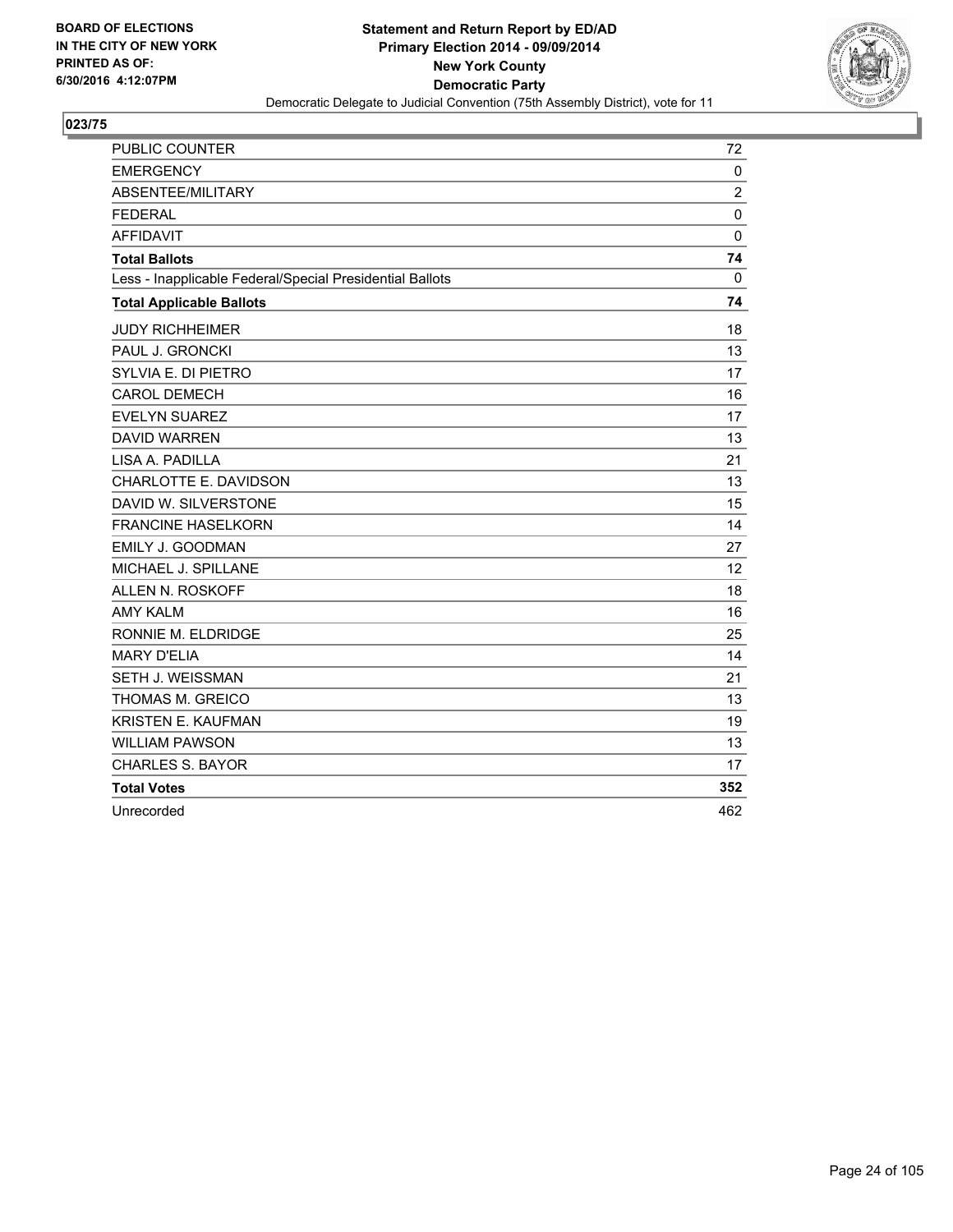

| PUBLIC COUNTER                                           | 63          |
|----------------------------------------------------------|-------------|
| <b>EMERGENCY</b>                                         | 0           |
| ABSENTEE/MILITARY                                        | 5           |
| <b>FEDERAL</b>                                           | $\mathbf 0$ |
| <b>AFFIDAVIT</b>                                         | $\mathbf 0$ |
| <b>Total Ballots</b>                                     | 68          |
| Less - Inapplicable Federal/Special Presidential Ballots | 0           |
| <b>Total Applicable Ballots</b>                          | 68          |
| <b>JUDY RICHHEIMER</b>                                   | 37          |
| PAUL J. GRONCKI                                          | 16          |
| SYLVIA E. DI PIETRO                                      | 24          |
| <b>CAROL DEMECH</b>                                      | 19          |
| <b>EVELYN SUAREZ</b>                                     | 23          |
| <b>DAVID WARREN</b>                                      | 18          |
| LISA A. PADILLA                                          | 25          |
| CHARLOTTE E. DAVIDSON                                    | 23          |
| DAVID W. SILVERSTONE                                     | 20          |
| <b>FRANCINE HASELKORN</b>                                | 23          |
| EMILY J. GOODMAN                                         | 26          |
| MICHAEL J. SPILLANE                                      | 12          |
| ALLEN N. ROSKOFF                                         | 15          |
| <b>AMY KALM</b>                                          | 17          |
| RONNIE M. ELDRIDGE                                       | 20          |
| <b>MARY D'ELIA</b>                                       | 22          |
| SETH J. WEISSMAN                                         | 14          |
| THOMAS M. GREICO                                         | 13          |
| KRISTEN E. KAUFMAN                                       | 23          |
| <b>WILLIAM PAWSON</b>                                    | 13          |
| <b>CHARLES S. BAYOR</b>                                  | 15          |
| CHRIS LONG (WRITE-IN)                                    | 1           |
| <b>Total Votes</b>                                       | 419         |
| Unrecorded                                               | 329         |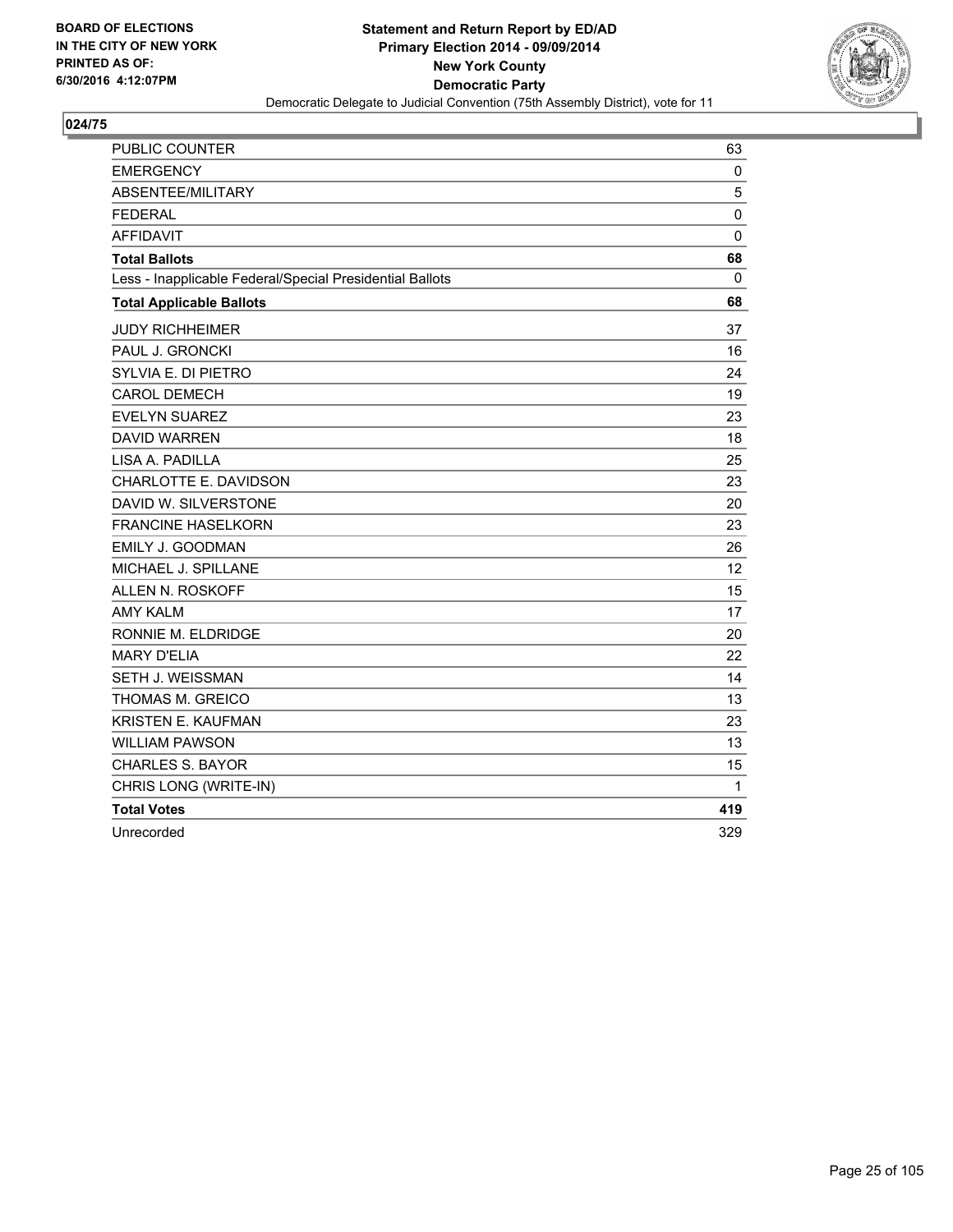

| PUBLIC COUNTER                                           | 88             |
|----------------------------------------------------------|----------------|
| <b>EMERGENCY</b>                                         | 0              |
| <b>ABSENTEE/MILITARY</b>                                 | $\overline{2}$ |
| <b>FEDERAL</b>                                           | $\pmb{0}$      |
| <b>AFFIDAVIT</b>                                         | 0              |
| <b>Total Ballots</b>                                     | 90             |
| Less - Inapplicable Federal/Special Presidential Ballots | 0              |
| <b>Total Applicable Ballots</b>                          | 90             |
| <b>JUDY RICHHEIMER</b>                                   | 35             |
| PAUL J. GRONCKI                                          | 15             |
| SYLVIA E. DI PIETRO                                      | 24             |
| <b>CAROL DEMECH</b>                                      | 25             |
| <b>EVELYN SUAREZ</b>                                     | 27             |
| <b>DAVID WARREN</b>                                      | 17             |
| LISA A. PADILLA                                          | 25             |
| CHARLOTTE E. DAVIDSON                                    | 22             |
| DAVID W. SILVERSTONE                                     | 14             |
| <b>FRANCINE HASELKORN</b>                                | 23             |
| EMILY J. GOODMAN                                         | 44             |
| MICHAEL J. SPILLANE                                      | 29             |
| ALLEN N. ROSKOFF                                         | 24             |
| <b>AMY KALM</b>                                          | 36             |
| RONNIE M. ELDRIDGE                                       | 36             |
| <b>MARY D'ELIA</b>                                       | 32             |
| SETH J. WEISSMAN                                         | 27             |
| THOMAS M. GREICO                                         | 26             |
| <b>KRISTEN E. KAUFMAN</b>                                | 39             |
| <b>WILLIAM PAWSON</b>                                    | 23             |
| <b>CHARLES S. BAYOR</b>                                  | 25             |
| BARBARA RAAB (WRITE-IN)                                  | 1              |
| KENNETH B. GOLDING (WRITE-IN)                            | $\overline{2}$ |
| ROBERT JACKSON (WRITE-IN)                                | $\mathbf 1$    |
| <b>Total Votes</b>                                       | 572            |
| Unrecorded                                               | 418            |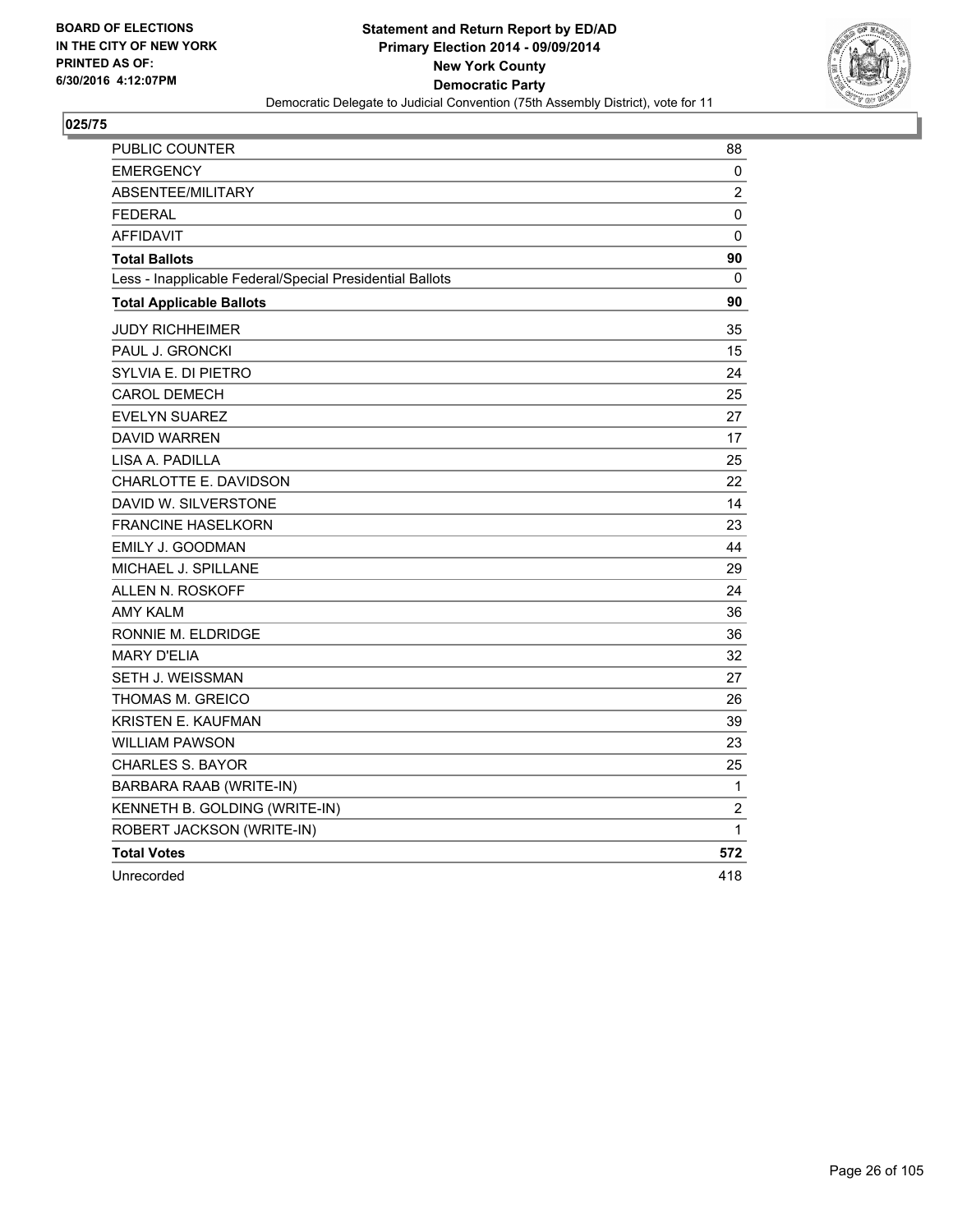

| <b>PUBLIC COUNTER</b>                                    | 114         |
|----------------------------------------------------------|-------------|
| <b>EMERGENCY</b>                                         | 0           |
| ABSENTEE/MILITARY                                        | 9           |
| <b>FEDERAL</b>                                           | $\mathbf 0$ |
| <b>AFFIDAVIT</b>                                         | 0           |
| <b>Total Ballots</b>                                     | 123         |
| Less - Inapplicable Federal/Special Presidential Ballots | 0           |
| <b>Total Applicable Ballots</b>                          | 123         |
| <b>JUDY RICHHEIMER</b>                                   | 54          |
| PAUL J. GRONCKI                                          | 35          |
| SYLVIA E. DI PIETRO                                      | 49          |
| <b>CAROL DEMECH</b>                                      | 44          |
| <b>EVELYN SUAREZ</b>                                     | 47          |
| <b>DAVID WARREN</b>                                      | 34          |
| LISA A. PADILLA                                          | 45          |
| CHARLOTTE E. DAVIDSON                                    | 42          |
| DAVID W. SILVERSTONE                                     | 27          |
| <b>FRANCINE HASELKORN</b>                                | 33          |
| EMILY J. GOODMAN                                         | 47          |
| MICHAEL J. SPILLANE                                      | 28          |
| ALLEN N. ROSKOFF                                         | 34          |
| <b>AMY KALM</b>                                          | 37          |
| RONNIE M. ELDRIDGE                                       | 40          |
| <b>MARY D'ELIA</b>                                       | 35          |
| SETH J. WEISSMAN                                         | 25          |
| THOMAS M. GREICO                                         | 26          |
| KRISTEN E. KAUFMAN                                       | 40          |
| <b>WILLIAM PAWSON</b>                                    | 17          |
| <b>CHARLES S. BAYOR</b>                                  | 27          |
| MIKE SCHREIBER (WRITE-IN)                                | 1           |
| <b>Total Votes</b>                                       | 767         |
| Unrecorded                                               | 586         |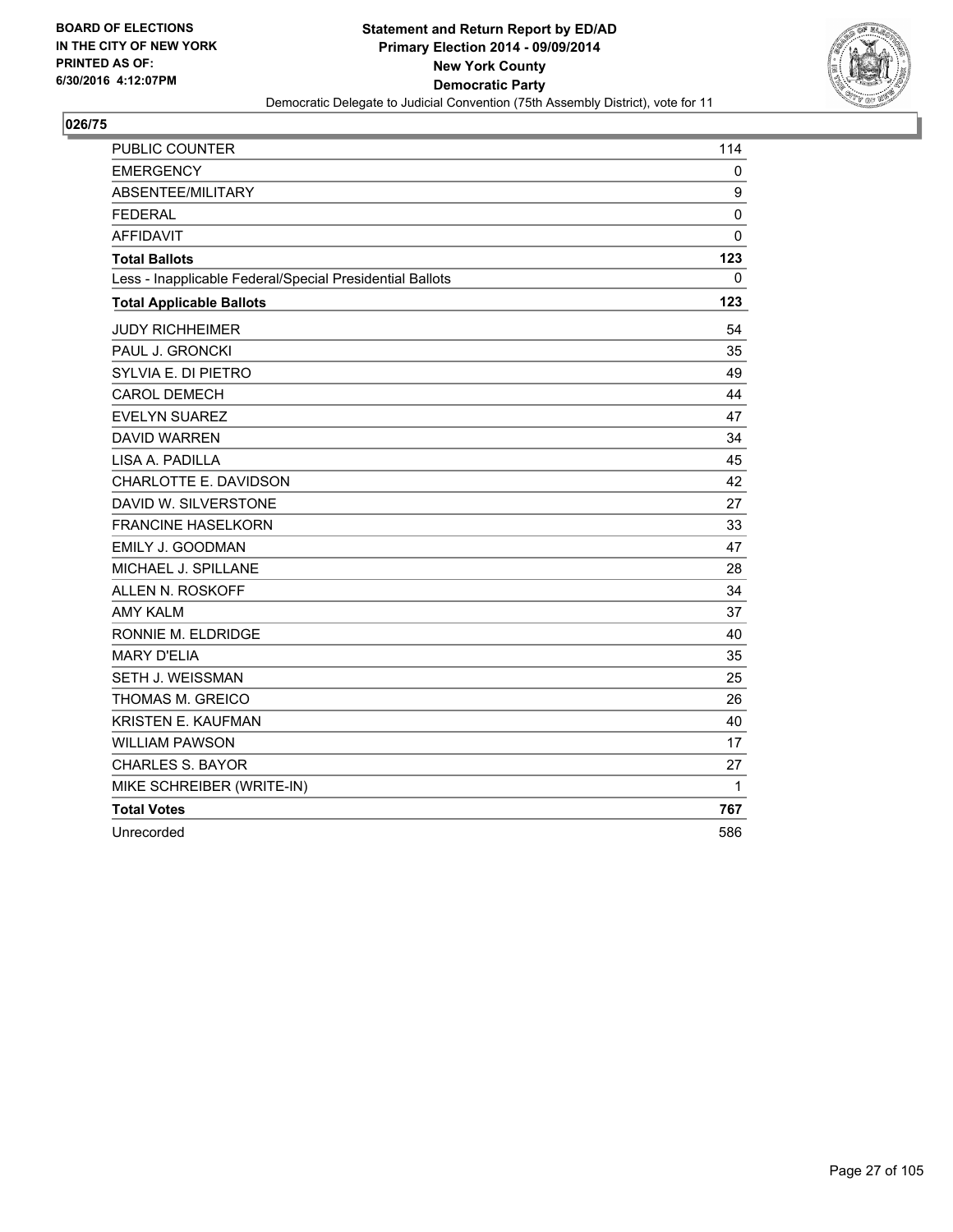

| <b>PUBLIC COUNTER</b>                                    | 134          |
|----------------------------------------------------------|--------------|
| <b>EMERGENCY</b>                                         | 0            |
| ABSENTEE/MILITARY                                        | 4            |
| <b>FEDERAL</b>                                           | 0            |
| <b>AFFIDAVIT</b>                                         | $\mathbf{1}$ |
| <b>Total Ballots</b>                                     | 139          |
| Less - Inapplicable Federal/Special Presidential Ballots | 0            |
| <b>Total Applicable Ballots</b>                          | 139          |
| <b>JUDY RICHHEIMER</b>                                   | 49           |
| <b>PAUL J. GRONCKI</b>                                   | 24           |
| SYLVIA E. DI PIETRO                                      | 36           |
| <b>CAROL DEMECH</b>                                      | 35           |
| <b>EVELYN SUAREZ</b>                                     | 42           |
| <b>DAVID WARREN</b>                                      | 24           |
| LISA A. PADILLA                                          | 38           |
| CHARLOTTE E. DAVIDSON                                    | 32           |
| DAVID W. SILVERSTONE                                     | 29           |
| <b>FRANCINE HASELKORN</b>                                | 32           |
| EMILY J. GOODMAN                                         | 56           |
| MICHAEL J. SPILLANE                                      | 40           |
| ALLEN N. ROSKOFF                                         | 41           |
| <b>AMY KALM</b>                                          | 49           |
| RONNIE M. ELDRIDGE                                       | 45           |
| <b>MARY D'ELIA</b>                                       | 43           |
| SETH J. WEISSMAN                                         | 45           |
| THOMAS M. GREICO                                         | 35           |
| KRISTEN E. KAUFMAN                                       | 47           |
| <b>WILLIAM PAWSON</b>                                    | 34           |
| <b>CHARLES S. BAYOR</b>                                  | 34           |
| JUAN PENALOSA (WRITE-IN)                                 | 1            |
| RICARDO HEALD (WRITE-IN)                                 | 1            |
| <b>Total Votes</b>                                       | 812          |
| Unrecorded                                               | 717          |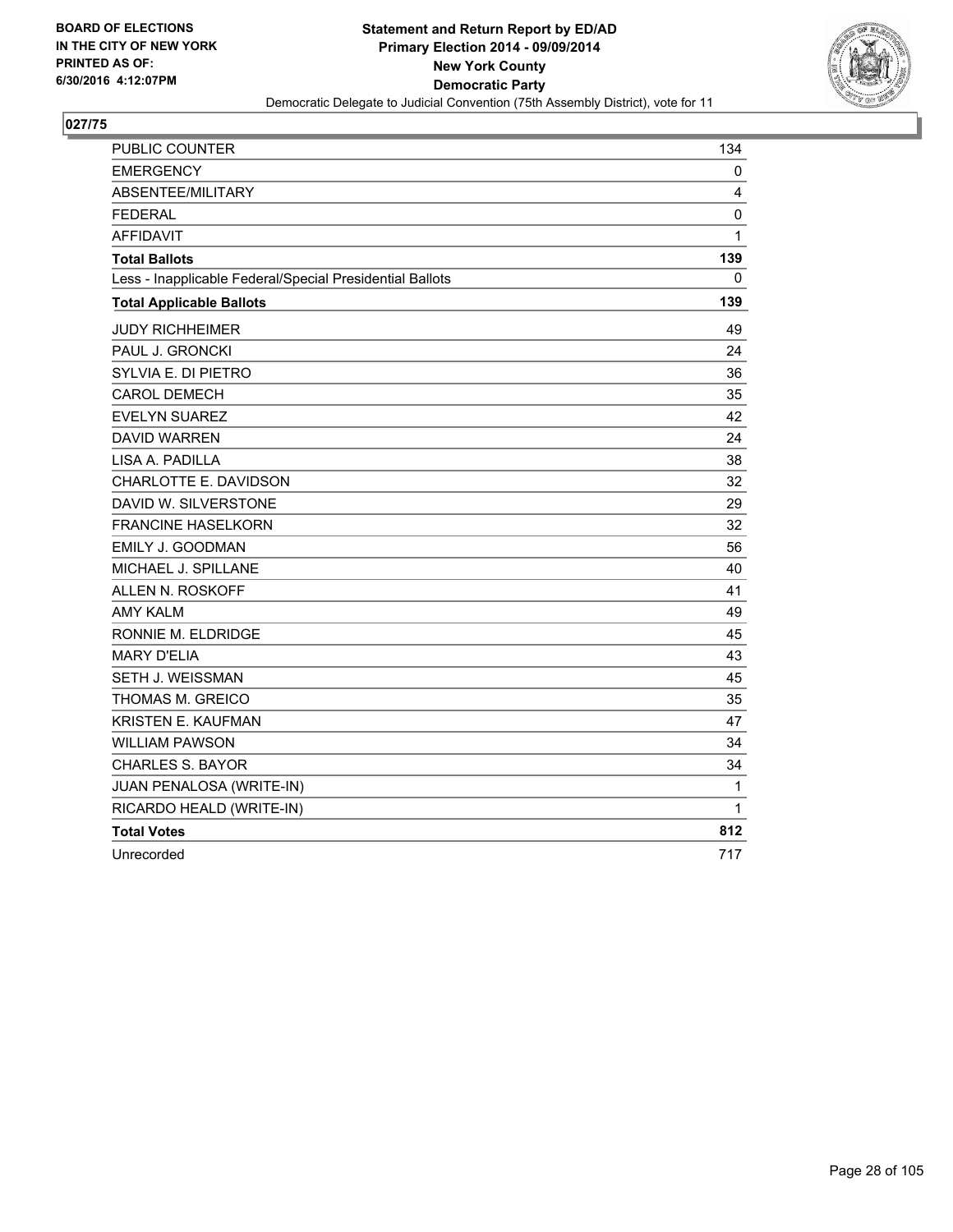

| <b>PUBLIC COUNTER</b>                                    | 96             |
|----------------------------------------------------------|----------------|
| <b>EMERGENCY</b>                                         | 0              |
| ABSENTEE/MILITARY                                        | 6              |
| <b>FEDERAL</b>                                           | $\mathbf 0$    |
| <b>AFFIDAVIT</b>                                         | $\overline{2}$ |
| <b>Total Ballots</b>                                     | 104            |
| Less - Inapplicable Federal/Special Presidential Ballots | 0              |
| <b>Total Applicable Ballots</b>                          | 104            |
| <b>JUDY RICHHEIMER</b>                                   | 34             |
| PAUL J. GRONCKI                                          | 14             |
| SYLVIA E. DI PIETRO                                      | 38             |
| <b>CAROL DEMECH</b>                                      | 36             |
| <b>EVELYN SUAREZ</b>                                     | 44             |
| <b>DAVID WARREN</b>                                      | 22             |
| LISA A. PADILLA                                          | 42             |
| CHARLOTTE E. DAVIDSON                                    | 34             |
| DAVID W. SILVERSTONE                                     | 19             |
| <b>FRANCINE HASELKORN</b>                                | 31             |
| EMILY J. GOODMAN                                         | 47             |
| MICHAEL J. SPILLANE                                      | 18             |
| ALLEN N. ROSKOFF                                         | 13             |
| <b>AMY KALM</b>                                          | 35             |
| RONNIE M. ELDRIDGE                                       | 25             |
| <b>MARY D'ELIA</b>                                       | 35             |
| SETH J. WEISSMAN                                         | 12             |
| THOMAS M. GREICO                                         | 13             |
| KRISTEN E. KAUFMAN                                       | 34             |
| <b>WILLIAM PAWSON</b>                                    | 9              |
| <b>CHARLES S. BAYOR</b>                                  | 13             |
| HELENE RUTLEDGE (WRITE-IN)                               | 1              |
| <b>Total Votes</b>                                       | 569            |
| Unrecorded                                               | 575            |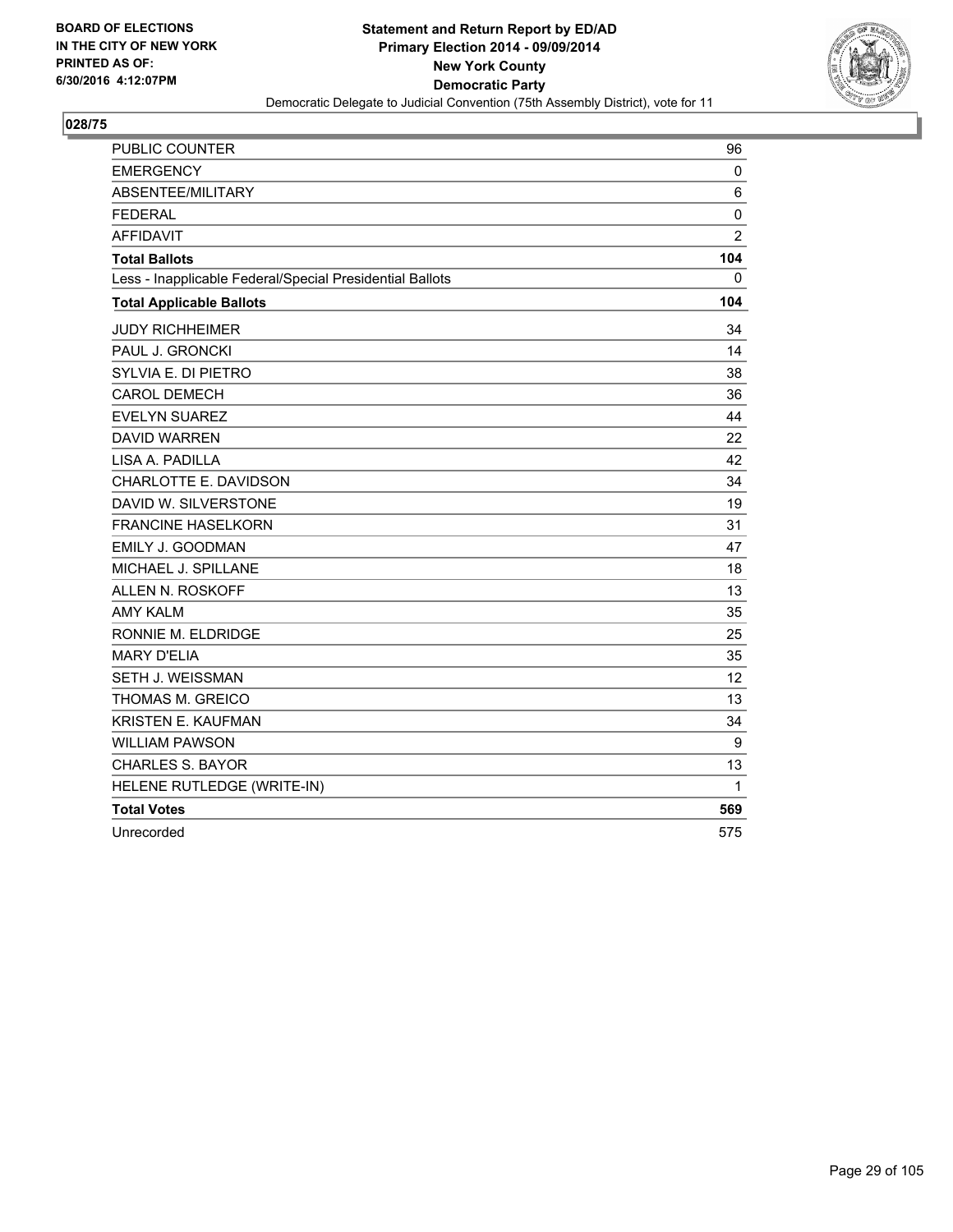

| PUBLIC COUNTER                                           | 17                      |
|----------------------------------------------------------|-------------------------|
| <b>EMERGENCY</b>                                         | 0                       |
| ABSENTEE/MILITARY                                        | $\mathbf 0$             |
| <b>FEDERAL</b>                                           | 0                       |
| <b>AFFIDAVIT</b>                                         | $\mathbf 0$             |
| <b>Total Ballots</b>                                     | 17                      |
| Less - Inapplicable Federal/Special Presidential Ballots | 0                       |
| <b>Total Applicable Ballots</b>                          | 17                      |
| <b>JUDY RICHHEIMER</b>                                   | 3                       |
| PAUL J. GRONCKI                                          | 4                       |
| SYLVIA E. DI PIETRO                                      | 4                       |
| <b>CAROL DEMECH</b>                                      | 5                       |
| <b>EVELYN SUAREZ</b>                                     | 4                       |
| <b>DAVID WARREN</b>                                      | 4                       |
| LISA A. PADILLA                                          | 5                       |
| CHARLOTTE E. DAVIDSON                                    | 3                       |
| DAVID W. SILVERSTONE                                     | 4                       |
| <b>FRANCINE HASELKORN</b>                                | 3                       |
| <b>EMILY J. GOODMAN</b>                                  | 3                       |
| MICHAEL J. SPILLANE                                      | $\overline{2}$          |
| ALLEN N. ROSKOFF                                         | 3                       |
| <b>AMY KALM</b>                                          | $\overline{2}$          |
| RONNIE M. ELDRIDGE                                       | $\overline{2}$          |
| <b>MARY D'ELIA</b>                                       | $\overline{c}$          |
| <b>SETH J. WEISSMAN</b>                                  | 3                       |
| THOMAS M. GREICO                                         | 3                       |
| <b>KRISTEN E. KAUFMAN</b>                                | $\overline{\mathbf{4}}$ |
| <b>WILLIAM PAWSON</b>                                    | 3                       |
| <b>CHARLES S. BAYOR</b>                                  | 3                       |
| <b>Total Votes</b>                                       | 69                      |
| Unrecorded                                               | 118                     |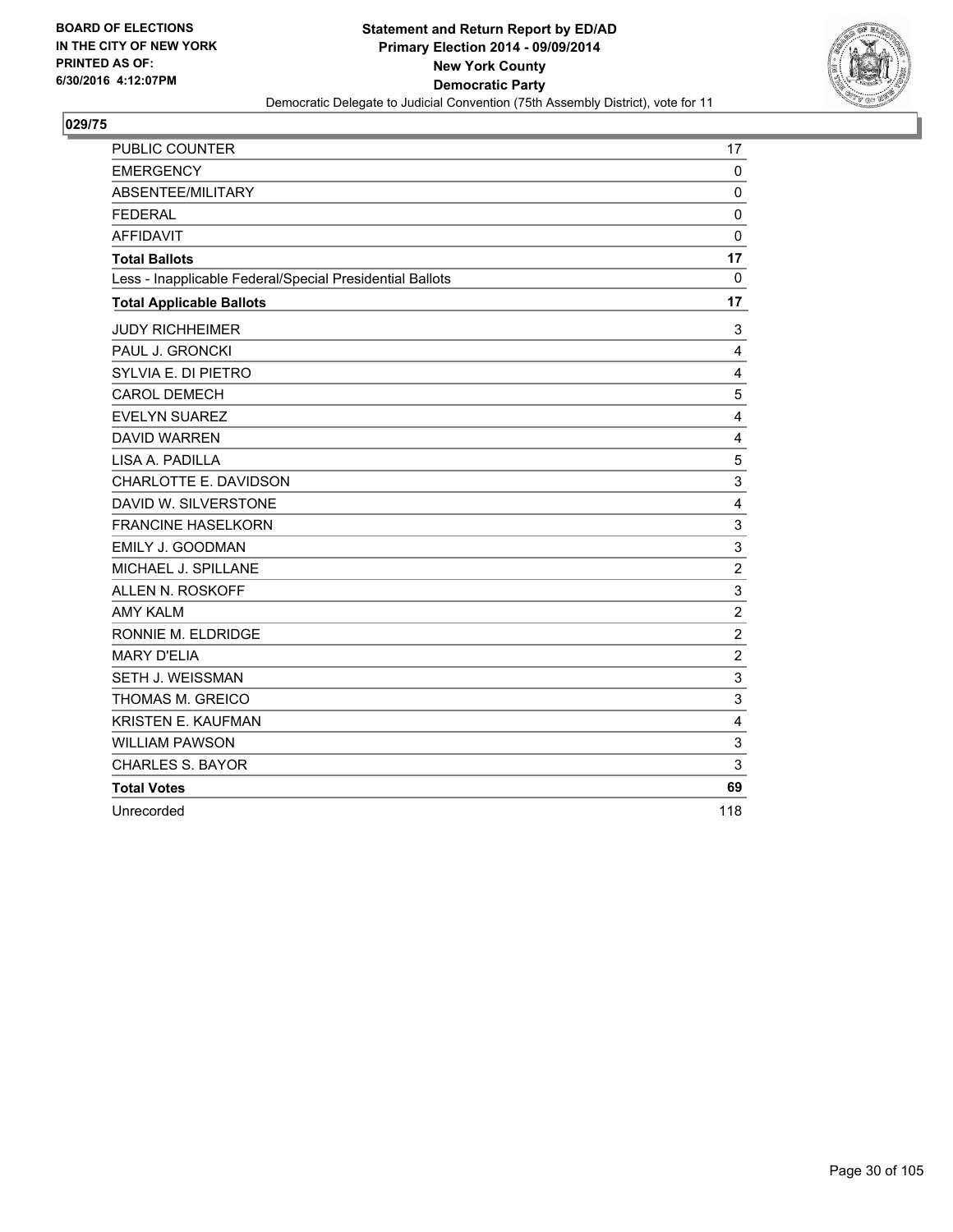

| PUBLIC COUNTER                                           | 56             |
|----------------------------------------------------------|----------------|
| <b>EMERGENCY</b>                                         | $\mathbf{0}$   |
| ABSENTEE/MILITARY                                        | 5              |
| <b>FEDERAL</b>                                           | 0              |
| <b>AFFIDAVIT</b>                                         | $\mathbf 0$    |
| <b>Total Ballots</b>                                     | 61             |
| Less - Inapplicable Federal/Special Presidential Ballots | 0              |
| <b>Total Applicable Ballots</b>                          | 61             |
| <b>JUDY RICHHEIMER</b>                                   | 21             |
| PAUL J. GRONCKI                                          | 4              |
| SYLVIA E. DI PIETRO                                      | 17             |
| <b>CAROL DEMECH</b>                                      | 15             |
| <b>EVELYN SUAREZ</b>                                     | 20             |
| <b>DAVID WARREN</b>                                      | 4              |
| LISA A. PADILLA                                          | 16             |
| CHARLOTTE E. DAVIDSON                                    | 14             |
| DAVID W. SILVERSTONE                                     | 12             |
| <b>FRANCINE HASELKORN</b>                                | 12             |
| EMILY J. GOODMAN                                         | 23             |
| MICHAEL J. SPILLANE                                      | 5              |
| ALLEN N. ROSKOFF                                         | 10             |
| <b>AMY KALM</b>                                          | 16             |
| RONNIE M. ELDRIDGE                                       | 11             |
| <b>MARY D'ELIA</b>                                       | 15             |
| SETH J. WEISSMAN                                         | 11             |
| THOMAS M. GREICO                                         | $\overline{7}$ |
| <b>KRISTEN E. KAUFMAN</b>                                | 18             |
| <b>WILLIAM PAWSON</b>                                    | 8              |
| <b>CHARLES S. BAYOR</b>                                  | $\overline{7}$ |
| <b>Total Votes</b>                                       | 266            |
| Unrecorded                                               | 405            |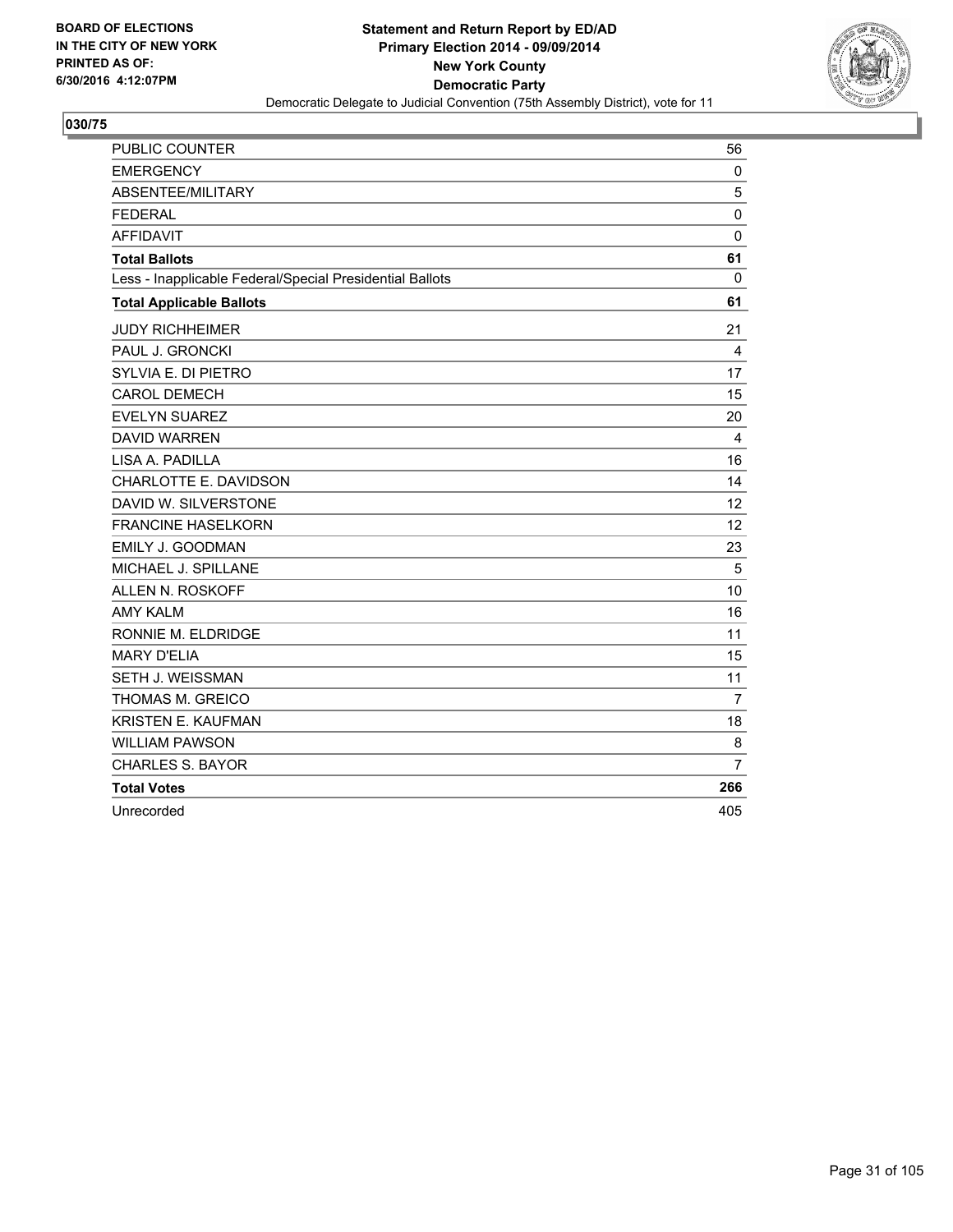

| PUBLIC COUNTER                                           | 51               |
|----------------------------------------------------------|------------------|
| <b>EMERGENCY</b>                                         | 0                |
| <b>ABSENTEE/MILITARY</b>                                 | 3                |
| <b>FEDERAL</b>                                           | $\pmb{0}$        |
| <b>AFFIDAVIT</b>                                         | 1                |
| <b>Total Ballots</b>                                     | 55               |
| Less - Inapplicable Federal/Special Presidential Ballots | 0                |
| <b>Total Applicable Ballots</b>                          | 55               |
| <b>JUDY RICHHEIMER</b>                                   | 26               |
| PAUL J. GRONCKI                                          | 12               |
| SYLVIA E. DI PIETRO                                      | 23               |
| <b>CAROL DEMECH</b>                                      | 20               |
| EVELYN SUAREZ                                            | 29               |
| <b>DAVID WARREN</b>                                      | 18               |
| LISA A. PADILLA                                          | 25               |
| CHARLOTTE E. DAVIDSON                                    | 21               |
| DAVID W. SILVERSTONE                                     | 14               |
| <b>FRANCINE HASELKORN</b>                                | 21               |
| EMILY J. GOODMAN                                         | 21               |
| MICHAEL J. SPILLANE                                      | 13               |
| ALLEN N. ROSKOFF                                         | 8                |
| <b>AMY KALM</b>                                          | 19               |
| RONNIE M. ELDRIDGE                                       | 12               |
| <b>MARY D'ELIA</b>                                       | 18               |
| SETH J. WEISSMAN                                         | 12               |
| THOMAS M. GREICO                                         | 6                |
| KRISTEN E. KAUFMAN                                       | 17               |
| <b>WILLIAM PAWSON</b>                                    | $\boldsymbol{9}$ |
| <b>CHARLES S. BAYOR</b>                                  | 9                |
| ANDREW M. CUOMO (WRITE-IN)                               | $\mathbf 1$      |
| DAVID S NIR (WRITE-IN)                                   | 1                |
| LIZ KRUEGER (WRITE-IN)                                   | 1                |
| <b>Total Votes</b>                                       | 356              |
| Unrecorded                                               | 249              |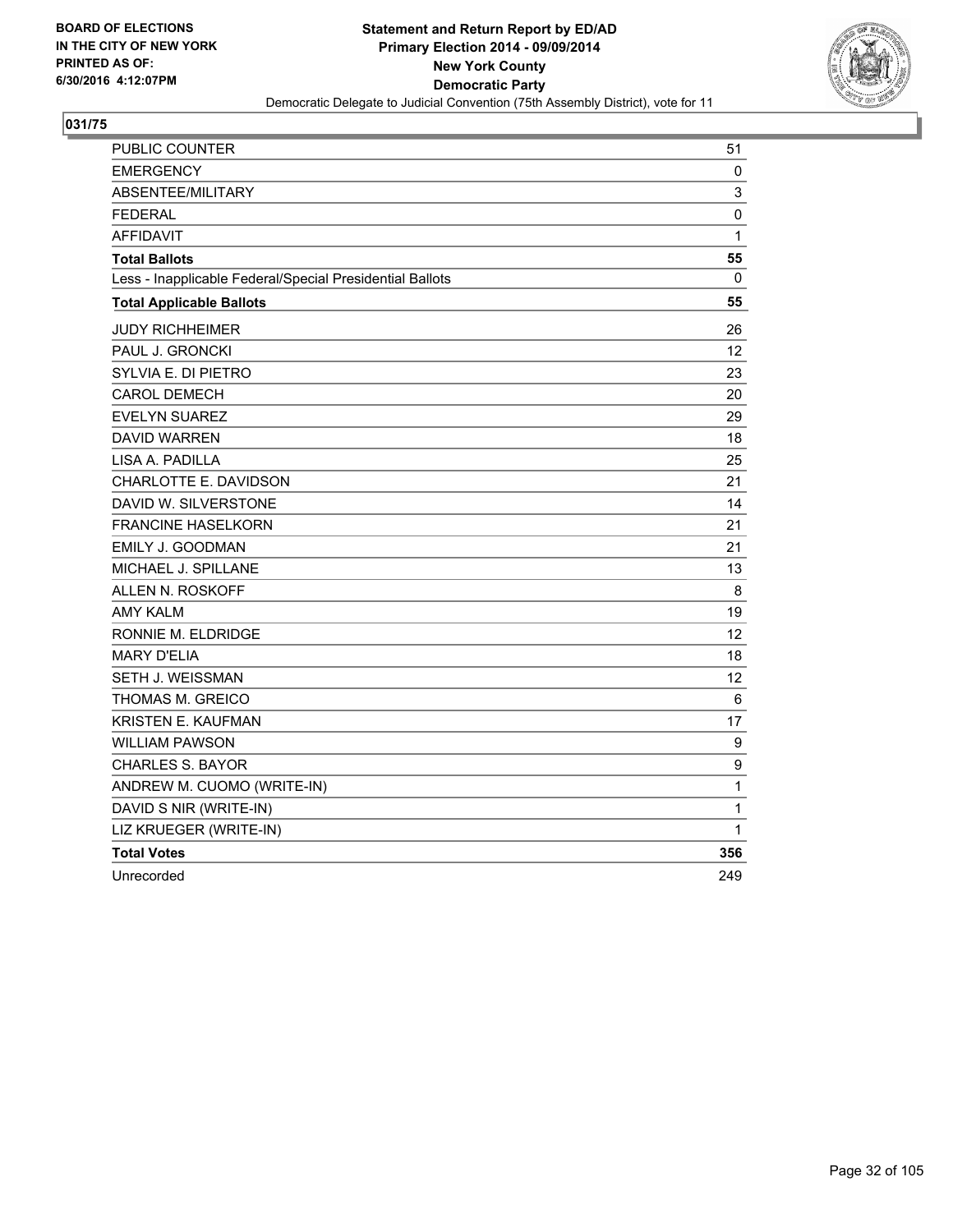

| PUBLIC COUNTER                                           | 69           |
|----------------------------------------------------------|--------------|
| <b>EMERGENCY</b>                                         | $\mathbf{0}$ |
| ABSENTEE/MILITARY                                        | 3            |
| <b>FEDERAL</b>                                           | $\mathbf 0$  |
| <b>AFFIDAVIT</b>                                         | $\mathbf 0$  |
| <b>Total Ballots</b>                                     | 72           |
| Less - Inapplicable Federal/Special Presidential Ballots | 0            |
| <b>Total Applicable Ballots</b>                          | 72           |
| <b>JUDY RICHHEIMER</b>                                   | 18           |
| PAUL J. GRONCKI                                          | 3            |
| SYLVIA E. DI PIETRO                                      | 17           |
| <b>CAROL DEMECH</b>                                      | 12           |
| <b>EVELYN SUAREZ</b>                                     | 17           |
| <b>DAVID WARREN</b>                                      | 9            |
| LISA A. PADILLA                                          | 19           |
| CHARLOTTE E. DAVIDSON                                    | 17           |
| DAVID W. SILVERSTONE                                     | 8            |
| <b>FRANCINE HASELKORN</b>                                | 14           |
| EMILY J. GOODMAN                                         | 25           |
| MICHAEL J. SPILLANE                                      | 10           |
| ALLEN N. ROSKOFF                                         | 9            |
| <b>AMY KALM</b>                                          | 18           |
| RONNIE M. ELDRIDGE                                       | 15           |
| <b>MARY D'ELIA</b>                                       | 15           |
| SETH J. WEISSMAN                                         | 11           |
| THOMAS M. GREICO                                         | 10           |
| <b>KRISTEN E. KAUFMAN</b>                                | 19           |
| <b>WILLIAM PAWSON</b>                                    | 6            |
| <b>CHARLES S. BAYOR</b>                                  | 8            |
| <b>Total Votes</b>                                       | 280          |
| Unrecorded                                               | 512          |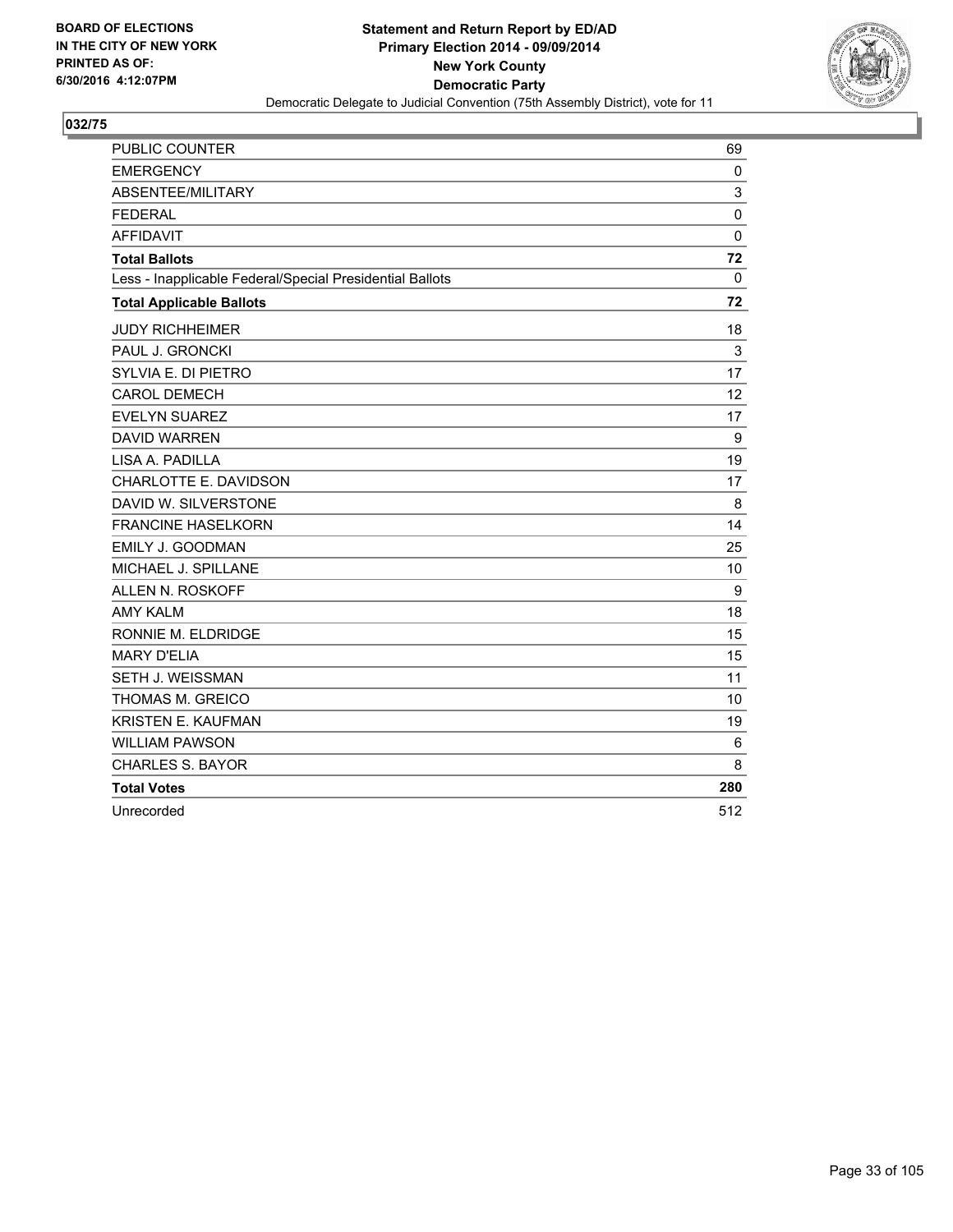

| PUBLIC COUNTER                                           | 50             |
|----------------------------------------------------------|----------------|
| <b>EMERGENCY</b>                                         | $\mathbf{0}$   |
| ABSENTEE/MILITARY                                        | 1              |
| <b>FEDERAL</b>                                           | 0              |
| <b>AFFIDAVIT</b>                                         | $\mathbf 0$    |
| <b>Total Ballots</b>                                     | 51             |
| Less - Inapplicable Federal/Special Presidential Ballots | 0              |
| <b>Total Applicable Ballots</b>                          | 51             |
| <b>JUDY RICHHEIMER</b>                                   | 21             |
| PAUL J. GRONCKI                                          | 12             |
| SYLVIA E. DI PIETRO                                      | 19             |
| <b>CAROL DEMECH</b>                                      | 17             |
| <b>EVELYN SUAREZ</b>                                     | 15             |
| <b>DAVID WARREN</b>                                      | 14             |
| LISA A. PADILLA                                          | 19             |
| CHARLOTTE E. DAVIDSON                                    | 17             |
| DAVID W. SILVERSTONE                                     | 14             |
| <b>FRANCINE HASELKORN</b>                                | 16             |
| EMILY J. GOODMAN                                         | 20             |
| MICHAEL J. SPILLANE                                      | 8              |
| ALLEN N. ROSKOFF                                         | 6              |
| <b>AMY KALM</b>                                          | 17             |
| RONNIE M. ELDRIDGE                                       | 10             |
| <b>MARY D'ELIA</b>                                       | 14             |
| SETH J. WEISSMAN                                         | 9              |
| THOMAS M. GREICO                                         | 5              |
| <b>KRISTEN E. KAUFMAN</b>                                | 16             |
| <b>WILLIAM PAWSON</b>                                    | 4              |
| <b>CHARLES S. BAYOR</b>                                  | $\overline{7}$ |
| <b>Total Votes</b>                                       | 280            |
| Unrecorded                                               | 281            |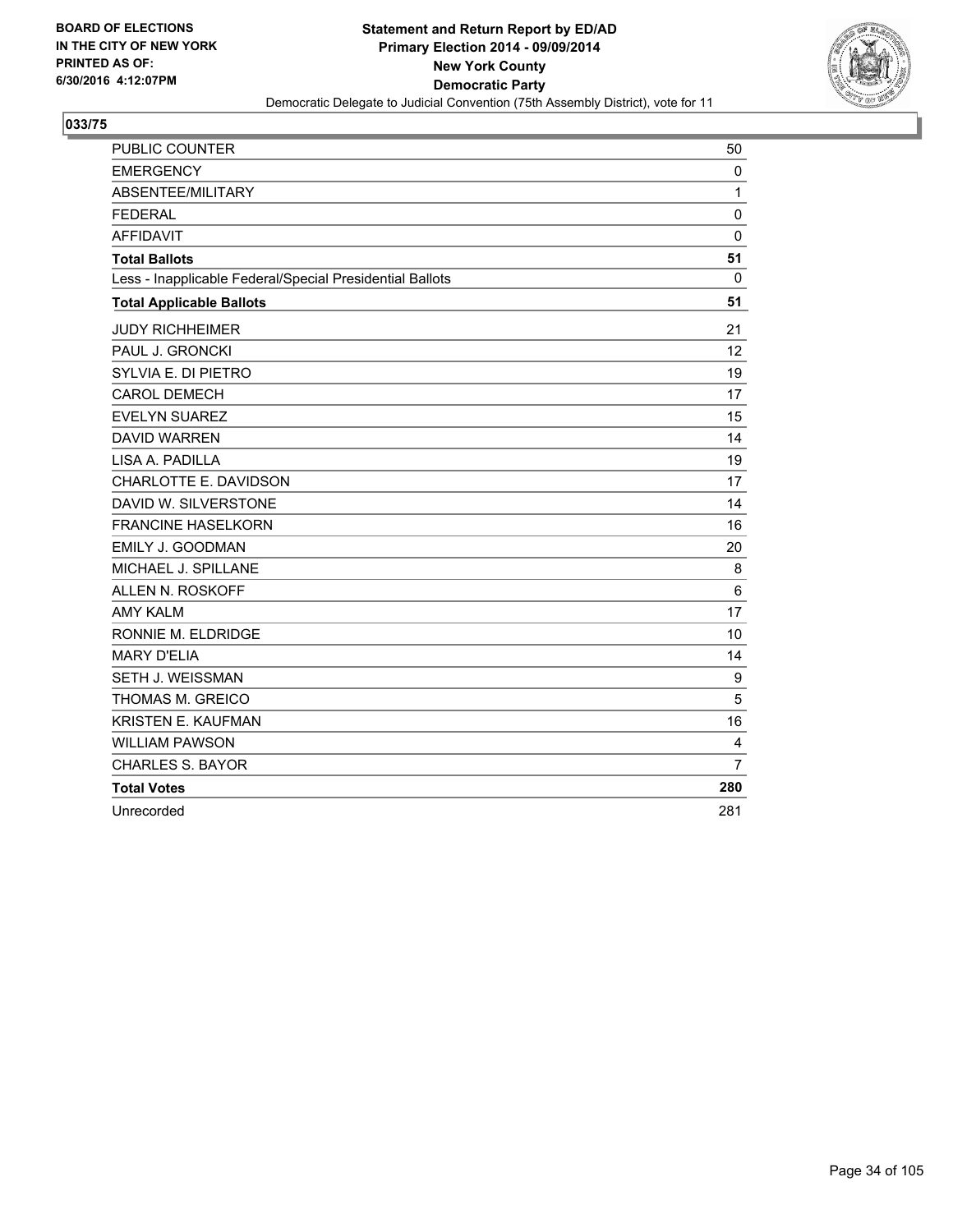

| PUBLIC COUNTER                                           | 79           |
|----------------------------------------------------------|--------------|
| <b>EMERGENCY</b>                                         | $\mathbf{0}$ |
| ABSENTEE/MILITARY                                        | 4            |
| <b>FEDERAL</b>                                           | 0            |
| <b>AFFIDAVIT</b>                                         | $\mathbf 0$  |
| <b>Total Ballots</b>                                     | 83           |
| Less - Inapplicable Federal/Special Presidential Ballots | 0            |
| <b>Total Applicable Ballots</b>                          | 83           |
| <b>JUDY RICHHEIMER</b>                                   | 27           |
| PAUL J. GRONCKI                                          | 14           |
| SYLVIA E. DI PIETRO                                      | 24           |
| <b>CAROL DEMECH</b>                                      | 28           |
| <b>EVELYN SUAREZ</b>                                     | 25           |
| <b>DAVID WARREN</b>                                      | 17           |
| LISA A. PADILLA                                          | 23           |
| CHARLOTTE E. DAVIDSON                                    | 27           |
| DAVID W. SILVERSTONE                                     | 16           |
| <b>FRANCINE HASELKORN</b>                                | 23           |
| EMILY J. GOODMAN                                         | 29           |
| MICHAEL J. SPILLANE                                      | 17           |
| ALLEN N. ROSKOFF                                         | 15           |
| <b>AMY KALM</b>                                          | 32           |
| RONNIE M. ELDRIDGE                                       | 17           |
| <b>MARY D'ELIA</b>                                       | 30           |
| SETH J. WEISSMAN                                         | 13           |
| <b>THOMAS M. GREICO</b>                                  | 17           |
| <b>KRISTEN E. KAUFMAN</b>                                | 27           |
| <b>WILLIAM PAWSON</b>                                    | 15           |
| <b>CHARLES S. BAYOR</b>                                  | 22           |
| <b>Total Votes</b>                                       | 458          |
| Unrecorded                                               | 455          |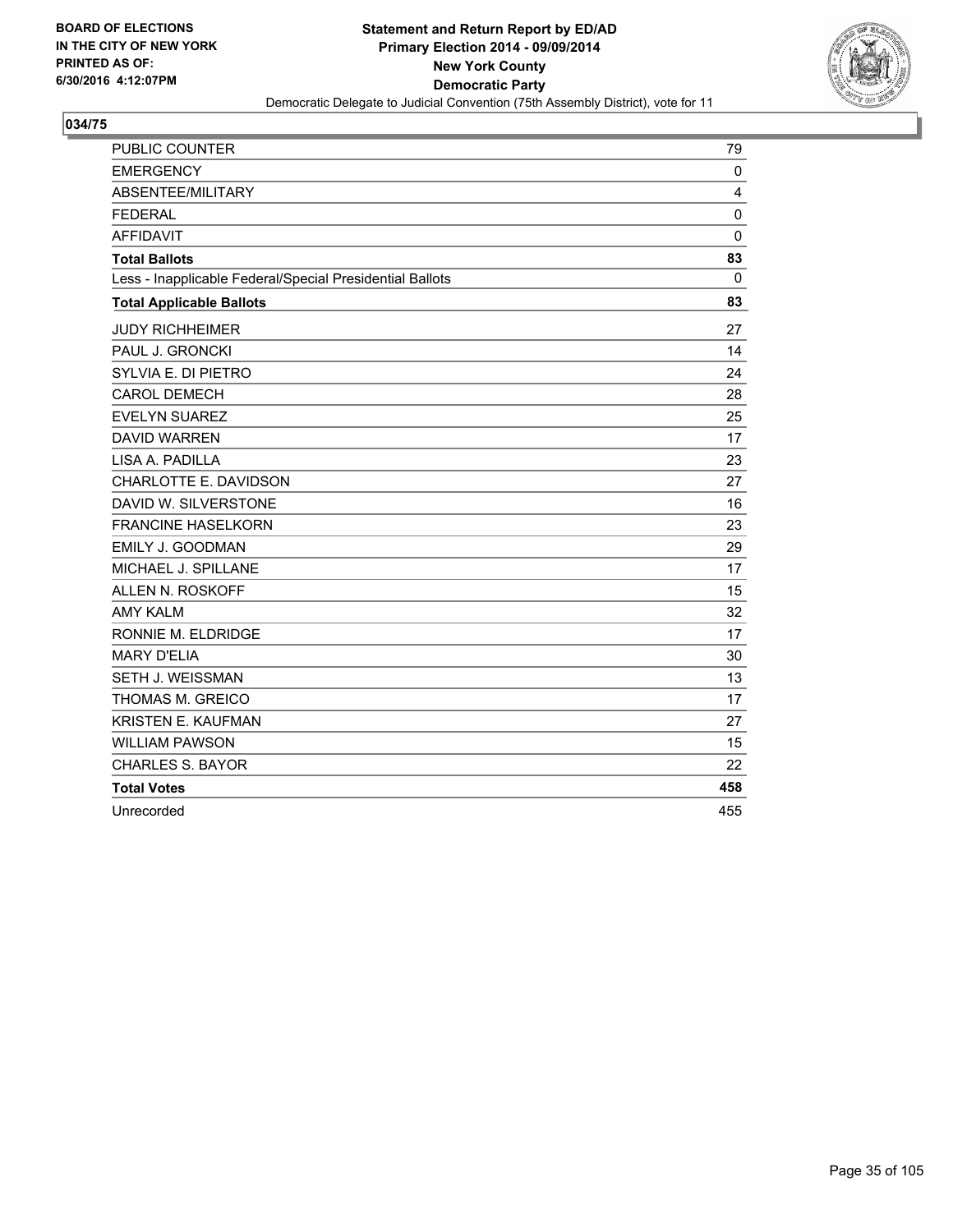

| PUBLIC COUNTER                                           | 26             |
|----------------------------------------------------------|----------------|
| <b>EMERGENCY</b>                                         | $\mathbf{0}$   |
| ABSENTEE/MILITARY                                        | 3              |
| <b>FEDERAL</b>                                           | $\pmb{0}$      |
| <b>AFFIDAVIT</b>                                         | 1              |
| <b>Total Ballots</b>                                     | 30             |
| Less - Inapplicable Federal/Special Presidential Ballots | 0              |
| <b>Total Applicable Ballots</b>                          | 30             |
| <b>JUDY RICHHEIMER</b>                                   | 11             |
| PAUL J. GRONCKI                                          | 3              |
| SYLVIA E. DI PIETRO                                      | 6              |
| <b>CAROL DEMECH</b>                                      | 5              |
| <b>EVELYN SUAREZ</b>                                     | 8              |
| <b>DAVID WARREN</b>                                      | 4              |
| LISA A. PADILLA                                          | $\overline{7}$ |
| CHARLOTTE E. DAVIDSON                                    | $\overline{7}$ |
| DAVID W. SILVERSTONE                                     | 3              |
| <b>FRANCINE HASELKORN</b>                                | 9              |
| EMILY J. GOODMAN                                         | 11             |
| MICHAEL J. SPILLANE                                      | 3              |
| ALLEN N. ROSKOFF                                         | $\overline{2}$ |
| <b>AMY KALM</b>                                          | 7              |
| RONNIE M. ELDRIDGE                                       | 11             |
| <b>MARY D'ELIA</b>                                       | 5              |
| SETH J. WEISSMAN                                         | 3              |
| THOMAS M. GREICO                                         | 4              |
| <b>KRISTEN E. KAUFMAN</b>                                | $\overline{7}$ |
| <b>WILLIAM PAWSON</b>                                    | 4              |
| <b>CHARLES S. BAYOR</b>                                  | 4              |
| <b>Total Votes</b>                                       | 124            |
| Unrecorded                                               | 206            |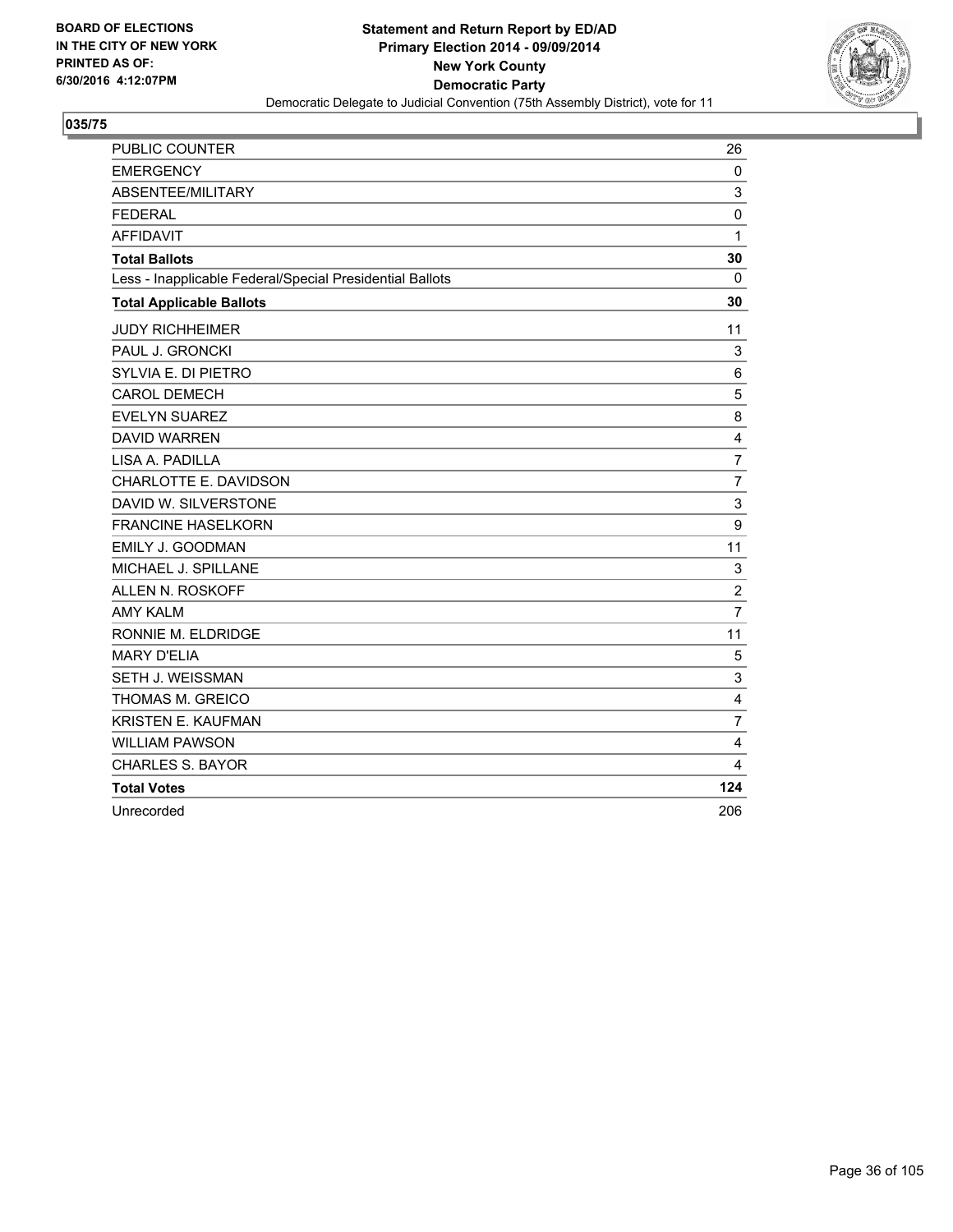

| PUBLIC COUNTER                                           | 71             |
|----------------------------------------------------------|----------------|
| <b>EMERGENCY</b>                                         | $\mathbf{0}$   |
| ABSENTEE/MILITARY                                        | $\overline{2}$ |
| <b>FEDERAL</b>                                           | $\mathbf 0$    |
| <b>AFFIDAVIT</b>                                         | 3              |
| <b>Total Ballots</b>                                     | 76             |
| Less - Inapplicable Federal/Special Presidential Ballots | 0              |
| <b>Total Applicable Ballots</b>                          | 76             |
| <b>JUDY RICHHEIMER</b>                                   | 30             |
| PAUL J. GRONCKI                                          | $\overline{7}$ |
| SYLVIA E. DI PIETRO                                      | 22             |
| <b>CAROL DEMECH</b>                                      | 25             |
| <b>EVELYN SUAREZ</b>                                     | 23             |
| <b>DAVID WARREN</b>                                      | 8              |
| LISA A. PADILLA                                          | 24             |
| CHARLOTTE E. DAVIDSON                                    | 22             |
| DAVID W. SILVERSTONE                                     | 8              |
| <b>FRANCINE HASELKORN</b>                                | 24             |
| EMILY J. GOODMAN                                         | 39             |
| MICHAEL J. SPILLANE                                      | 20             |
| ALLEN N. ROSKOFF                                         | 17             |
| <b>AMY KALM</b>                                          | 33             |
| RONNIE M. ELDRIDGE                                       | 23             |
| <b>MARY D'ELIA</b>                                       | 31             |
| SETH J. WEISSMAN                                         | 19             |
| THOMAS M. GREICO                                         | 16             |
| <b>KRISTEN E. KAUFMAN</b>                                | 34             |
| <b>WILLIAM PAWSON</b>                                    | 17             |
| <b>CHARLES S. BAYOR</b>                                  | 15             |
| <b>Total Votes</b>                                       | 457            |
| Unrecorded                                               | 379            |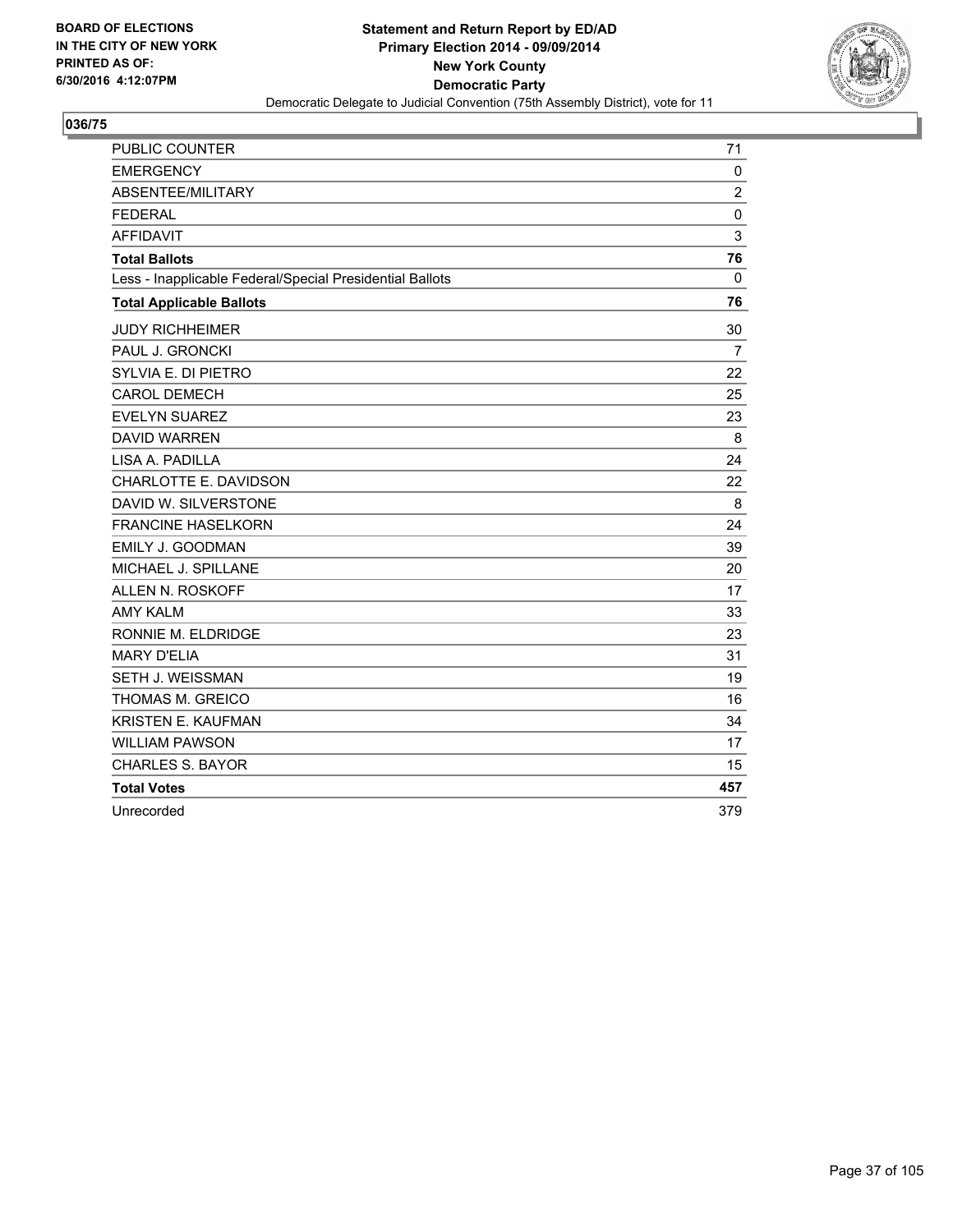

| <b>PUBLIC COUNTER</b>                                    | 49             |
|----------------------------------------------------------|----------------|
| <b>EMERGENCY</b>                                         | 0              |
| ABSENTEE/MILITARY                                        | $\overline{2}$ |
| <b>FEDERAL</b>                                           | 0              |
| <b>AFFIDAVIT</b>                                         | $\mathbf 0$    |
| <b>Total Ballots</b>                                     | 51             |
| Less - Inapplicable Federal/Special Presidential Ballots | $\Omega$       |
| <b>Total Applicable Ballots</b>                          | 51             |
| <b>JUDY RICHHEIMER</b>                                   | 14             |
| PAUL J. GRONCKI                                          | 4              |
| SYLVIA E. DI PIETRO                                      | 10             |
| <b>CAROL DEMECH</b>                                      | 10             |
| <b>EVELYN SUAREZ</b>                                     | 11             |
| <b>DAVID WARREN</b>                                      | 5              |
| LISA A. PADILLA                                          | 12             |
| CHARLOTTE E. DAVIDSON                                    | 10             |
| DAVID W. SILVERSTONE                                     | 5              |
| <b>FRANCINE HASELKORN</b>                                | 10             |
| EMILY J. GOODMAN                                         | 19             |
| MICHAEL J. SPILLANE                                      | 9              |
| ALLEN N. ROSKOFF                                         | 11             |
| <b>AMY KALM</b>                                          | 17             |
| RONNIE M. ELDRIDGE                                       | 14             |
| <b>MARY D'ELIA</b>                                       | 16             |
| <b>SETH J. WEISSMAN</b>                                  | 12             |
| <b>THOMAS M. GREICO</b>                                  | 9              |
| KRISTEN E. KAUFMAN                                       | 18             |
| <b>WILLIAM PAWSON</b>                                    | 8              |
| <b>CHARLES S. BAYOR</b>                                  | 9              |
| <b>Total Votes</b>                                       | 233            |
| Unrecorded                                               | 328            |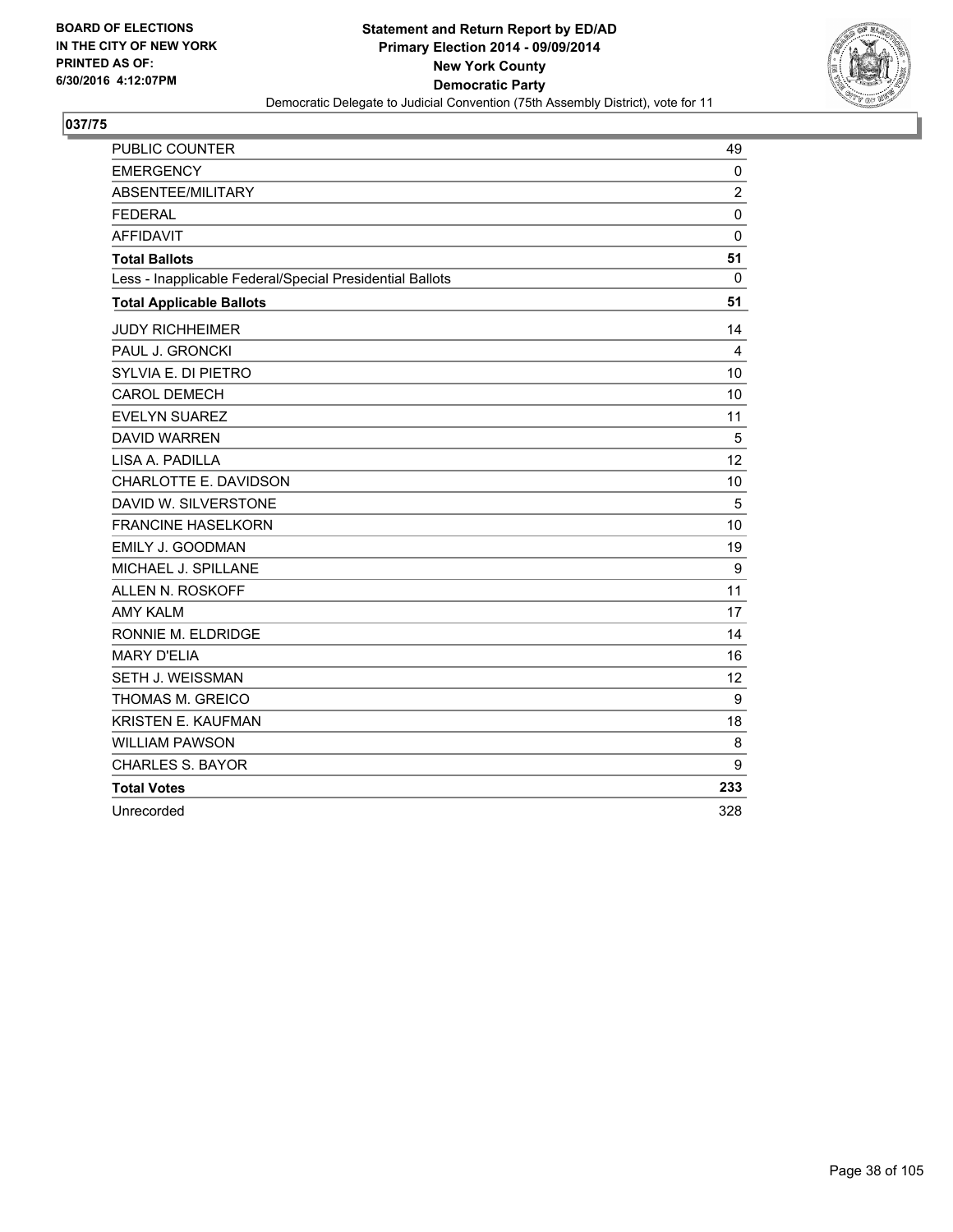

| PUBLIC COUNTER                                           | 157          |
|----------------------------------------------------------|--------------|
| <b>EMERGENCY</b>                                         | 0            |
| ABSENTEE/MILITARY                                        | 10           |
| <b>FEDERAL</b>                                           | 0            |
| <b>AFFIDAVIT</b>                                         | 3            |
| <b>Total Ballots</b>                                     | 170          |
| Less - Inapplicable Federal/Special Presidential Ballots | $\mathbf{0}$ |
| <b>Total Applicable Ballots</b>                          | 170          |
| <b>JUDY RICHHEIMER</b>                                   | 62           |
| PAUL J. GRONCKI                                          | 20           |
| SYLVIA E. DI PIETRO                                      | 31           |
| <b>CAROL DEMECH</b>                                      | 30           |
| EVELYN SUAREZ                                            | 36           |
| <b>DAVID WARREN</b>                                      | 19           |
| LISA A. PADILLA                                          | 37           |
| CHARLOTTE E. DAVIDSON                                    | 33           |
| DAVID W. SILVERSTONE                                     | 23           |
| <b>FRANCINE HASELKORN</b>                                | 29           |
| EMILY J. GOODMAN                                         | 77           |
| MICHAEL J. SPILLANE                                      | 48           |
| ALLEN N. ROSKOFF                                         | 59           |
| <b>AMY KALM</b>                                          | 64           |
| RONNIE M. ELDRIDGE                                       | 74           |
| <b>MARY D'ELIA</b>                                       | 62           |
| SETH J. WEISSMAN                                         | 52           |
| THOMAS M. GREICO                                         | 50           |
| <b>KRISTEN E. KAUFMAN</b>                                | 64           |
| <b>WILLIAM PAWSON</b>                                    | 43           |
| <b>CHARLES S. BAYOR</b>                                  | 57           |
| JIM GRANIELA (WRITE-IN)                                  | 1            |
| JOSEPH RAPPAPORT (WRITE-IN)                              | $\mathbf{1}$ |
| UNATTRIBUTABLE WRITE-IN (WRITE-IN)                       | 1            |
| <b>Total Votes</b>                                       | 973          |
| Unrecorded                                               | 897          |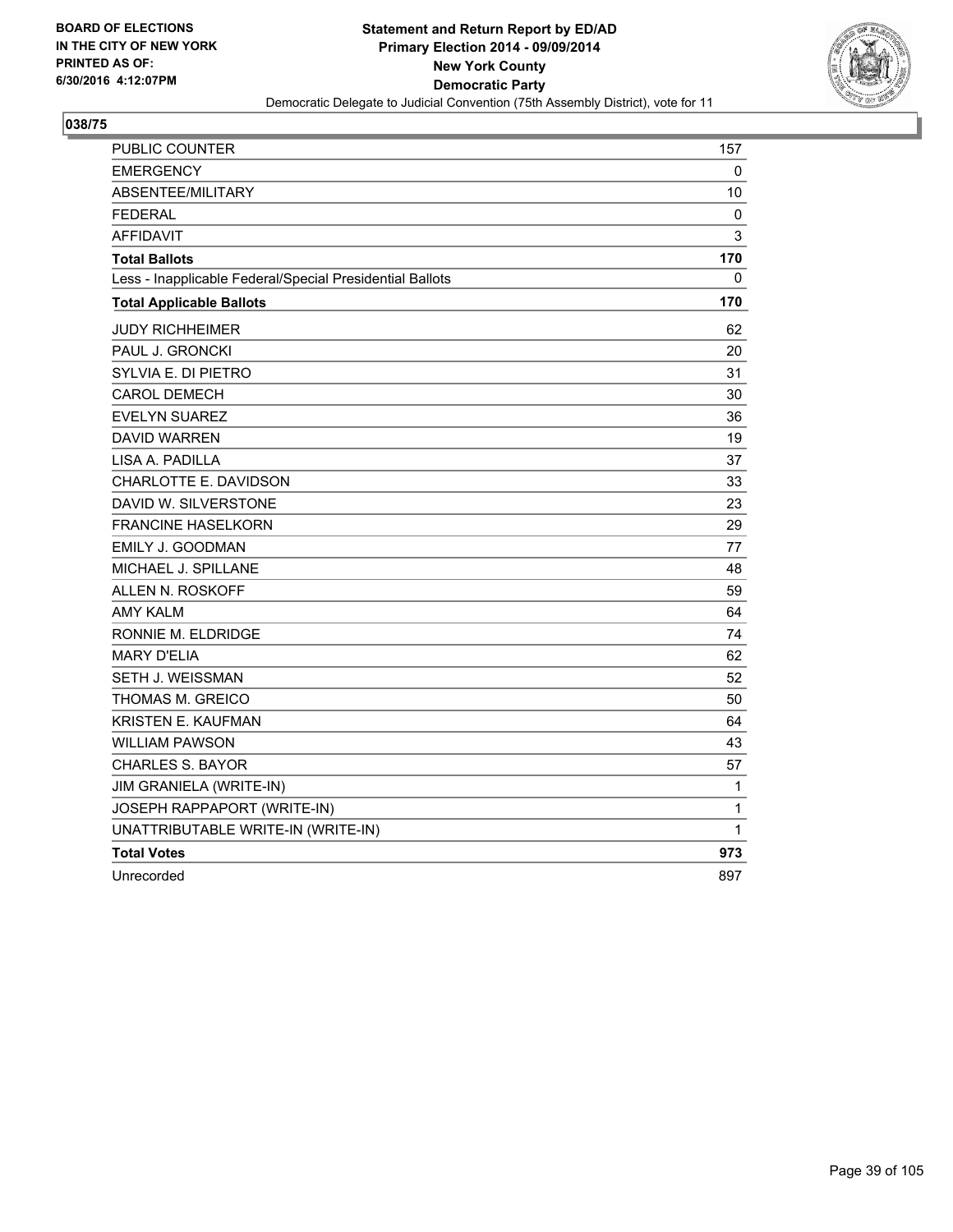

| PUBLIC COUNTER                                           | 33             |
|----------------------------------------------------------|----------------|
| <b>EMERGENCY</b>                                         | 0              |
| ABSENTEE/MILITARY                                        | $\mathbf{1}$   |
| <b>FEDERAL</b>                                           | $\mathbf 0$    |
| <b>AFFIDAVIT</b>                                         | $\mathbf 0$    |
| <b>Total Ballots</b>                                     | 34             |
| Less - Inapplicable Federal/Special Presidential Ballots | 0              |
| <b>Total Applicable Ballots</b>                          | 34             |
| <b>JUDY RICHHEIMER</b>                                   | 22             |
| PAUL J. GRONCKI                                          | 15             |
| SYLVIA E. DI PIETRO                                      | 16             |
| <b>CAROL DEMECH</b>                                      | 13             |
| <b>EVELYN SUAREZ</b>                                     | 16             |
| <b>DAVID WARREN</b>                                      | 15             |
| LISA A. PADILLA                                          | 17             |
| CHARLOTTE E. DAVIDSON                                    | 13             |
| DAVID W. SILVERSTONE                                     | 16             |
| <b>FRANCINE HASELKORN</b>                                | 15             |
| EMILY J. GOODMAN                                         | 11             |
| MICHAEL J. SPILLANE                                      | $\overline{7}$ |
| ALLEN N. ROSKOFF                                         | 5              |
| <b>AMY KALM</b>                                          | 12             |
| RONNIE M. ELDRIDGE                                       | 7              |
| <b>MARY D'ELIA</b>                                       | 11             |
| SETH J. WEISSMAN                                         | 8              |
| THOMAS M. GREICO                                         | 8              |
| KRISTEN E. KAUFMAN                                       | 10             |
| <b>WILLIAM PAWSON</b>                                    | 9              |
| <b>CHARLES S. BAYOR</b>                                  | $\overline{7}$ |
| JOHN SHARP (WRITE-IN)                                    | 1              |
| <b>Total Votes</b>                                       | 254            |
| Unrecorded                                               | 120            |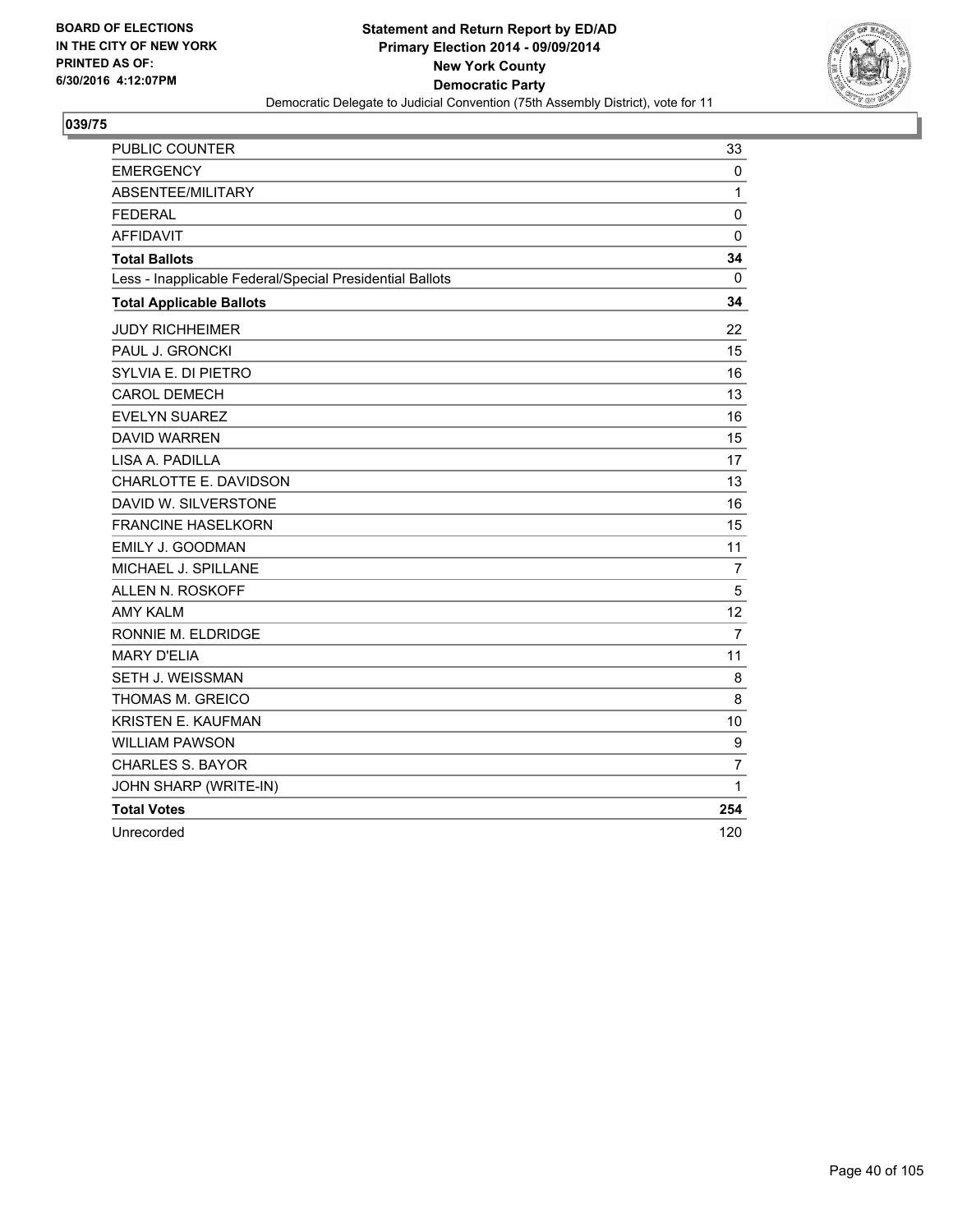

| PUBLIC COUNTER                                           | 49             |
|----------------------------------------------------------|----------------|
| <b>EMERGENCY</b>                                         | 0              |
| ABSENTEE/MILITARY                                        | 6              |
| <b>FEDERAL</b>                                           | $\mathbf 0$    |
| <b>AFFIDAVIT</b>                                         | 1              |
| <b>Total Ballots</b>                                     | 56             |
| Less - Inapplicable Federal/Special Presidential Ballots | 0              |
| <b>Total Applicable Ballots</b>                          | 56             |
| <b>JUDY RICHHEIMER</b>                                   | 21             |
| PAUL J. GRONCKI                                          | 10             |
| SYLVIA E. DI PIETRO                                      | 17             |
| <b>CAROL DEMECH</b>                                      | 14             |
| <b>EVELYN SUAREZ</b>                                     | 22             |
| <b>DAVID WARREN</b>                                      | 15             |
| LISA A. PADILLA                                          | 22             |
| CHARLOTTE E. DAVIDSON                                    | 14             |
| DAVID W. SILVERSTONE                                     | 14             |
| <b>FRANCINE HASELKORN</b>                                | 10             |
| EMILY J. GOODMAN                                         | 21             |
| MICHAEL J. SPILLANE                                      | 15             |
| ALLEN N. ROSKOFF                                         | 8              |
| <b>AMY KALM</b>                                          | 17             |
| RONNIE M. ELDRIDGE                                       | 10             |
| <b>MARY D'ELIA</b>                                       | 19             |
| SETH J. WEISSMAN                                         | $\overline{7}$ |
| THOMAS M. GREICO                                         | 17             |
| KRISTEN E. KAUFMAN                                       | 17             |
| <b>WILLIAM PAWSON</b>                                    | 14             |
| <b>CHARLES S. BAYOR</b>                                  | 11             |
| TOM DUANE (WRITE-IN)                                     | 1              |
| <b>Total Votes</b>                                       | 316            |
| Unrecorded                                               | 300            |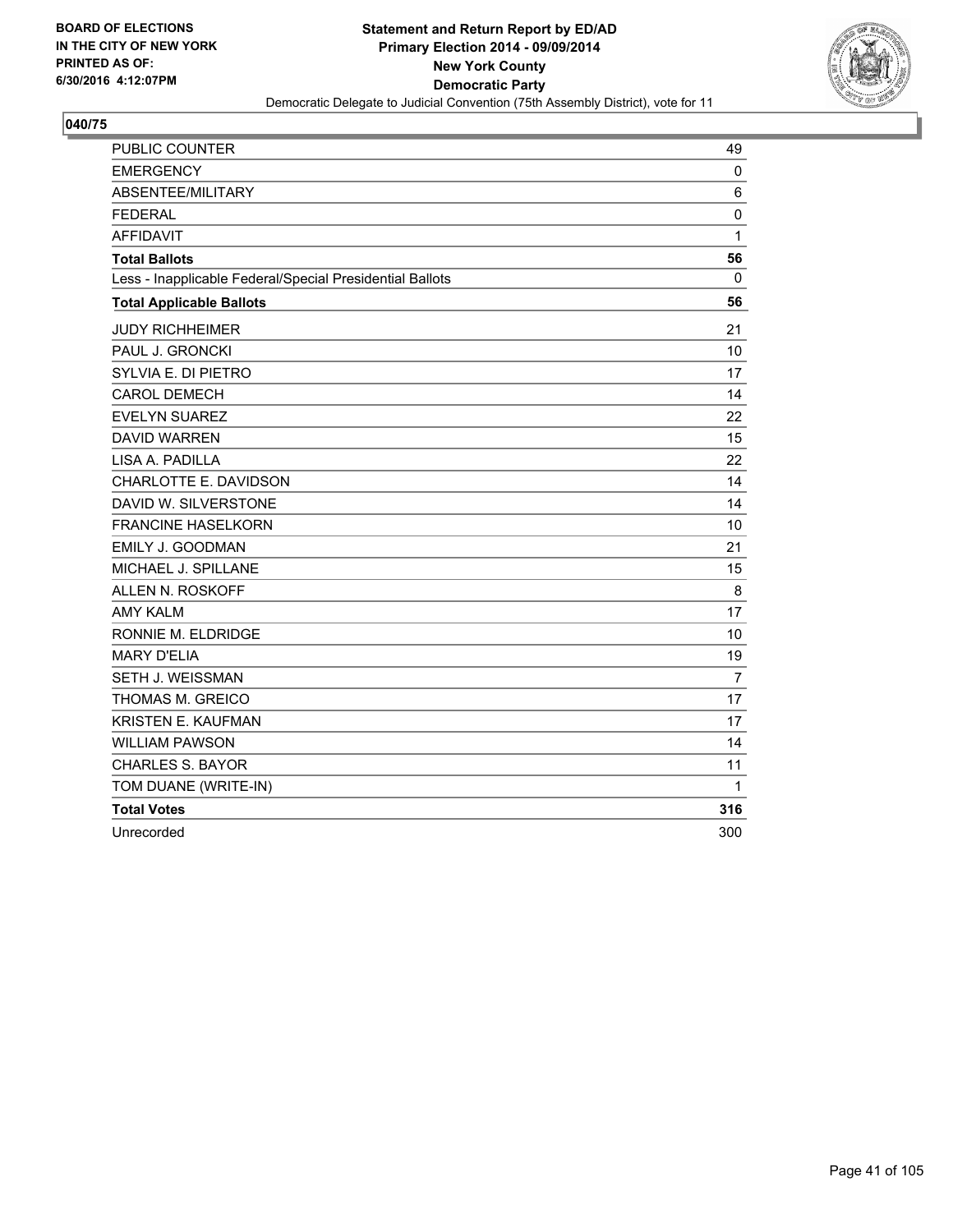

| PUBLIC COUNTER                                           | 124         |
|----------------------------------------------------------|-------------|
| <b>EMERGENCY</b>                                         | 0           |
| ABSENTEE/MILITARY                                        | 6           |
| <b>FEDERAL</b>                                           | $\mathbf 0$ |
| <b>AFFIDAVIT</b>                                         | $\mathbf 0$ |
| <b>Total Ballots</b>                                     | 130         |
| Less - Inapplicable Federal/Special Presidential Ballots | 0           |
| <b>Total Applicable Ballots</b>                          | 130         |
| <b>JUDY RICHHEIMER</b>                                   | 53          |
| PAUL J. GRONCKI                                          | 32          |
| SYLVIA E. DI PIETRO                                      | 41          |
| <b>CAROL DEMECH</b>                                      | 37          |
| <b>EVELYN SUAREZ</b>                                     | 38          |
| <b>DAVID WARREN</b>                                      | 26          |
| LISA A. PADILLA                                          | 43          |
| CHARLOTTE E. DAVIDSON                                    | 32          |
| DAVID W. SILVERSTONE                                     | 31          |
| <b>FRANCINE HASELKORN</b>                                | 29          |
| EMILY J. GOODMAN                                         | 54          |
| MICHAEL J. SPILLANE                                      | 37          |
| ALLEN N. ROSKOFF                                         | 35          |
| <b>AMY KALM</b>                                          | 44          |
| RONNIE M. ELDRIDGE                                       | 48          |
| <b>MARY D'ELIA</b>                                       | 42          |
| SETH J. WEISSMAN                                         | 37          |
| THOMAS M. GREICO                                         | 32          |
| <b>KRISTEN E. KAUFMAN</b>                                | 45          |
| <b>WILLIAM PAWSON</b>                                    | 29          |
| <b>CHARLES S. BAYOR</b>                                  | 36          |
| ANDREW ALPERN (WRITE-IN)                                 | 1           |
| <b>Total Votes</b>                                       | 802         |
| Unrecorded                                               | 628         |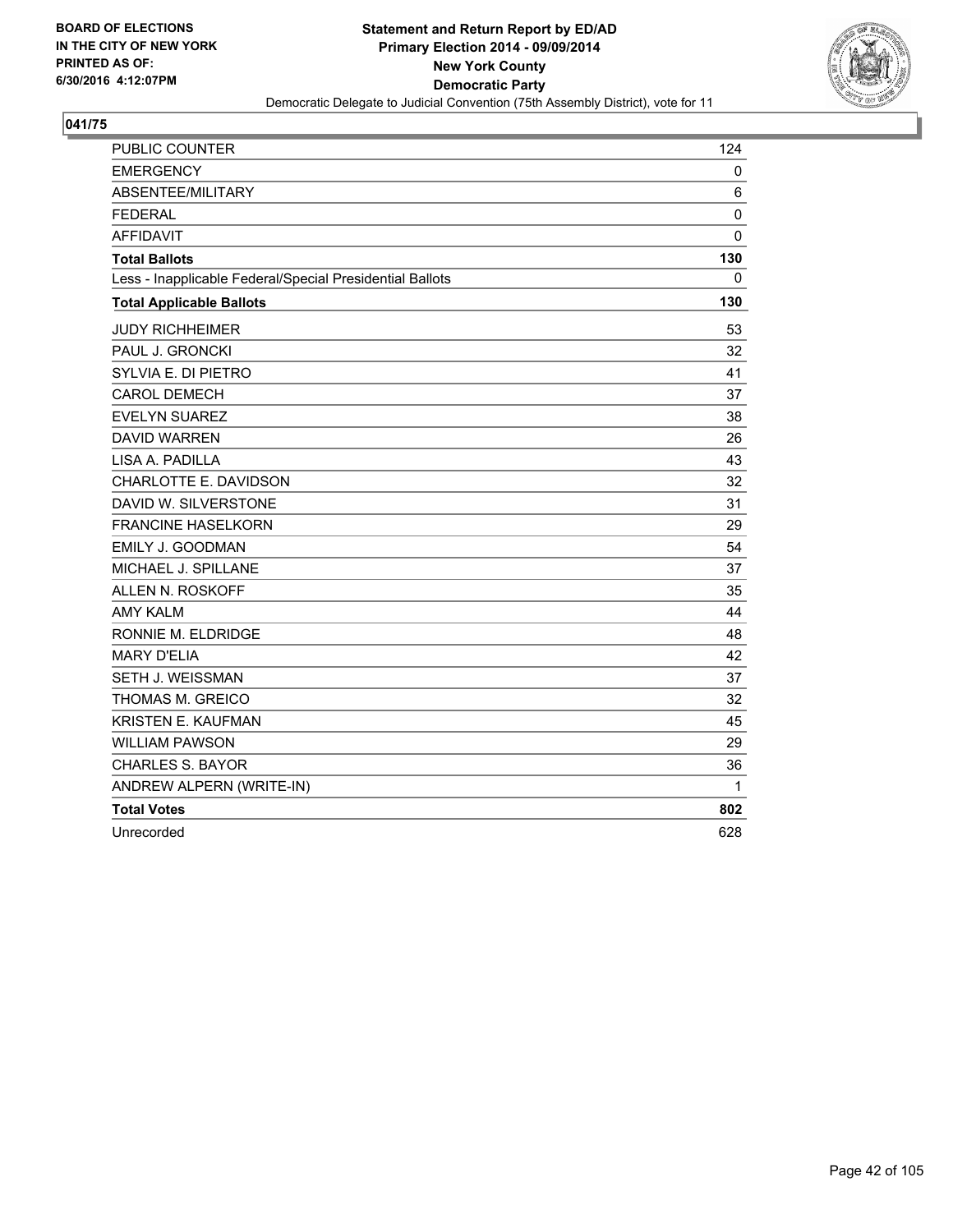

| PUBLIC COUNTER                                           | 49             |
|----------------------------------------------------------|----------------|
| <b>EMERGENCY</b>                                         | 0              |
| ABSENTEE/MILITARY                                        | $\overline{2}$ |
| <b>FEDERAL</b>                                           | $\mathbf 0$    |
| <b>AFFIDAVIT</b>                                         | $\mathbf{1}$   |
| <b>Total Ballots</b>                                     | 52             |
| Less - Inapplicable Federal/Special Presidential Ballots | 0              |
| <b>Total Applicable Ballots</b>                          | 52             |
| <b>JUDY RICHHEIMER</b>                                   | 14             |
| PAUL J. GRONCKI                                          | 10             |
| SYLVIA E. DI PIETRO                                      | 14             |
| <b>CAROL DEMECH</b>                                      | 10             |
| <b>EVELYN SUAREZ</b>                                     | 13             |
| <b>DAVID WARREN</b>                                      | 11             |
| LISA A. PADILLA                                          | 13             |
| CHARLOTTE E. DAVIDSON                                    | 9              |
| DAVID W. SILVERSTONE                                     | 11             |
| <b>FRANCINE HASELKORN</b>                                | 8              |
| EMILY J. GOODMAN                                         | 22             |
| MICHAEL J. SPILLANE                                      | 8              |
| ALLEN N. ROSKOFF                                         | 10             |
| <b>AMY KALM</b>                                          | 13             |
| RONNIE M. ELDRIDGE                                       | 11             |
| <b>MARY D'ELIA</b>                                       | 12             |
| SETH J. WEISSMAN                                         | 11             |
| THOMAS M. GREICO                                         | $\overline{7}$ |
| KRISTEN E. KAUFMAN                                       | 13             |
| <b>WILLIAM PAWSON</b>                                    | 8              |
| <b>CHARLES S. BAYOR</b>                                  | 5              |
| DAVID CARRAWAY (WRITE-IN)                                | 1              |
| <b>Total Votes</b>                                       | 234            |
| Unrecorded                                               | 338            |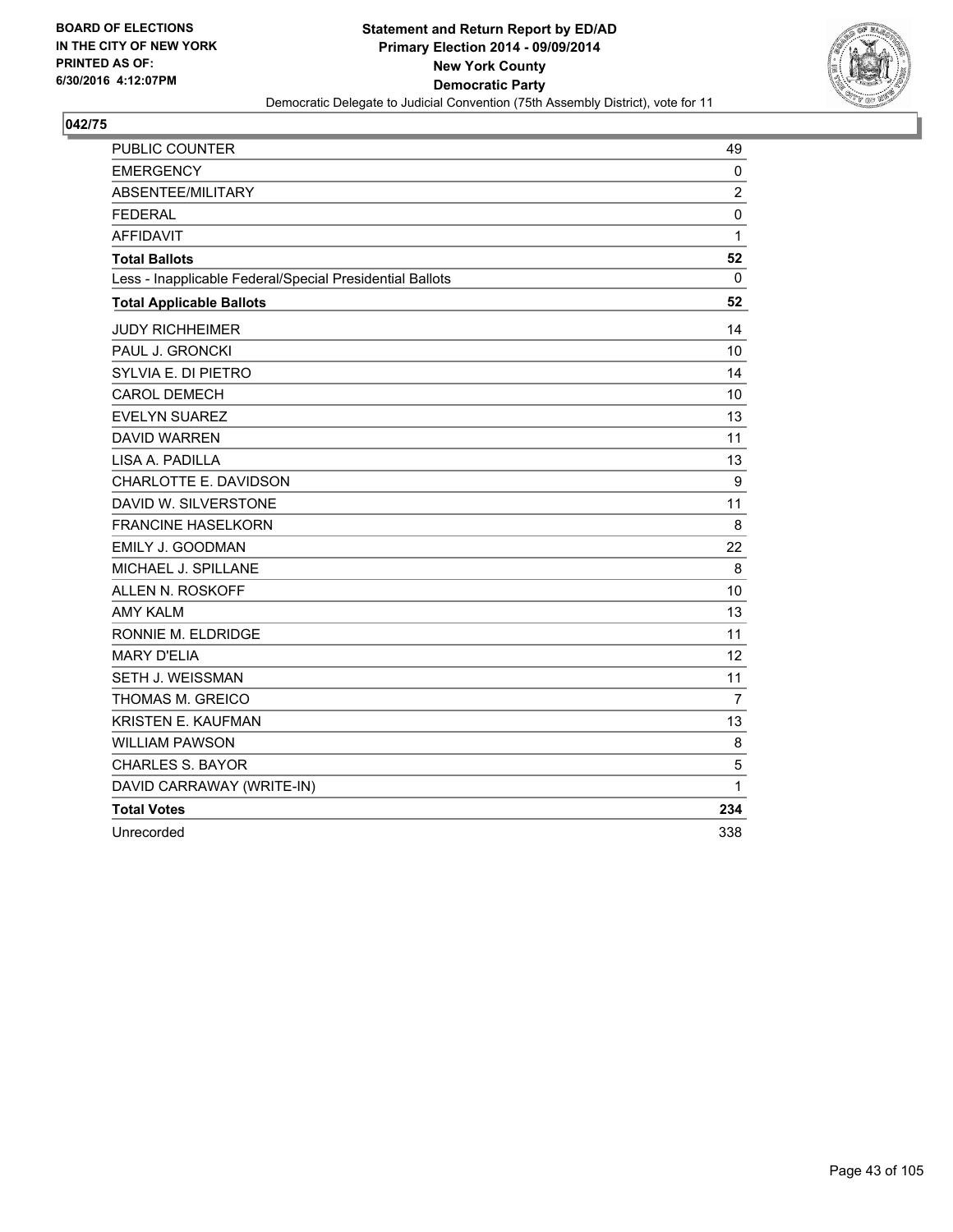

| <b>PUBLIC COUNTER</b>                                    | 181   |
|----------------------------------------------------------|-------|
| <b>EMERGENCY</b>                                         | 0     |
| ABSENTEE/MILITARY                                        | 7     |
| <b>FEDERAL</b>                                           | 0     |
| <b>AFFIDAVIT</b>                                         | 1     |
| <b>Total Ballots</b>                                     | 189   |
| Less - Inapplicable Federal/Special Presidential Ballots | 0     |
| <b>Total Applicable Ballots</b>                          | 189   |
| <b>JUDY RICHHEIMER</b>                                   | 58    |
| PAUL J. GRONCKI                                          | 39    |
| SYLVIA E. DI PIETRO                                      | 48    |
| <b>CAROL DEMECH</b>                                      | 46    |
| <b>EVELYN SUAREZ</b>                                     | 54    |
| <b>DAVID WARREN</b>                                      | 26    |
| LISA A. PADILLA                                          | 51    |
| CHARLOTTE E. DAVIDSON                                    | 45    |
| DAVID W. SILVERSTONE                                     | 32    |
| <b>FRANCINE HASELKORN</b>                                | 34    |
| EMILY J. GOODMAN                                         | 81    |
| MICHAEL J. SPILLANE                                      | 55    |
| ALLEN N. ROSKOFF                                         | 58    |
| <b>AMY KALM</b>                                          | 58    |
| RONNIE M. ELDRIDGE                                       | 81    |
| <b>MARY D'ELIA</b>                                       | 58    |
| <b>SETH J. WEISSMAN</b>                                  | 47    |
| THOMAS M. GREICO                                         | 52    |
| KRISTEN E. KAUFMAN                                       | 58    |
| <b>WILLIAM PAWSON</b>                                    | 39    |
| <b>CHARLES S. BAYOR</b>                                  | 57    |
| BERNARD R. BLOCK (WRITE-IN)                              | 1     |
| JESSE CAMPOAMOR (WRITE-IN)                               | 1     |
| KAREN SMITH (WRITE-IN)                                   | 1     |
| MAGGIE BLOCK (WRITE-IN)                                  | 1     |
| MICHAEL MEYERS (WRITE-IN)                                | 1     |
| MUDIA VELAZQUEZ (WRITE-IN)                               | 1     |
| PHILLIP KEANE (WRITE-IN)                                 | 1     |
| SADYE CAMPOAMOR (WRITE-IN)                               | 1     |
| UNATTRIBUTABLE WRITE-IN (WRITE-IN)                       | 9     |
| <b>Total Votes</b>                                       | 1,094 |
| Unrecorded                                               | 985   |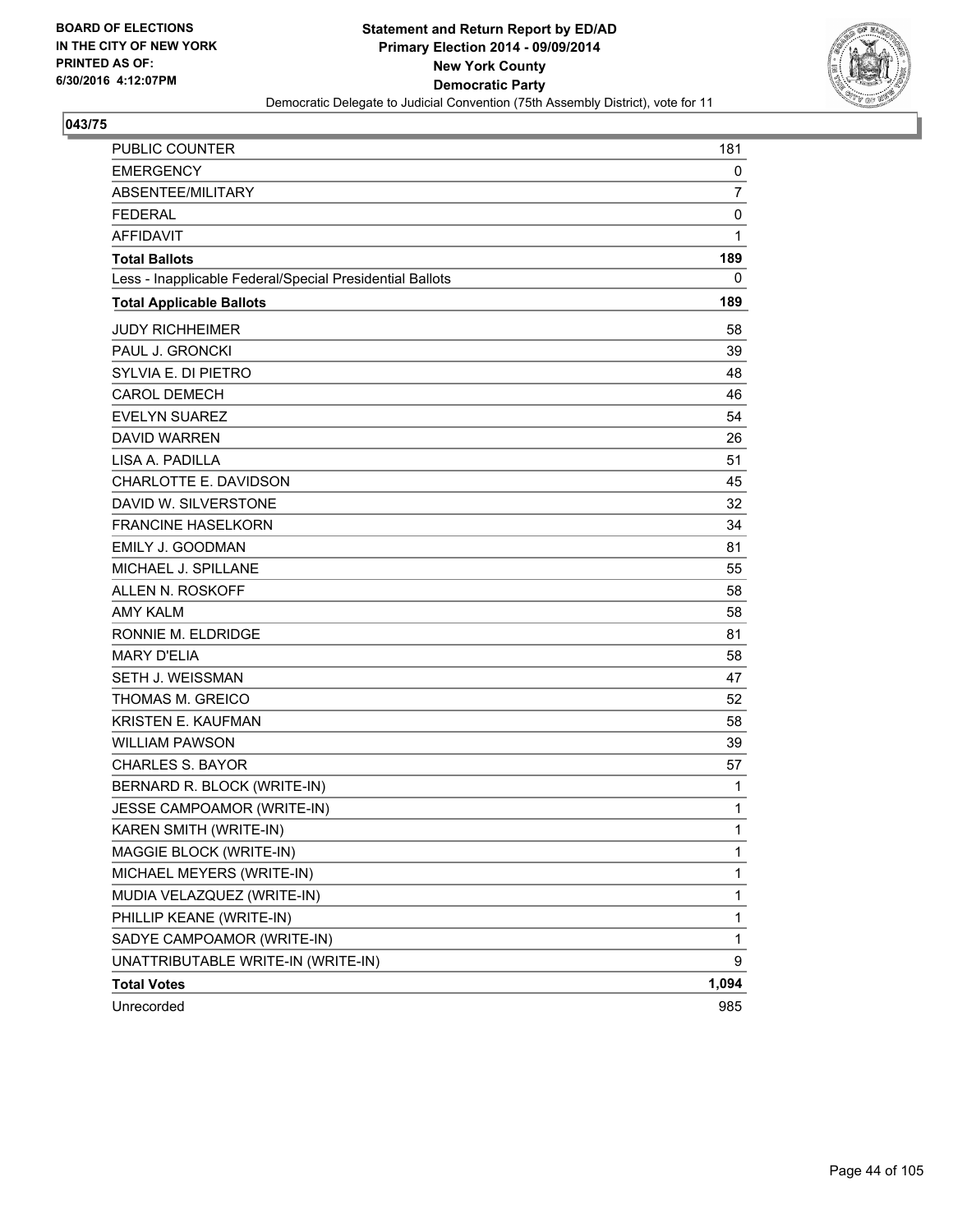

| PUBLIC COUNTER                                           | 208   |
|----------------------------------------------------------|-------|
| <b>EMERGENCY</b>                                         | 0     |
| ABSENTEE/MILITARY                                        | 13    |
| <b>FEDERAL</b>                                           | 0     |
| <b>AFFIDAVIT</b>                                         | 2     |
| <b>Total Ballots</b>                                     | 223   |
| Less - Inapplicable Federal/Special Presidential Ballots | 0     |
| <b>Total Applicable Ballots</b>                          | 223   |
| <b>JUDY RICHHEIMER</b>                                   | 67    |
| PAUL J. GRONCKI                                          | 34    |
| SYLVIA E. DI PIETRO                                      | 53    |
| <b>CAROL DEMECH</b>                                      | 50    |
| <b>EVELYN SUAREZ</b>                                     | 53    |
| <b>DAVID WARREN</b>                                      | 31    |
| LISA A. PADILLA                                          | 57    |
| CHARLOTTE E. DAVIDSON                                    | 48    |
| DAVID W. SILVERSTONE                                     | 36    |
| <b>FRANCINE HASELKORN</b>                                | 36    |
| EMILY J. GOODMAN                                         | 91    |
| MICHAEL J. SPILLANE                                      | 58    |
| ALLEN N. ROSKOFF                                         | 55    |
| AMY KALM                                                 | 64    |
| RONNIE M. ELDRIDGE                                       | 78    |
| <b>MARY D'ELIA</b>                                       | 66    |
| SETH J. WEISSMAN                                         | 52    |
| THOMAS M. GREICO                                         | 52    |
| <b>KRISTEN E. KAUFMAN</b>                                | 65    |
| <b>WILLIAM PAWSON</b>                                    | 44    |
| <b>CHARLES S. BAYOR</b>                                  | 71    |
| DAVID ROGERS (WRITE-IN)                                  | 1     |
| JOSEPH S. ROGERS (WRITE-IN)                              | 1     |
| JOSHUA ROGERS (WRITE-IN)                                 | 1     |
| LORA ROGERS (WRITE-IN)                                   | 1     |
| <b>Total Votes</b>                                       | 1,165 |
| Unrecorded                                               | 1,288 |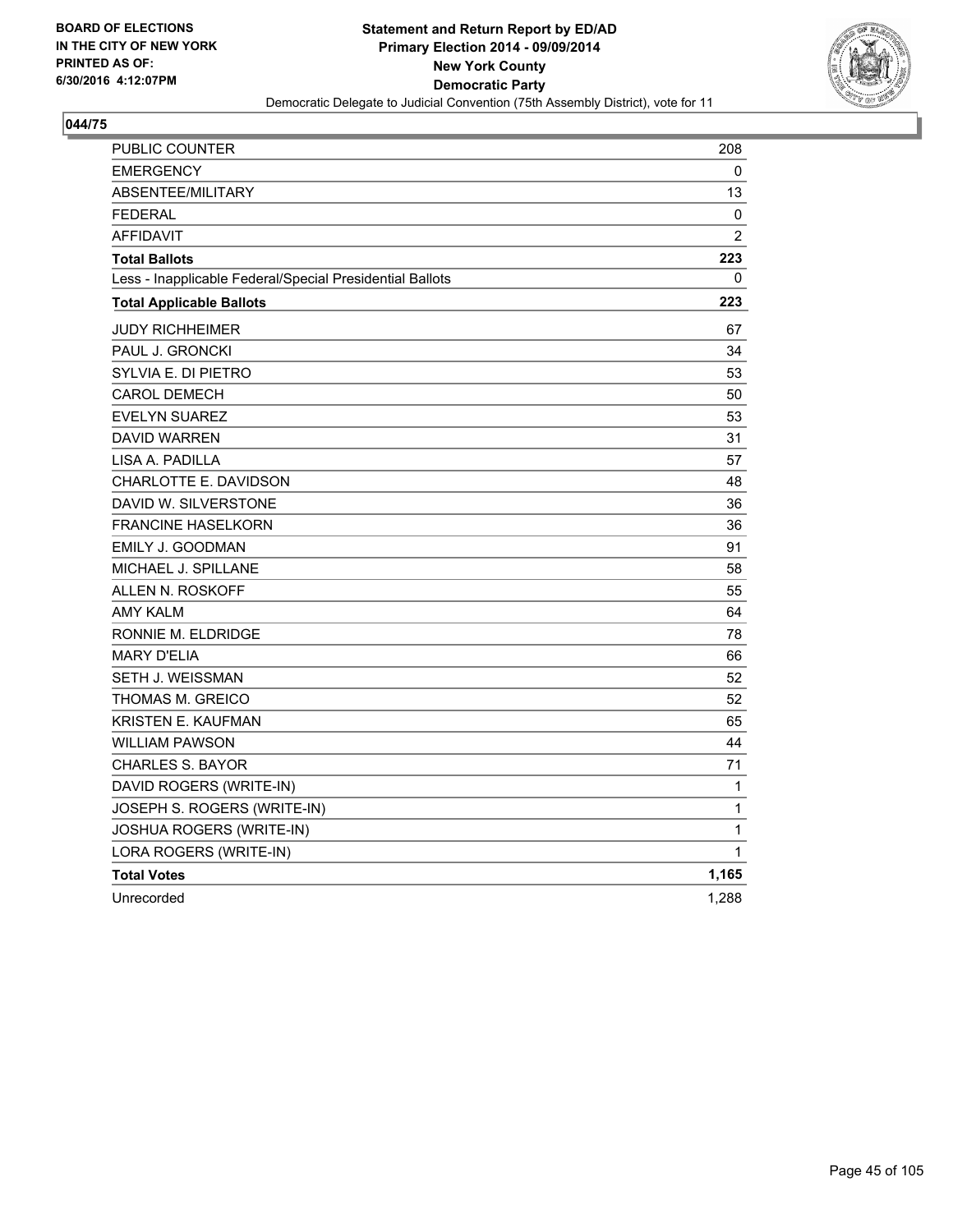

| PUBLIC COUNTER                                           | 47               |
|----------------------------------------------------------|------------------|
| <b>EMERGENCY</b>                                         | 0                |
| ABSENTEE/MILITARY                                        | 3                |
| <b>FEDERAL</b>                                           | 0                |
| <b>AFFIDAVIT</b>                                         | $\mathbf 0$      |
| <b>Total Ballots</b>                                     | 50               |
| Less - Inapplicable Federal/Special Presidential Ballots | 0                |
| <b>Total Applicable Ballots</b>                          | 50               |
| <b>JUDY RICHHEIMER</b>                                   | 13               |
| PAUL J. GRONCKI                                          | 4                |
| SYLVIA E. DI PIETRO                                      | $\overline{7}$   |
| <b>CAROL DEMECH</b>                                      | 3                |
| <b>EVELYN SUAREZ</b>                                     | 19               |
| <b>DAVID WARREN</b>                                      | 3                |
| LISA A. PADILLA                                          | 9                |
| CHARLOTTE E. DAVIDSON                                    | 8                |
| DAVID W. SILVERSTONE                                     | 5                |
| <b>FRANCINE HASELKORN</b>                                | $\mathbf 1$      |
| <b>EMILY J. GOODMAN</b>                                  | 8                |
| MICHAEL J. SPILLANE                                      | $\boldsymbol{9}$ |
| ALLEN N. ROSKOFF                                         | 6                |
| <b>AMY KALM</b>                                          | 10               |
| RONNIE M. ELDRIDGE                                       | 6                |
| <b>MARY D'ELIA</b>                                       | 9                |
| SETH J. WEISSMAN                                         | 6                |
| THOMAS M. GREICO                                         | $\overline{7}$   |
| <b>KRISTEN E. KAUFMAN</b>                                | 10               |
| <b>WILLIAM PAWSON</b>                                    | 4                |
| <b>CHARLES S. BAYOR</b>                                  | 5                |
| ROBERT JACKSON (WRITE-IN)                                | 1                |
| UNATTRIBUTABLE WRITE-IN (WRITE-IN)                       | 11               |
| <b>Total Votes</b>                                       | 164              |
| Unrecorded                                               | 386              |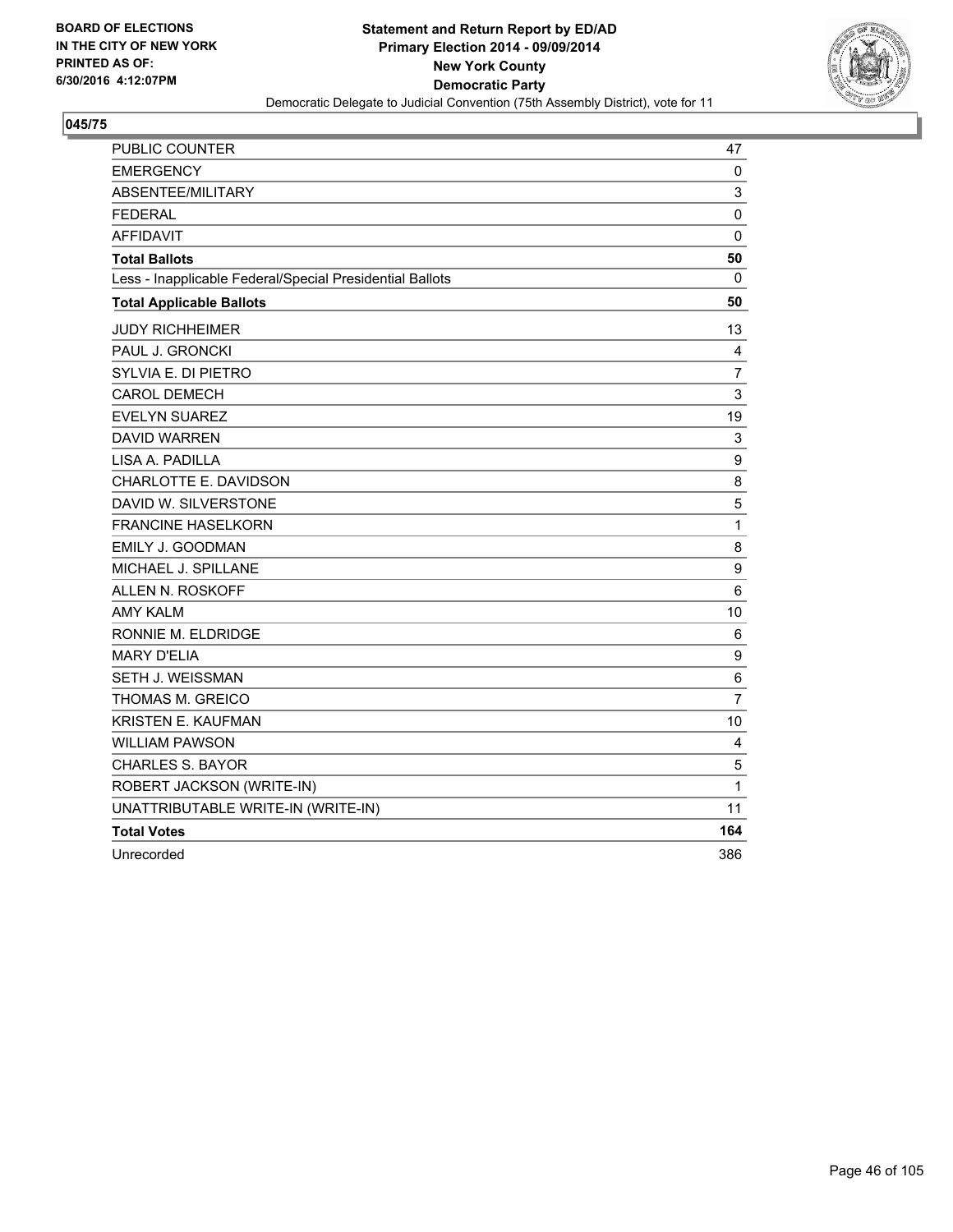

| PUBLIC COUNTER                                           | 13             |
|----------------------------------------------------------|----------------|
| <b>EMERGENCY</b>                                         | $\mathbf 0$    |
| ABSENTEE/MILITARY                                        | $\mathbf{1}$   |
| <b>FEDERAL</b>                                           | $\mathbf 0$    |
| <b>AFFIDAVIT</b>                                         | $\Omega$       |
| <b>Total Ballots</b>                                     | 14             |
| Less - Inapplicable Federal/Special Presidential Ballots | $\mathbf 0$    |
| <b>Total Applicable Ballots</b>                          | 14             |
| <b>JUDY RICHHEIMER</b>                                   | 5              |
| PAUL J. GRONCKI                                          | $\overline{2}$ |
| SYLVIA E. DI PIETRO                                      | 4              |
| <b>CAROL DEMECH</b>                                      | 5              |
| <b>EVELYN SUAREZ</b>                                     | 3              |
| <b>DAVID WARREN</b>                                      | $\overline{2}$ |
| LISA A. PADILLA                                          | 3              |
| CHARLOTTE E. DAVIDSON                                    | 3              |
| DAVID W. SILVERSTONE                                     | $\mathbf 1$    |
| <b>FRANCINE HASELKORN</b>                                | 3              |
| EMILY J. GOODMAN                                         | 4              |
| MICHAEL J. SPILLANE                                      | 4              |
| ALLEN N. ROSKOFF                                         | $\overline{2}$ |
| <b>AMY KALM</b>                                          | 5              |
| RONNIE M. ELDRIDGE                                       | 3              |
| <b>MARY D'ELIA</b>                                       | 4              |
| SETH J. WEISSMAN                                         | $\overline{2}$ |
| THOMAS M. GREICO                                         | 4              |
| KRISTEN E. KAUFMAN                                       | 5              |
| <b>WILLIAM PAWSON</b>                                    | $\overline{2}$ |
| <b>CHARLES S. BAYOR</b>                                  | $\overline{2}$ |
| <b>Total Votes</b>                                       | 68             |
| Unrecorded                                               | 86             |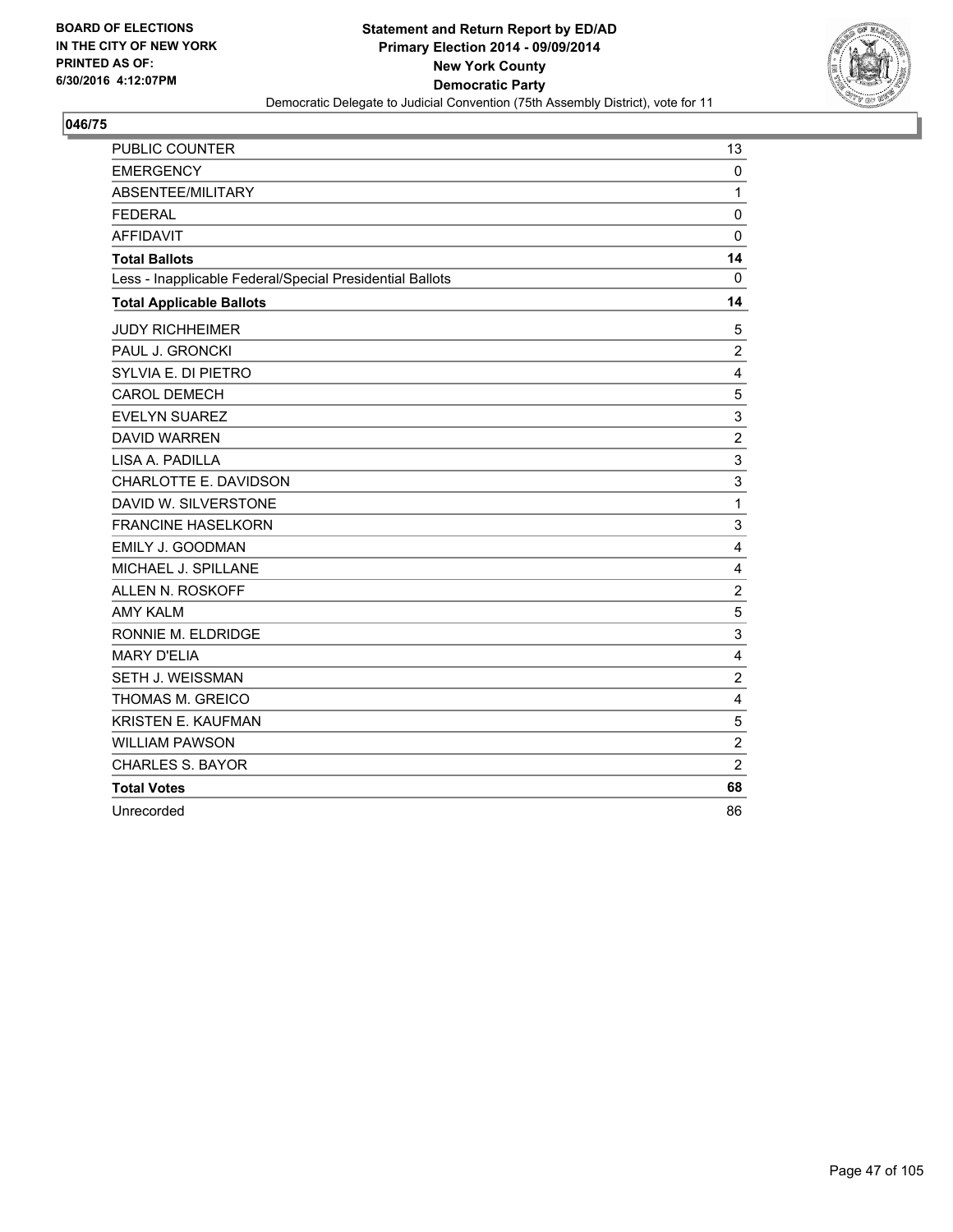

| PUBLIC COUNTER                                           | 31             |
|----------------------------------------------------------|----------------|
| <b>EMERGENCY</b>                                         | $\mathbf{0}$   |
| ABSENTEE/MILITARY                                        | $\mathbf 0$    |
| <b>FEDERAL</b>                                           | $\mathbf 0$    |
| <b>AFFIDAVIT</b>                                         | $\mathbf 0$    |
| <b>Total Ballots</b>                                     | 31             |
| Less - Inapplicable Federal/Special Presidential Ballots | 0              |
| <b>Total Applicable Ballots</b>                          | 31             |
| <b>JUDY RICHHEIMER</b>                                   | 14             |
| PAUL J. GRONCKI                                          | 7              |
| SYLVIA E. DI PIETRO                                      | 13             |
| <b>CAROL DEMECH</b>                                      | 10             |
| <b>EVELYN SUAREZ</b>                                     | 11             |
| <b>DAVID WARREN</b>                                      | 9              |
| LISA A. PADILLA                                          | 18             |
| CHARLOTTE E. DAVIDSON                                    | 9              |
| DAVID W. SILVERSTONE                                     | 10             |
| <b>FRANCINE HASELKORN</b>                                | 9              |
| EMILY J. GOODMAN                                         | 12             |
| MICHAEL J. SPILLANE                                      | 8              |
| ALLEN N. ROSKOFF                                         | $\overline{2}$ |
| <b>AMY KALM</b>                                          | 7              |
| RONNIE M. ELDRIDGE                                       | $\overline{7}$ |
| <b>MARY D'ELIA</b>                                       | 8              |
| SETH J. WEISSMAN                                         | 4              |
| THOMAS M. GREICO                                         | 6              |
| <b>KRISTEN E. KAUFMAN</b>                                | 8              |
| <b>WILLIAM PAWSON</b>                                    | $\overline{7}$ |
| <b>CHARLES S. BAYOR</b>                                  | $\overline{7}$ |
| <b>Total Votes</b>                                       | 186            |
| Unrecorded                                               | 155            |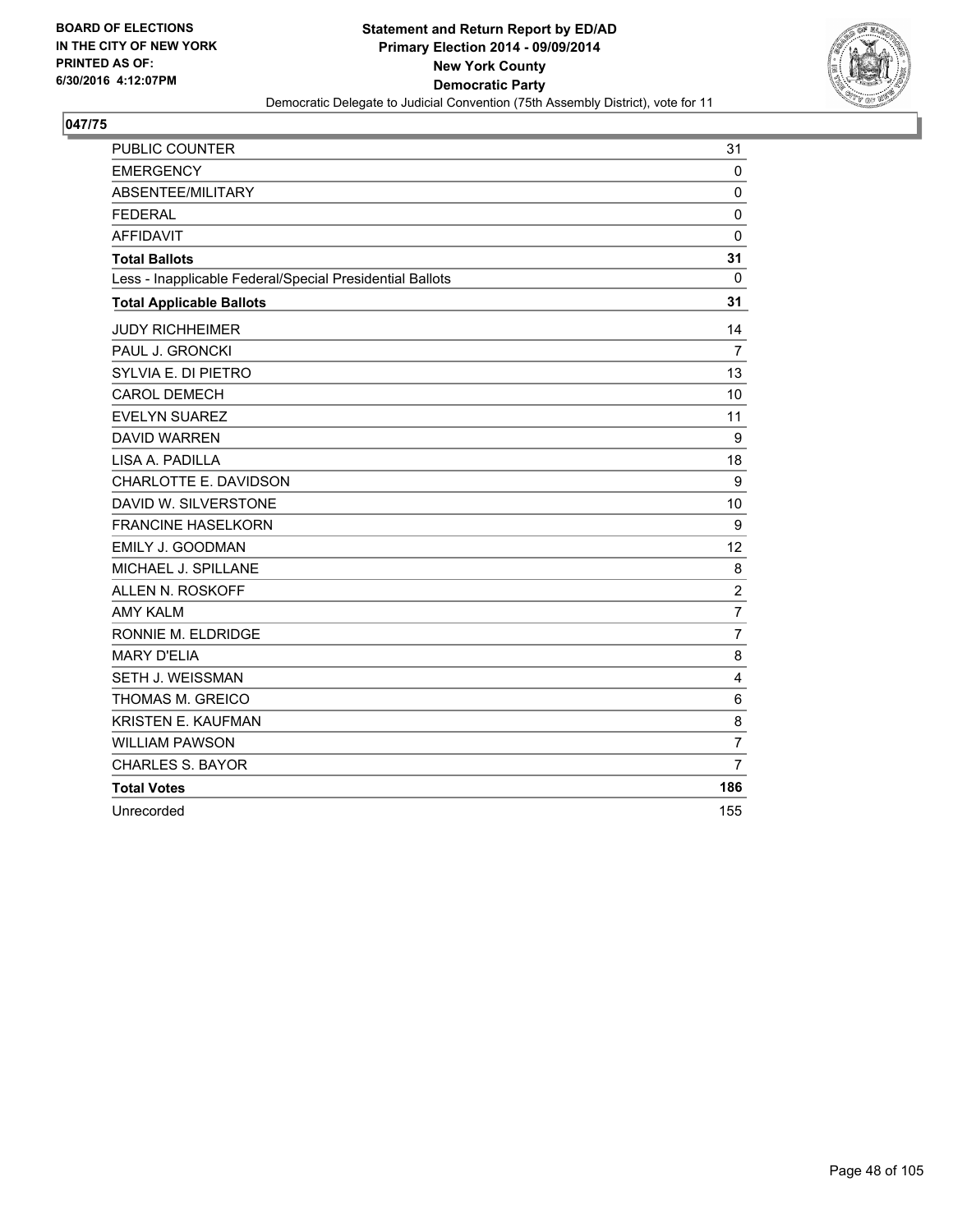

| PUBLIC COUNTER                                           | 24             |
|----------------------------------------------------------|----------------|
| <b>EMERGENCY</b>                                         | 0              |
| ABSENTEE/MILITARY                                        | $\mathbf 0$    |
| <b>FEDERAL</b>                                           | $\mathbf 0$    |
| <b>AFFIDAVIT</b>                                         | 0              |
| <b>Total Ballots</b>                                     | 24             |
| Less - Inapplicable Federal/Special Presidential Ballots | $\mathbf{0}$   |
| <b>Total Applicable Ballots</b>                          | 24             |
| <b>JUDY RICHHEIMER</b>                                   | 7              |
| PAUL J. GRONCKI                                          | $\mathbf{1}$   |
| SYLVIA E. DI PIETRO                                      | $\overline{7}$ |
| <b>CAROL DEMECH</b>                                      | 6              |
| <b>EVELYN SUAREZ</b>                                     | 6              |
| <b>DAVID WARREN</b>                                      | 4              |
| LISA A. PADILLA                                          | 6              |
| CHARLOTTE E. DAVIDSON                                    | 5              |
| DAVID W. SILVERSTONE                                     | 4              |
| <b>FRANCINE HASELKORN</b>                                | 5              |
| EMILY J. GOODMAN                                         | 11             |
| MICHAEL J. SPILLANE                                      | 4              |
| ALLEN N. ROSKOFF                                         | 6              |
| <b>AMY KALM</b>                                          | 9              |
| RONNIE M. ELDRIDGE                                       | 9              |
| <b>MARY D'ELIA</b>                                       | 9              |
| SETH J. WEISSMAN                                         | 6              |
| THOMAS M. GREICO                                         | 5              |
| <b>KRISTEN E. KAUFMAN</b>                                | 12             |
| <b>WILLIAM PAWSON</b>                                    | 6              |
| <b>CHARLES S. BAYOR</b>                                  | $\overline{7}$ |
| JONATHAN PIEL (WRITE-IN)                                 | $\mathbf{1}$   |
| <b>Total Votes</b>                                       | 136            |
| Unrecorded                                               | 128            |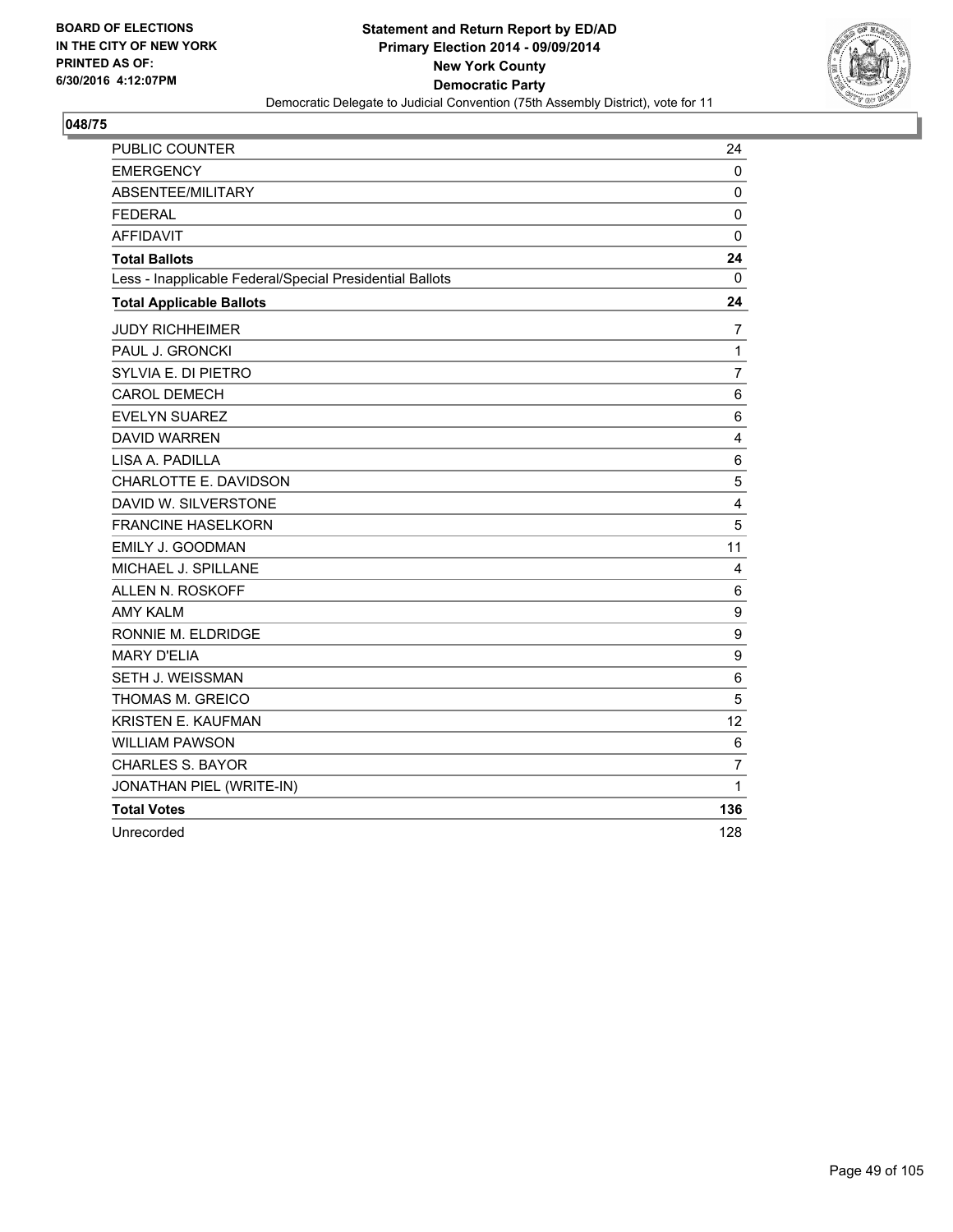

| PUBLIC COUNTER                                           | 20               |
|----------------------------------------------------------|------------------|
| <b>EMERGENCY</b>                                         | 0                |
| ABSENTEE/MILITARY                                        | 3                |
| <b>FEDERAL</b>                                           | $\mathbf 0$      |
| <b>AFFIDAVIT</b>                                         | $\mathbf 0$      |
| <b>Total Ballots</b>                                     | 23               |
| Less - Inapplicable Federal/Special Presidential Ballots | 0                |
| <b>Total Applicable Ballots</b>                          | 23               |
| <b>JUDY RICHHEIMER</b>                                   | 3                |
| PAUL J. GRONCKI                                          | 4                |
| SYLVIA E. DI PIETRO                                      | $\boldsymbol{2}$ |
| <b>CAROL DEMECH</b>                                      | 3                |
| <b>EVELYN SUAREZ</b>                                     | 6                |
| <b>DAVID WARREN</b>                                      | $\overline{2}$   |
| LISA A. PADILLA                                          | 4                |
| CHARLOTTE E. DAVIDSON                                    | $\overline{2}$   |
| DAVID W. SILVERSTONE                                     | 3                |
| <b>FRANCINE HASELKORN</b>                                | $\overline{2}$   |
| EMILY J. GOODMAN                                         | $\overline{7}$   |
| MICHAEL J. SPILLANE                                      | $\overline{7}$   |
| ALLEN N. ROSKOFF                                         | $\,6$            |
| <b>AMY KALM</b>                                          | 5                |
| RONNIE M. ELDRIDGE                                       | 4                |
| <b>MARY D'ELIA</b>                                       | 5                |
| SETH J. WEISSMAN                                         | $\overline{7}$   |
| THOMAS M. GREICO                                         | 5                |
| <b>KRISTEN E. KAUFMAN</b>                                | 4                |
| <b>WILLIAM PAWSON</b>                                    | 6                |
| <b>CHARLES S. BAYOR</b>                                  | 4                |
| <b>Total Votes</b>                                       | 91               |
| Unrecorded                                               | 162              |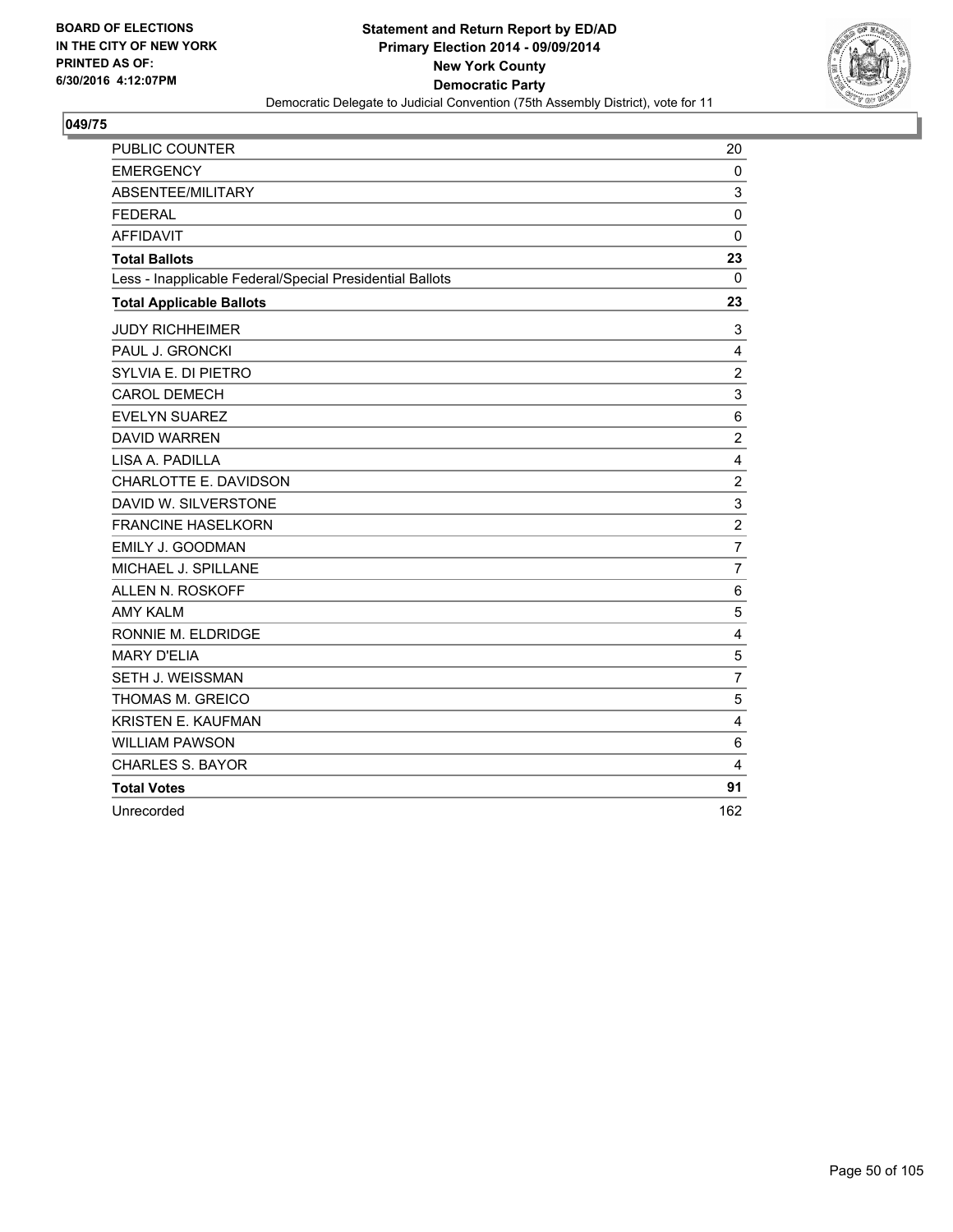

| PUBLIC COUNTER                                           | 21             |
|----------------------------------------------------------|----------------|
| <b>EMERGENCY</b>                                         | 0              |
| ABSENTEE/MILITARY                                        | $\mathbf{1}$   |
| <b>FEDERAL</b>                                           | 0              |
| <b>AFFIDAVIT</b>                                         | 1              |
| <b>Total Ballots</b>                                     | 23             |
| Less - Inapplicable Federal/Special Presidential Ballots | 0              |
| <b>Total Applicable Ballots</b>                          | 23             |
| <b>JUDY RICHHEIMER</b>                                   | 9              |
| PAUL J. GRONCKI                                          | $\mathbf{1}$   |
| SYLVIA E. DI PIETRO                                      | 10             |
| <b>CAROL DEMECH</b>                                      | 8              |
| <b>EVELYN SUAREZ</b>                                     | 13             |
| <b>DAVID WARREN</b>                                      | $\overline{2}$ |
| LISA A. PADILLA                                          | 10             |
| CHARLOTTE E. DAVIDSON                                    | 9              |
| DAVID W. SILVERSTONE                                     | 3              |
| <b>FRANCINE HASELKORN</b>                                | $\overline{7}$ |
| EMILY J. GOODMAN                                         | 8              |
| MICHAEL J. SPILLANE                                      | 4              |
| ALLEN N. ROSKOFF                                         | $\overline{2}$ |
| <b>AMY KALM</b>                                          | 11             |
| RONNIE M. ELDRIDGE                                       | 6              |
| <b>MARY D'ELIA</b>                                       | $\overline{7}$ |
| <b>SETH J. WEISSMAN</b>                                  | 4              |
| THOMAS M. GREICO                                         | 4              |
| <b>KRISTEN E. KAUFMAN</b>                                | 8              |
| <b>WILLIAM PAWSON</b>                                    | 3              |
| <b>CHARLES S. BAYOR</b>                                  | 5              |
| <b>Total Votes</b>                                       | 134            |
| Unrecorded                                               | 119            |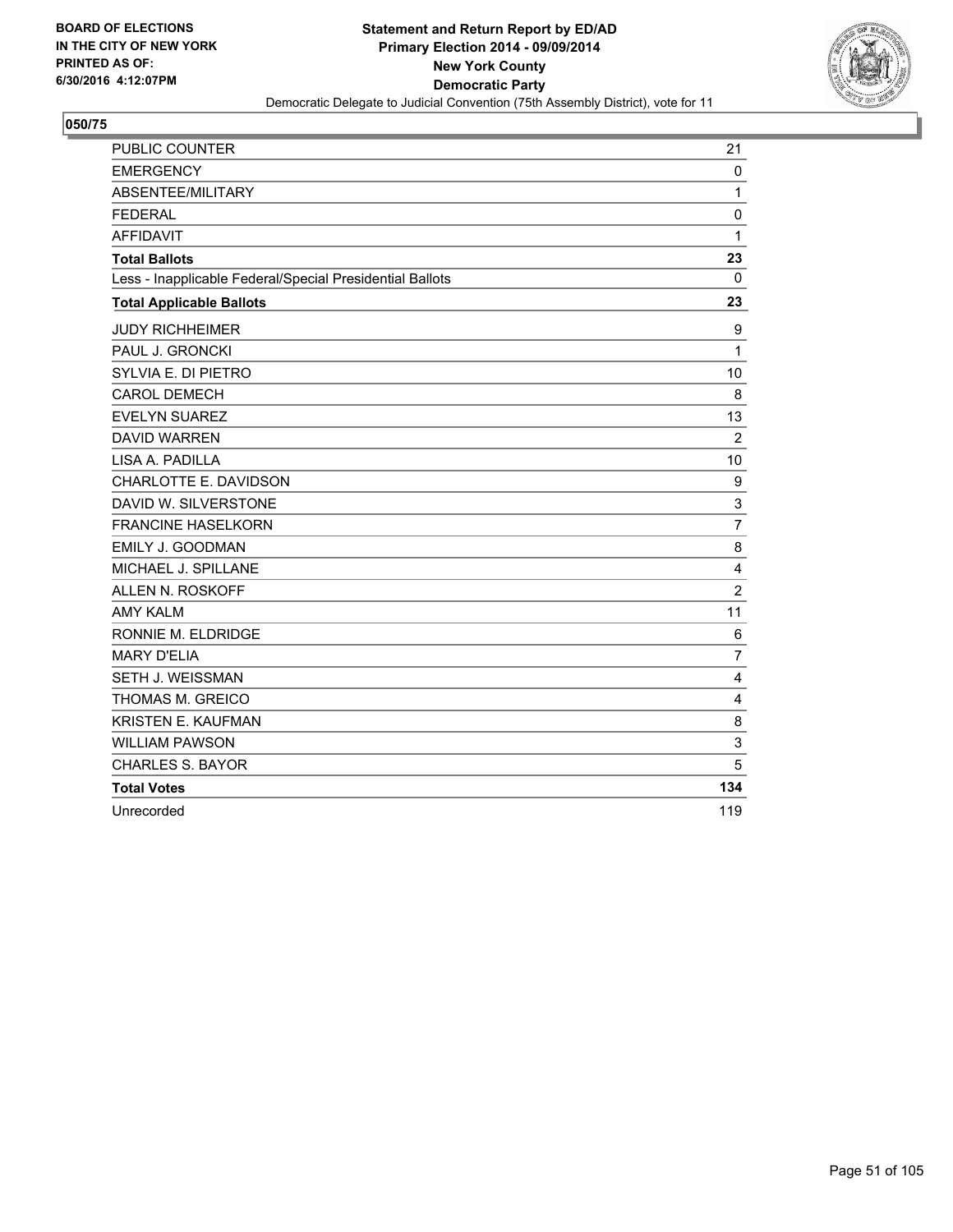

| PUBLIC COUNTER                                           | 11             |
|----------------------------------------------------------|----------------|
| <b>EMERGENCY</b>                                         | $\mathbf 0$    |
| ABSENTEE/MILITARY                                        | 0              |
| <b>FEDERAL</b>                                           | $\Omega$       |
| <b>AFFIDAVIT</b>                                         | 1              |
| <b>Total Ballots</b>                                     | 12             |
| Less - Inapplicable Federal/Special Presidential Ballots | 0              |
| <b>Total Applicable Ballots</b>                          | 12             |
| <b>JUDY RICHHEIMER</b>                                   | 5              |
| PAUL J. GRONCKI                                          | $\overline{2}$ |
| SYLVIA E. DI PIETRO                                      | $\overline{2}$ |
| <b>CAROL DEMECH</b>                                      | 4              |
| <b>EVELYN SUAREZ</b>                                     | 3              |
| <b>DAVID WARREN</b>                                      | 1              |
| LISA A. PADILLA                                          | 2              |
| CHARLOTTE E. DAVIDSON                                    | 3              |
| DAVID W. SILVERSTONE                                     | 3              |
| <b>FRANCINE HASELKORN</b>                                | 4              |
| <b>EMILY J. GOODMAN</b>                                  | 3              |
| MICHAEL J. SPILLANE                                      | $\overline{2}$ |
| <b>ALLEN N. ROSKOFF</b>                                  | 4              |
| <b>AMY KALM</b>                                          | 1              |
| RONNIE M. ELDRIDGE                                       | $\overline{4}$ |
| <b>MARY D'ELIA</b>                                       | 1              |
| SETH J. WEISSMAN                                         | 3              |
| THOMAS M. GREICO                                         | $\mathbf 0$    |
| KRISTEN E. KAUFMAN                                       | 4              |
| <b>WILLIAM PAWSON</b>                                    | $\mathbf 0$    |
| <b>CHARLES S. BAYOR</b>                                  | 1              |
| <b>Total Votes</b>                                       | 52             |
| Unrecorded                                               | 80             |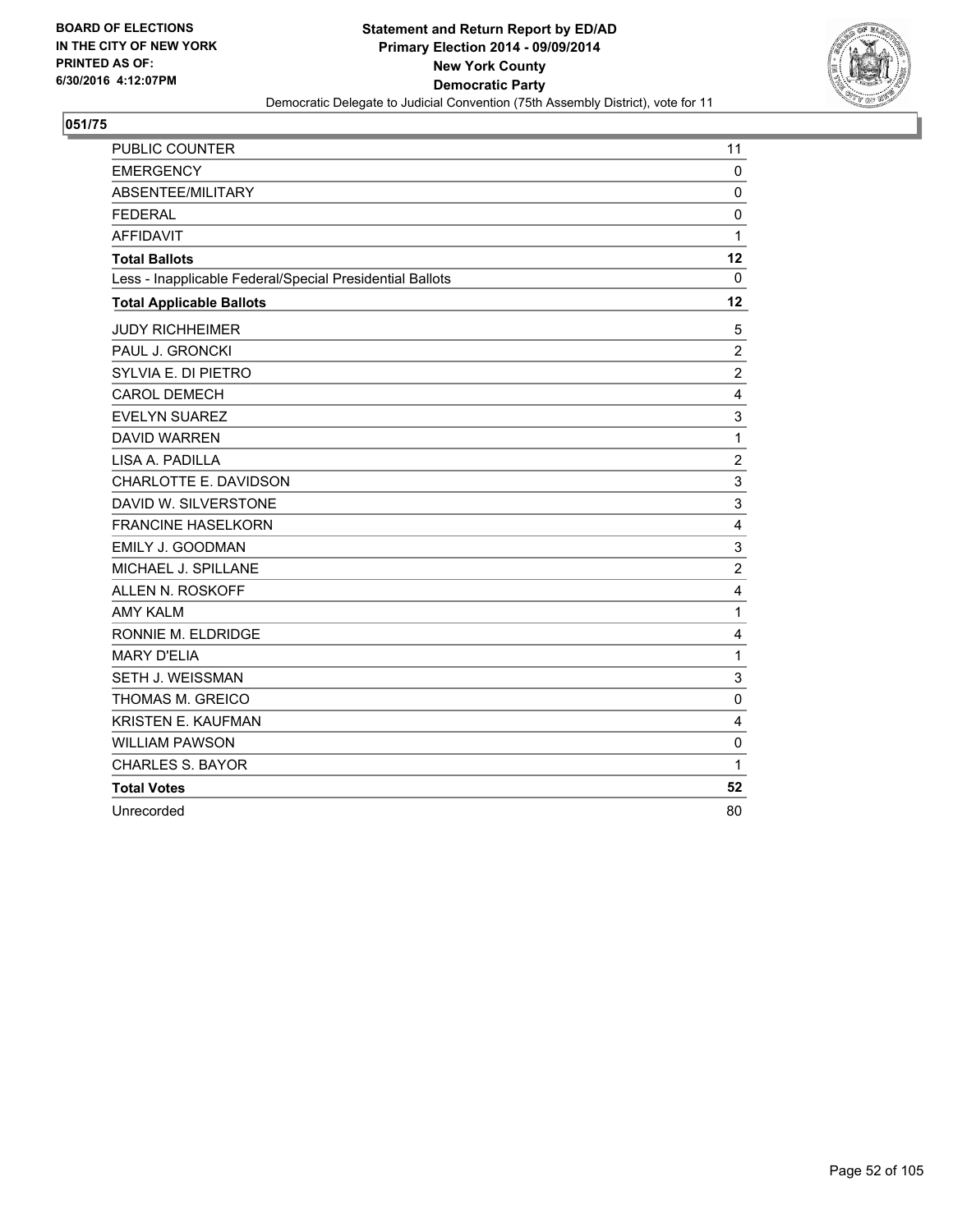

| <b>PUBLIC COUNTER</b>                                    | 39             |
|----------------------------------------------------------|----------------|
| <b>EMERGENCY</b>                                         | 0              |
| ABSENTEE/MILITARY                                        | 4              |
| <b>FEDERAL</b>                                           | 0              |
| <b>AFFIDAVIT</b>                                         | $\mathbf 0$    |
| <b>Total Ballots</b>                                     | 43             |
| Less - Inapplicable Federal/Special Presidential Ballots | $\Omega$       |
| <b>Total Applicable Ballots</b>                          | 43             |
| <b>JUDY RICHHEIMER</b>                                   | 16             |
| PAUL J. GRONCKI                                          | 11             |
| SYLVIA E. DI PIETRO                                      | 16             |
| <b>CAROL DEMECH</b>                                      | 19             |
| <b>EVELYN SUAREZ</b>                                     | 18             |
| <b>DAVID WARREN</b>                                      | 11             |
| LISA A. PADILLA                                          | 16             |
| CHARLOTTE E. DAVIDSON                                    | 18             |
| DAVID W. SILVERSTONE                                     | 9              |
| <b>FRANCINE HASELKORN</b>                                | 20             |
| EMILY J. GOODMAN                                         | 21             |
| MICHAEL J. SPILLANE                                      | 9              |
| ALLEN N. ROSKOFF                                         | 4              |
| <b>AMY KALM</b>                                          | 17             |
| RONNIE M. ELDRIDGE                                       | 16             |
| <b>MARY D'ELIA</b>                                       | 15             |
| <b>SETH J. WEISSMAN</b>                                  | 8              |
| <b>THOMAS M. GREICO</b>                                  | 8              |
| KRISTEN E. KAUFMAN                                       | 16             |
| <b>WILLIAM PAWSON</b>                                    | $\overline{7}$ |
| <b>CHARLES S. BAYOR</b>                                  | 9              |
| <b>Total Votes</b>                                       | 284            |
| Unrecorded                                               | 189            |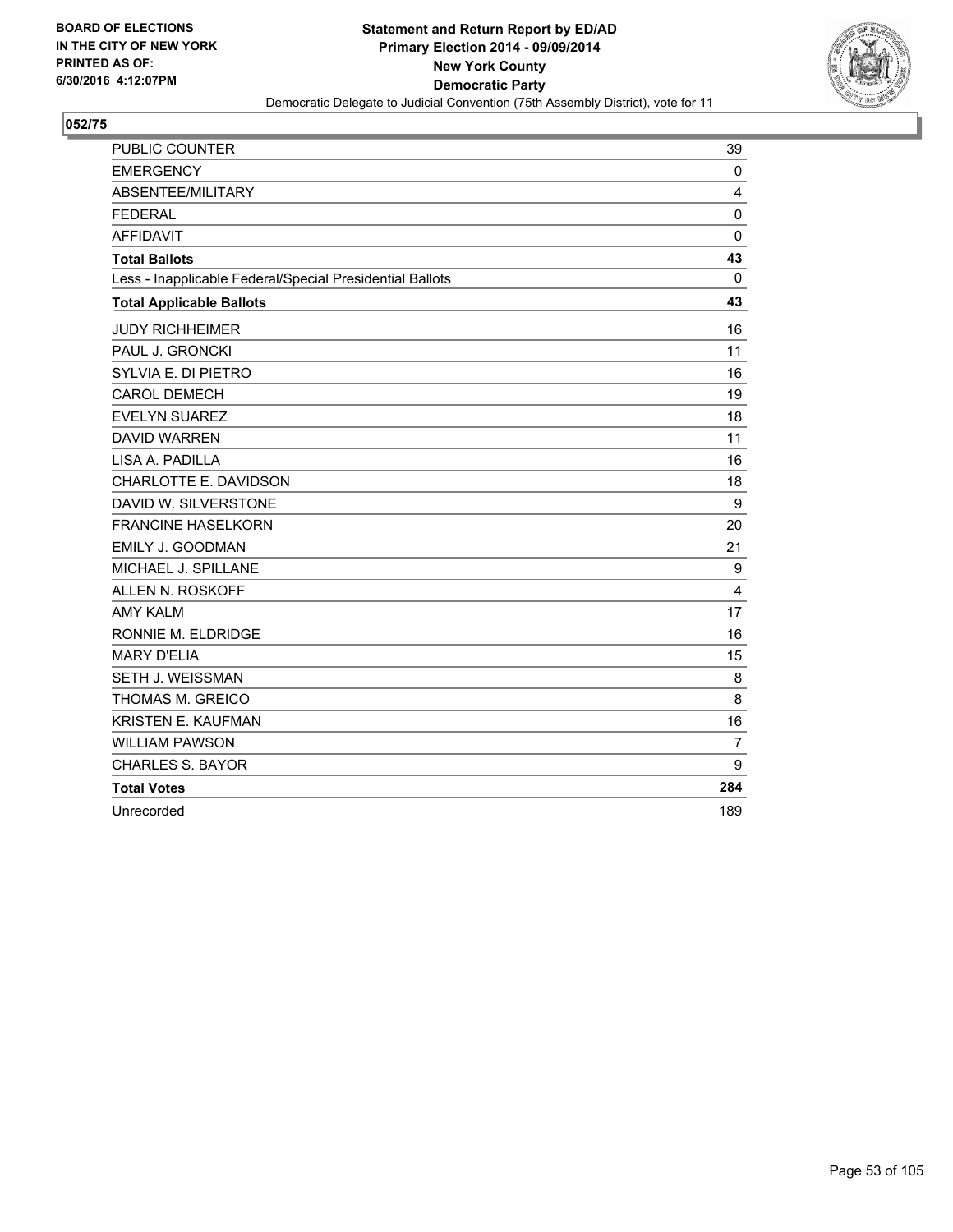

| <b>PUBLIC COUNTER</b>                                    | 35             |
|----------------------------------------------------------|----------------|
| <b>EMERGENCY</b>                                         | 0              |
| ABSENTEE/MILITARY                                        | 1              |
| <b>FEDERAL</b>                                           | 0              |
| <b>AFFIDAVIT</b>                                         | 1              |
| <b>Total Ballots</b>                                     | 37             |
| Less - Inapplicable Federal/Special Presidential Ballots | $\Omega$       |
| <b>Total Applicable Ballots</b>                          | 37             |
| <b>JUDY RICHHEIMER</b>                                   | 16             |
| PAUL J. GRONCKI                                          | 8              |
| SYLVIA E. DI PIETRO                                      | 13             |
| <b>CAROL DEMECH</b>                                      | 15             |
| <b>EVELYN SUAREZ</b>                                     | 17             |
| <b>DAVID WARREN</b>                                      | 9              |
| LISA A. PADILLA                                          | 17             |
| CHARLOTTE E. DAVIDSON                                    | 14             |
| DAVID W. SILVERSTONE                                     | 8              |
| <b>FRANCINE HASELKORN</b>                                | 15             |
| EMILY J. GOODMAN                                         | 20             |
| MICHAEL J. SPILLANE                                      | 5              |
| ALLEN N. ROSKOFF                                         | 6              |
| <b>AMY KALM</b>                                          | 12             |
| RONNIE M. ELDRIDGE                                       | $\overline{7}$ |
| <b>MARY D'ELIA</b>                                       | 11             |
| <b>SETH J. WEISSMAN</b>                                  | 8              |
| <b>THOMAS M. GREICO</b>                                  | 6              |
| KRISTEN E. KAUFMAN                                       | 19             |
| <b>WILLIAM PAWSON</b>                                    | 6              |
| <b>CHARLES S. BAYOR</b>                                  | 9              |
| <b>Total Votes</b>                                       | 241            |
| Unrecorded                                               | 166            |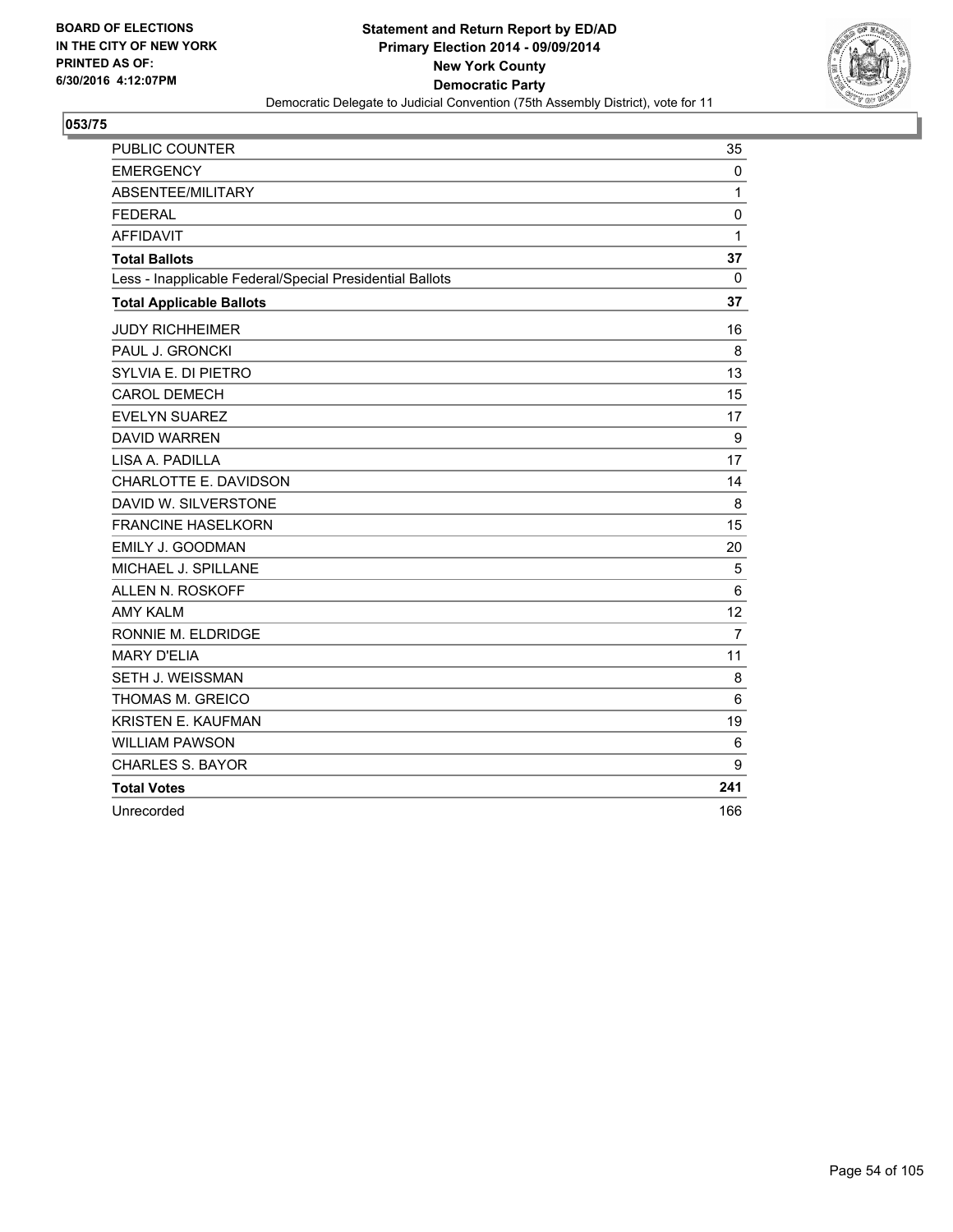

| <b>PUBLIC COUNTER</b>                                    | 26                      |
|----------------------------------------------------------|-------------------------|
| <b>EMERGENCY</b>                                         | 0                       |
| ABSENTEE/MILITARY                                        | $\mathbf 0$             |
| <b>FEDERAL</b>                                           | 0                       |
| <b>AFFIDAVIT</b>                                         | $\mathbf 0$             |
| <b>Total Ballots</b>                                     | 26                      |
| Less - Inapplicable Federal/Special Presidential Ballots | 0                       |
| <b>Total Applicable Ballots</b>                          | 26                      |
| <b>JUDY RICHHEIMER</b>                                   | 5                       |
| PAUL J. GRONCKI                                          | 3                       |
| SYLVIA E. DI PIETRO                                      | 5                       |
| <b>CAROL DEMECH</b>                                      | 3                       |
| <b>EVELYN SUAREZ</b>                                     | 5                       |
| <b>DAVID WARREN</b>                                      | 4                       |
| LISA A. PADILLA                                          | 6                       |
| CHARLOTTE E. DAVIDSON                                    | 4                       |
| DAVID W. SILVERSTONE                                     | $\,6$                   |
| <b>FRANCINE HASELKORN</b>                                | 3                       |
| EMILY J. GOODMAN                                         | 4                       |
| MICHAEL J. SPILLANE                                      | $\overline{2}$          |
| ALLEN N. ROSKOFF                                         | 3                       |
| <b>AMY KALM</b>                                          | 3                       |
| RONNIE M. ELDRIDGE                                       | $\overline{\mathbf{4}}$ |
| <b>MARY D'ELIA</b>                                       | $\overline{2}$          |
| SETH J. WEISSMAN                                         | 3                       |
| THOMAS M. GREICO                                         | $\overline{2}$          |
| <b>KRISTEN E. KAUFMAN</b>                                | 4                       |
| <b>WILLIAM PAWSON</b>                                    | $\boldsymbol{2}$        |
| <b>CHARLES S. BAYOR</b>                                  | $\overline{2}$          |
| <b>Total Votes</b>                                       | 75                      |
| Unrecorded                                               | 211                     |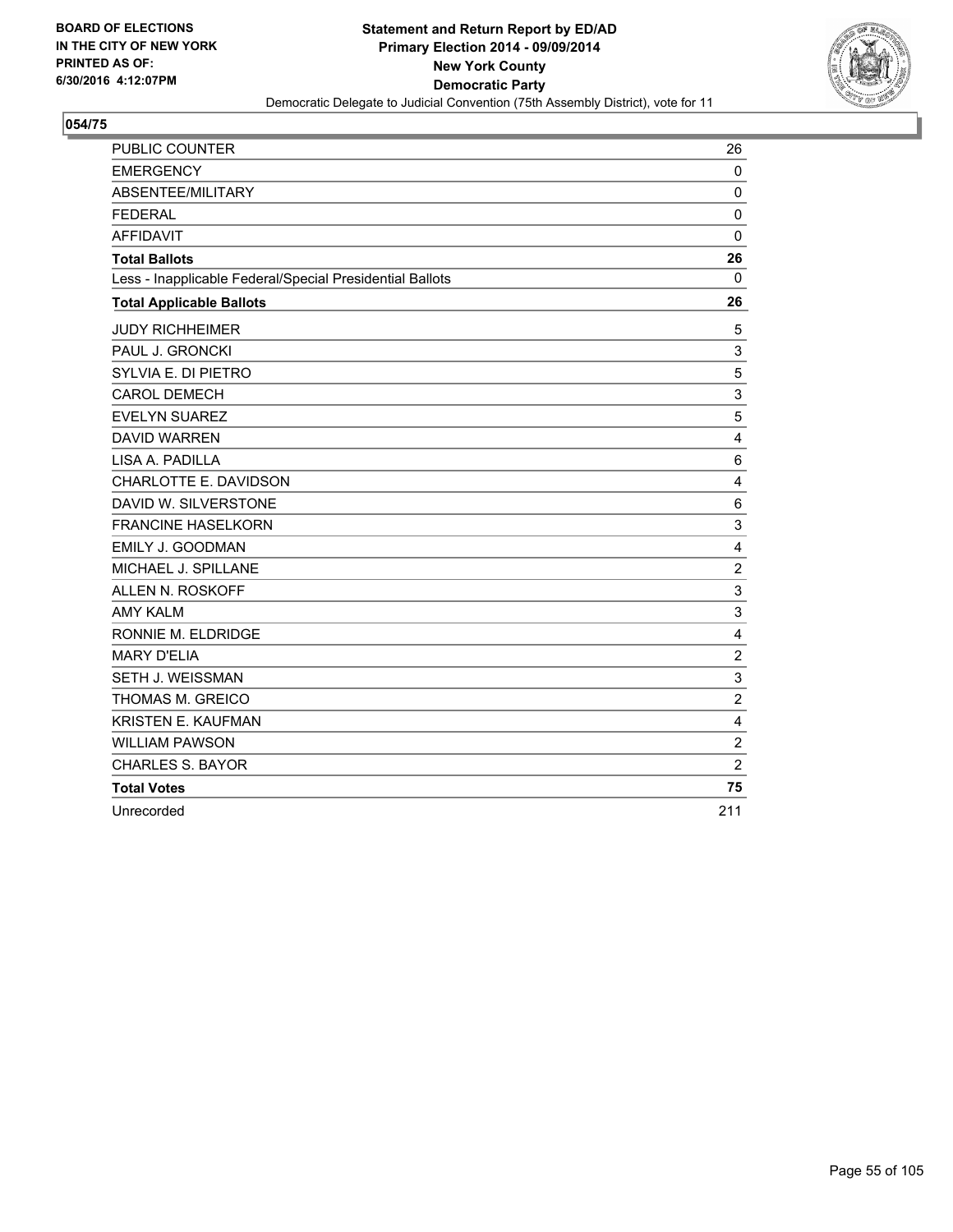

| PUBLIC COUNTER                                           | 29             |
|----------------------------------------------------------|----------------|
| <b>EMERGENCY</b>                                         | $\mathbf{0}$   |
| ABSENTEE/MILITARY                                        | 5              |
| <b>FEDERAL</b>                                           | $\mathbf 0$    |
| <b>AFFIDAVIT</b>                                         | $\mathbf 0$    |
| <b>Total Ballots</b>                                     | 34             |
| Less - Inapplicable Federal/Special Presidential Ballots | 0              |
| <b>Total Applicable Ballots</b>                          | 34             |
| <b>JUDY RICHHEIMER</b>                                   | 8              |
| PAUL J. GRONCKI                                          | 8              |
| SYLVIA E. DI PIETRO                                      | $\overline{7}$ |
| <b>CAROL DEMECH</b>                                      | $\overline{7}$ |
| <b>EVELYN SUAREZ</b>                                     | 3              |
| <b>DAVID WARREN</b>                                      | 8              |
| LISA A. PADILLA                                          | 8              |
| CHARLOTTE E. DAVIDSON                                    | 8              |
| DAVID W. SILVERSTONE                                     | 6              |
| <b>FRANCINE HASELKORN</b>                                | 8              |
| EMILY J. GOODMAN                                         | 12             |
| MICHAEL J. SPILLANE                                      | 12             |
| ALLEN N. ROSKOFF                                         | 9              |
| <b>AMY KALM</b>                                          | 11             |
| RONNIE M. ELDRIDGE                                       | 11             |
| <b>MARY D'ELIA</b>                                       | 13             |
| SETH J. WEISSMAN                                         | 11             |
| THOMAS M. GREICO                                         | 12             |
| <b>KRISTEN E. KAUFMAN</b>                                | 10             |
| <b>WILLIAM PAWSON</b>                                    | 10             |
| <b>CHARLES S. BAYOR</b>                                  | 10             |
| <b>Total Votes</b>                                       | 192            |
| Unrecorded                                               | 182            |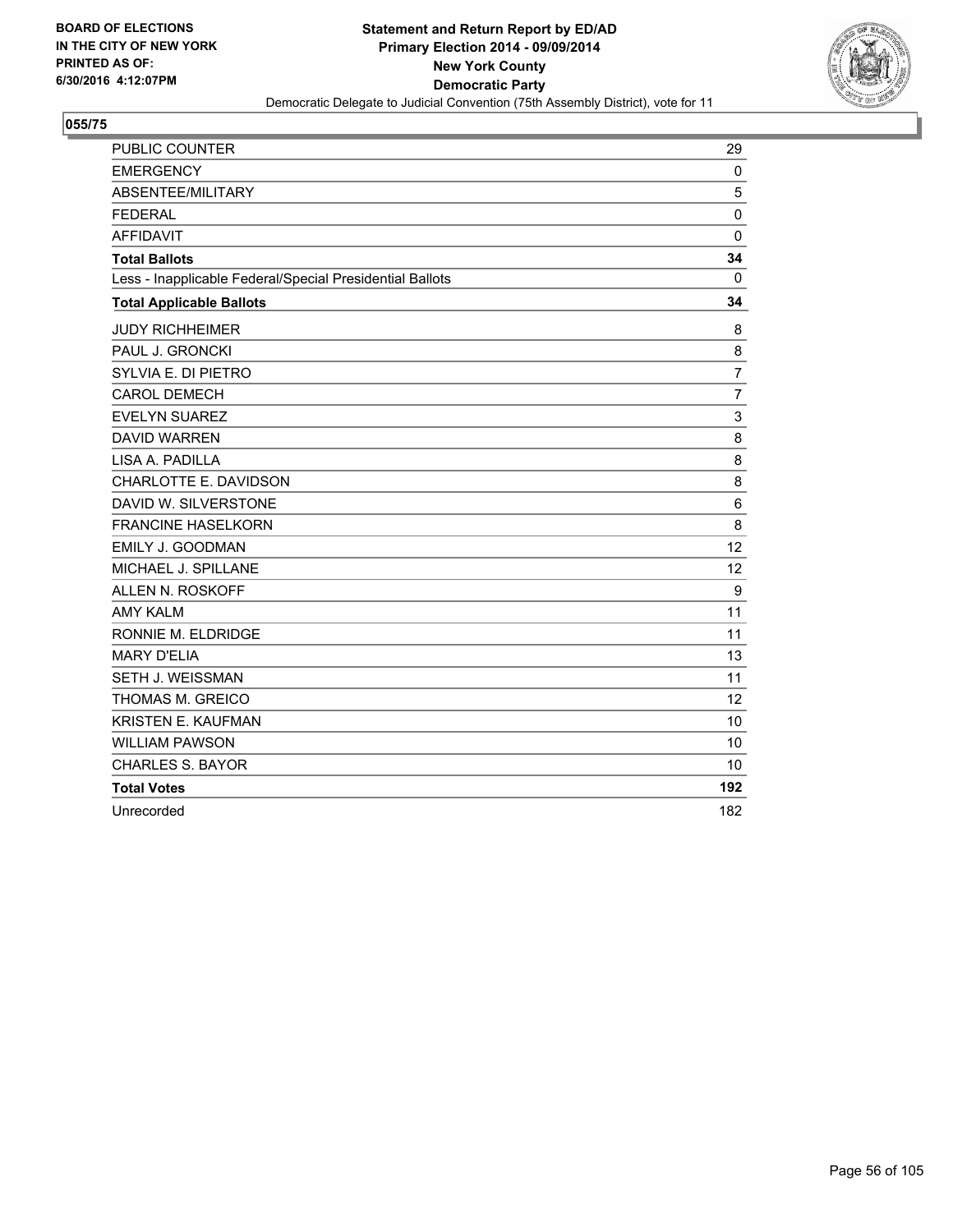

| PUBLIC COUNTER                                           | 82             |
|----------------------------------------------------------|----------------|
| <b>EMERGENCY</b>                                         | $\mathbf{0}$   |
| ABSENTEE/MILITARY                                        | $\overline{7}$ |
| <b>FEDERAL</b>                                           | 0              |
| <b>AFFIDAVIT</b>                                         | $\mathbf 1$    |
| <b>Total Ballots</b>                                     | 90             |
| Less - Inapplicable Federal/Special Presidential Ballots | 0              |
| <b>Total Applicable Ballots</b>                          | 90             |
| <b>JUDY RICHHEIMER</b>                                   | 37             |
| PAUL J. GRONCKI                                          | 17             |
| SYLVIA E. DI PIETRO                                      | 29             |
| <b>CAROL DEMECH</b>                                      | 23             |
| <b>EVELYN SUAREZ</b>                                     | 24             |
| <b>DAVID WARREN</b>                                      | 19             |
| LISA A. PADILLA                                          | 25             |
| CHARLOTTE E. DAVIDSON                                    | 34             |
| DAVID W. SILVERSTONE                                     | 20             |
| <b>FRANCINE HASELKORN</b>                                | 30             |
| EMILY J. GOODMAN                                         | 40             |
| MICHAEL J. SPILLANE                                      | 14             |
| ALLEN N. ROSKOFF                                         | 17             |
| <b>AMY KALM</b>                                          | 29             |
| RONNIE M. ELDRIDGE                                       | 15             |
| <b>MARY D'ELIA</b>                                       | 24             |
| SETH J. WEISSMAN                                         | 23             |
| THOMAS M. GREICO                                         | 11             |
| <b>KRISTEN E. KAUFMAN</b>                                | 28             |
| <b>WILLIAM PAWSON</b>                                    | 9              |
| <b>CHARLES S. BAYOR</b>                                  | 11             |
| <b>Total Votes</b>                                       | 479            |
| Unrecorded                                               | 511            |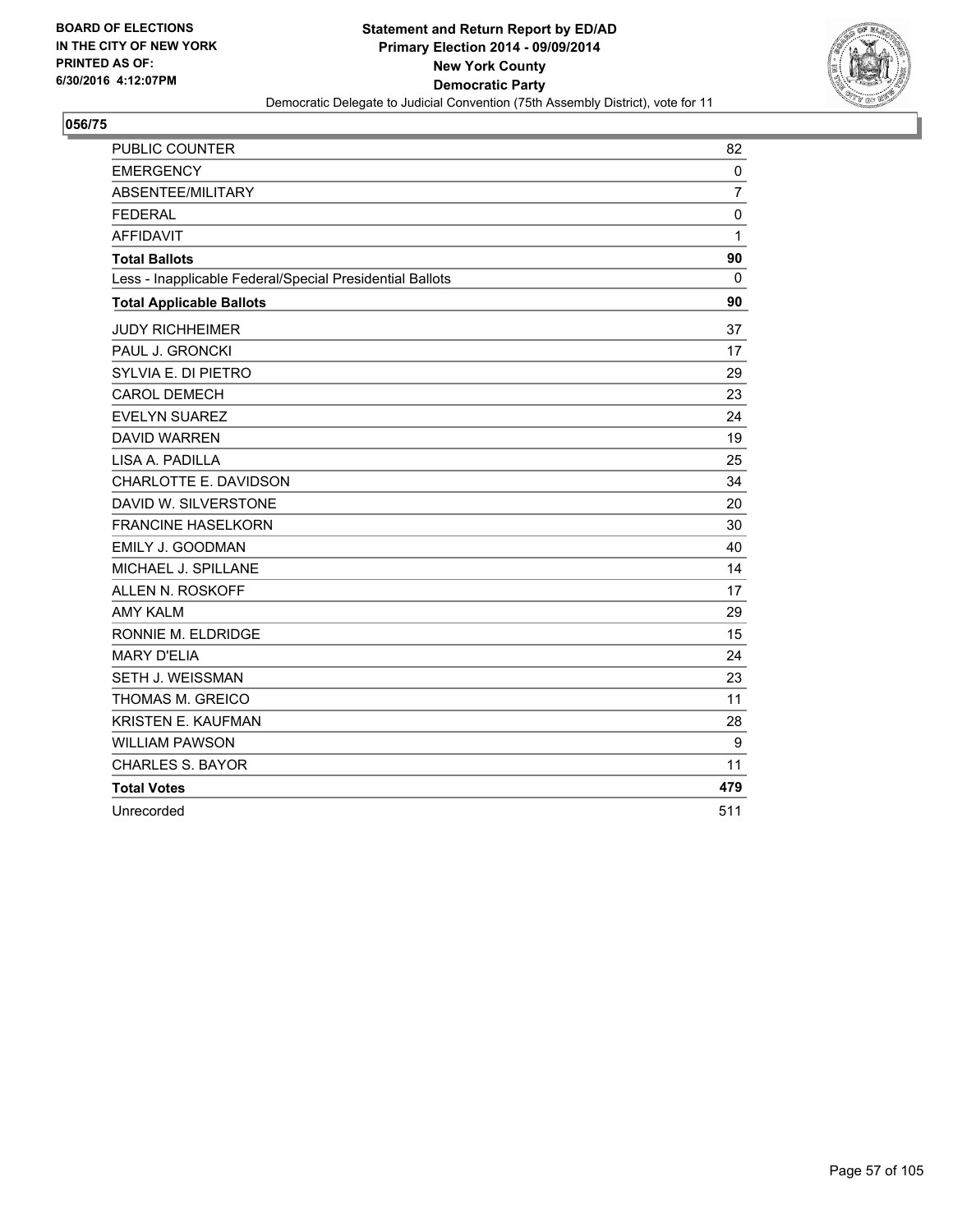

| PUBLIC COUNTER                                           | 20             |
|----------------------------------------------------------|----------------|
| <b>EMERGENCY</b>                                         | 0              |
| ABSENTEE/MILITARY                                        | 0              |
| <b>FEDERAL</b>                                           | $\mathbf 0$    |
| <b>AFFIDAVIT</b>                                         | $\mathbf 0$    |
| <b>Total Ballots</b>                                     | 20             |
| Less - Inapplicable Federal/Special Presidential Ballots | 0              |
| <b>Total Applicable Ballots</b>                          | 20             |
| <b>JUDY RICHHEIMER</b>                                   | 9              |
| PAUL J. GRONCKI                                          | $\overline{2}$ |
| SYLVIA E. DI PIETRO                                      | $\overline{7}$ |
| <b>CAROL DEMECH</b>                                      | 8              |
| <b>EVELYN SUAREZ</b>                                     | 8              |
| <b>DAVID WARREN</b>                                      | $\overline{4}$ |
| LISA A. PADILLA                                          | 10             |
| CHARLOTTE E. DAVIDSON                                    | 9              |
| DAVID W. SILVERSTONE                                     | 3              |
| <b>FRANCINE HASELKORN</b>                                | $\overline{7}$ |
| EMILY J. GOODMAN                                         | 11             |
| MICHAEL J. SPILLANE                                      | 4              |
| <b>ALLEN N. ROSKOFF</b>                                  | $\overline{4}$ |
| <b>AMY KALM</b>                                          | 8              |
| RONNIE M. ELDRIDGE                                       | 6              |
| <b>MARY D'ELIA</b>                                       | $\overline{7}$ |
| SETH J. WEISSMAN                                         | 5              |
| THOMAS M. GREICO                                         | $\overline{4}$ |
| KRISTEN E. KAUFMAN                                       | 10             |
| <b>WILLIAM PAWSON</b>                                    | 5              |
| <b>CHARLES S. BAYOR</b>                                  | 4              |
| <b>Total Votes</b>                                       | 135            |
| Unrecorded                                               | 85             |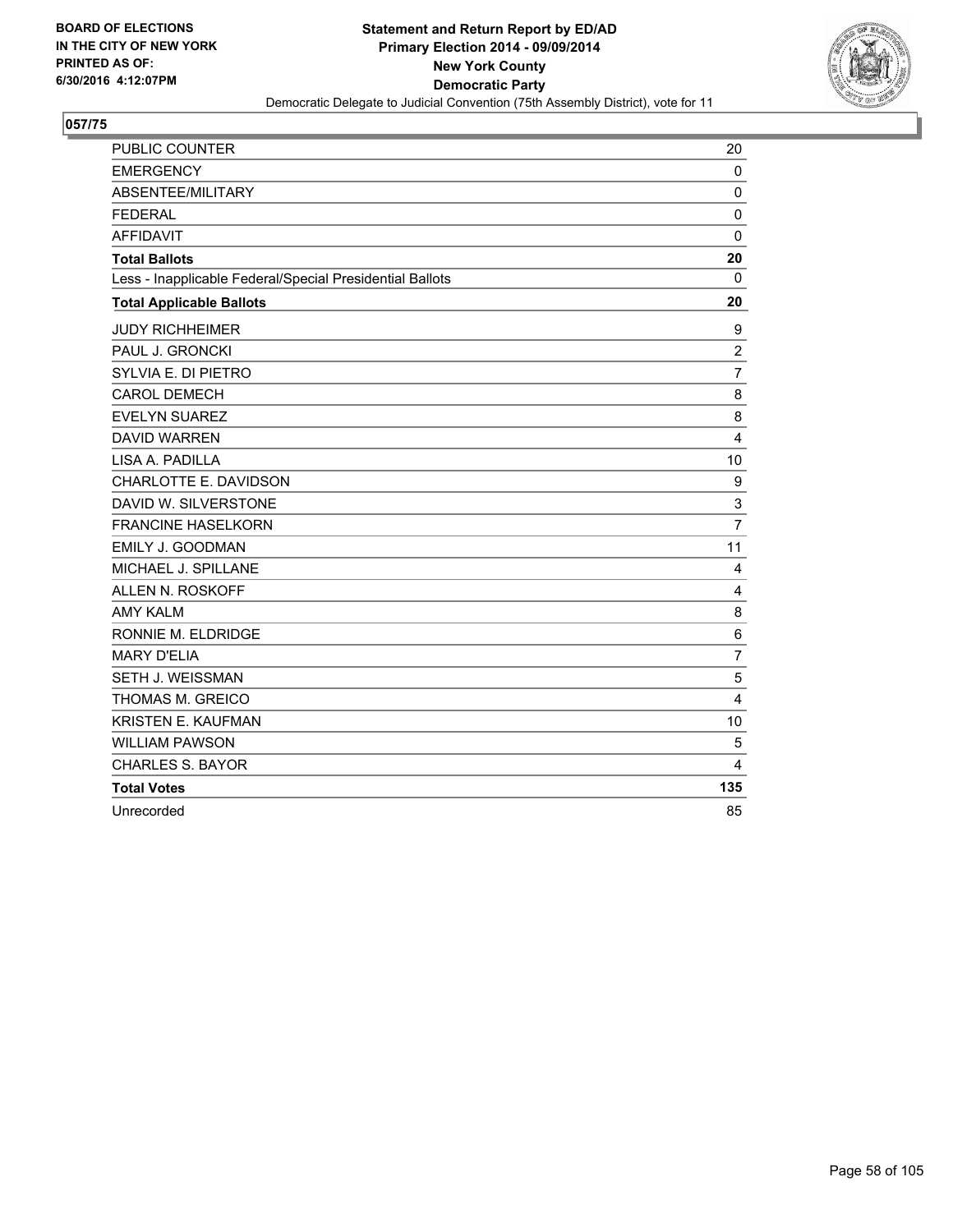

| PUBLIC COUNTER                                           | 21             |
|----------------------------------------------------------|----------------|
| <b>EMERGENCY</b>                                         | 0              |
| ABSENTEE/MILITARY                                        | $\mathbf{1}$   |
| <b>FEDERAL</b>                                           | 0              |
| <b>AFFIDAVIT</b>                                         | $\mathbf 0$    |
| <b>Total Ballots</b>                                     | 22             |
| Less - Inapplicable Federal/Special Presidential Ballots | 0              |
| <b>Total Applicable Ballots</b>                          | 22             |
| <b>JUDY RICHHEIMER</b>                                   | 12             |
| PAUL J. GRONCKI                                          | 5              |
| SYLVIA E. DI PIETRO                                      | 11             |
| <b>CAROL DEMECH</b>                                      | 10             |
| <b>EVELYN SUAREZ</b>                                     | 11             |
| <b>DAVID WARREN</b>                                      | 6              |
| LISA A. PADILLA                                          | 9              |
| CHARLOTTE E. DAVIDSON                                    | 8              |
| DAVID W. SILVERSTONE                                     | 5              |
| <b>FRANCINE HASELKORN</b>                                | 9              |
| EMILY J. GOODMAN                                         | 12             |
| MICHAEL J. SPILLANE                                      | 3              |
| ALLEN N. ROSKOFF                                         | 5              |
| <b>AMY KALM</b>                                          | 9              |
| RONNIE M. ELDRIDGE                                       | $\overline{7}$ |
| <b>MARY D'ELIA</b>                                       | 10             |
| SETH J. WEISSMAN                                         | 5              |
| THOMAS M. GREICO                                         | 4              |
| <b>KRISTEN E. KAUFMAN</b>                                | 10             |
| <b>WILLIAM PAWSON</b>                                    | 4              |
| <b>CHARLES S. BAYOR</b>                                  | 3              |
| <b>Total Votes</b>                                       | 158            |
| Unrecorded                                               | 84             |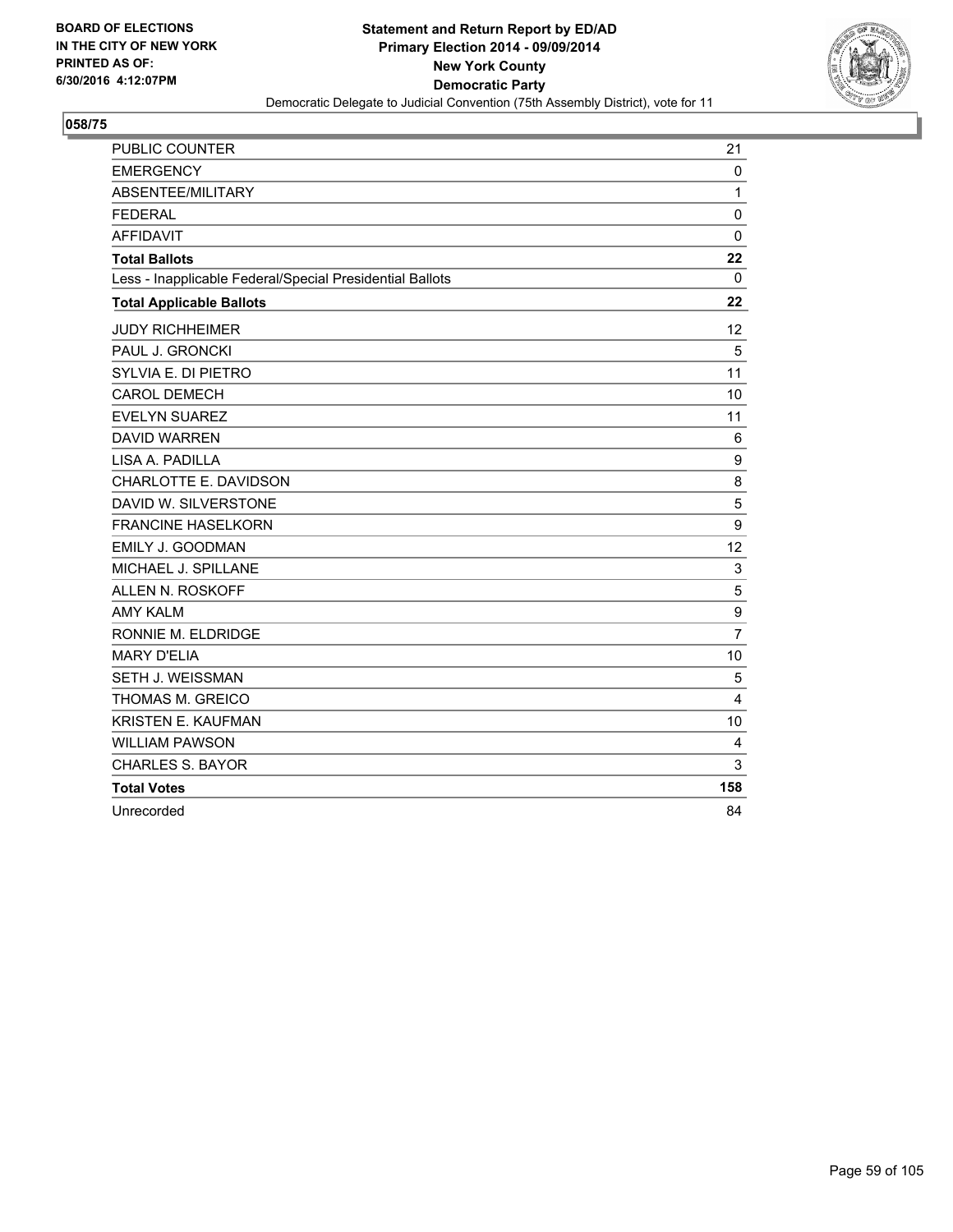

| <b>PUBLIC COUNTER</b>                                    | 0            |
|----------------------------------------------------------|--------------|
| <b>EMERGENCY</b>                                         | $\mathbf 0$  |
| <b>ABSENTEE/MILITARY</b>                                 | $\mathbf 0$  |
| <b>FEDERAL</b>                                           | 0            |
| <b>AFFIDAVIT</b>                                         | 0            |
| <b>Total Ballots</b>                                     | $\mathbf 0$  |
| Less - Inapplicable Federal/Special Presidential Ballots | $\mathbf 0$  |
| <b>Total Applicable Ballots</b>                          | $\mathbf 0$  |
| <b>JUDY RICHHEIMER</b>                                   | 0            |
| PAUL J. GRONCKI                                          | $\mathbf 0$  |
| SYLVIA E. DI PIETRO                                      | $\mathbf 0$  |
| <b>CAROL DEMECH</b>                                      | $\mathbf 0$  |
| <b>EVELYN SUAREZ</b>                                     | $\mathbf 0$  |
| <b>DAVID WARREN</b>                                      | $\mathbf 0$  |
| LISA A. PADILLA                                          | $\mathbf 0$  |
| CHARLOTTE E. DAVIDSON                                    | $\mathbf 0$  |
| DAVID W. SILVERSTONE                                     | $\mathbf 0$  |
| <b>FRANCINE HASELKORN</b>                                | $\mathbf 0$  |
| EMILY J. GOODMAN                                         | $\mathbf 0$  |
| MICHAEL J. SPILLANE                                      | $\mathbf 0$  |
| ALLEN N. ROSKOFF                                         | $\mathbf 0$  |
| <b>AMY KALM</b>                                          | $\mathbf 0$  |
| RONNIE M. ELDRIDGE                                       | $\mathbf 0$  |
| <b>MARY D'ELIA</b>                                       | $\mathbf 0$  |
| SETH J. WEISSMAN                                         | $\mathbf 0$  |
| THOMAS M. GREICO                                         | $\mathbf 0$  |
| <b>KRISTEN E. KAUFMAN</b>                                | $\mathbf 0$  |
| <b>WILLIAM PAWSON</b>                                    | $\mathbf 0$  |
| <b>CHARLES S. BAYOR</b>                                  | $\mathbf 0$  |
| <b>Total Votes</b>                                       | $\mathbf{0}$ |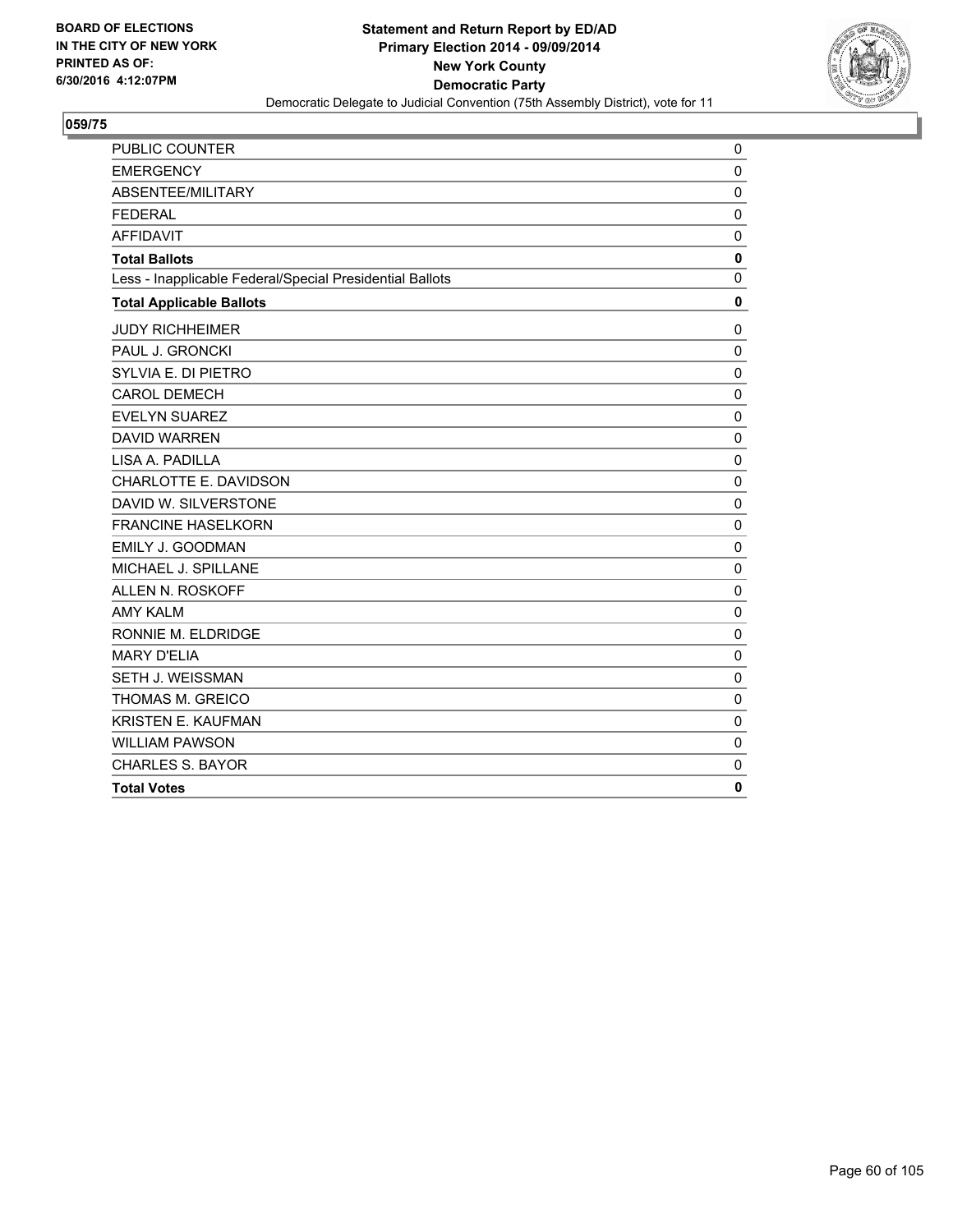

| PUBLIC COUNTER                                           | 1                   |
|----------------------------------------------------------|---------------------|
| <b>EMERGENCY</b>                                         | 0                   |
| ABSENTEE/MILITARY                                        | 0                   |
| <b>FEDERAL</b>                                           | $\mathsf{O}\xspace$ |
| <b>AFFIDAVIT</b>                                         | 0                   |
| <b>Total Ballots</b>                                     | 1                   |
| Less - Inapplicable Federal/Special Presidential Ballots | 0                   |
| <b>Total Applicable Ballots</b>                          | 1                   |
| <b>JUDY RICHHEIMER</b>                                   | 0                   |
| PAUL J. GRONCKI                                          | 0                   |
| SYLVIA E. DI PIETRO                                      | 0                   |
| <b>CAROL DEMECH</b>                                      | 0                   |
| <b>EVELYN SUAREZ</b>                                     | 0                   |
| <b>DAVID WARREN</b>                                      | 0                   |
| LISA A. PADILLA                                          | 0                   |
| CHARLOTTE E. DAVIDSON                                    | 0                   |
| DAVID W. SILVERSTONE                                     | 0                   |
| <b>FRANCINE HASELKORN</b>                                | 0                   |
| <b>EMILY J. GOODMAN</b>                                  | 0                   |
| MICHAEL J. SPILLANE                                      | 0                   |
| ALLEN N. ROSKOFF                                         | 0                   |
| <b>AMY KALM</b>                                          | $\pmb{0}$           |
| RONNIE M. ELDRIDGE                                       | 0                   |
| <b>MARY D'ELIA</b>                                       | $\mathbf 0$         |
| <b>SETH J. WEISSMAN</b>                                  | 0                   |
| THOMAS M. GREICO                                         | 0                   |
| KRISTEN E. KAUFMAN                                       | 0                   |
| <b>WILLIAM PAWSON</b>                                    | 0                   |
| <b>CHARLES S. BAYOR</b>                                  | $\mathsf{O}\xspace$ |
| <b>Total Votes</b>                                       | $\mathbf 0$         |
| Unrecorded                                               | 11                  |
| 061/75 COMBINED into: 060/75                             |                     |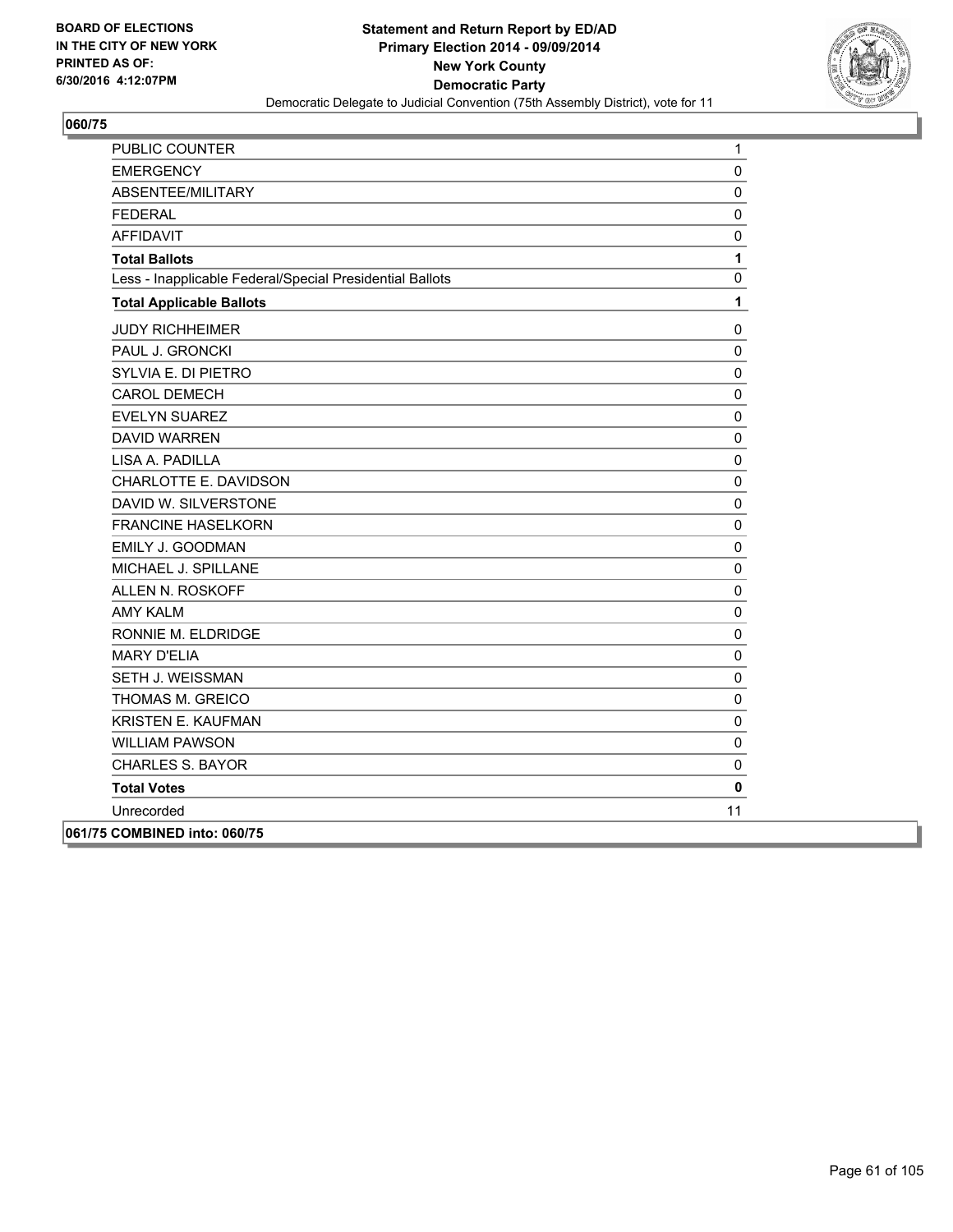

| PUBLIC COUNTER                                           | 63             |
|----------------------------------------------------------|----------------|
| <b>EMERGENCY</b>                                         | 0              |
| ABSENTEE/MILITARY                                        | $\mathbf 0$    |
| <b>FEDERAL</b>                                           | $\mathbf 0$    |
| <b>AFFIDAVIT</b>                                         | $\mathbf 0$    |
| <b>Total Ballots</b>                                     | 63             |
| Less - Inapplicable Federal/Special Presidential Ballots | 0              |
| <b>Total Applicable Ballots</b>                          | 63             |
| <b>JUDY RICHHEIMER</b>                                   | 17             |
| PAUL J. GRONCKI                                          | 12             |
| SYLVIA E. DI PIETRO                                      | 20             |
| <b>CAROL DEMECH</b>                                      | 14             |
| <b>EVELYN SUAREZ</b>                                     | 18             |
| <b>DAVID WARREN</b>                                      | 18             |
| LISA A. PADILLA                                          | 18             |
| CHARLOTTE E. DAVIDSON                                    | 11             |
| DAVID W. SILVERSTONE                                     | 14             |
| <b>FRANCINE HASELKORN</b>                                | 11             |
| EMILY J. GOODMAN                                         | 24             |
| MICHAEL J. SPILLANE                                      | 13             |
| <b>ALLEN N. ROSKOFF</b>                                  | 11             |
| <b>AMY KALM</b>                                          | 13             |
| RONNIE M. ELDRIDGE                                       | 17             |
| <b>MARY D'ELIA</b>                                       | 22             |
| SETH J. WEISSMAN                                         | 15             |
| THOMAS M. GREICO                                         | 14             |
| KRISTEN E. KAUFMAN                                       | 17             |
| <b>WILLIAM PAWSON</b>                                    | 8              |
| <b>CHARLES S. BAYOR</b>                                  | 12             |
| UNCOUNTED WRITE-IN PER STATUTE (WRITE-IN)                | $\overline{2}$ |
| <b>Total Votes</b>                                       | 321            |
| Unrecorded                                               | 372            |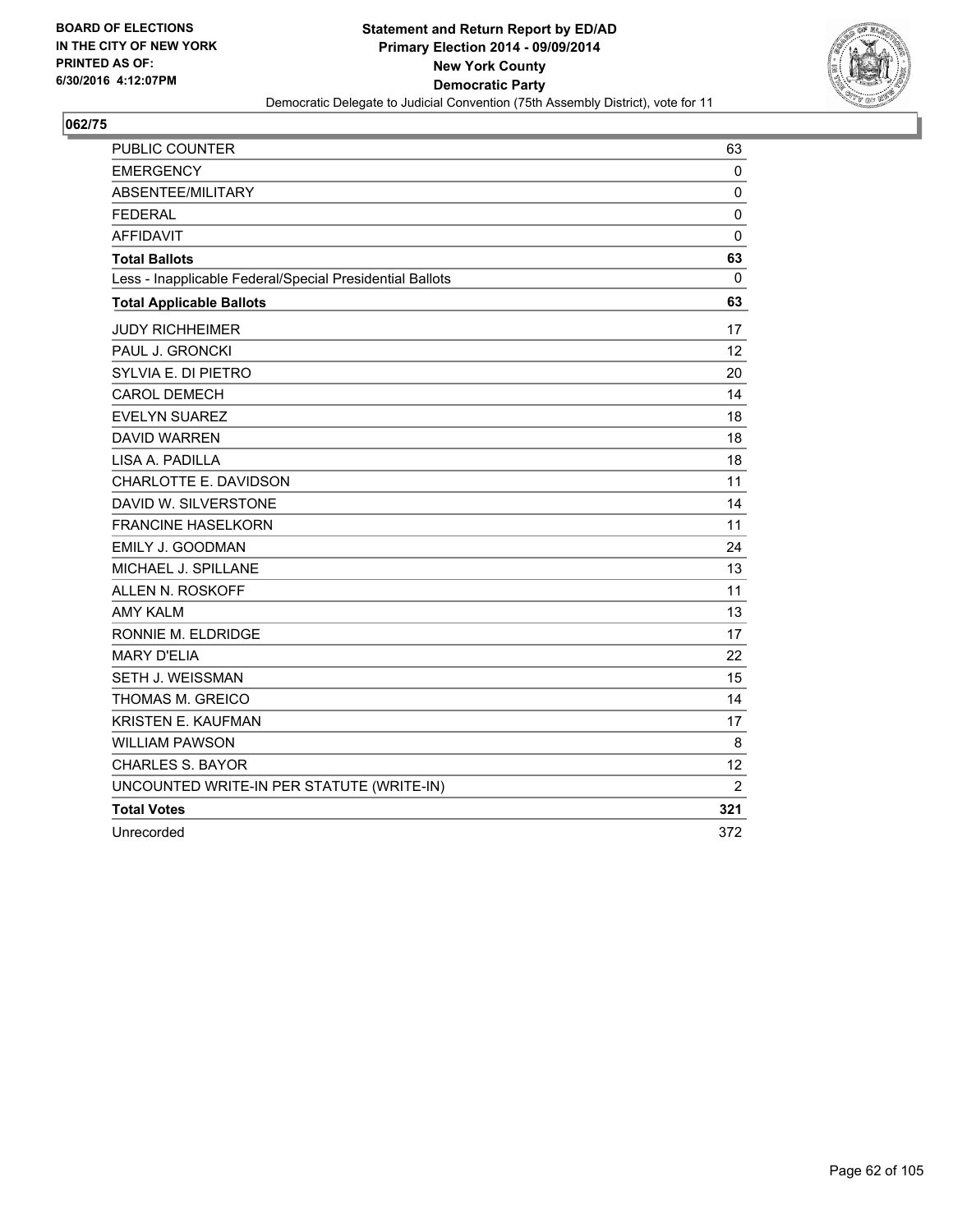

| PUBLIC COUNTER                                           | 52  |
|----------------------------------------------------------|-----|
| <b>EMERGENCY</b>                                         | 0   |
| ABSENTEE/MILITARY                                        | 1   |
| <b>FEDERAL</b>                                           | 0   |
| <b>AFFIDAVIT</b>                                         | 0   |
| <b>Total Ballots</b>                                     | 53  |
| Less - Inapplicable Federal/Special Presidential Ballots | 0   |
| <b>Total Applicable Ballots</b>                          | 53  |
| <b>JUDY RICHHEIMER</b>                                   | 17  |
| PAUL J. GRONCKI                                          | 15  |
| SYLVIA E. DI PIETRO                                      | 20  |
| <b>CAROL DEMECH</b>                                      | 18  |
| <b>EVELYN SUAREZ</b>                                     | 20  |
| <b>DAVID WARREN</b>                                      | 16  |
| LISA A. PADILLA                                          | 18  |
| CHARLOTTE E. DAVIDSON                                    | 16  |
| DAVID W. SILVERSTONE                                     | 13  |
| <b>FRANCINE HASELKORN</b>                                | 17  |
| <b>EMILY J. GOODMAN</b>                                  | 23  |
| MICHAEL J. SPILLANE                                      | 11  |
| ALLEN N. ROSKOFF                                         | 14  |
| <b>AMY KALM</b>                                          | 17  |
| RONNIE M. ELDRIDGE                                       | 14  |
| <b>MARY D'ELIA</b>                                       | 20  |
| SETH J. WEISSMAN                                         | 10  |
| THOMAS M. GREICO                                         | 14  |
| KRISTEN E. KAUFMAN                                       | 18  |
| WILLIAM PAWSON                                           | 13  |
| <b>CHARLES S. BAYOR</b>                                  | 13  |
| MELISSA BALLOWE (WRITE-IN)                               | 1   |
| MICHAEL SON (WRITE-IN)                                   | 1   |
| <b>Total Votes</b>                                       | 339 |
| Unrecorded                                               | 244 |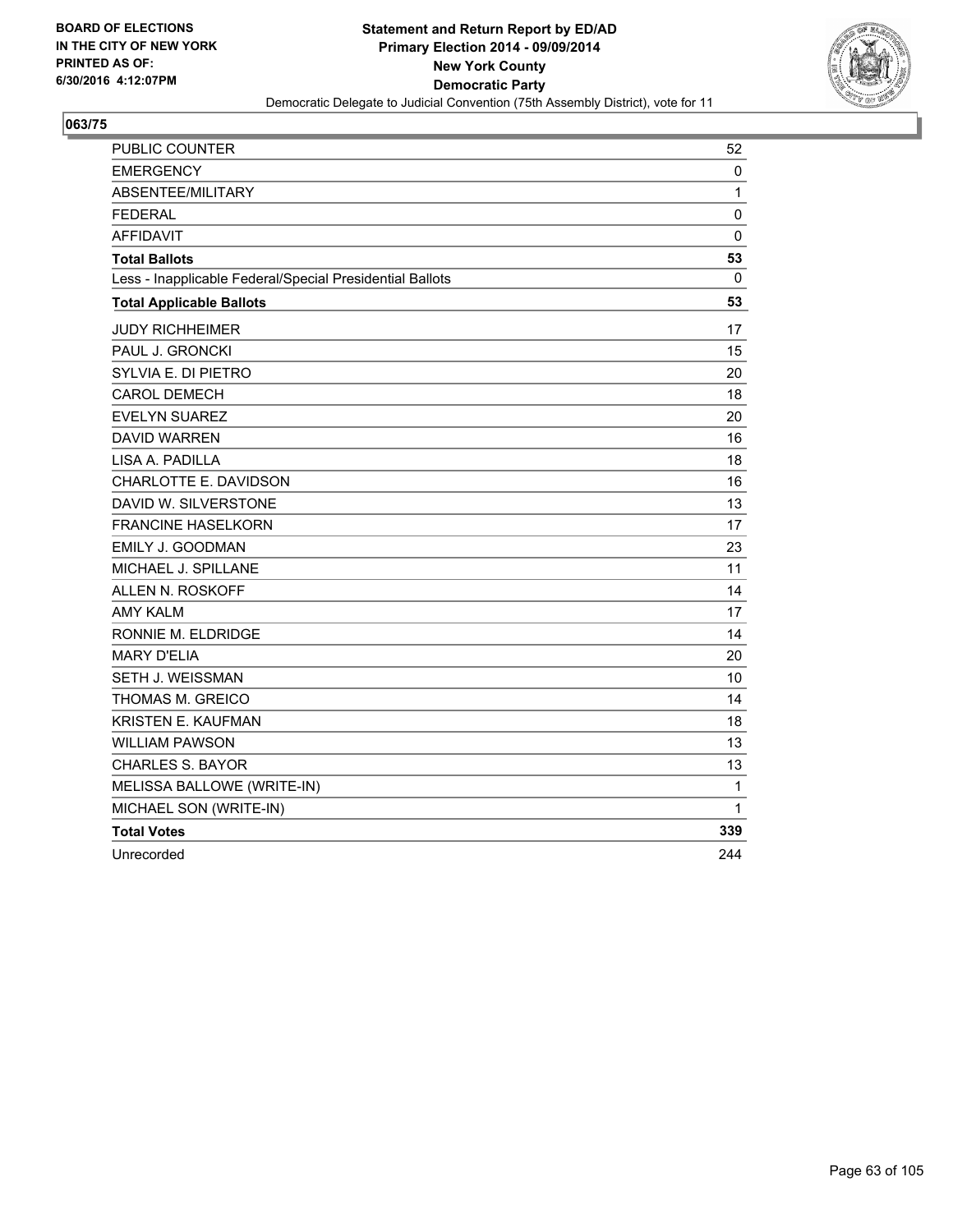

| PUBLIC COUNTER                                           | 52              |
|----------------------------------------------------------|-----------------|
| <b>EMERGENCY</b>                                         | 0               |
| ABSENTEE/MILITARY                                        | 3               |
| <b>FEDERAL</b>                                           | $\pmb{0}$       |
| <b>AFFIDAVIT</b>                                         | $\mathbf{1}$    |
| <b>Total Ballots</b>                                     | 56              |
| Less - Inapplicable Federal/Special Presidential Ballots | 0               |
| <b>Total Applicable Ballots</b>                          | 56              |
| <b>JUDY RICHHEIMER</b>                                   | 20              |
| PAUL J. GRONCKI                                          | 17              |
| SYLVIA E. DI PIETRO                                      | 19              |
| CAROL DEMECH                                             | 14              |
| <b>EVELYN SUAREZ</b>                                     | 19              |
| <b>DAVID WARREN</b>                                      | 16              |
| LISA A. PADILLA                                          | 19              |
| CHARLOTTE E. DAVIDSON                                    | 15              |
| DAVID W. SILVERSTONE                                     | 15              |
| <b>FRANCINE HASELKORN</b>                                | 19              |
| EMILY J. GOODMAN                                         | 19              |
| MICHAEL J. SPILLANE                                      | 13              |
| ALLEN N. ROSKOFF                                         | 12              |
| <b>AMY KALM</b>                                          | 14              |
| RONNIE M. ELDRIDGE                                       | 16              |
| <b>MARY D'ELIA</b>                                       | 12 <sub>2</sub> |
| SETH J. WEISSMAN                                         | 13              |
| THOMAS M. GREICO                                         | 14              |
| <b>KRISTEN E. KAUFMAN</b>                                | 13              |
| <b>WILLIAM PAWSON</b>                                    | 12              |
| <b>CHARLES S. BAYOR</b>                                  | 15              |
| UNATTRIBUTABLE WRITE-IN (WRITE-IN)                       | 3               |
| <b>Total Votes</b>                                       | 329             |
| Unrecorded                                               | 287             |
| 065/75 COMBINED into: 078/75                             |                 |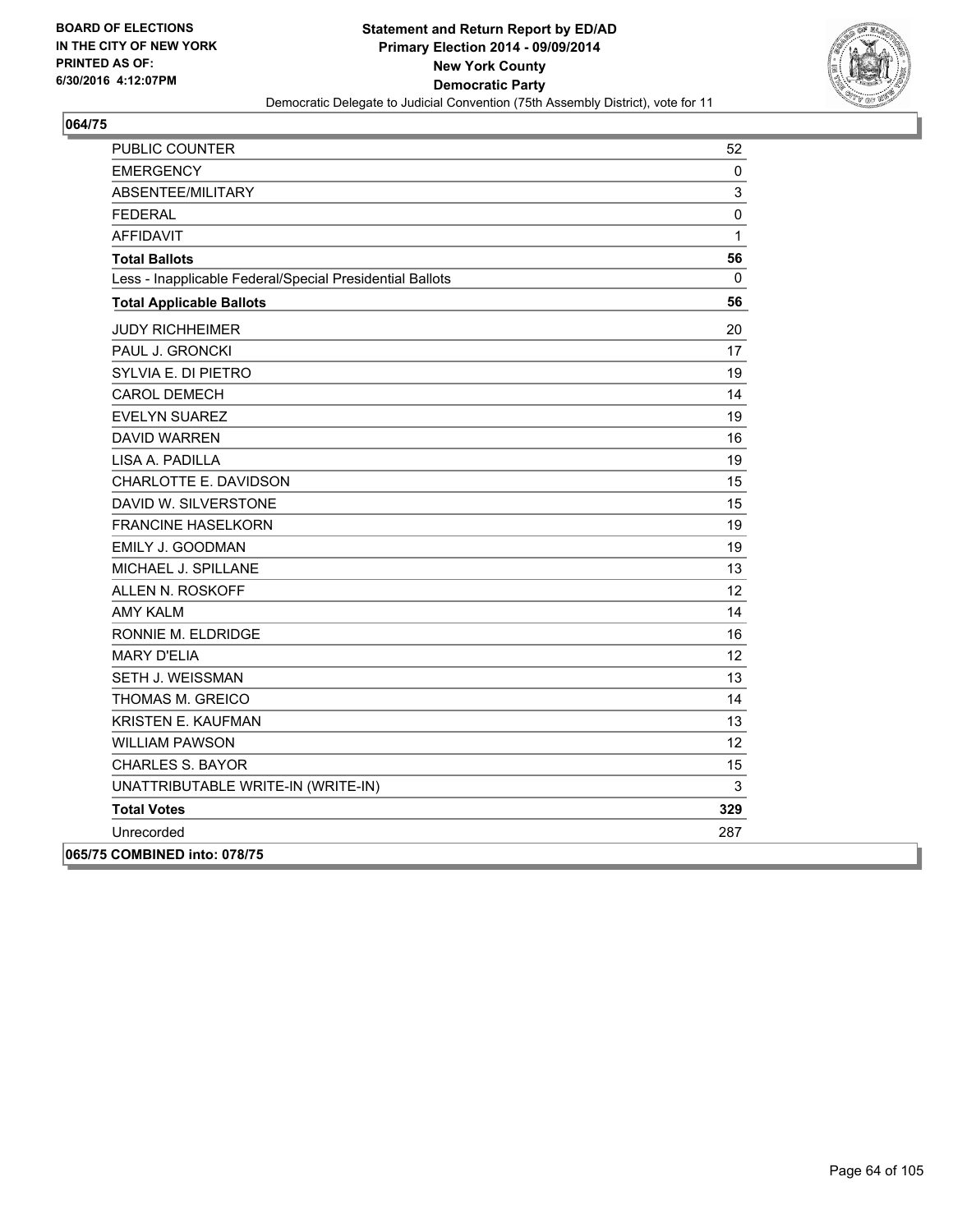

| PUBLIC COUNTER                                           | 17              |
|----------------------------------------------------------|-----------------|
| <b>EMERGENCY</b>                                         | $\mathbf 0$     |
| ABSENTEE/MILITARY                                        | 0               |
| <b>FEDERAL</b>                                           | $\mathbf 0$     |
| <b>AFFIDAVIT</b>                                         | $\mathbf{1}$    |
| <b>Total Ballots</b>                                     | 18              |
| Less - Inapplicable Federal/Special Presidential Ballots | 0               |
| <b>Total Applicable Ballots</b>                          | 18              |
| <b>JUDY RICHHEIMER</b>                                   | 3               |
| PAUL J. GRONCKI                                          | $\mathbf{1}$    |
| SYLVIA E. DI PIETRO                                      | 3               |
| <b>CAROL DEMECH</b>                                      | 3               |
| <b>EVELYN SUAREZ</b>                                     | $\overline{2}$  |
| <b>DAVID WARREN</b>                                      | $\mathbf{1}$    |
| LISA A. PADILLA                                          | $\overline{c}$  |
| CHARLOTTE E. DAVIDSON                                    | $\overline{2}$  |
| DAVID W. SILVERSTONE                                     | $\overline{2}$  |
| <b>FRANCINE HASELKORN</b>                                | 4               |
| EMILY J. GOODMAN                                         | 9               |
| MICHAEL J. SPILLANE                                      | 5               |
| <b>ALLEN N. ROSKOFF</b>                                  | 8               |
| <b>AMY KALM</b>                                          | 9               |
| RONNIE M. ELDRIDGE                                       | 6               |
| <b>MARY D'ELIA</b>                                       | $6\phantom{1}6$ |
| SETH J. WEISSMAN                                         | 8               |
| THOMAS M. GREICO                                         | 5               |
| KRISTEN E. KAUFMAN                                       | 8               |
| <b>WILLIAM PAWSON</b>                                    | 5               |
| <b>CHARLES S. BAYOR</b>                                  | 5               |
| <b>Total Votes</b>                                       | 97              |
| Unrecorded                                               | 101             |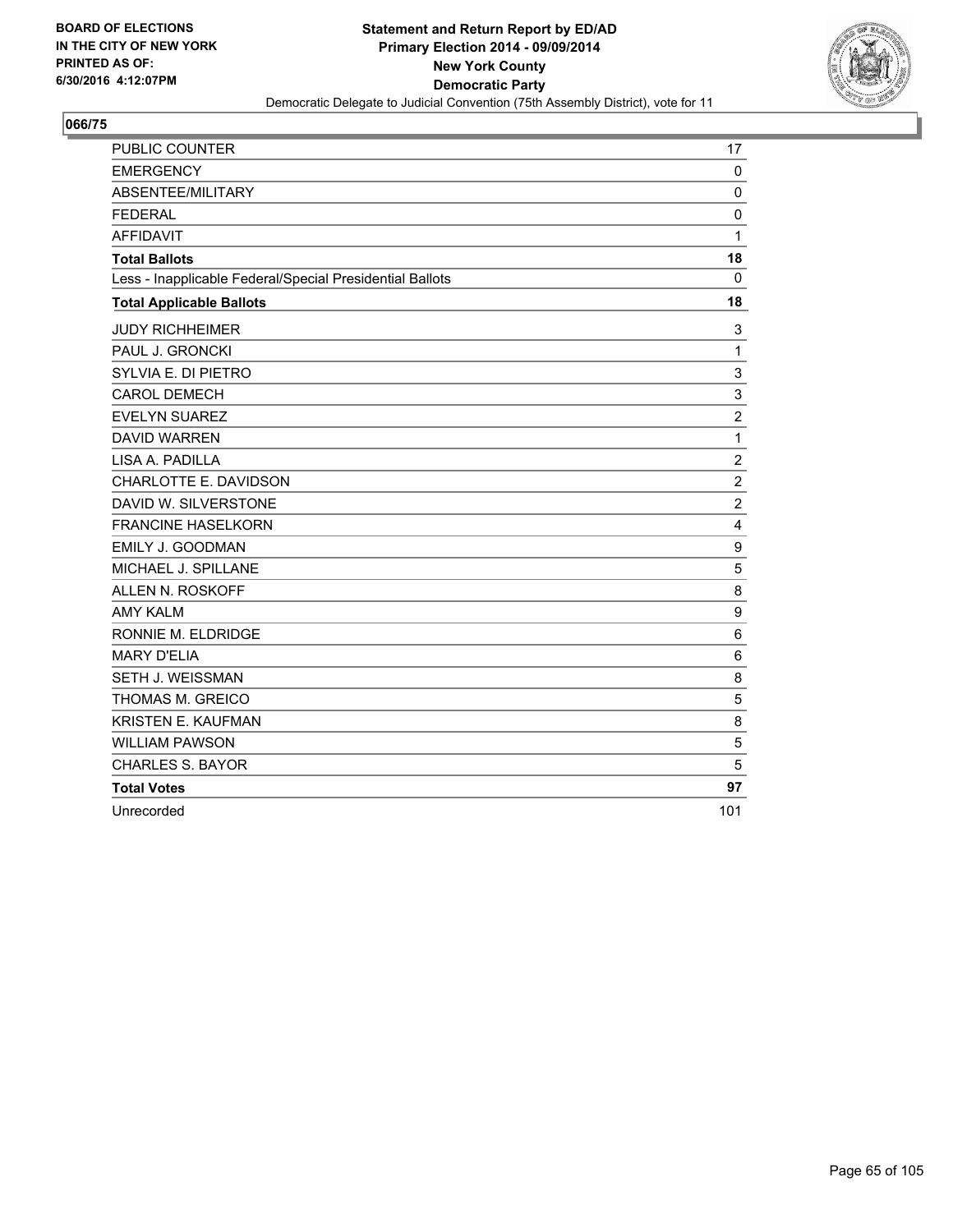

| PUBLIC COUNTER                                           | 32               |
|----------------------------------------------------------|------------------|
| <b>EMERGENCY</b>                                         | 0                |
| ABSENTEE/MILITARY                                        | $\overline{2}$   |
| <b>FEDERAL</b>                                           | $\mathbf 0$      |
| <b>AFFIDAVIT</b>                                         | $\mathbf 0$      |
| <b>Total Ballots</b>                                     | 34               |
| Less - Inapplicable Federal/Special Presidential Ballots | 0                |
| <b>Total Applicable Ballots</b>                          | 34               |
| <b>JUDY RICHHEIMER</b>                                   | 12               |
| PAUL J. GRONCKI                                          | 5                |
| SYLVIA E. DI PIETRO                                      | 10               |
| <b>CAROL DEMECH</b>                                      | 8                |
| <b>EVELYN SUAREZ</b>                                     | $\boldsymbol{9}$ |
| <b>DAVID WARREN</b>                                      | 5                |
| LISA A. PADILLA                                          | 10               |
| CHARLOTTE E. DAVIDSON                                    | 8                |
| DAVID W. SILVERSTONE                                     | 4                |
| <b>FRANCINE HASELKORN</b>                                | 9                |
| EMILY J. GOODMAN                                         | 11               |
| MICHAEL J. SPILLANE                                      | 7                |
| ALLEN N. ROSKOFF                                         | $\overline{7}$   |
| <b>AMY KALM</b>                                          | 11               |
| RONNIE M. ELDRIDGE                                       | 10               |
| <b>MARY D'ELIA</b>                                       | 11               |
| <b>SETH J. WEISSMAN</b>                                  | 6                |
| THOMAS M. GREICO                                         | $\,6$            |
| <b>KRISTEN E. KAUFMAN</b>                                | 11               |
| <b>WILLIAM PAWSON</b>                                    | $\overline{7}$   |
| <b>CHARLES S. BAYOR</b>                                  | 8                |
| UNATTRIBUTABLE WRITE-IN (WRITE-IN)                       | 1                |
| <b>Total Votes</b>                                       | 176              |
| Unrecorded                                               | 198              |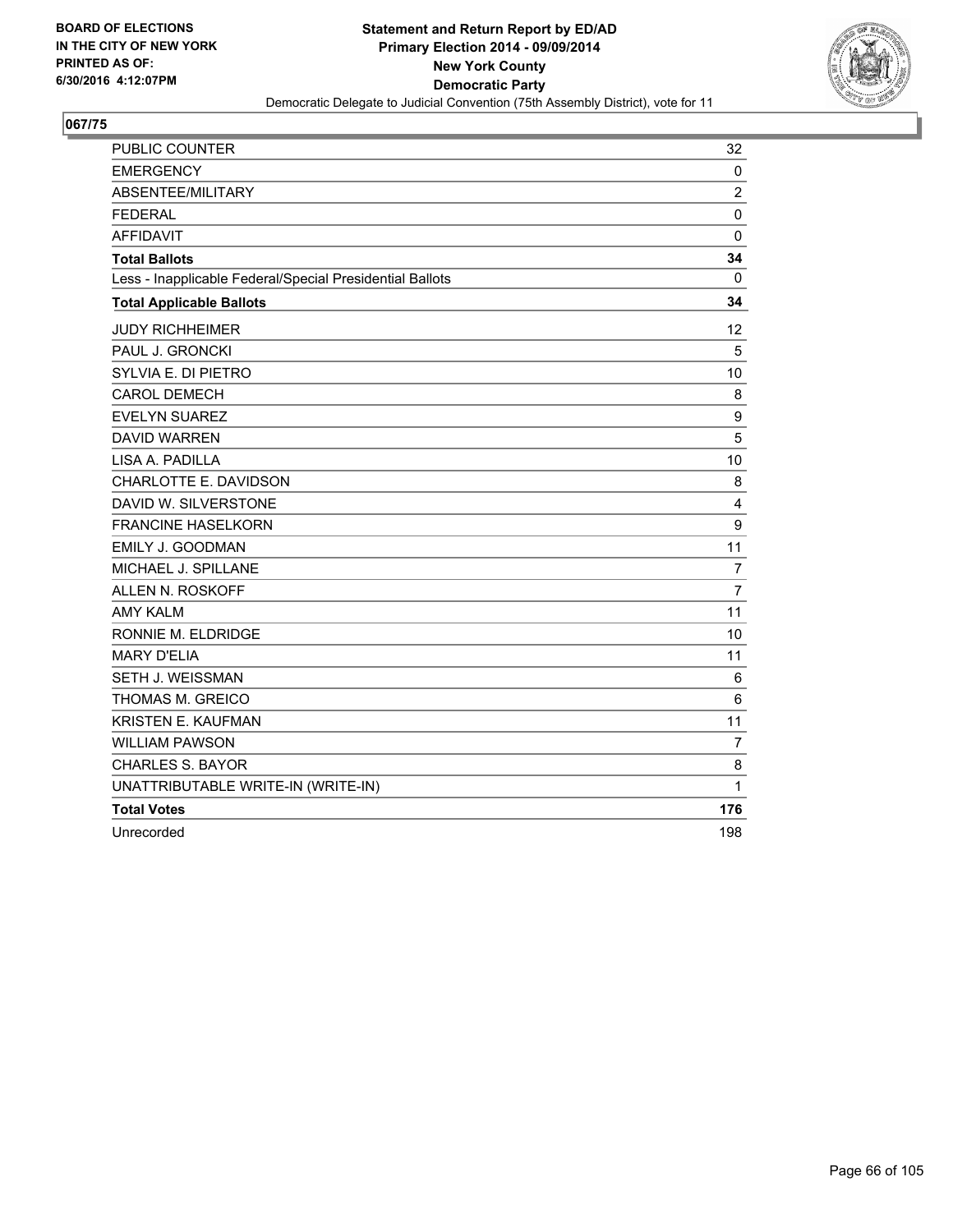

| PUBLIC COUNTER                                           | 8              |
|----------------------------------------------------------|----------------|
| <b>EMERGENCY</b>                                         | $\mathbf 0$    |
| ABSENTEE/MILITARY                                        | $\mathbf 0$    |
| <b>FEDERAL</b>                                           | 0              |
| <b>AFFIDAVIT</b>                                         | $\Omega$       |
| <b>Total Ballots</b>                                     | 8              |
| Less - Inapplicable Federal/Special Presidential Ballots | 0              |
| <b>Total Applicable Ballots</b>                          | 8              |
| <b>JUDY RICHHEIMER</b>                                   | 2              |
| PAUL J. GRONCKI                                          | 0              |
| SYLVIA E. DI PIETRO                                      | $\mathbf{1}$   |
| <b>CAROL DEMECH</b>                                      | $\mathbf{1}$   |
| <b>EVELYN SUAREZ</b>                                     | $\mathbf{1}$   |
| <b>DAVID WARREN</b>                                      | 0              |
| LISA A. PADILLA                                          | $\mathbf 1$    |
| CHARLOTTE E. DAVIDSON                                    | $\mathbf{1}$   |
| DAVID W. SILVERSTONE                                     | 0              |
| <b>FRANCINE HASELKORN</b>                                | 3              |
| EMILY J. GOODMAN                                         | 3              |
| MICHAEL J. SPILLANE                                      | $\overline{2}$ |
| ALLEN N. ROSKOFF                                         | $\overline{2}$ |
| <b>AMY KALM</b>                                          | 4              |
| RONNIE M. ELDRIDGE                                       | $\overline{c}$ |
| <b>MARY D'ELIA</b>                                       | 3              |
| SETH J. WEISSMAN                                         | $\overline{2}$ |
| THOMAS M. GREICO                                         | $\overline{c}$ |
| <b>KRISTEN E. KAUFMAN</b>                                | 3              |
| <b>WILLIAM PAWSON</b>                                    | $\overline{2}$ |
| <b>CHARLES S. BAYOR</b>                                  | $\overline{2}$ |
| <b>Total Votes</b>                                       | 37             |
| Unrecorded                                               | 51             |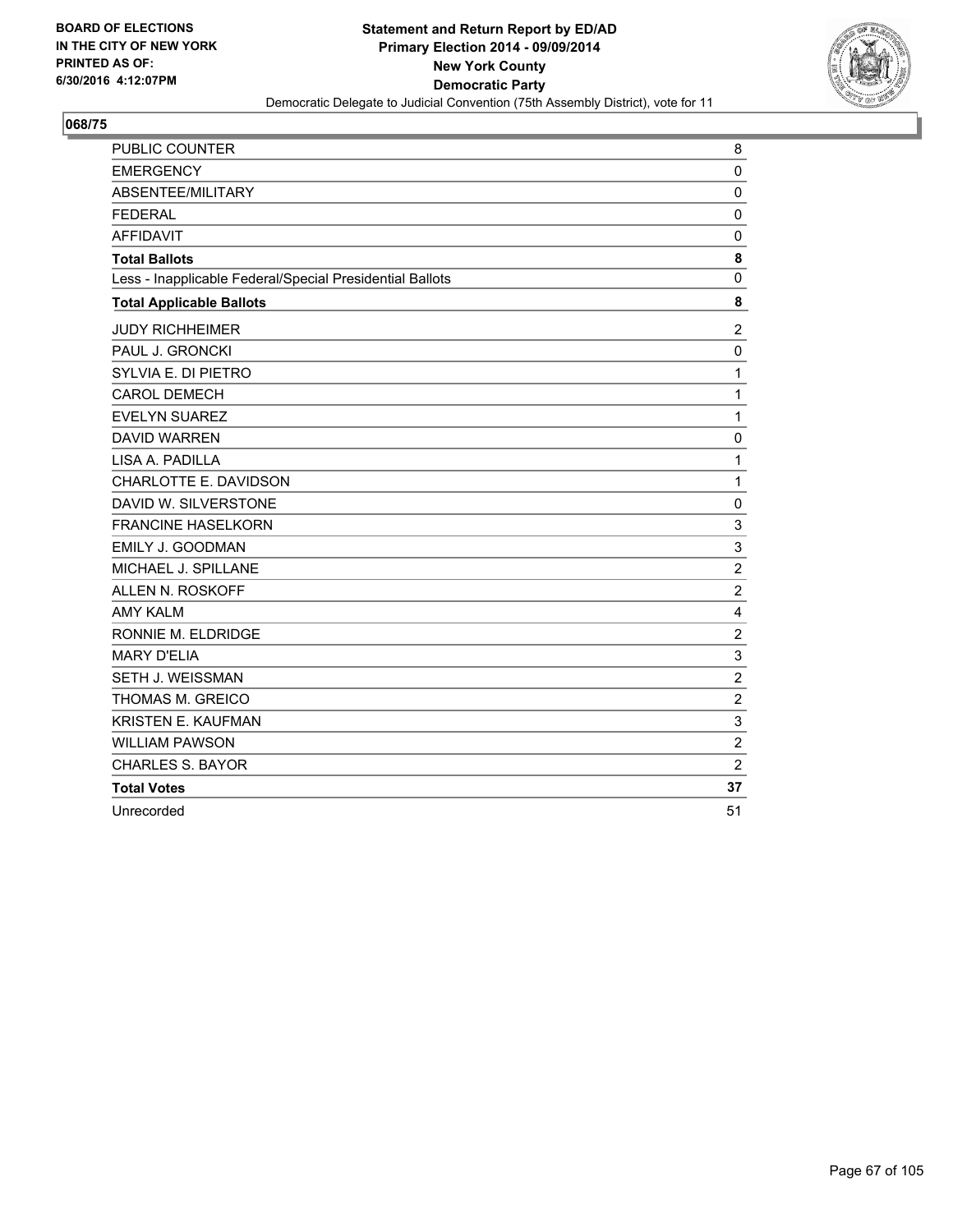

| PUBLIC COUNTER                                           | 27             |
|----------------------------------------------------------|----------------|
| <b>EMERGENCY</b>                                         | $\mathbf 0$    |
| ABSENTEE/MILITARY                                        | 0              |
| <b>FEDERAL</b>                                           | $\mathbf 0$    |
| <b>AFFIDAVIT</b>                                         | $\mathbf 0$    |
| <b>Total Ballots</b>                                     | 27             |
| Less - Inapplicable Federal/Special Presidential Ballots | 0              |
| <b>Total Applicable Ballots</b>                          | 27             |
| <b>JUDY RICHHEIMER</b>                                   | 11             |
| PAUL J. GRONCKI                                          | 7              |
| SYLVIA E. DI PIETRO                                      | 14             |
| <b>CAROL DEMECH</b>                                      | 10             |
| <b>EVELYN SUAREZ</b>                                     | 13             |
| <b>DAVID WARREN</b>                                      | $\overline{7}$ |
| LISA A. PADILLA                                          | 13             |
| CHARLOTTE E. DAVIDSON                                    | $\overline{7}$ |
| DAVID W. SILVERSTONE                                     | 4              |
| <b>FRANCINE HASELKORN</b>                                | 10             |
| EMILY J. GOODMAN                                         | 14             |
| MICHAEL J. SPILLANE                                      | 4              |
| <b>ALLEN N. ROSKOFF</b>                                  | 5              |
| <b>AMY KALM</b>                                          | 8              |
| RONNIE M. ELDRIDGE                                       | 6              |
| <b>MARY D'ELIA</b>                                       | $\overline{7}$ |
| SETH J. WEISSMAN                                         | 6              |
| THOMAS M. GREICO                                         | 6              |
| KRISTEN E. KAUFMAN                                       | 8              |
| <b>WILLIAM PAWSON</b>                                    | 6              |
| <b>CHARLES S. BAYOR</b>                                  | 4              |
| <b>Total Votes</b>                                       | 170            |
| Unrecorded                                               | 127            |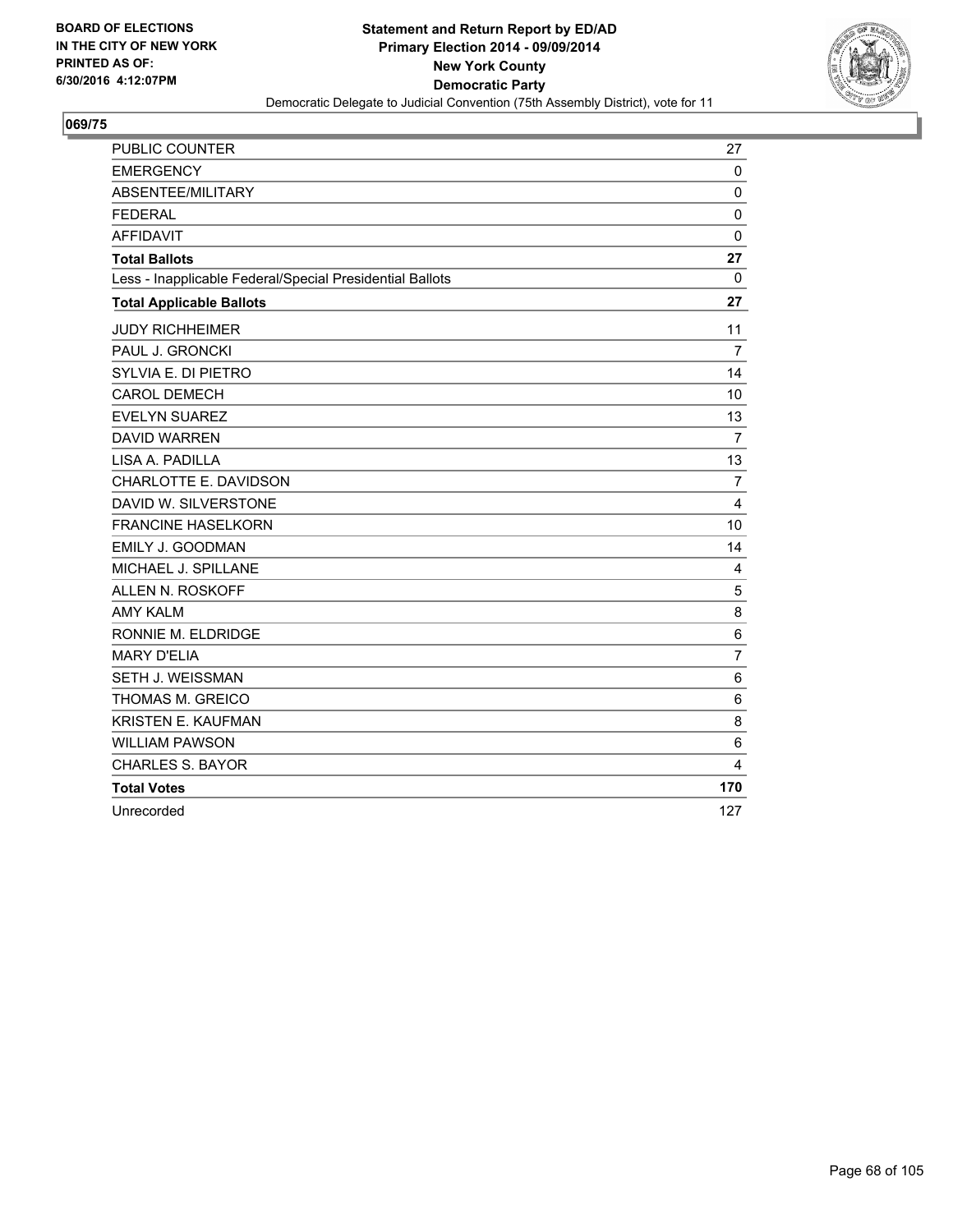

| PUBLIC COUNTER                                           | 66           |
|----------------------------------------------------------|--------------|
| <b>EMERGENCY</b>                                         | 0            |
| ABSENTEE/MILITARY                                        | $\mathbf{1}$ |
| <b>FEDERAL</b>                                           | $\mathbf 0$  |
| <b>AFFIDAVIT</b>                                         | $\mathbf 0$  |
| <b>Total Ballots</b>                                     | 67           |
| Less - Inapplicable Federal/Special Presidential Ballots | 0            |
| <b>Total Applicable Ballots</b>                          | 67           |
| <b>JUDY RICHHEIMER</b>                                   | 20           |
| PAUL J. GRONCKI                                          | 8            |
| SYLVIA E. DI PIETRO                                      | 22           |
| <b>CAROL DEMECH</b>                                      | 16           |
| <b>EVELYN SUAREZ</b>                                     | 23           |
| <b>DAVID WARREN</b>                                      | 10           |
| LISA A. PADILLA                                          | 21           |
| CHARLOTTE E. DAVIDSON                                    | 21           |
| DAVID W. SILVERSTONE                                     | 11           |
| <b>FRANCINE HASELKORN</b>                                | 18           |
| EMILY J. GOODMAN                                         | 28           |
| MICHAEL J. SPILLANE                                      | 18           |
| ALLEN N. ROSKOFF                                         | 14           |
| <b>AMY KALM</b>                                          | 24           |
| RONNIE M. ELDRIDGE                                       | 17           |
| <b>MARY D'ELIA</b>                                       | 22           |
| SETH J. WEISSMAN                                         | 17           |
| THOMAS M. GREICO                                         | 15           |
| <b>KRISTEN E. KAUFMAN</b>                                | 25           |
| <b>WILLIAM PAWSON</b>                                    | 14           |
| <b>CHARLES S. BAYOR</b>                                  | 13           |
| CHARLES SERATY (WRITE-IN)                                | 1            |
| <b>Total Votes</b>                                       | 378          |
| Unrecorded                                               | 359          |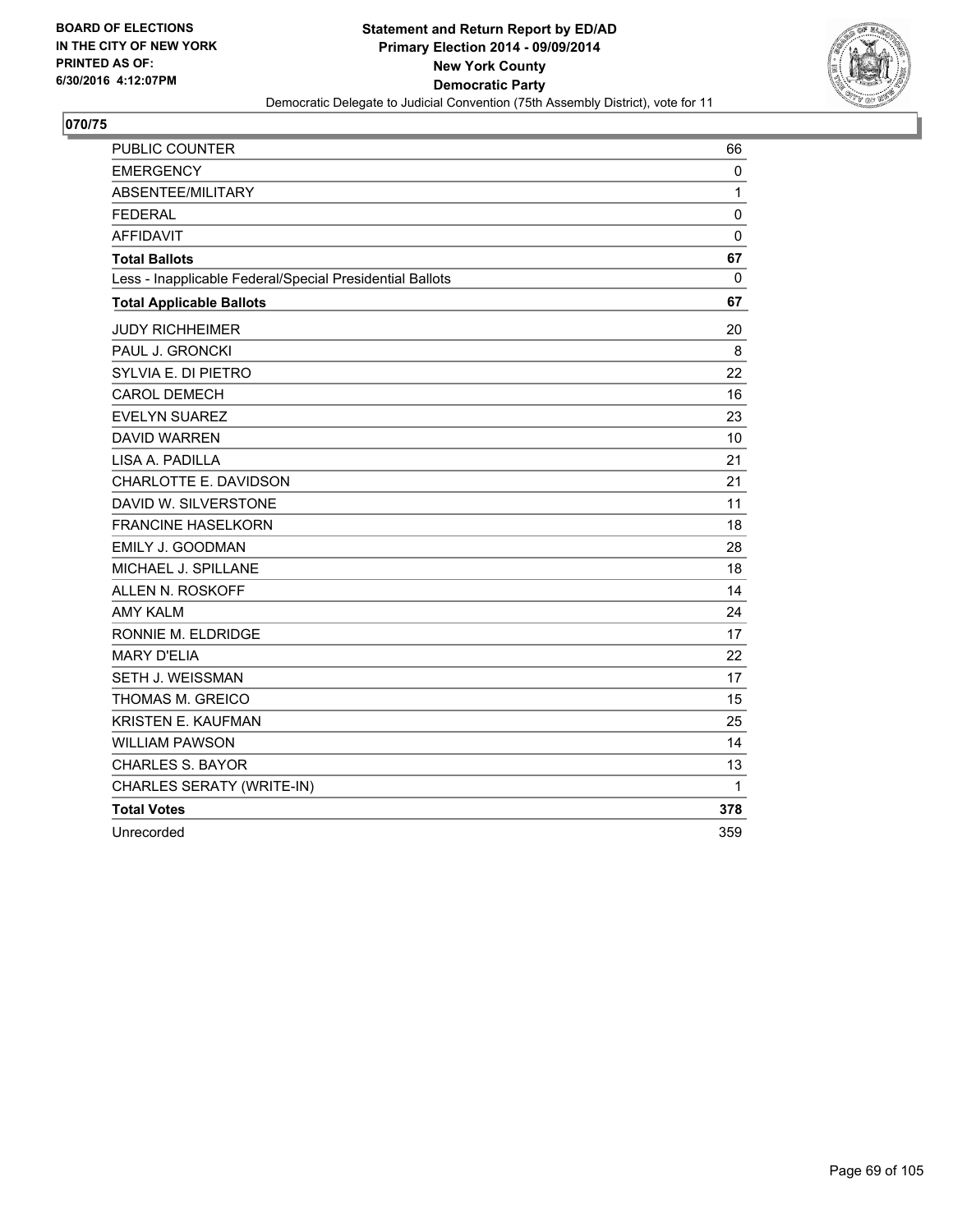

| PUBLIC COUNTER                                           | 222   |
|----------------------------------------------------------|-------|
| <b>EMERGENCY</b>                                         | 0     |
| ABSENTEE/MILITARY                                        | 3     |
| <b>FEDERAL</b>                                           | 0     |
| <b>AFFIDAVIT</b>                                         | 3     |
| <b>Total Ballots</b>                                     | 228   |
| Less - Inapplicable Federal/Special Presidential Ballots | 0     |
| <b>Total Applicable Ballots</b>                          | 228   |
| <b>JUDY RICHHEIMER</b>                                   | 79    |
| PAUL J. GRONCKI                                          | 28    |
| SYLVIA E. DI PIETRO                                      | 78    |
| <b>CAROL DEMECH</b>                                      | 65    |
| <b>EVELYN SUAREZ</b>                                     | 78    |
| <b>DAVID WARREN</b>                                      | 46    |
| LISA A. PADILLA                                          | 84    |
| CHARLOTTE E. DAVIDSON                                    | 72    |
| DAVID W. SILVERSTONE                                     | 39    |
| <b>FRANCINE HASELKORN</b>                                | 66    |
| EMILY J. GOODMAN                                         | 95    |
| MICHAEL J. SPILLANE                                      | 52    |
| ALLEN N. ROSKOFF                                         | 43    |
| AMY KALM                                                 | 84    |
| RONNIE M. ELDRIDGE                                       | 62    |
| <b>MARY D'ELIA</b>                                       | 86    |
| SETH J. WEISSMAN                                         | 52    |
| THOMAS M. GREICO                                         | 50    |
| <b>KRISTEN E. KAUFMAN</b>                                | 86    |
| WILLIAM PAWSON                                           | 42    |
| <b>CHARLES S. BAYOR</b>                                  | 53    |
| CHARLES R. ROSENBERG IV (WRITE-IN)                       | 1     |
| STAN TRACY (WRITE-IN)                                    | 1     |
| <b>Total Votes</b>                                       | 1,342 |
| Unrecorded                                               | 1,166 |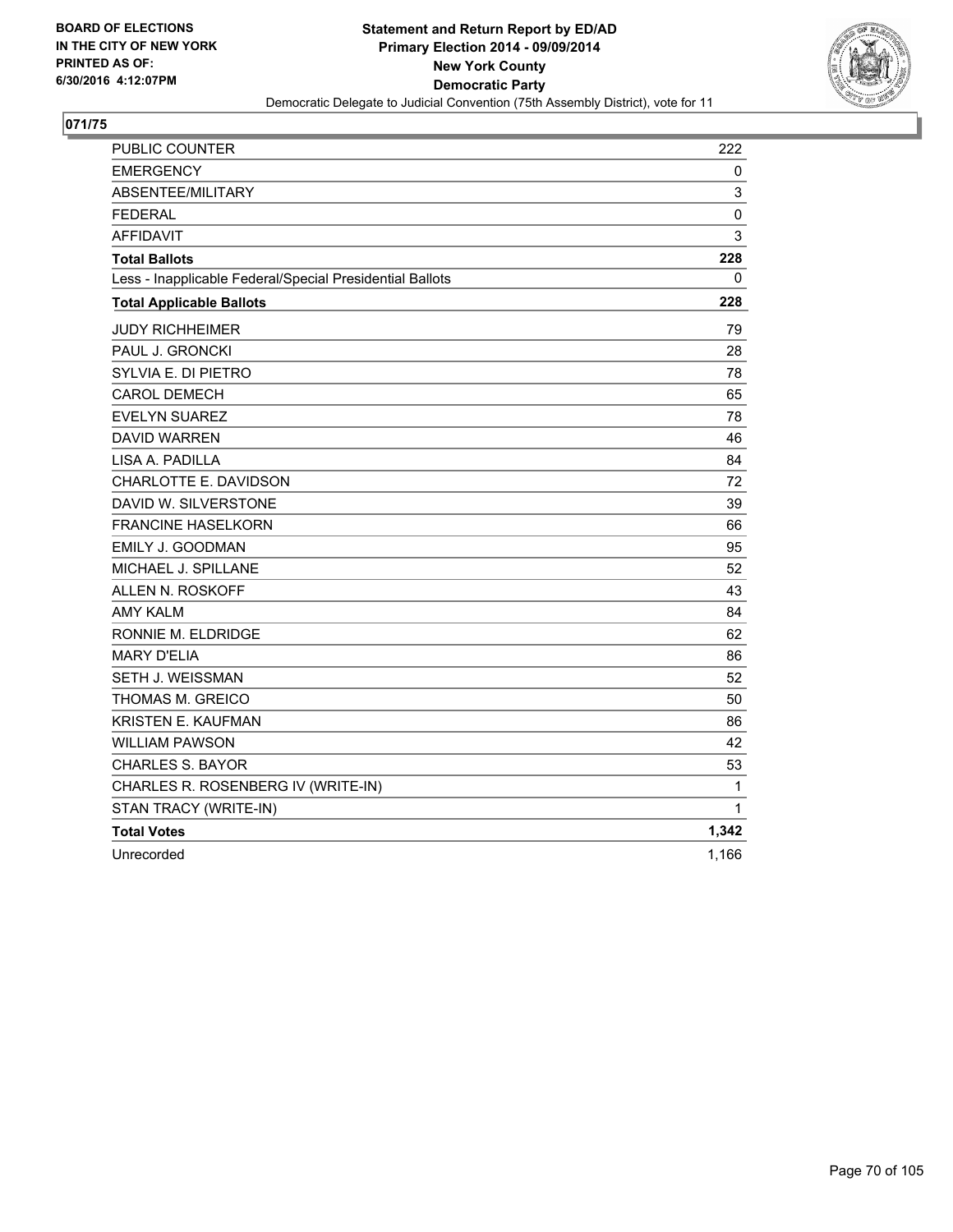

| <b>PUBLIC COUNTER</b>                                    | 275          |
|----------------------------------------------------------|--------------|
| <b>EMERGENCY</b>                                         | 0            |
| <b>ABSENTEE/MILITARY</b>                                 | 3            |
| <b>FEDERAL</b>                                           | 0            |
| <b>AFFIDAVIT</b>                                         | $\mathbf{1}$ |
| <b>Total Ballots</b>                                     | 279          |
| Less - Inapplicable Federal/Special Presidential Ballots | 0            |
| <b>Total Applicable Ballots</b>                          | 279          |
| <b>JUDY RICHHEIMER</b>                                   | 107          |
| PAUL J. GRONCKI                                          | 43           |
| SYLVIA E. DI PIETRO                                      | 97           |
| <b>CAROL DEMECH</b>                                      | 80           |
| <b>EVELYN SUAREZ</b>                                     | 101          |
| <b>DAVID WARREN</b>                                      | 62           |
| LISA A. PADILLA                                          | 92           |
| CHARLOTTE E. DAVIDSON                                    | 98           |
| DAVID W. SILVERSTONE                                     | 53           |
| <b>FRANCINE HASELKORN</b>                                | 73           |
| EMILY J. GOODMAN                                         | 132          |
| MICHAEL J. SPILLANE                                      | 78           |
| ALLEN N. ROSKOFF                                         | 69           |
| <b>AMY KALM</b>                                          | 106          |
| RONNIE M. ELDRIDGE                                       | 97           |
| <b>MARY D'ELIA</b>                                       | 110          |
| SETH J. WEISSMAN                                         | 73           |
| THOMAS M. GREICO                                         | 68           |
| <b>KRISTEN E. KAUFMAN</b>                                | 113          |
| WILLIAM PAWSON                                           | 59           |
| <b>CHARLES S. BAYOR</b>                                  | 60           |
| AMY GOODMAN (WRITE-IN)                                   | 1            |
| ANDREW M. CUOMO (WRITE-IN)                               | 3            |
| MARISA REDANTY (WRITE-IN)                                | $\mathbf{1}$ |
| UNATTRIBUTABLE WRITE-IN (WRITE-IN)                       | 1            |
| UNCOUNTED WRITE-IN PER STATUTE (WRITE-IN)                | 5            |
| <b>Total Votes</b>                                       | 1,782        |
| Unrecorded                                               | 1,287        |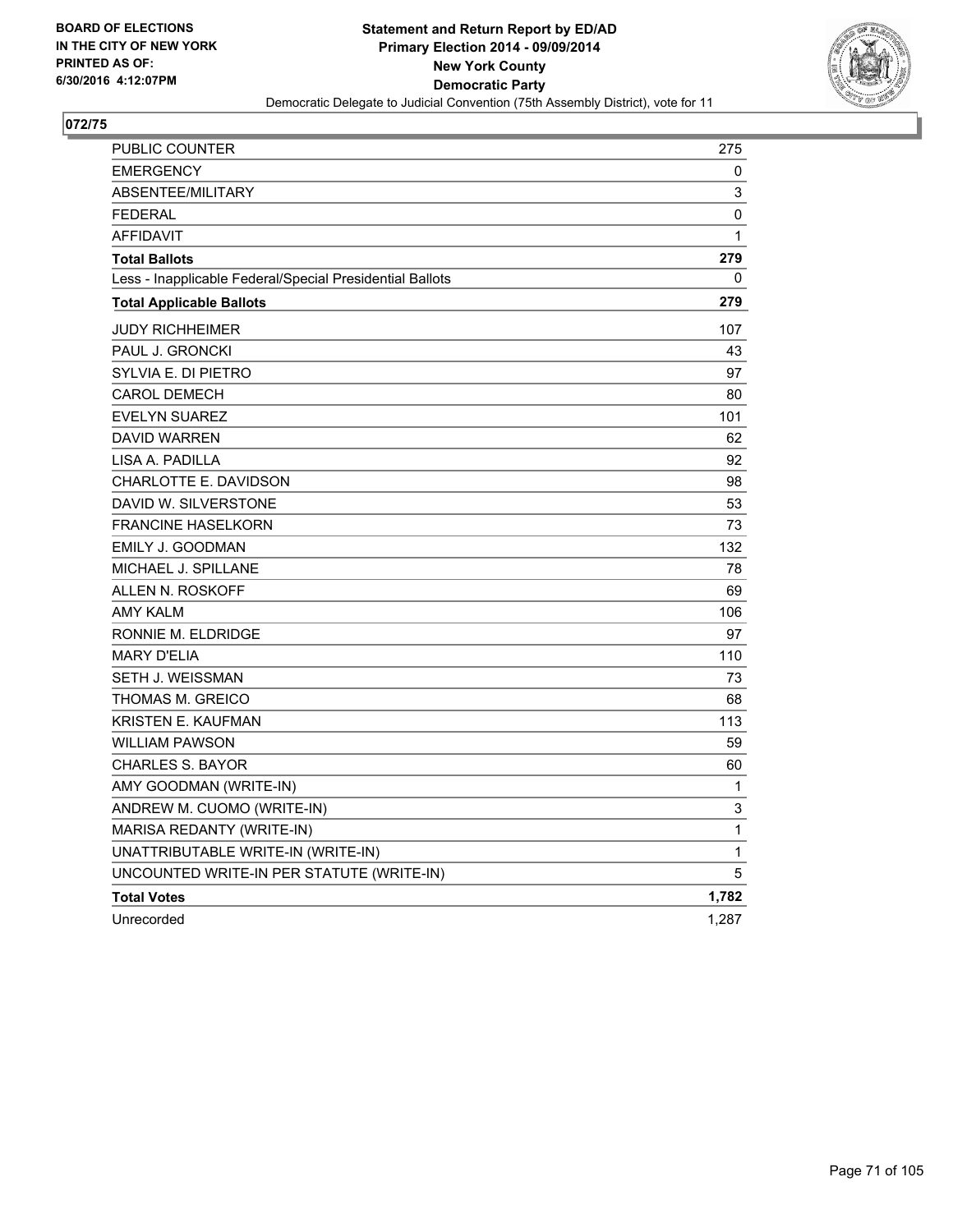

| PUBLIC COUNTER                                           | 32             |
|----------------------------------------------------------|----------------|
| <b>EMERGENCY</b>                                         | $\mathbf{0}$   |
| ABSENTEE/MILITARY                                        | $\mathbf 0$    |
| <b>FEDERAL</b>                                           | 0              |
| <b>AFFIDAVIT</b>                                         | 1              |
| <b>Total Ballots</b>                                     | 33             |
| Less - Inapplicable Federal/Special Presidential Ballots | 0              |
| <b>Total Applicable Ballots</b>                          | 33             |
| <b>JUDY RICHHEIMER</b>                                   | 13             |
| PAUL J. GRONCKI                                          | 4              |
| SYLVIA E. DI PIETRO                                      | 9              |
| <b>CAROL DEMECH</b>                                      | 9              |
| <b>EVELYN SUAREZ</b>                                     | 10             |
| <b>DAVID WARREN</b>                                      | 4              |
| LISA A. PADILLA                                          | 10             |
| CHARLOTTE E. DAVIDSON                                    | 9              |
| DAVID W. SILVERSTONE                                     | 5              |
| <b>FRANCINE HASELKORN</b>                                | $\overline{7}$ |
| EMILY J. GOODMAN                                         | 15             |
| MICHAEL J. SPILLANE                                      | 10             |
| ALLEN N. ROSKOFF                                         | 9              |
| <b>AMY KALM</b>                                          | 11             |
| RONNIE M. ELDRIDGE                                       | 8              |
| <b>MARY D'ELIA</b>                                       | 11             |
| SETH J. WEISSMAN                                         | 9              |
| THOMAS M. GREICO                                         | 10             |
| <b>KRISTEN E. KAUFMAN</b>                                | 12             |
| <b>WILLIAM PAWSON</b>                                    | 8              |
| <b>CHARLES S. BAYOR</b>                                  | $\overline{7}$ |
| <b>Total Votes</b>                                       | 190            |
| Unrecorded                                               | 173            |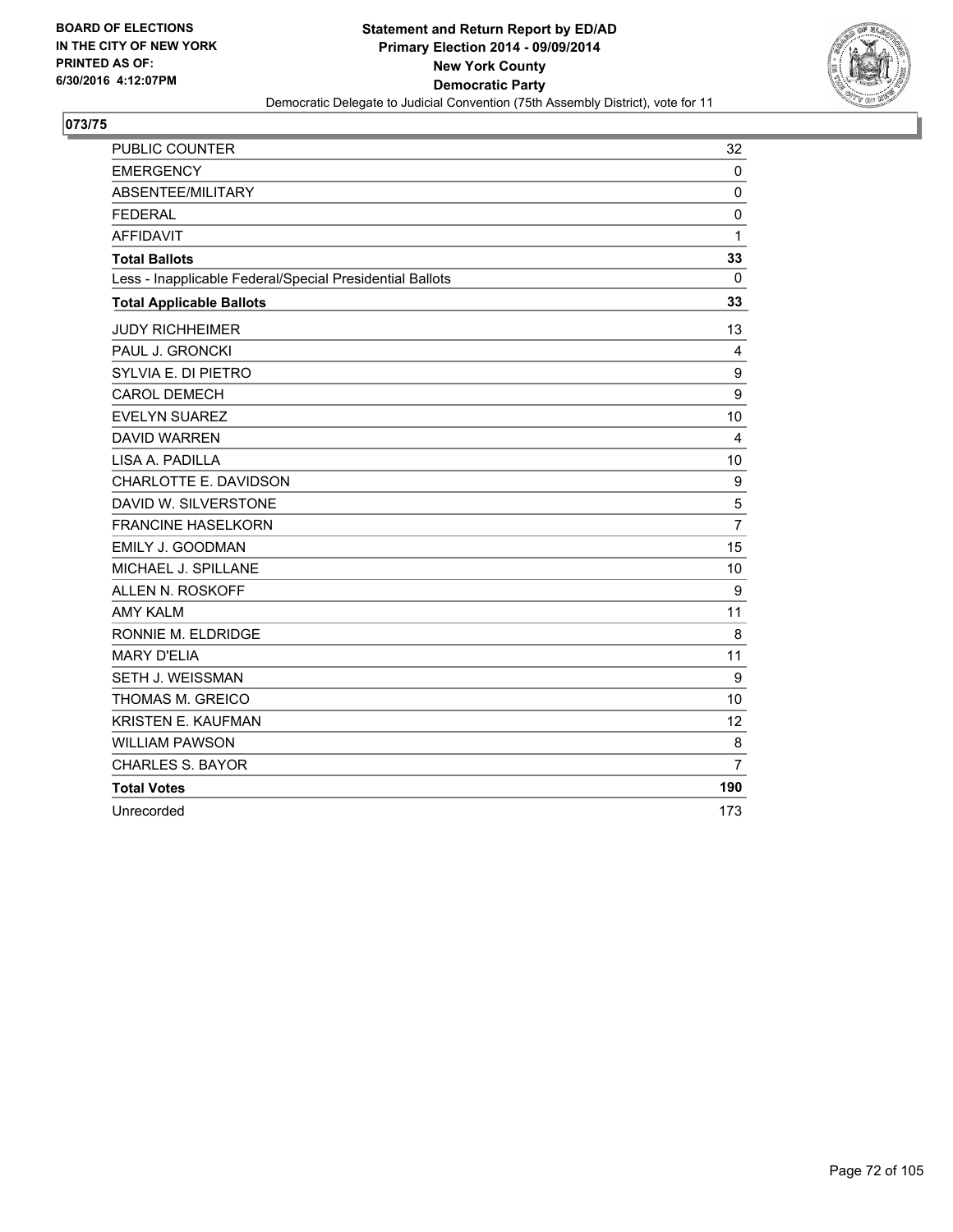

| <b>PUBLIC COUNTER</b>                                    | 77             |
|----------------------------------------------------------|----------------|
| <b>EMERGENCY</b>                                         | 0              |
| ABSENTEE/MILITARY                                        | 2              |
| <b>FEDERAL</b>                                           | 0              |
| <b>AFFIDAVIT</b>                                         | $\overline{2}$ |
| <b>Total Ballots</b>                                     | 81             |
| Less - Inapplicable Federal/Special Presidential Ballots | 0              |
| <b>Total Applicable Ballots</b>                          | 81             |
| <b>JUDY RICHHEIMER</b>                                   | 13             |
| PAUL J. GRONCKI                                          | 8              |
| SYLVIA E. DI PIETRO                                      | 14             |
| <b>CAROL DEMECH</b>                                      | 10             |
| <b>EVELYN SUAREZ</b>                                     | 16             |
| <b>DAVID WARREN</b>                                      | 10             |
| LISA A. PADILLA                                          | 19             |
| CHARLOTTE E. DAVIDSON                                    | 15             |
| DAVID W. SILVERSTONE                                     | 8              |
| <b>FRANCINE HASELKORN</b>                                | 10             |
| EMILY J. GOODMAN                                         | 21             |
| MICHAEL J. SPILLANE                                      | 18             |
| ALLEN N. ROSKOFF                                         | 12             |
| <b>AMY KALM</b>                                          | 17             |
| RONNIE M. ELDRIDGE                                       | 19             |
| <b>MARY D'ELIA</b>                                       | 18             |
| SETH J. WEISSMAN                                         | 16             |
| THOMAS M. GREICO                                         | 15             |
| KRISTEN E. KAUFMAN                                       | 18             |
| WILLIAM PAWSON                                           | 12             |
| <b>CHARLES S. BAYOR</b>                                  | 13             |
| CHRISTOPHER M. LEONARD (WRITE-IN)                        | 1              |
| LUCILLE OGNBENE (WRITE-IN)                               | $\mathbf{1}$   |
| ROBERT ENGLISH (WRITE-IN)                                | 1              |
| ROBERTA C GELB (WRITE-IN)                                | 1              |
| UNATTRIBUTABLE WRITE-IN (WRITE-IN)                       | $\mathbf{1}$   |
| <b>Total Votes</b>                                       | 307            |
| Unrecorded                                               | 584            |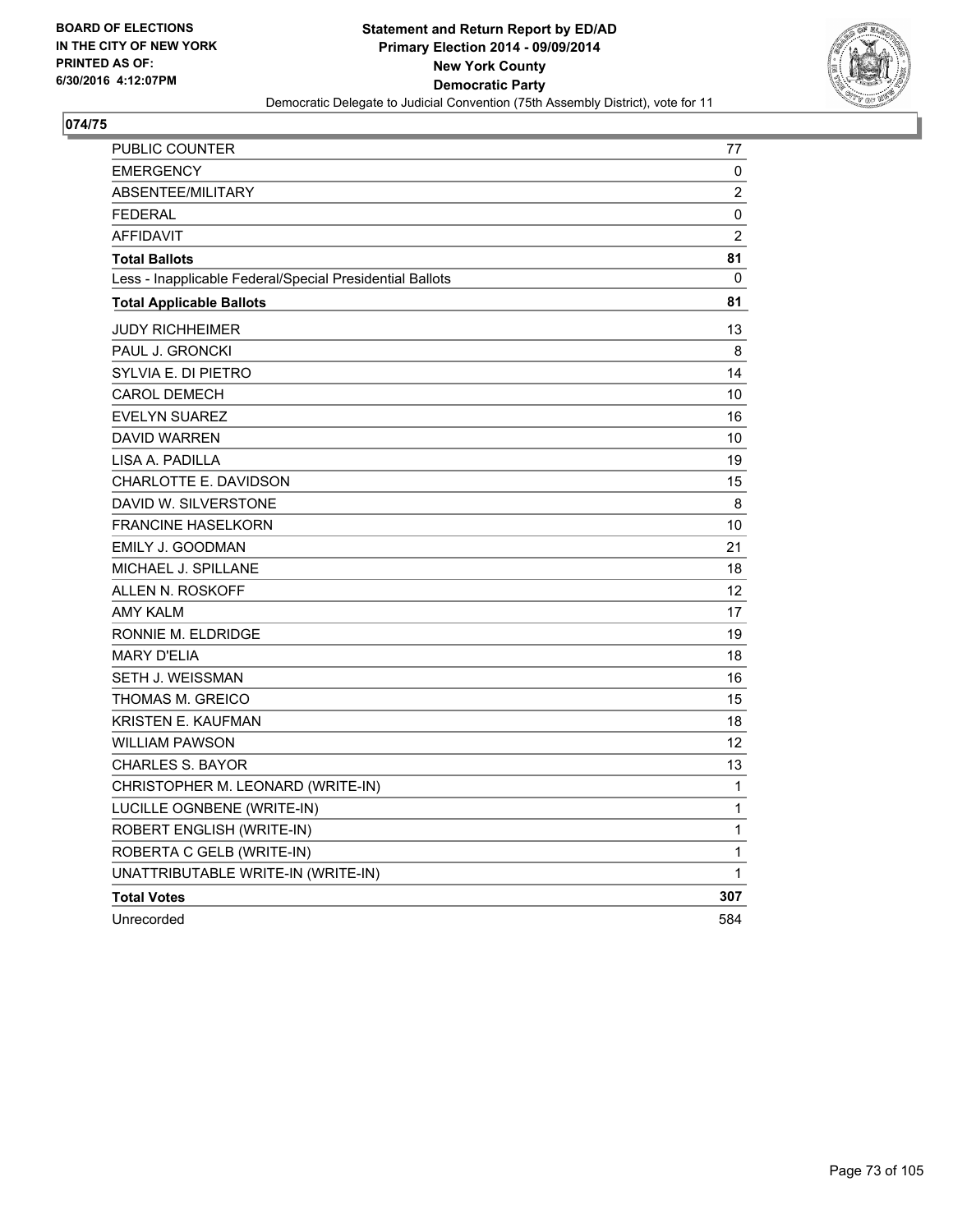

| PUBLIC COUNTER                                           | 31             |
|----------------------------------------------------------|----------------|
| <b>EMERGENCY</b>                                         | $\mathbf 0$    |
| ABSENTEE/MILITARY                                        | 2              |
| <b>FEDERAL</b>                                           | $\mathbf 0$    |
| <b>AFFIDAVIT</b>                                         | $\mathbf 0$    |
| <b>Total Ballots</b>                                     | 33             |
| Less - Inapplicable Federal/Special Presidential Ballots | 0              |
| <b>Total Applicable Ballots</b>                          | 33             |
| <b>JUDY RICHHEIMER</b>                                   | 8              |
| PAUL J. GRONCKI                                          | 8              |
| SYLVIA E. DI PIETRO                                      | $\overline{7}$ |
| <b>CAROL DEMECH</b>                                      | 8              |
| <b>EVELYN SUAREZ</b>                                     | 11             |
| <b>DAVID WARREN</b>                                      | $\overline{7}$ |
| LISA A. PADILLA                                          | 10             |
| CHARLOTTE E. DAVIDSON                                    | 10             |
| DAVID W. SILVERSTONE                                     | $\overline{7}$ |
| <b>FRANCINE HASELKORN</b>                                | $\overline{7}$ |
| EMILY J. GOODMAN                                         | 16             |
| MICHAEL J. SPILLANE                                      | 14             |
| <b>ALLEN N. ROSKOFF</b>                                  | 9              |
| <b>AMY KALM</b>                                          | 9              |
| RONNIE M. ELDRIDGE                                       | 12             |
| <b>MARY D'ELIA</b>                                       | 12             |
| SETH J. WEISSMAN                                         | 9              |
| THOMAS M. GREICO                                         | 11             |
| KRISTEN E. KAUFMAN                                       | 14             |
| <b>WILLIAM PAWSON</b>                                    | 7              |
| <b>CHARLES S. BAYOR</b>                                  | 8              |
| <b>Total Votes</b>                                       | 204            |
| Unrecorded                                               | 159            |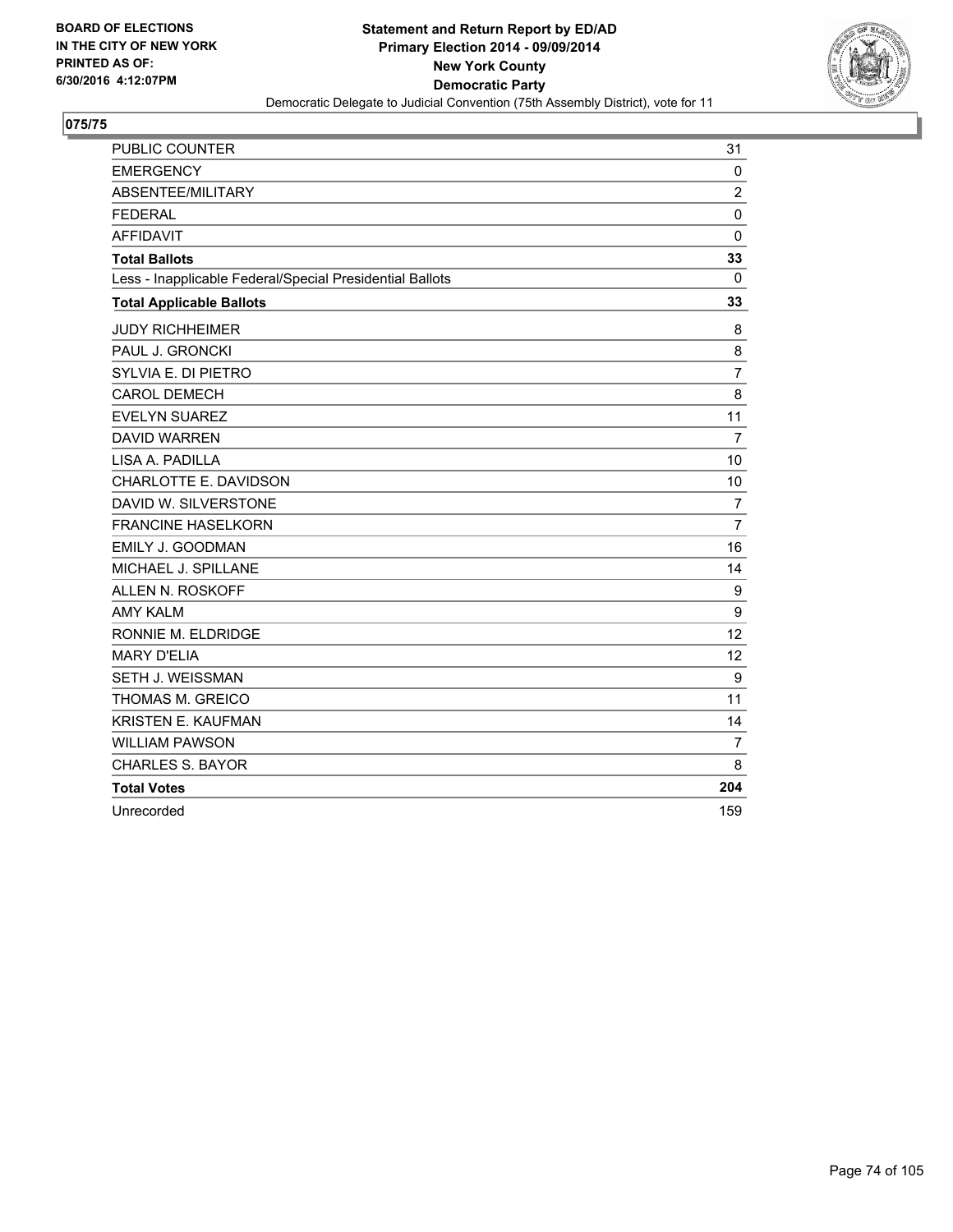

| PUBLIC COUNTER                                           | 36             |
|----------------------------------------------------------|----------------|
| <b>EMERGENCY</b>                                         | $\mathbf{0}$   |
| ABSENTEE/MILITARY                                        | $\mathbf 0$    |
| <b>FEDERAL</b>                                           | 0              |
| <b>AFFIDAVIT</b>                                         | $\mathbf 0$    |
| <b>Total Ballots</b>                                     | 36             |
| Less - Inapplicable Federal/Special Presidential Ballots | 0              |
| <b>Total Applicable Ballots</b>                          | 36             |
| <b>JUDY RICHHEIMER</b>                                   | 12             |
| PAUL J. GRONCKI                                          | 9              |
| SYLVIA E. DI PIETRO                                      | 9              |
| <b>CAROL DEMECH</b>                                      | 6              |
| <b>EVELYN SUAREZ</b>                                     | 10             |
| <b>DAVID WARREN</b>                                      | 8              |
| LISA A. PADILLA                                          | 11             |
| CHARLOTTE E. DAVIDSON                                    | 9              |
| DAVID W. SILVERSTONE                                     | 9              |
| <b>FRANCINE HASELKORN</b>                                | 6              |
| EMILY J. GOODMAN                                         | 16             |
| MICHAEL J. SPILLANE                                      | 13             |
| ALLEN N. ROSKOFF                                         | 9              |
| <b>AMY KALM</b>                                          | $\overline{7}$ |
| RONNIE M. ELDRIDGE                                       | 15             |
| <b>MARY D'ELIA</b>                                       | 9              |
| SETH J. WEISSMAN                                         | 6              |
| THOMAS M. GREICO                                         | 12             |
| <b>KRISTEN E. KAUFMAN</b>                                | 8              |
| <b>WILLIAM PAWSON</b>                                    | 8              |
| <b>CHARLES S. BAYOR</b>                                  | 6              |
| <b>Total Votes</b>                                       | 198            |
| Unrecorded                                               | 198            |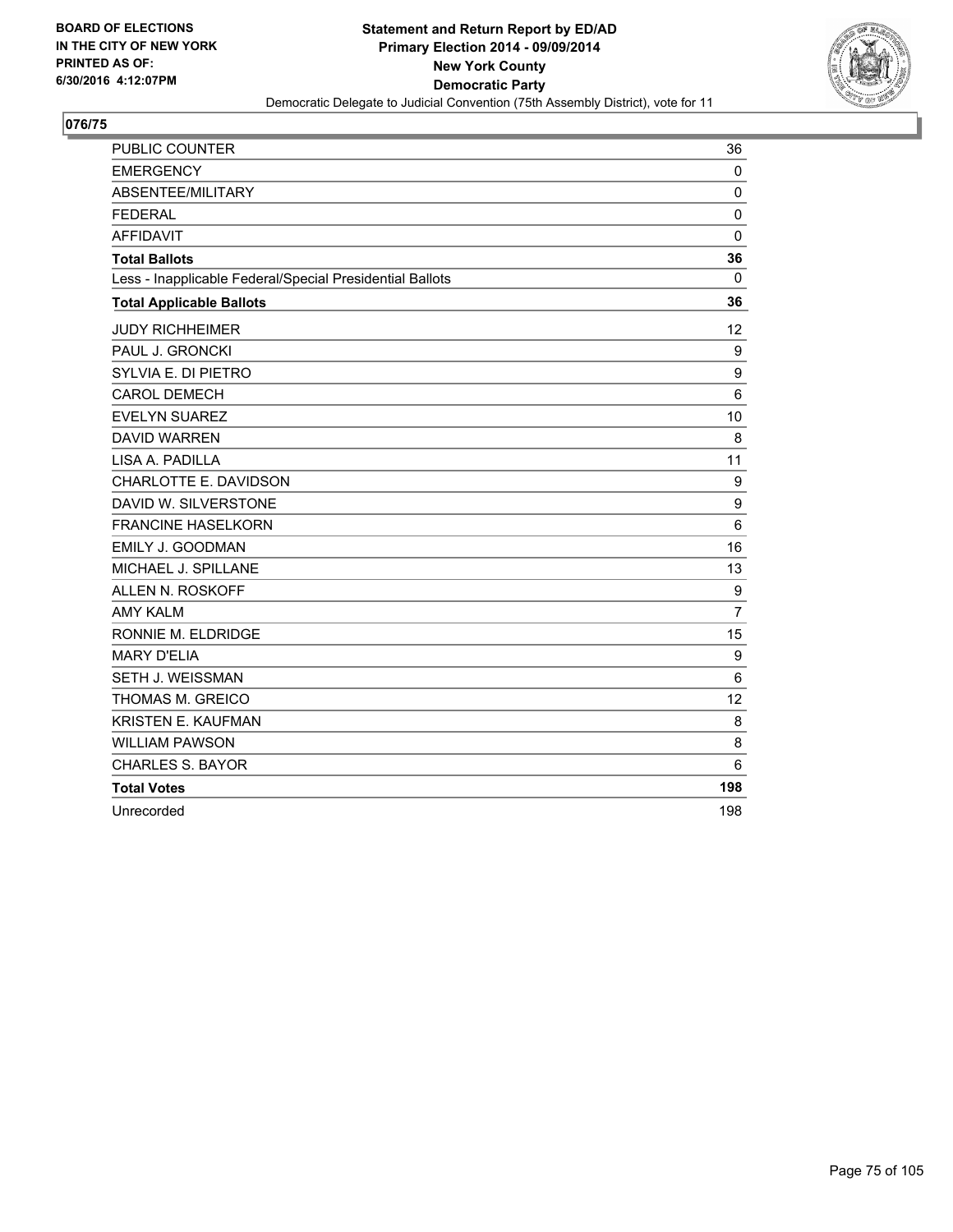

| PUBLIC COUNTER                                           | 10             |
|----------------------------------------------------------|----------------|
| <b>EMERGENCY</b>                                         | $\mathbf 0$    |
| ABSENTEE/MILITARY                                        | 5              |
| <b>FEDERAL</b>                                           | 0              |
| <b>AFFIDAVIT</b>                                         | $\mathbf{1}$   |
| <b>Total Ballots</b>                                     | 16             |
| Less - Inapplicable Federal/Special Presidential Ballots | 0              |
| <b>Total Applicable Ballots</b>                          | 16             |
| <b>JUDY RICHHEIMER</b>                                   | 6              |
| PAUL J. GRONCKI                                          | 4              |
| SYLVIA E. DI PIETRO                                      | 6              |
| <b>CAROL DEMECH</b>                                      | 4              |
| <b>EVELYN SUAREZ</b>                                     | 6              |
| <b>DAVID WARREN</b>                                      | 3              |
| LISA A. PADILLA                                          | $\overline{7}$ |
| CHARLOTTE E. DAVIDSON                                    | 3              |
| DAVID W. SILVERSTONE                                     | 5              |
| <b>FRANCINE HASELKORN</b>                                | 4              |
| EMILY J. GOODMAN                                         | 5              |
| MICHAEL J. SPILLANE                                      | 6              |
| ALLEN N. ROSKOFF                                         | 4              |
| <b>AMY KALM</b>                                          | 6              |
| RONNIE M. ELDRIDGE                                       | 3              |
| <b>MARY D'ELIA</b>                                       | 3              |
| SETH J. WEISSMAN                                         | 4              |
| <b>THOMAS M. GREICO</b>                                  | 5              |
| <b>KRISTEN E. KAUFMAN</b>                                | $\overline{7}$ |
| <b>WILLIAM PAWSON</b>                                    | $\overline{c}$ |
| <b>CHARLES S. BAYOR</b>                                  | $\mathbf{1}$   |
| <b>Total Votes</b>                                       | 94             |
| Unrecorded                                               | 82             |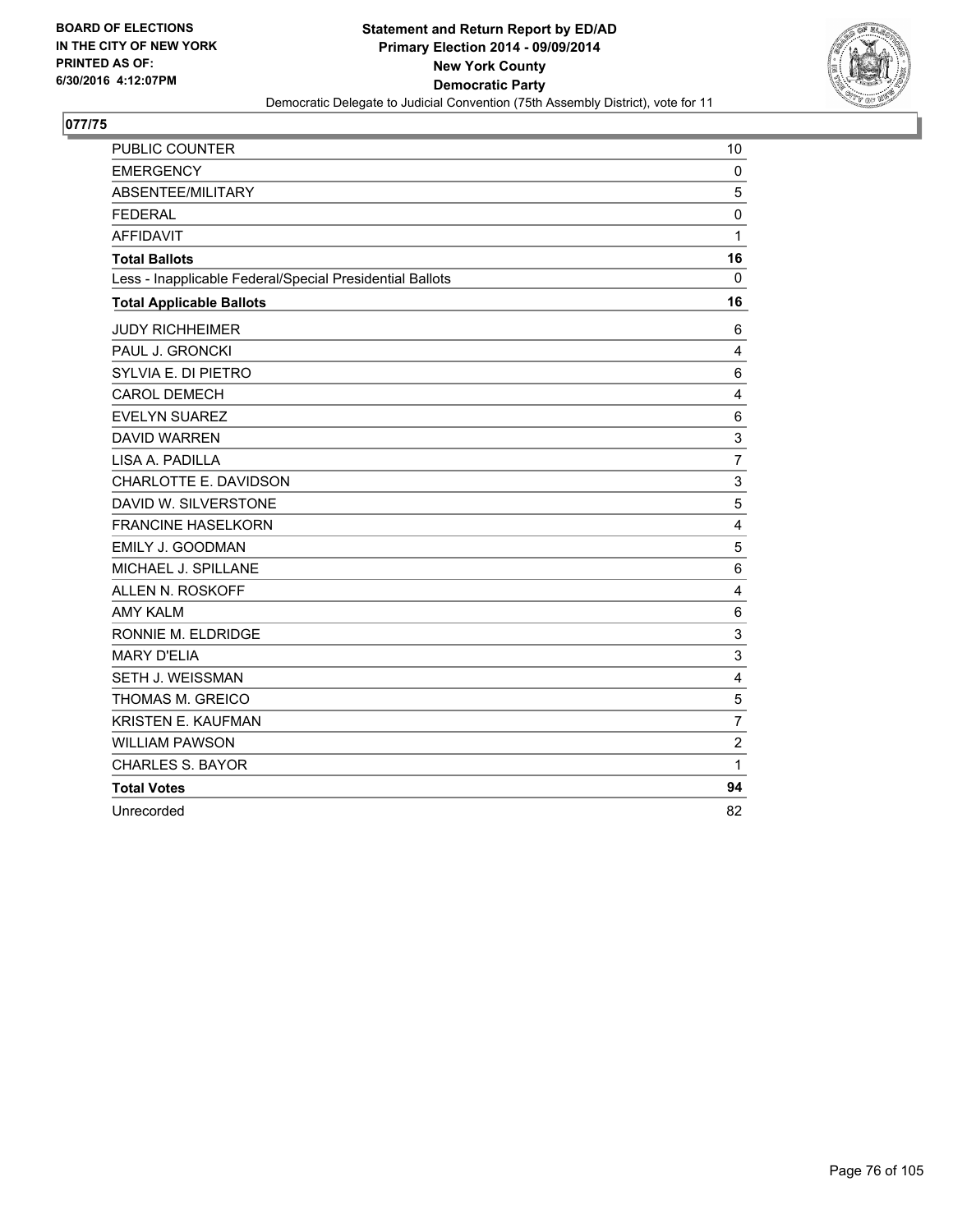

| PUBLIC COUNTER                                           | 41             |
|----------------------------------------------------------|----------------|
| <b>EMERGENCY</b>                                         | $\mathbf{0}$   |
| ABSENTEE/MILITARY                                        | 1              |
| <b>FEDERAL</b>                                           | 0              |
| <b>AFFIDAVIT</b>                                         | $\overline{2}$ |
| <b>Total Ballots</b>                                     | 44             |
| Less - Inapplicable Federal/Special Presidential Ballots | 0              |
| <b>Total Applicable Ballots</b>                          | 44             |
| <b>JUDY RICHHEIMER</b>                                   | 12             |
| PAUL J. GRONCKI                                          | 5              |
| SYLVIA E. DI PIETRO                                      | 10             |
| <b>CAROL DEMECH</b>                                      | 8              |
| <b>EVELYN SUAREZ</b>                                     | 14             |
| <b>DAVID WARREN</b>                                      | $\overline{7}$ |
| LISA A. PADILLA                                          | 16             |
| CHARLOTTE E. DAVIDSON                                    | 13             |
| DAVID W. SILVERSTONE                                     | 5              |
| <b>FRANCINE HASELKORN</b>                                | 11             |
| EMILY J. GOODMAN                                         | 24             |
| MICHAEL J. SPILLANE                                      | 15             |
| ALLEN N. ROSKOFF                                         | 9              |
| <b>AMY KALM</b>                                          | 15             |
| RONNIE M. ELDRIDGE                                       | 19             |
| <b>MARY D'ELIA</b>                                       | 19             |
| <b>SETH J. WEISSMAN</b>                                  | 13             |
| THOMAS M. GREICO                                         | 13             |
| <b>KRISTEN E. KAUFMAN</b>                                | 18             |
| <b>WILLIAM PAWSON</b>                                    | 11             |
| <b>CHARLES S. BAYOR</b>                                  | 10             |
| <b>Total Votes</b>                                       | 267            |
| Unrecorded                                               | 217            |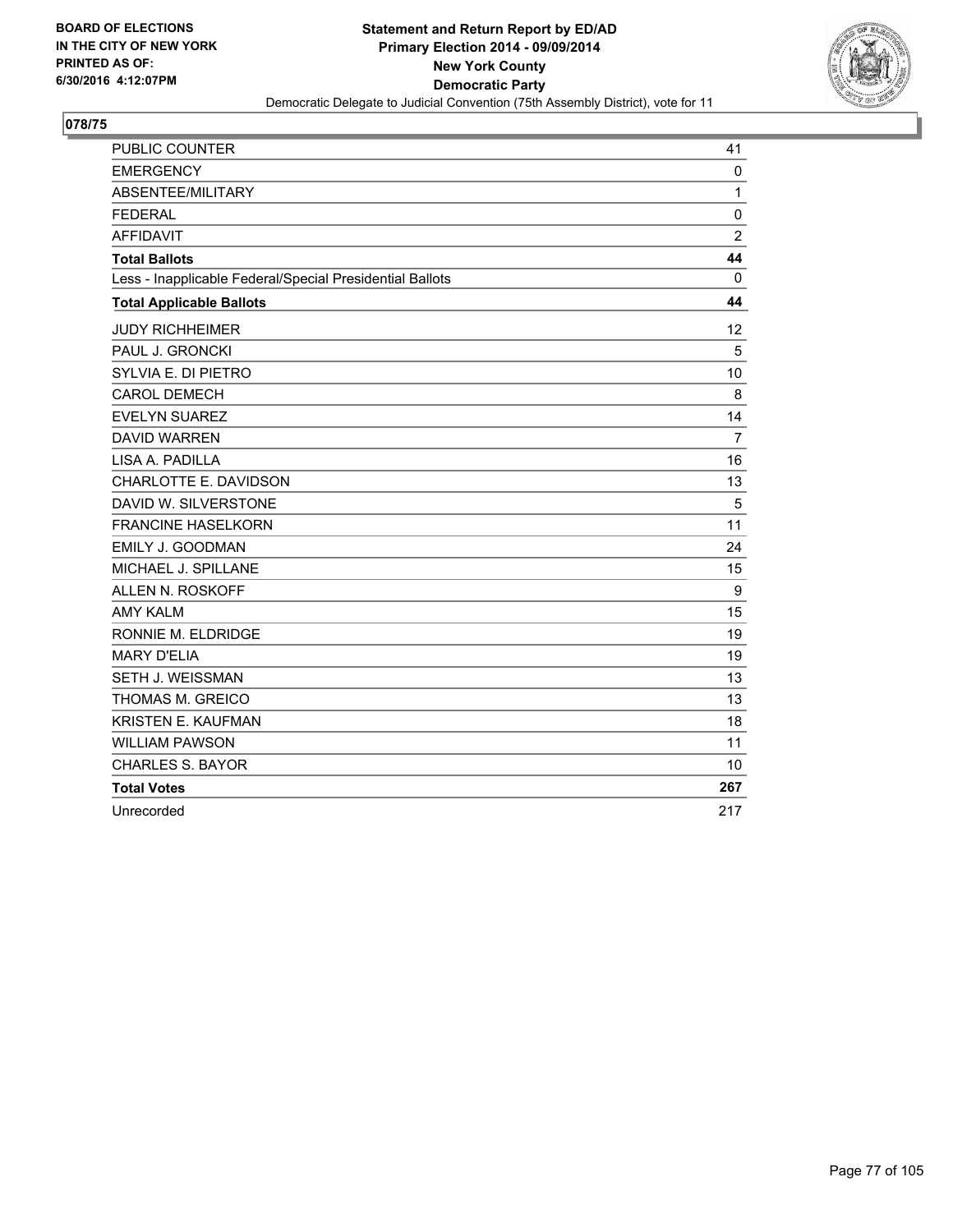

| PUBLIC COUNTER                                           | 61             |
|----------------------------------------------------------|----------------|
| <b>EMERGENCY</b>                                         | 0              |
| ABSENTEE/MILITARY                                        | 0              |
| <b>FEDERAL</b>                                           | $\mathbf 0$    |
| <b>AFFIDAVIT</b>                                         | $\mathbf 0$    |
| <b>Total Ballots</b>                                     | 61             |
| Less - Inapplicable Federal/Special Presidential Ballots | 0              |
| <b>Total Applicable Ballots</b>                          | 61             |
| <b>JUDY RICHHEIMER</b>                                   | 18             |
| PAUL J. GRONCKI                                          | $\overline{7}$ |
| SYLVIA E. DI PIETRO                                      | 18             |
| <b>CAROL DEMECH</b>                                      | 8              |
| <b>EVELYN SUAREZ</b>                                     | 17             |
| <b>DAVID WARREN</b>                                      | 9              |
| LISA A. PADILLA                                          | 17             |
| CHARLOTTE E. DAVIDSON                                    | 10             |
| DAVID W. SILVERSTONE                                     | 9              |
| <b>FRANCINE HASELKORN</b>                                | 11             |
| EMILY J. GOODMAN                                         | 16             |
| MICHAEL J. SPILLANE                                      | 15             |
| <b>ALLEN N. ROSKOFF</b>                                  | 13             |
| <b>AMY KALM</b>                                          | 14             |
| RONNIE M. ELDRIDGE                                       | 12             |
| <b>MARY D'ELIA</b>                                       | 16             |
| SETH J. WEISSMAN                                         | 11             |
| THOMAS M. GREICO                                         | 10             |
| <b>KRISTEN E. KAUFMAN</b>                                | 17             |
| <b>WILLIAM PAWSON</b>                                    | 10             |
| <b>CHARLES S. BAYOR</b>                                  | 11             |
| UNATTRIBUTABLE WRITE-IN (WRITE-IN)                       | 1              |
| <b>Total Votes</b>                                       | 270            |
| Unrecorded                                               | 401            |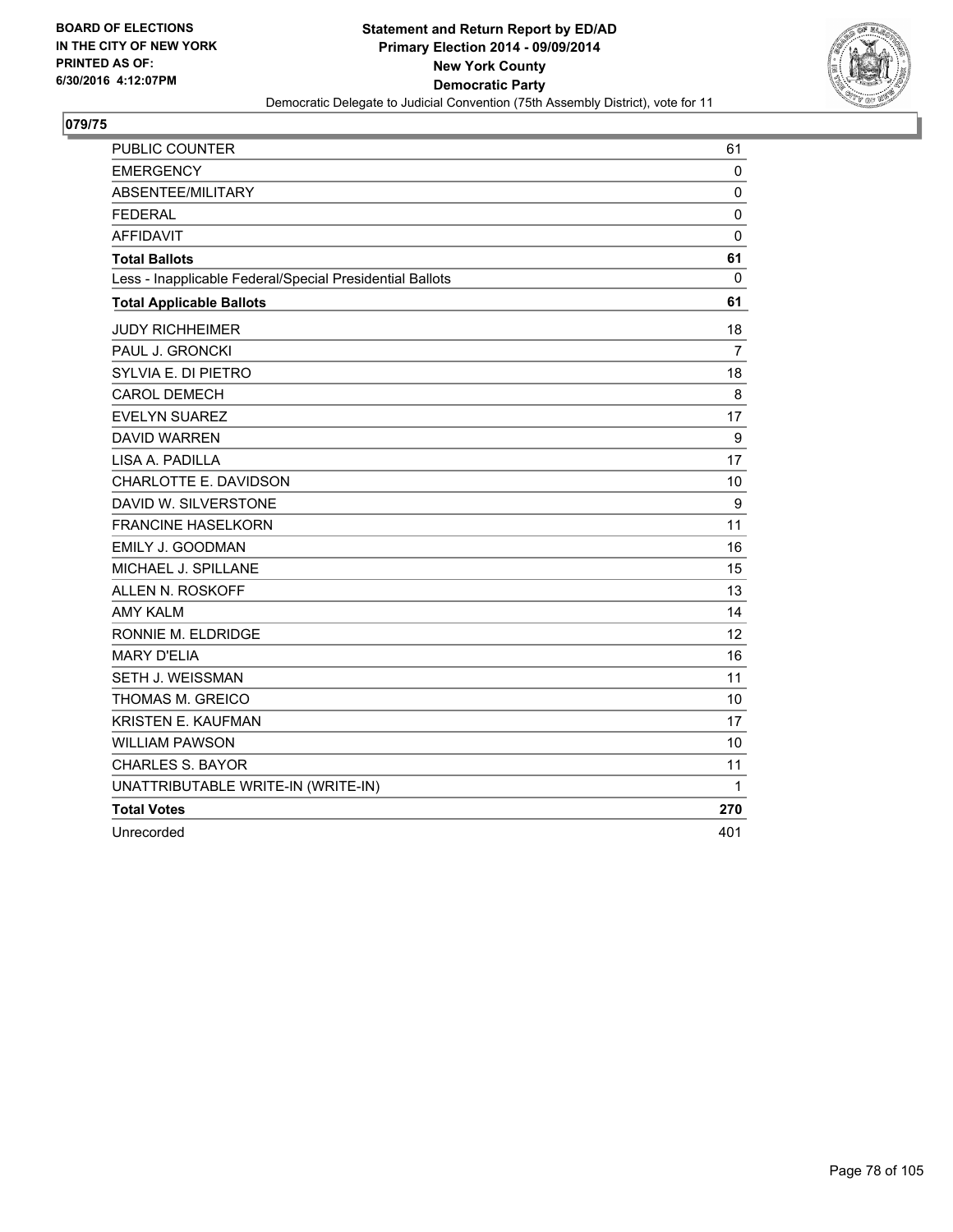

| <b>PUBLIC COUNTER</b>                                    | 72             |
|----------------------------------------------------------|----------------|
| <b>EMERGENCY</b>                                         | 0              |
| ABSENTEE/MILITARY                                        | $\overline{2}$ |
| <b>FEDERAL</b>                                           | 0              |
| <b>AFFIDAVIT</b>                                         | $\mathbf 0$    |
| <b>Total Ballots</b>                                     | 74             |
| Less - Inapplicable Federal/Special Presidential Ballots | 0              |
| <b>Total Applicable Ballots</b>                          | 74             |
| <b>JUDY RICHHEIMER</b>                                   | 23             |
| PAUL J. GRONCKI                                          | 13             |
| SYLVIA E. DI PIETRO                                      | 23             |
| <b>CAROL DEMECH</b>                                      | 17             |
| <b>EVELYN SUAREZ</b>                                     | 24             |
| <b>DAVID WARREN</b>                                      | 14             |
| LISA A. PADILLA                                          | 25             |
| CHARLOTTE E. DAVIDSON                                    | 16             |
| DAVID W. SILVERSTONE                                     | 11             |
| <b>FRANCINE HASELKORN</b>                                | 19             |
| EMILY J. GOODMAN                                         | 33             |
| MICHAEL J. SPILLANE                                      | 19             |
| ALLEN N. ROSKOFF                                         | 14             |
| <b>AMY KALM</b>                                          | 23             |
| RONNIE M. ELDRIDGE                                       | 20             |
| <b>MARY D'ELIA</b>                                       | 27             |
| <b>SETH J. WEISSMAN</b>                                  | 14             |
| <b>THOMAS M. GREICO</b>                                  | 17             |
| KRISTEN E. KAUFMAN                                       | 27             |
| <b>WILLIAM PAWSON</b>                                    | 12             |
| <b>CHARLES S. BAYOR</b>                                  | 14             |
| ALEC BALDWIN (WRITE-IN)                                  | 1              |
| AMY GOODMAN (WRITE-IN)                                   | 1              |
| JEREMY SCAHILL (WRITE-IN)                                | 1              |
| JOHN TRAVIS GOSSEY (WRITE-IN)                            | 1              |
| KEVIN O"CONNOR (WRITE-IN)                                | 1              |
| MARGARET GARAGTHY (WRITE-IN)                             | 1              |
| NADINE SHANKAR (WRITE-IN)                                | 1              |
| ROBERT MUSLIN (WRITE-IN)                                 | 1              |
| UNATTRIBUTABLE WRITE-IN (WRITE-IN)                       | 2              |
| <b>Total Votes</b>                                       | 415            |
| Unrecorded                                               | 399            |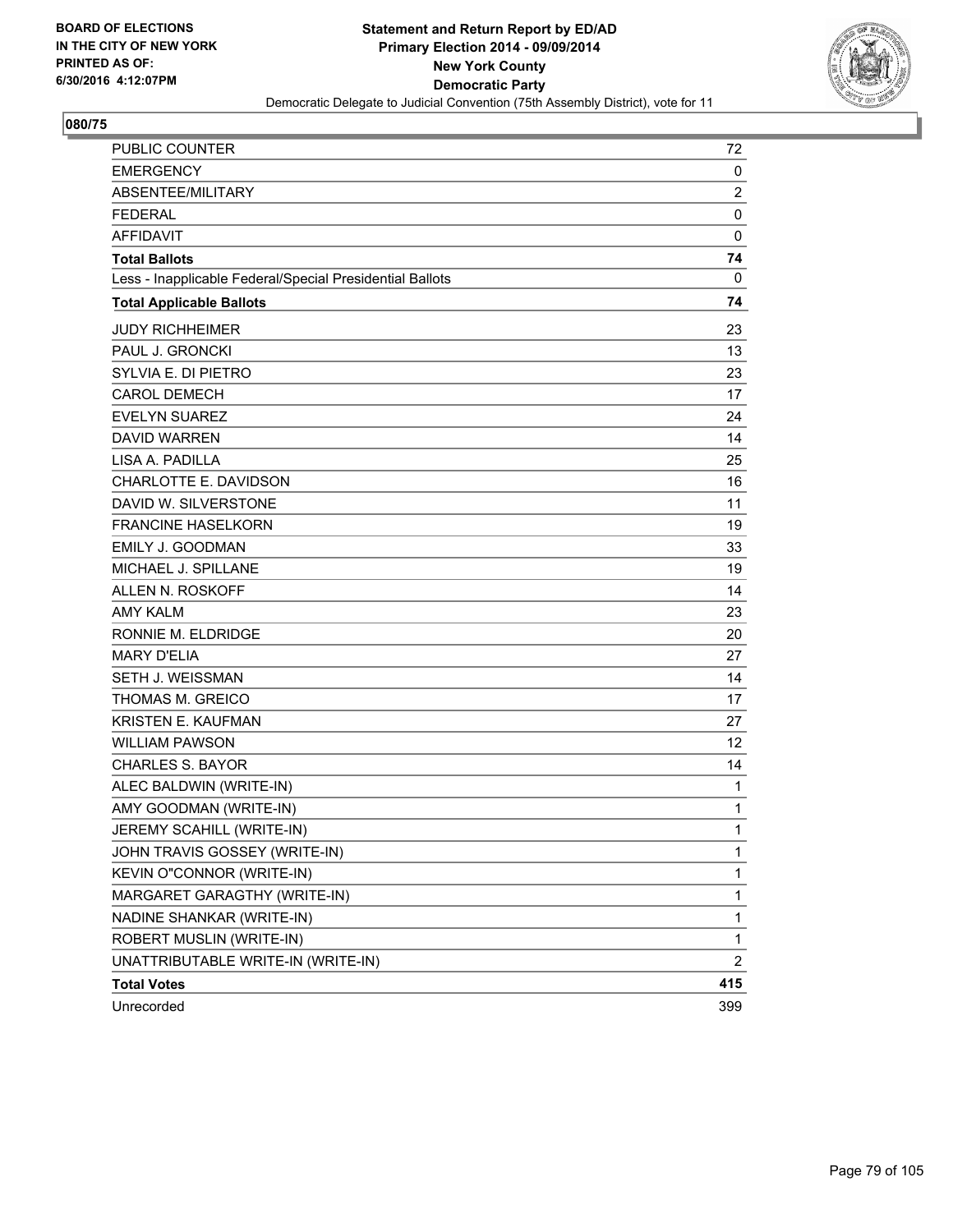

| PUBLIC COUNTER                                           | 34             |
|----------------------------------------------------------|----------------|
| <b>EMERGENCY</b>                                         | 0              |
| ABSENTEE/MILITARY                                        | 1              |
| <b>FEDERAL</b>                                           | 0              |
| <b>AFFIDAVIT</b>                                         | 0              |
| <b>Total Ballots</b>                                     | 35             |
| Less - Inapplicable Federal/Special Presidential Ballots | 0              |
| <b>Total Applicable Ballots</b>                          | 35             |
| <b>JUDY RICHHEIMER</b>                                   | 9              |
| PAUL J. GRONCKI                                          | 3              |
| SYLVIA E. DI PIETRO                                      | 9              |
| <b>CAROL DEMECH</b>                                      | 6              |
| <b>EVELYN SUAREZ</b>                                     | 11             |
| <b>DAVID WARREN</b>                                      | 7              |
| LISA A. PADILLA                                          | 10             |
| CHARLOTTE E. DAVIDSON                                    | 8              |
| DAVID W. SILVERSTONE                                     | 4              |
| <b>FRANCINE HASELKORN</b>                                | 5              |
| <b>EMILY J. GOODMAN</b>                                  | 10             |
| MICHAEL J. SPILLANE                                      | 13             |
| ALLEN N. ROSKOFF                                         | 5              |
| <b>AMY KALM</b>                                          | 9              |
| RONNIE M. ELDRIDGE                                       | 10             |
| <b>MARY D'ELIA</b>                                       | 10             |
| SETH J. WEISSMAN                                         | $\overline{7}$ |
| THOMAS M. GREICO                                         | 12             |
| KRISTEN E. KAUFMAN                                       | 10             |
| <b>WILLIAM PAWSON</b>                                    | 7              |
| <b>CHARLES S. BAYOR</b>                                  | 7              |
| ADRIANO ESPAILLAT (WRITE-IN)                             | 1              |
| DAVID BROOKS (WRITE-IN)                                  | 1              |
| GEORGE S. IRVING (WRITE-IN)                              | 1              |
| <b>GRACE YOUNG (WRITE-IN)</b>                            | 1              |
| <b>GWEN IFILL (WRITE-IN)</b>                             | 1              |
| J. ROBERT PURDOM (WRITE-IN)                              | 1              |
| JEANNE HOFF (WRITE-IN)                                   | $\mathbf{1}$   |
| JUDY WONDRUFF (WRITE-IN)                                 | 1              |
| MARY DELOS SANTOS (WRITE-IN)                             | 1              |
| MICHAEL WIERTZ (WRITE-IN)                                | $\mathbf{1}$   |
| MICHAEL ZANDE (WRITE-IN)                                 | 1              |
| PATTI LUPONE (WRITE-IN)                                  | 1              |
| RUTH MESSINGER (WRITE-IN)                                | $\mathbf{1}$   |
| <b>Total Votes</b>                                       | 185            |
| Unrecorded                                               | 200            |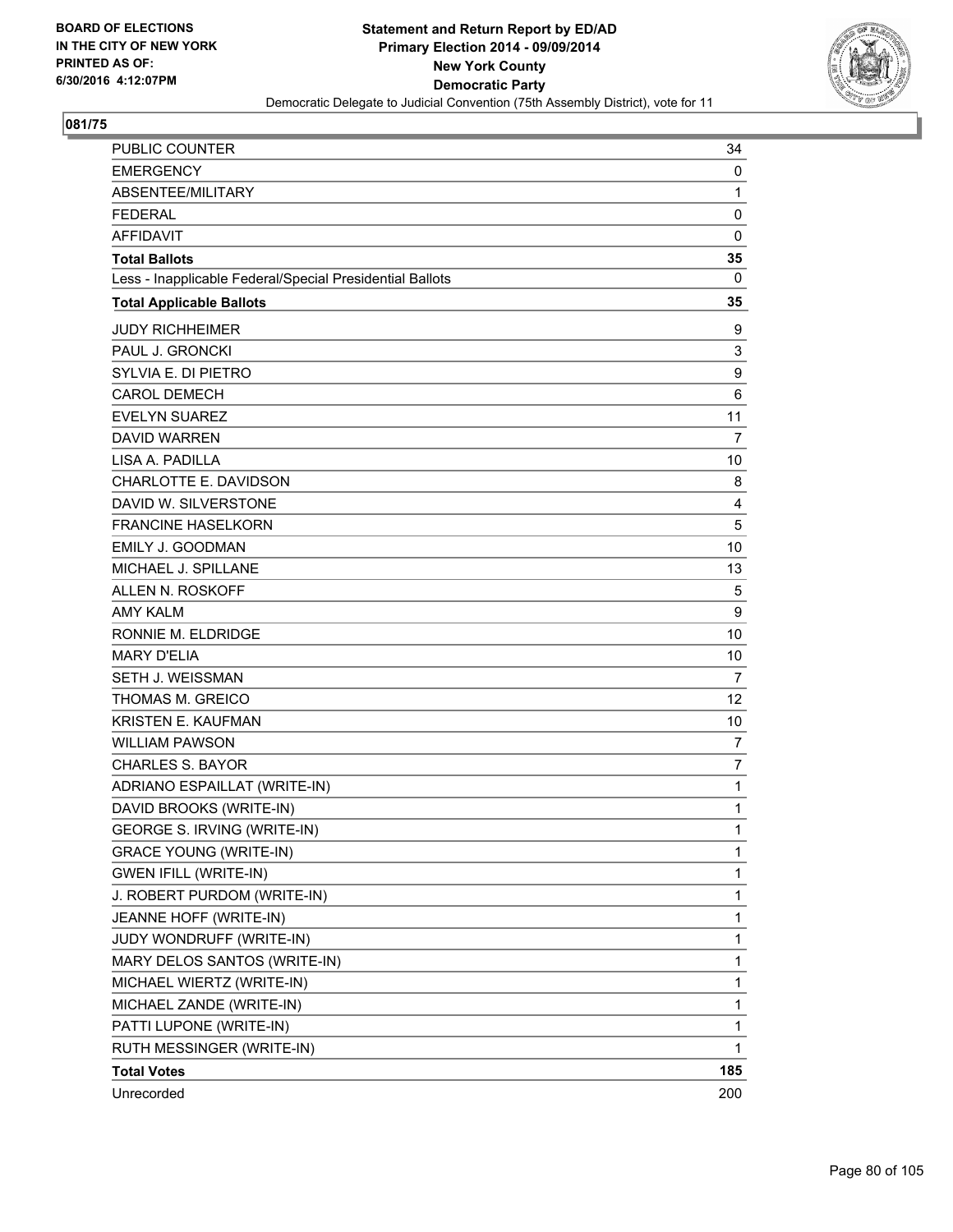

| <b>PUBLIC COUNTER</b>                                    | 45          |
|----------------------------------------------------------|-------------|
| <b>EMERGENCY</b>                                         | 0           |
| ABSENTEE/MILITARY                                        | 1           |
| <b>FEDERAL</b>                                           | 0           |
| <b>AFFIDAVIT</b>                                         | $\mathbf 0$ |
| <b>Total Ballots</b>                                     | 46          |
| Less - Inapplicable Federal/Special Presidential Ballots | $\Omega$    |
| <b>Total Applicable Ballots</b>                          | 46          |
| <b>JUDY RICHHEIMER</b>                                   | 21          |
| PAUL J. GRONCKI                                          | 5           |
| SYLVIA E. DI PIETRO                                      | 19          |
| <b>CAROL DEMECH</b>                                      | 13          |
| <b>EVELYN SUAREZ</b>                                     | 19          |
| <b>DAVID WARREN</b>                                      | 8           |
| LISA A. PADILLA                                          | 18          |
| CHARLOTTE E. DAVIDSON                                    | 12          |
| DAVID W. SILVERSTONE                                     | 4           |
| <b>FRANCINE HASELKORN</b>                                | 9           |
| EMILY J. GOODMAN                                         | 20          |
| MICHAEL J. SPILLANE                                      | 11          |
| ALLEN N. ROSKOFF                                         | 10          |
| <b>AMY KALM</b>                                          | 17          |
| RONNIE M. ELDRIDGE                                       | 18          |
| <b>MARY D'ELIA</b>                                       | 21          |
| <b>SETH J. WEISSMAN</b>                                  | 11          |
| <b>THOMAS M. GREICO</b>                                  | 13          |
| KRISTEN E. KAUFMAN                                       | 18          |
| <b>WILLIAM PAWSON</b>                                    | 7           |
| <b>CHARLES S. BAYOR</b>                                  | 15          |
| <b>Total Votes</b>                                       | 289         |
| Unrecorded                                               | 217         |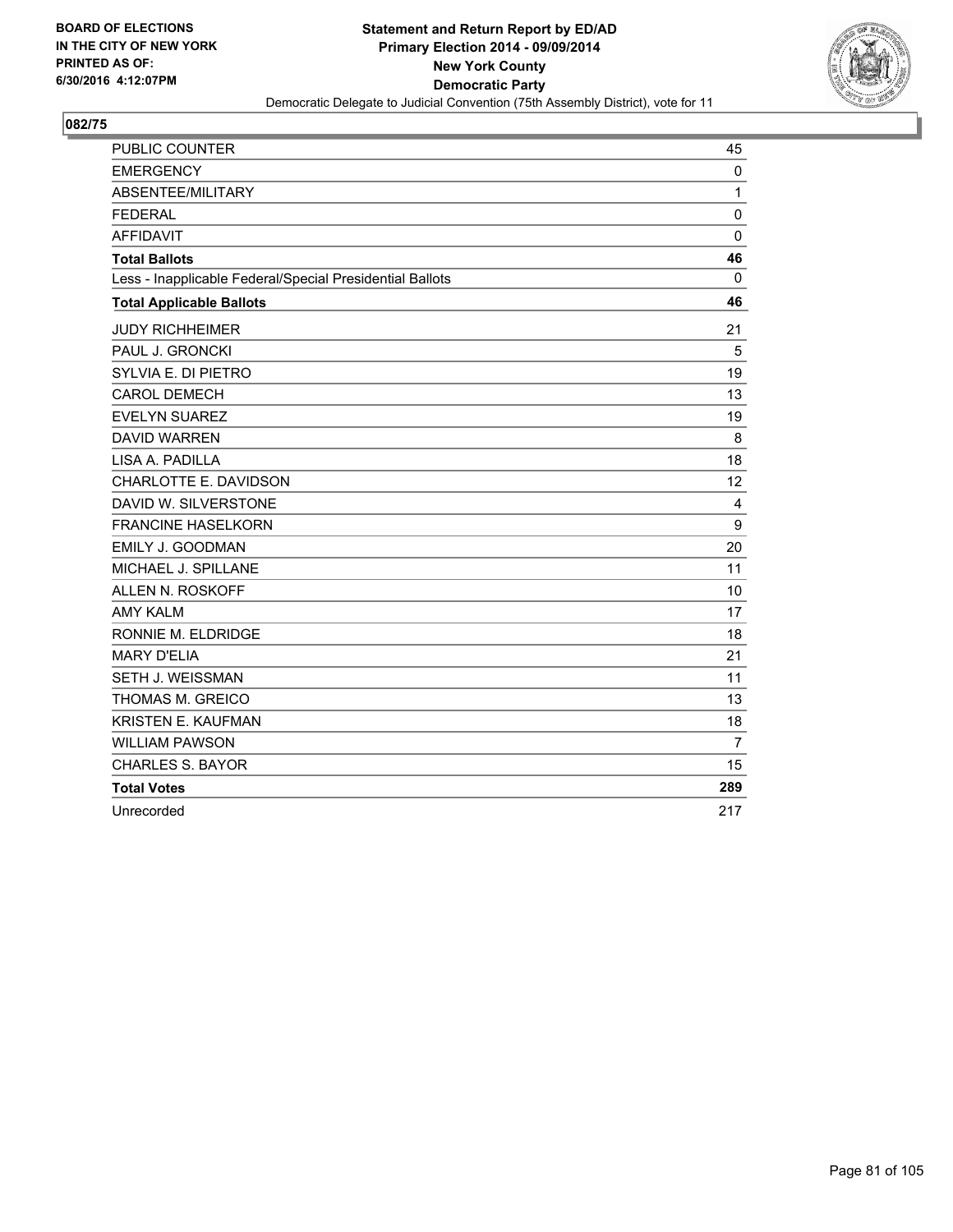

| <b>PUBLIC COUNTER</b>                                    | 81             |
|----------------------------------------------------------|----------------|
| <b>EMERGENCY</b>                                         | 0              |
| ABSENTEE/MILITARY                                        | $\overline{2}$ |
| <b>FEDERAL</b>                                           | 0              |
| <b>AFFIDAVIT</b>                                         | 1              |
| <b>Total Ballots</b>                                     | 84             |
| Less - Inapplicable Federal/Special Presidential Ballots | $\Omega$       |
| <b>Total Applicable Ballots</b>                          | 84             |
| <b>JUDY RICHHEIMER</b>                                   | 11             |
| PAUL J. GRONCKI                                          | 10             |
| SYLVIA E. DI PIETRO                                      | 19             |
| <b>CAROL DEMECH</b>                                      | 13             |
| <b>EVELYN SUAREZ</b>                                     | 21             |
| <b>DAVID WARREN</b>                                      | 12             |
| LISA A. PADILLA                                          | 22             |
| CHARLOTTE E. DAVIDSON                                    | 16             |
| DAVID W. SILVERSTONE                                     | 11             |
| <b>FRANCINE HASELKORN</b>                                | 12             |
| EMILY J. GOODMAN                                         | 22             |
| MICHAEL J. SPILLANE                                      | 39             |
| ALLEN N. ROSKOFF                                         | 15             |
| <b>AMY KALM</b>                                          | 21             |
| RONNIE M. ELDRIDGE                                       | 21             |
| <b>MARY D'ELIA</b>                                       | 41             |
| <b>SETH J. WEISSMAN</b>                                  | 17             |
| <b>THOMAS M. GREICO</b>                                  | 26             |
| KRISTEN E. KAUFMAN                                       | 21             |
| <b>WILLIAM PAWSON</b>                                    | 18             |
| <b>CHARLES S. BAYOR</b>                                  | 18             |
| <b>Total Votes</b>                                       | 406            |
| Unrecorded                                               | 518            |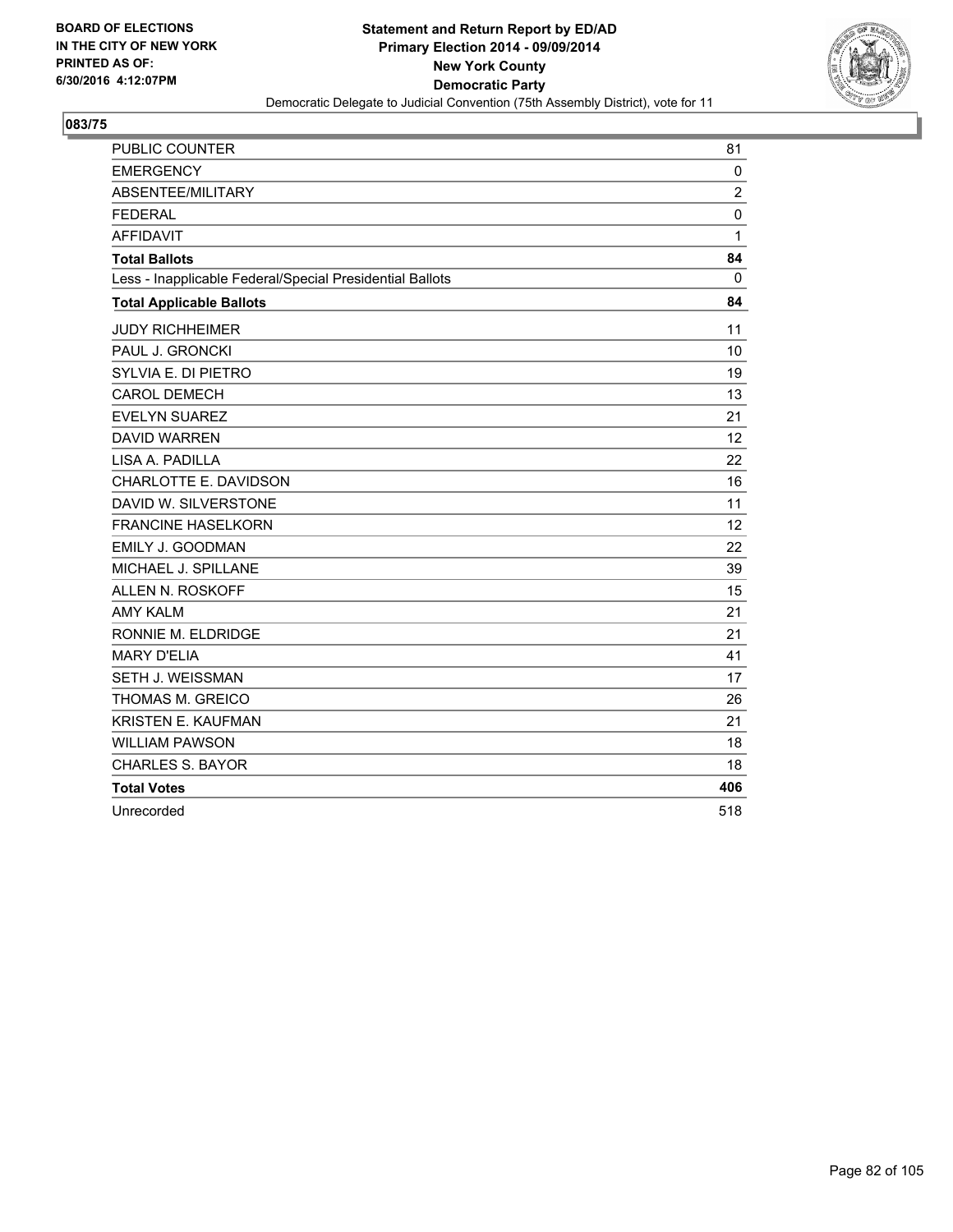

| PUBLIC COUNTER                                           | 64             |
|----------------------------------------------------------|----------------|
| <b>EMERGENCY</b>                                         | 0              |
| <b>ABSENTEE/MILITARY</b>                                 | 0              |
| <b>FEDERAL</b>                                           | $\pmb{0}$      |
| <b>AFFIDAVIT</b>                                         | $\overline{2}$ |
| <b>Total Ballots</b>                                     | 66             |
| Less - Inapplicable Federal/Special Presidential Ballots | 0              |
| <b>Total Applicable Ballots</b>                          | 66             |
| <b>JUDY RICHHEIMER</b>                                   | 9              |
| PAUL J. GRONCKI                                          | 5              |
| SYLVIA E. DI PIETRO                                      | 8              |
| CAROL DEMECH                                             | 10             |
| <b>EVELYN SUAREZ</b>                                     | 12             |
| <b>DAVID WARREN</b>                                      | 6              |
| LISA A. PADILLA                                          | 12             |
| CHARLOTTE E. DAVIDSON                                    | 9              |
| DAVID W. SILVERSTONE                                     | 4              |
| <b>FRANCINE HASELKORN</b>                                | 10             |
| EMILY J. GOODMAN                                         | 22             |
| MICHAEL J. SPILLANE                                      | 18             |
| <b>ALLEN N. ROSKOFF</b>                                  | 13             |
| AMY KALM                                                 | 20             |
| RONNIE M. ELDRIDGE                                       | 17             |
| <b>MARY D'ELIA</b>                                       | 24             |
| SETH J. WEISSMAN                                         | 15             |
| THOMAS M. GREICO                                         | 15             |
| <b>KRISTEN E. KAUFMAN</b>                                | 21             |
| <b>WILLIAM PAWSON</b>                                    | 13             |
| <b>CHARLES S. BAYOR</b>                                  | 14             |
| ALAN FLACKS (WRITE-IN)                                   | 1              |
| ANDREW M. CUOMO (WRITE-IN)                               | $\overline{2}$ |
| HILARY CLINTON (WRITE-IN)                                | 1              |
| UNATTRIBUTABLE WRITE-IN (WRITE-IN)                       | 4              |
| <b>Total Votes</b>                                       | 285            |
| Unrecorded                                               | 441            |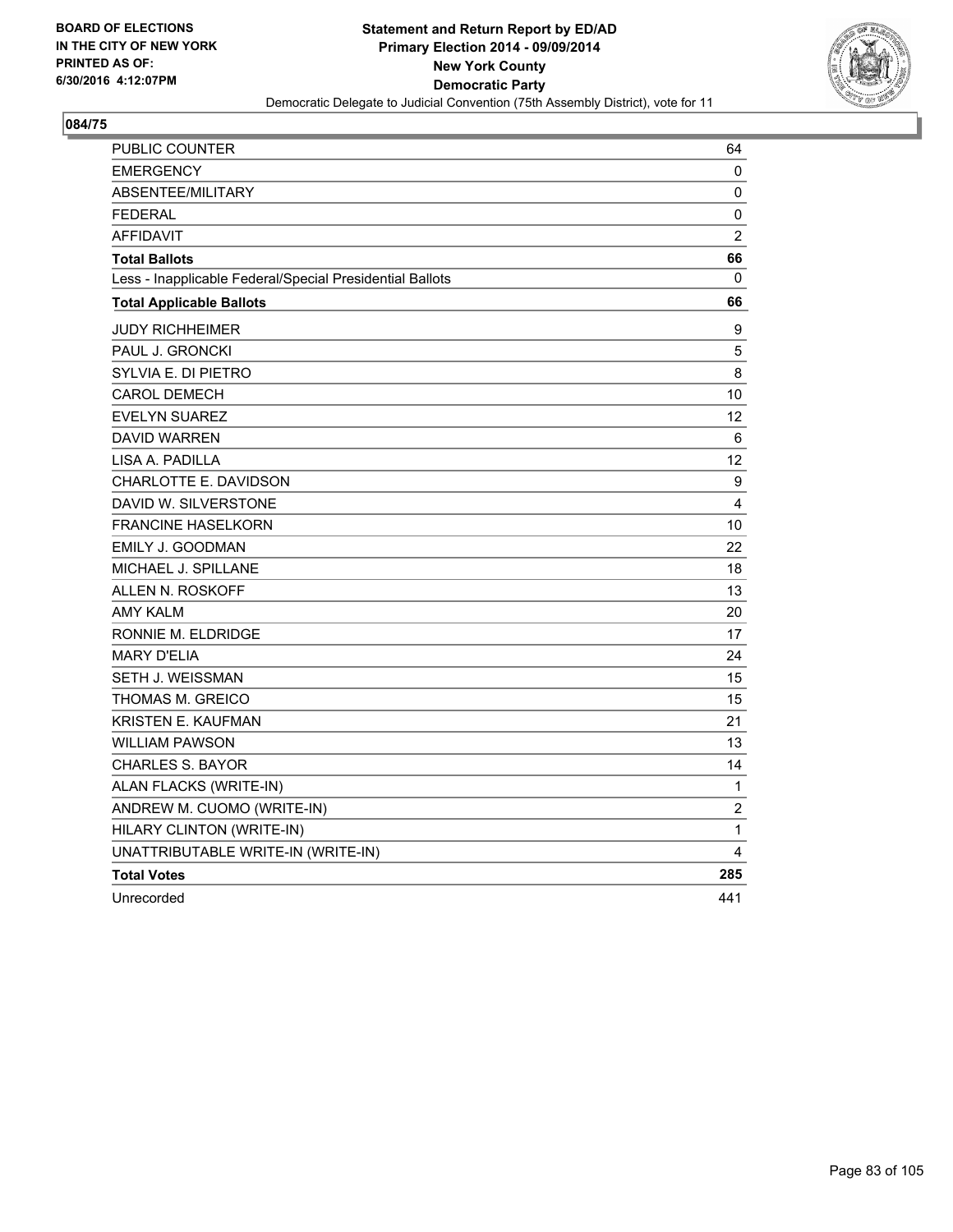

| PUBLIC COUNTER                                           | 32          |
|----------------------------------------------------------|-------------|
| <b>EMERGENCY</b>                                         | 0           |
| ABSENTEE/MILITARY                                        | 3           |
| <b>FEDERAL</b>                                           | 0           |
| <b>AFFIDAVIT</b>                                         | $\mathbf 0$ |
| <b>Total Ballots</b>                                     | 35          |
| Less - Inapplicable Federal/Special Presidential Ballots | 0           |
| <b>Total Applicable Ballots</b>                          | 35          |
| <b>JUDY RICHHEIMER</b>                                   | 10          |
| PAUL J. GRONCKI                                          | 5           |
| SYLVIA E. DI PIETRO                                      | 11          |
| <b>CAROL DEMECH</b>                                      | 5           |
| <b>EVELYN SUAREZ</b>                                     | 11          |
| <b>DAVID WARREN</b>                                      | 5           |
| LISA A. PADILLA                                          | 13          |
| CHARLOTTE E. DAVIDSON                                    | 6           |
| DAVID W. SILVERSTONE                                     | 4           |
| <b>FRANCINE HASELKORN</b>                                | 9           |
| EMILY J. GOODMAN                                         | 13          |
| MICHAEL J. SPILLANE                                      | 14          |
| ALLEN N. ROSKOFF                                         | 10          |
| <b>AMY KALM</b>                                          | 13          |
| RONNIE M. ELDRIDGE                                       | 13          |
| <b>MARY D'ELIA</b>                                       | 14          |
| SETH J. WEISSMAN                                         | 13          |
| THOMAS M. GREICO                                         | 10          |
| <b>KRISTEN E. KAUFMAN</b>                                | 13          |
| <b>WILLIAM PAWSON</b>                                    | 10          |
| <b>CHARLES S. BAYOR</b>                                  | 10          |
| PETE DIAZ (WRITE-IN)                                     | 1           |
| WALT WILDER (WRITE-IN)                                   | 1           |
| <b>Total Votes</b>                                       | 214         |
| Unrecorded                                               | 171         |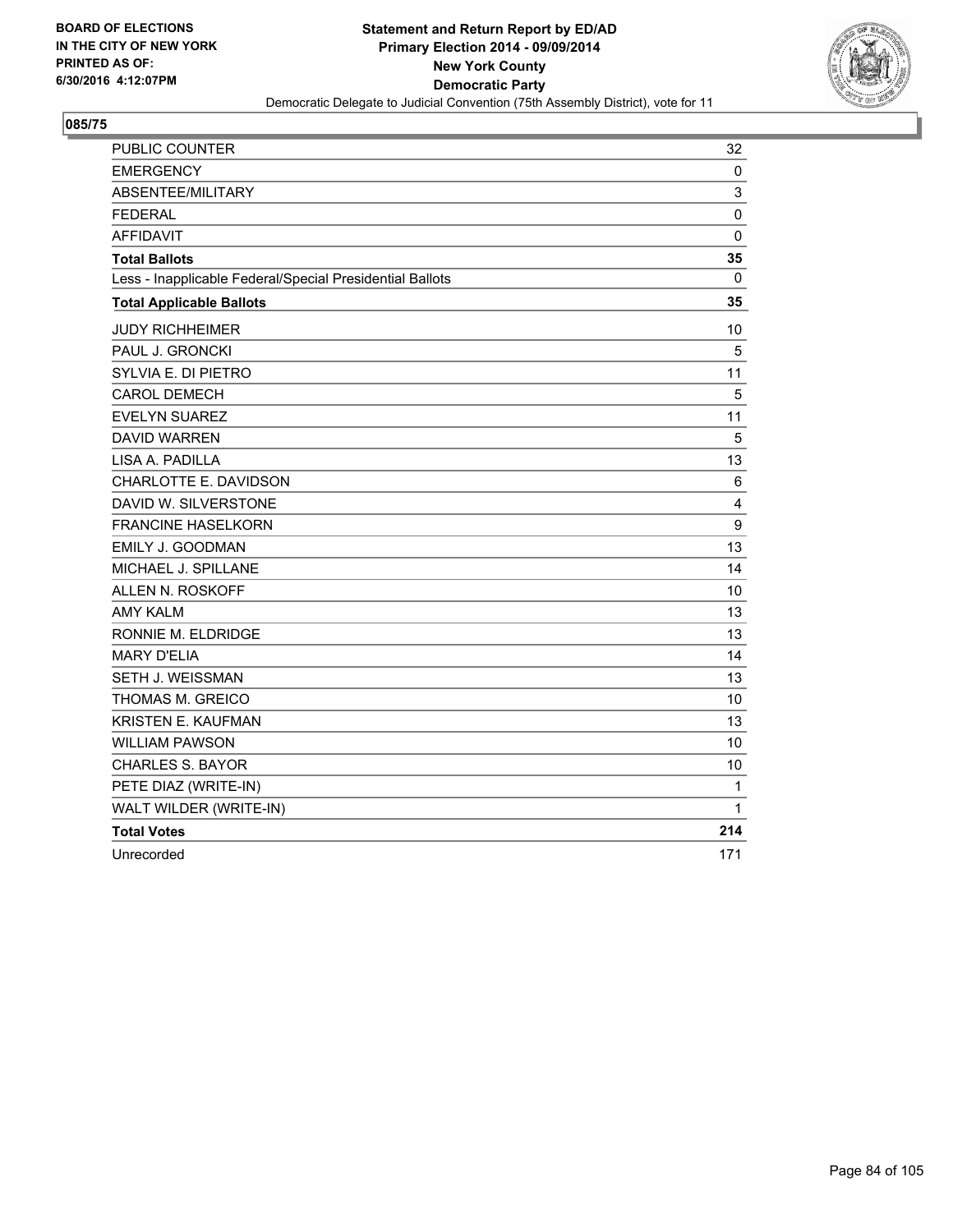

| PUBLIC COUNTER                                           | 14             |
|----------------------------------------------------------|----------------|
| <b>EMERGENCY</b>                                         | $\mathbf 0$    |
| ABSENTEE/MILITARY                                        | $\overline{c}$ |
| <b>FEDERAL</b>                                           | 0              |
| <b>AFFIDAVIT</b>                                         | $\mathbf 0$    |
| <b>Total Ballots</b>                                     | 16             |
| Less - Inapplicable Federal/Special Presidential Ballots | 0              |
| <b>Total Applicable Ballots</b>                          | 16             |
| <b>JUDY RICHHEIMER</b>                                   | 4              |
| PAUL J. GRONCKI                                          | $\overline{c}$ |
| SYLVIA E. DI PIETRO                                      | 6              |
| <b>CAROL DEMECH</b>                                      | 3              |
| <b>EVELYN SUAREZ</b>                                     | 4              |
| <b>DAVID WARREN</b>                                      | 3              |
| LISA A. PADILLA                                          | 4              |
| CHARLOTTE E. DAVIDSON                                    | 3              |
| DAVID W. SILVERSTONE                                     | 4              |
| <b>FRANCINE HASELKORN</b>                                | 5              |
| EMILY J. GOODMAN                                         | 8              |
| MICHAEL J. SPILLANE                                      | 6              |
| ALLEN N. ROSKOFF                                         | $\overline{7}$ |
| <b>AMY KALM</b>                                          | $\overline{7}$ |
| RONNIE M. ELDRIDGE                                       | 9              |
| <b>MARY D'ELIA</b>                                       | 6              |
| SETH J. WEISSMAN                                         | 8              |
| THOMAS M. GREICO                                         | $\overline{7}$ |
| <b>KRISTEN E. KAUFMAN</b>                                | 9              |
| <b>WILLIAM PAWSON</b>                                    | 5              |
| <b>CHARLES S. BAYOR</b>                                  | 5              |
| <b>Total Votes</b>                                       | 115            |
| Unrecorded                                               | 61             |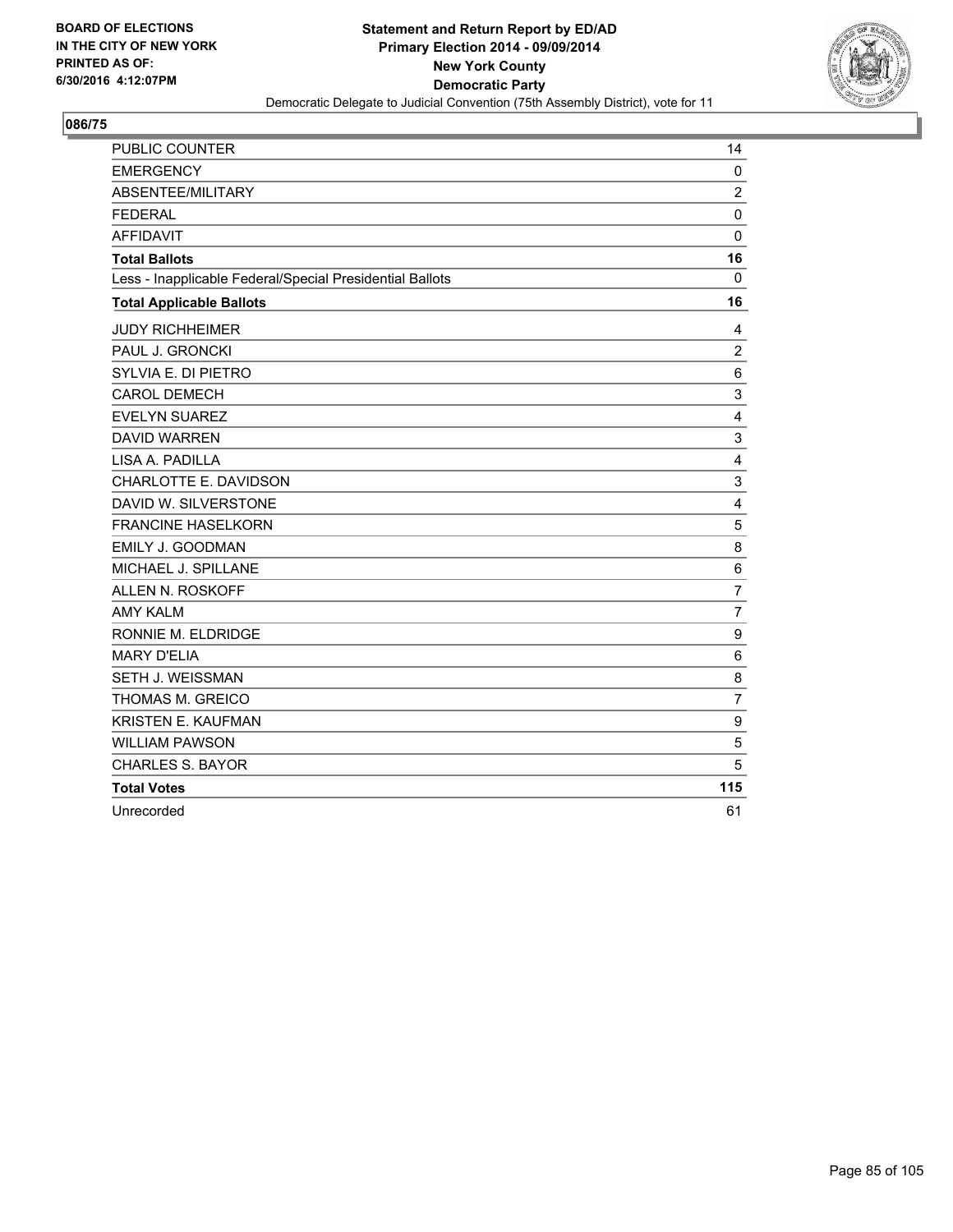

| PUBLIC COUNTER                                           | 34             |
|----------------------------------------------------------|----------------|
| <b>EMERGENCY</b>                                         | $\mathbf{0}$   |
| ABSENTEE/MILITARY                                        | 1              |
| <b>FEDERAL</b>                                           | 0              |
| <b>AFFIDAVIT</b>                                         | $\mathbf 0$    |
| <b>Total Ballots</b>                                     | 35             |
| Less - Inapplicable Federal/Special Presidential Ballots | 0              |
| <b>Total Applicable Ballots</b>                          | 35             |
| <b>JUDY RICHHEIMER</b>                                   | 9              |
| PAUL J. GRONCKI                                          | $\overline{2}$ |
| SYLVIA E. DI PIETRO                                      | 8              |
| <b>CAROL DEMECH</b>                                      | 8              |
| <b>EVELYN SUAREZ</b>                                     | 9              |
| <b>DAVID WARREN</b>                                      | 4              |
| LISA A. PADILLA                                          | $\overline{7}$ |
| CHARLOTTE E. DAVIDSON                                    | 8              |
| DAVID W. SILVERSTONE                                     | 4              |
| <b>FRANCINE HASELKORN</b>                                | 9              |
| EMILY J. GOODMAN                                         | 14             |
| MICHAEL J. SPILLANE                                      | 7              |
| ALLEN N. ROSKOFF                                         | 10             |
| <b>AMY KALM</b>                                          | 13             |
| RONNIE M. ELDRIDGE                                       | 13             |
| <b>MARY D'ELIA</b>                                       | 13             |
| SETH J. WEISSMAN                                         | 10             |
| THOMAS M. GREICO                                         | 8              |
| <b>KRISTEN E. KAUFMAN</b>                                | 14             |
| <b>WILLIAM PAWSON</b>                                    | 6              |
| <b>CHARLES S. BAYOR</b>                                  | $\overline{7}$ |
| <b>Total Votes</b>                                       | 183            |
| Unrecorded                                               | 202            |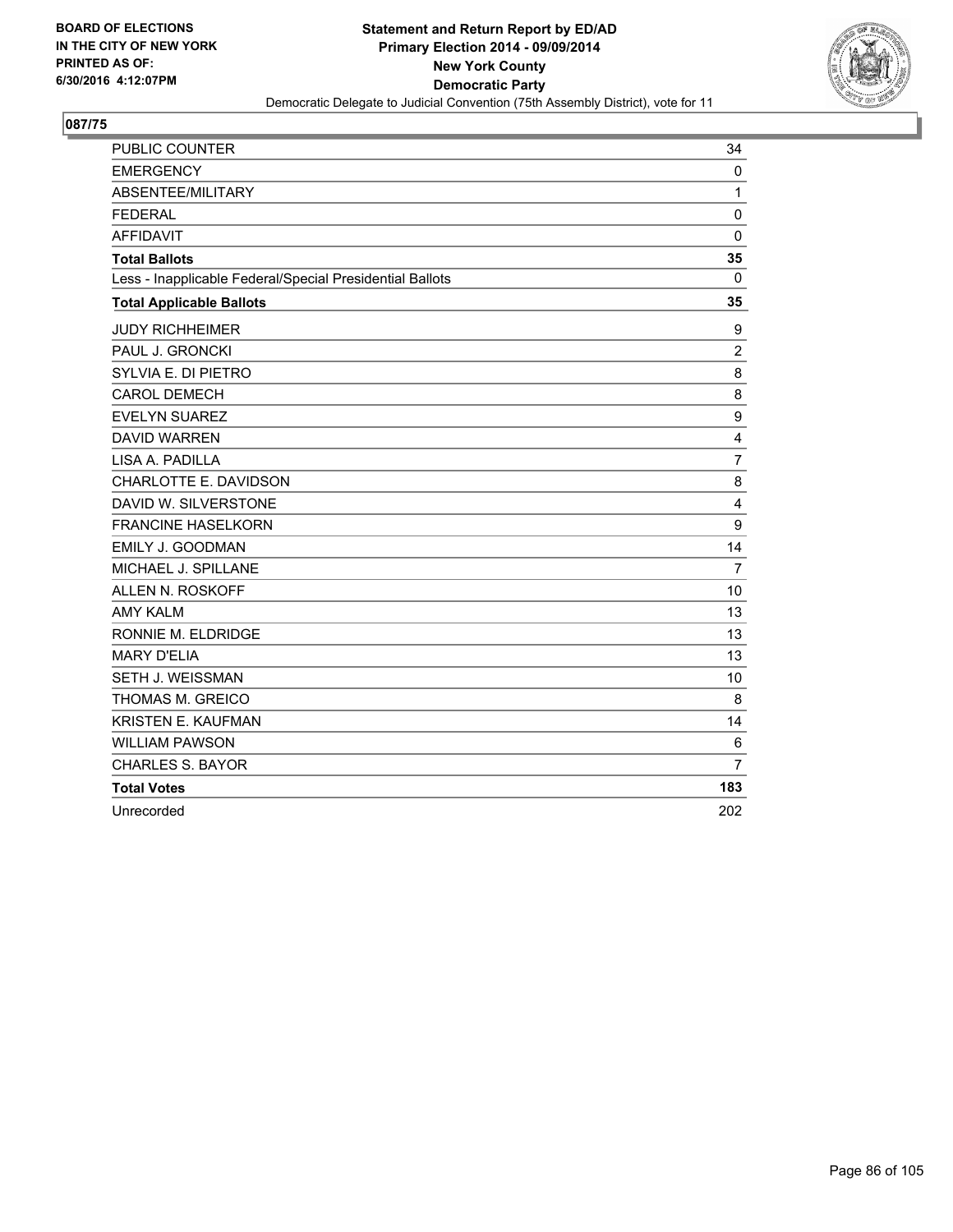

| PUBLIC COUNTER                                           | 42             |
|----------------------------------------------------------|----------------|
| <b>EMERGENCY</b>                                         | 0              |
| ABSENTEE/MILITARY                                        | 3              |
| <b>FEDERAL</b>                                           | 0              |
| <b>AFFIDAVIT</b>                                         | $\mathbf 0$    |
| <b>Total Ballots</b>                                     | 45             |
| Less - Inapplicable Federal/Special Presidential Ballots | 0              |
| <b>Total Applicable Ballots</b>                          | 45             |
| <b>JUDY RICHHEIMER</b>                                   | 15             |
| PAUL J. GRONCKI                                          | 9              |
| SYLVIA E. DI PIETRO                                      | 13             |
| <b>CAROL DEMECH</b>                                      | 11             |
| <b>EVELYN SUAREZ</b>                                     | 16             |
| <b>DAVID WARREN</b>                                      | 10             |
| LISA A. PADILLA                                          | 12             |
| CHARLOTTE E. DAVIDSON                                    | 16             |
| DAVID W. SILVERSTONE                                     | 12             |
| <b>FRANCINE HASELKORN</b>                                | 13             |
| EMILY J. GOODMAN                                         | 17             |
| MICHAEL J. SPILLANE                                      | 11             |
| <b>ALLEN N. ROSKOFF</b>                                  | 11             |
| <b>AMY KALM</b>                                          | 15             |
| RONNIE M. ELDRIDGE                                       | 13             |
| <b>MARY D'ELIA</b>                                       | 15             |
| SETH J. WEISSMAN                                         | 12             |
| THOMAS M. GREICO                                         | 8              |
| KRISTEN E. KAUFMAN                                       | 15             |
| <b>WILLIAM PAWSON</b>                                    | 6              |
| <b>CHARLES S. BAYOR</b>                                  | $\overline{7}$ |
| <b>Total Votes</b>                                       | 257            |
| Unrecorded                                               | 238            |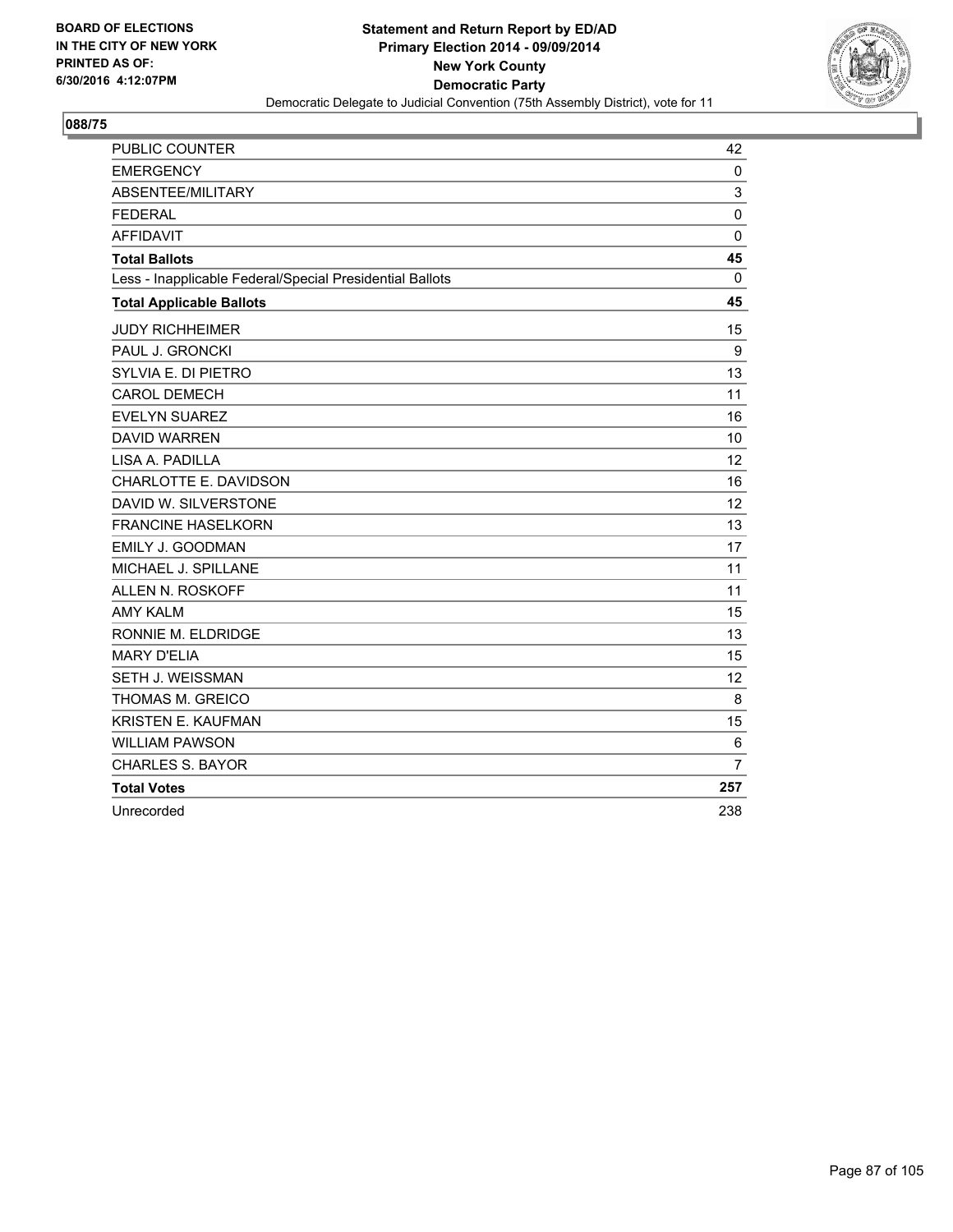

| PUBLIC COUNTER                                           | 20             |
|----------------------------------------------------------|----------------|
| <b>EMERGENCY</b>                                         | $\mathbf 0$    |
| ABSENTEE/MILITARY                                        | $\overline{c}$ |
| <b>FEDERAL</b>                                           | $\mathbf 0$    |
| <b>AFFIDAVIT</b>                                         | $\mathbf 0$    |
| <b>Total Ballots</b>                                     | 22             |
| Less - Inapplicable Federal/Special Presidential Ballots | 0              |
| <b>Total Applicable Ballots</b>                          | 22             |
| <b>JUDY RICHHEIMER</b>                                   | 8              |
| PAUL J. GRONCKI                                          | 5              |
| SYLVIA E. DI PIETRO                                      | 8              |
| <b>CAROL DEMECH</b>                                      | $\,6$          |
| <b>EVELYN SUAREZ</b>                                     | 6              |
| <b>DAVID WARREN</b>                                      | 5              |
| LISA A. PADILLA                                          | 6              |
| CHARLOTTE E. DAVIDSON                                    | 8              |
| DAVID W. SILVERSTONE                                     | $\overline{7}$ |
| <b>FRANCINE HASELKORN</b>                                | $\overline{7}$ |
| <b>EMILY J. GOODMAN</b>                                  | 12             |
| MICHAEL J. SPILLANE                                      | $\overline{c}$ |
| ALLEN N. ROSKOFF                                         | $\overline{7}$ |
| <b>AMY KALM</b>                                          | 6              |
| RONNIE M. ELDRIDGE                                       | 9              |
| <b>MARY D'ELIA</b>                                       | $\overline{7}$ |
| SETH J. WEISSMAN                                         | $\overline{7}$ |
| THOMAS M. GREICO                                         | $\mathbf{1}$   |
| <b>KRISTEN E. KAUFMAN</b>                                | 10             |
| <b>WILLIAM PAWSON</b>                                    | $\overline{2}$ |
| <b>CHARLES S. BAYOR</b>                                  | 4              |
| <b>Total Votes</b>                                       | 133            |
| Unrecorded                                               | 109            |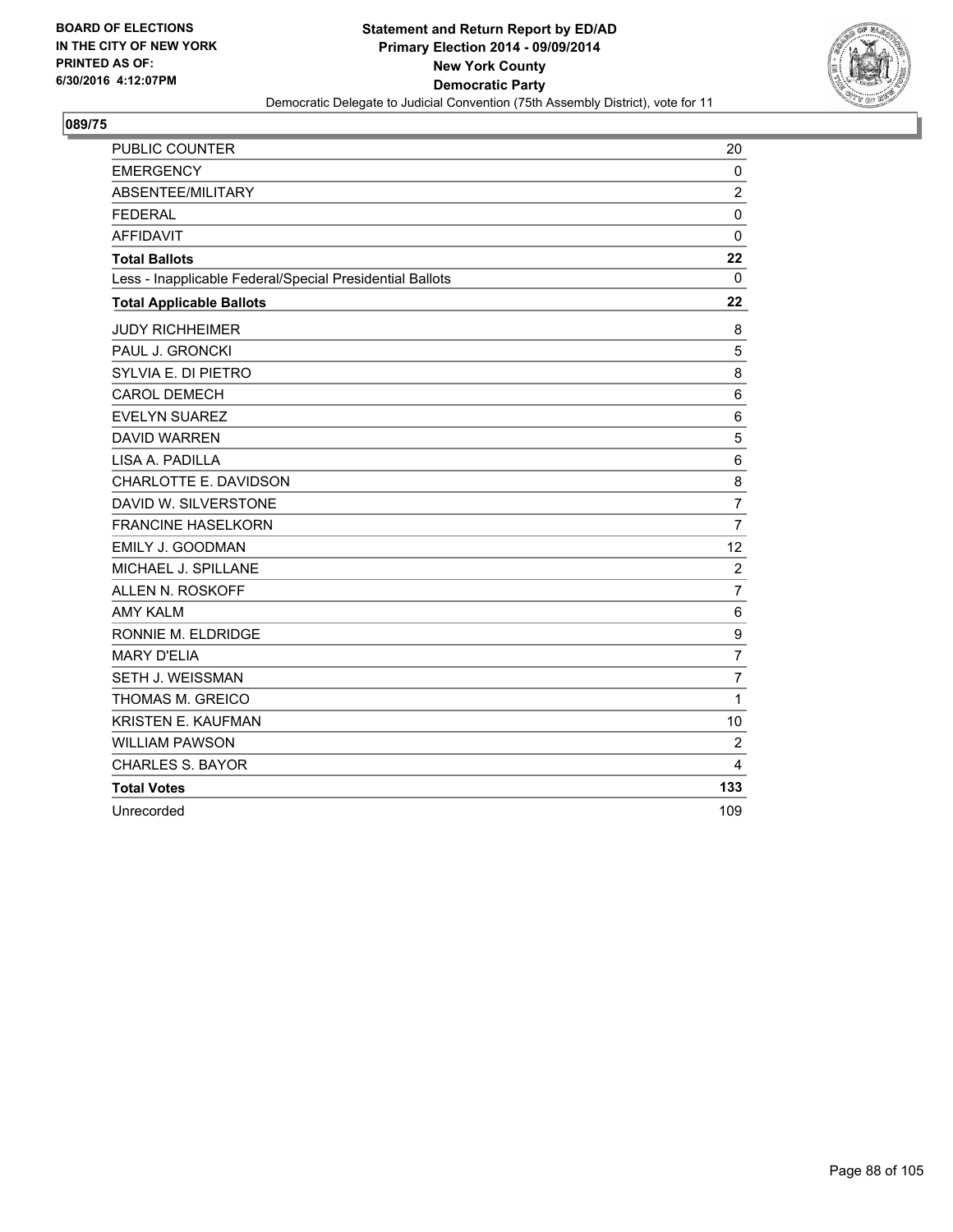

| PUBLIC COUNTER                                           | 25                      |
|----------------------------------------------------------|-------------------------|
| <b>EMERGENCY</b>                                         | 0                       |
| ABSENTEE/MILITARY                                        | 3                       |
| <b>FEDERAL</b>                                           | 0                       |
| <b>AFFIDAVIT</b>                                         | $\mathbf 0$             |
| <b>Total Ballots</b>                                     | 28                      |
| Less - Inapplicable Federal/Special Presidential Ballots | 0                       |
| <b>Total Applicable Ballots</b>                          | 28                      |
| <b>JUDY RICHHEIMER</b>                                   | 5                       |
| PAUL J. GRONCKI                                          | $\overline{c}$          |
| SYLVIA E. DI PIETRO                                      | 4                       |
| <b>CAROL DEMECH</b>                                      | 5                       |
| <b>EVELYN SUAREZ</b>                                     | 5                       |
| <b>DAVID WARREN</b>                                      | $\mathbf 1$             |
| LISA A. PADILLA                                          | 4                       |
| CHARLOTTE E. DAVIDSON                                    | 6                       |
| DAVID W. SILVERSTONE                                     | $\overline{2}$          |
| <b>FRANCINE HASELKORN</b>                                | 4                       |
| EMILY J. GOODMAN                                         | $\overline{7}$          |
| MICHAEL J. SPILLANE                                      | 5                       |
| <b>ALLEN N. ROSKOFF</b>                                  | 6                       |
| <b>AMY KALM</b>                                          | 6                       |
| RONNIE M. ELDRIDGE                                       | 10                      |
| <b>MARY D'ELIA</b>                                       | 6                       |
| SETH J. WEISSMAN                                         | 5                       |
| THOMAS M. GREICO                                         | 3                       |
| KRISTEN E. KAUFMAN                                       | 8                       |
| <b>WILLIAM PAWSON</b>                                    | 3                       |
| <b>CHARLES S. BAYOR</b>                                  | $\overline{\mathbf{4}}$ |
| <b>Total Votes</b>                                       | 101                     |
| Unrecorded                                               | 207                     |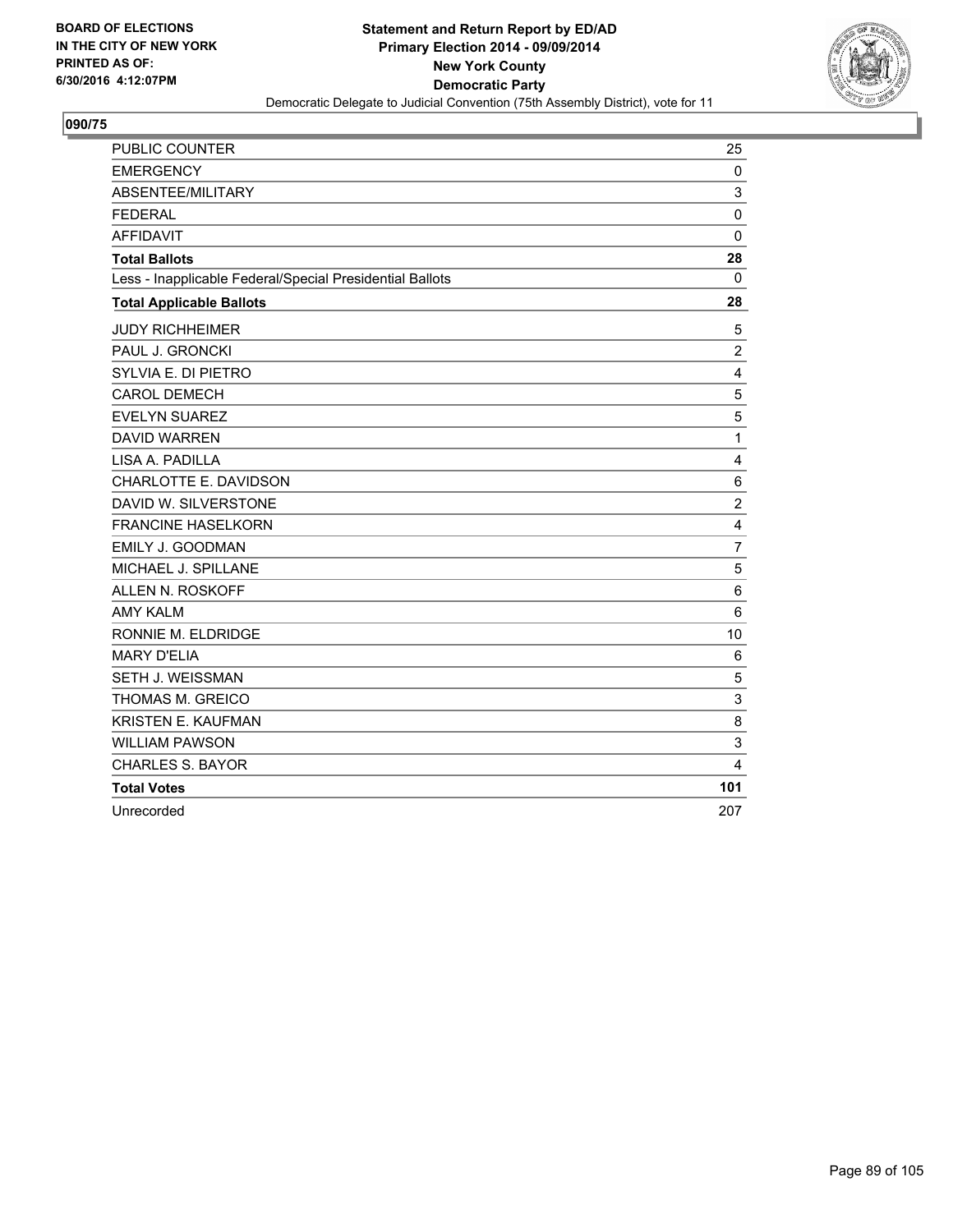

| PUBLIC COUNTER                                           | 31             |
|----------------------------------------------------------|----------------|
| <b>EMERGENCY</b>                                         | 0              |
| ABSENTEE/MILITARY                                        | 3              |
| <b>FEDERAL</b>                                           | $\mathbf 0$    |
| <b>AFFIDAVIT</b>                                         | 0              |
| <b>Total Ballots</b>                                     | 34             |
| Less - Inapplicable Federal/Special Presidential Ballots | $\mathbf{0}$   |
| <b>Total Applicable Ballots</b>                          | 34             |
| <b>JUDY RICHHEIMER</b>                                   | 16             |
| PAUL J. GRONCKI                                          | 6              |
| SYLVIA E. DI PIETRO                                      | 8              |
| <b>CAROL DEMECH</b>                                      | 10             |
| EVELYN SUAREZ                                            | $\overline{7}$ |
| <b>DAVID WARREN</b>                                      | 8              |
| LISA A. PADILLA                                          | 12             |
| CHARLOTTE E. DAVIDSON                                    | 8              |
| DAVID W. SILVERSTONE                                     | 10             |
| <b>FRANCINE HASELKORN</b>                                | 8              |
| <b>EMILY J. GOODMAN</b>                                  | 21             |
| MICHAEL J. SPILLANE                                      | 11             |
| ALLEN N. ROSKOFF                                         | 13             |
| <b>AMY KALM</b>                                          | 17             |
| RONNIE M. ELDRIDGE                                       | 12             |
| <b>MARY D'ELIA</b>                                       | 10             |
| SETH J. WEISSMAN                                         | 18             |
| THOMAS M. GREICO                                         | 8              |
| <b>KRISTEN E. KAUFMAN</b>                                | 14             |
| <b>WILLIAM PAWSON</b>                                    | 9              |
| <b>CHARLES S. BAYOR</b>                                  | 10             |
| RICHARD T. JORDAN (WRITE-IN)                             | 1              |
| <b>Total Votes</b>                                       | 237            |
| Unrecorded                                               | 137            |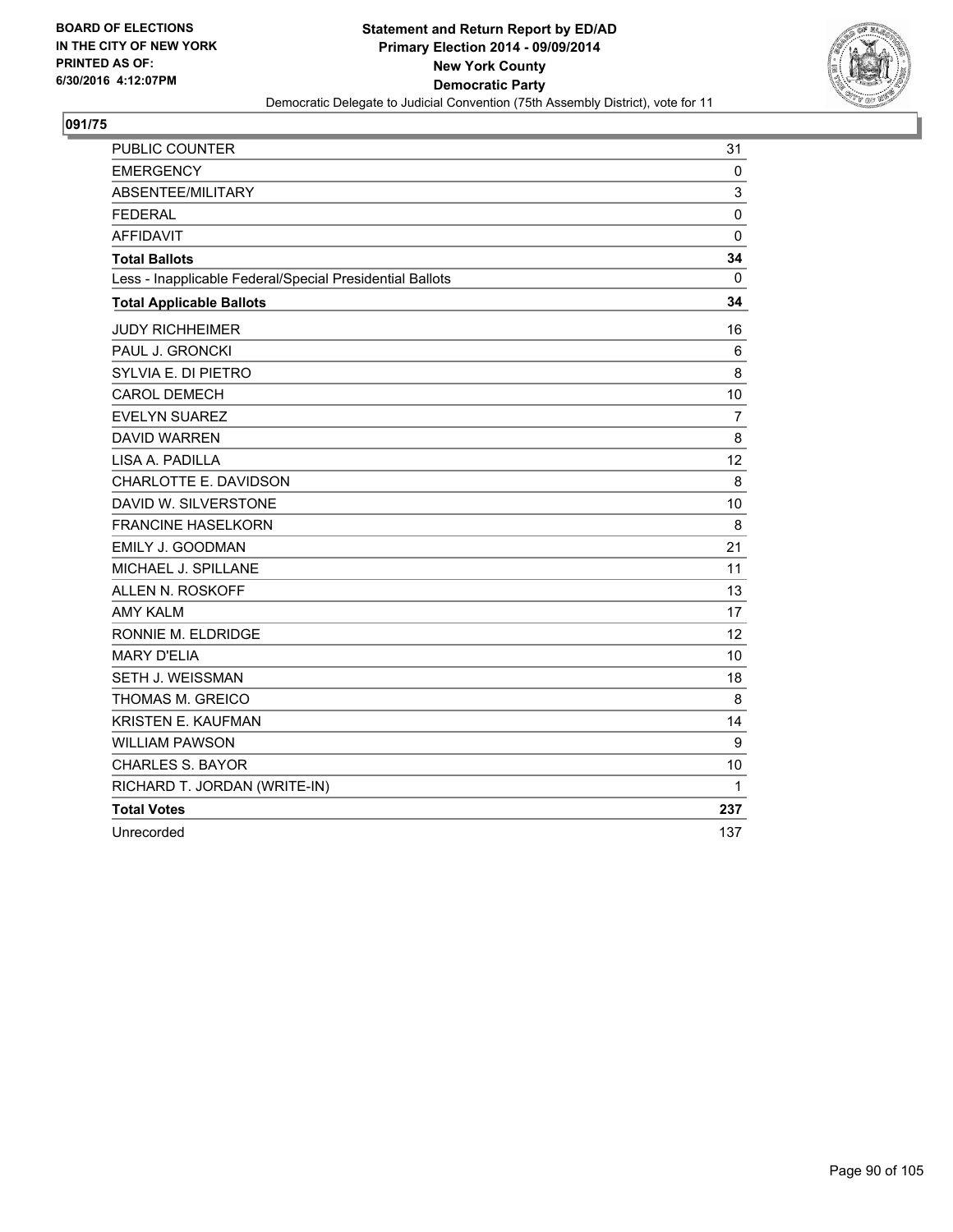

| PUBLIC COUNTER                                           | 56             |
|----------------------------------------------------------|----------------|
| <b>EMERGENCY</b>                                         | 0              |
| ABSENTEE/MILITARY                                        | $\mathbf{1}$   |
| <b>FEDERAL</b>                                           | 0              |
| <b>AFFIDAVIT</b>                                         | 0              |
| <b>Total Ballots</b>                                     | 57             |
| Less - Inapplicable Federal/Special Presidential Ballots | $\mathbf 0$    |
| <b>Total Applicable Ballots</b>                          | 57             |
| <b>JUDY RICHHEIMER</b>                                   | 22             |
| PAUL J. GRONCKI                                          | 6              |
| SYLVIA E. DI PIETRO                                      | 11             |
| <b>CAROL DEMECH</b>                                      | 10             |
| <b>EVELYN SUAREZ</b>                                     | 12             |
| <b>DAVID WARREN</b>                                      | 6              |
| LISA A. PADILLA                                          | 14             |
| CHARLOTTE E. DAVIDSON                                    | 13             |
| DAVID W. SILVERSTONE                                     | 13             |
| <b>FRANCINE HASELKORN</b>                                | 11             |
| EMILY J. GOODMAN                                         | 29             |
| MICHAEL J. SPILLANE                                      | 9              |
| ALLEN N. ROSKOFF                                         | 19             |
| <b>AMY KALM</b>                                          | 23             |
| RONNIE M. ELDRIDGE                                       | 17             |
| <b>MARY D'ELIA</b>                                       | 16             |
| SETH J. WEISSMAN                                         | 21             |
| THOMAS M. GREICO                                         | $\overline{7}$ |
| <b>KRISTEN E. KAUFMAN</b>                                | 24             |
| <b>WILLIAM PAWSON</b>                                    | 13             |
| <b>CHARLES S. BAYOR</b>                                  | 11             |
| <b>Total Votes</b>                                       | 307            |
| Unrecorded                                               | 320            |
| 093/75 COMBINED into: 085/75                             |                |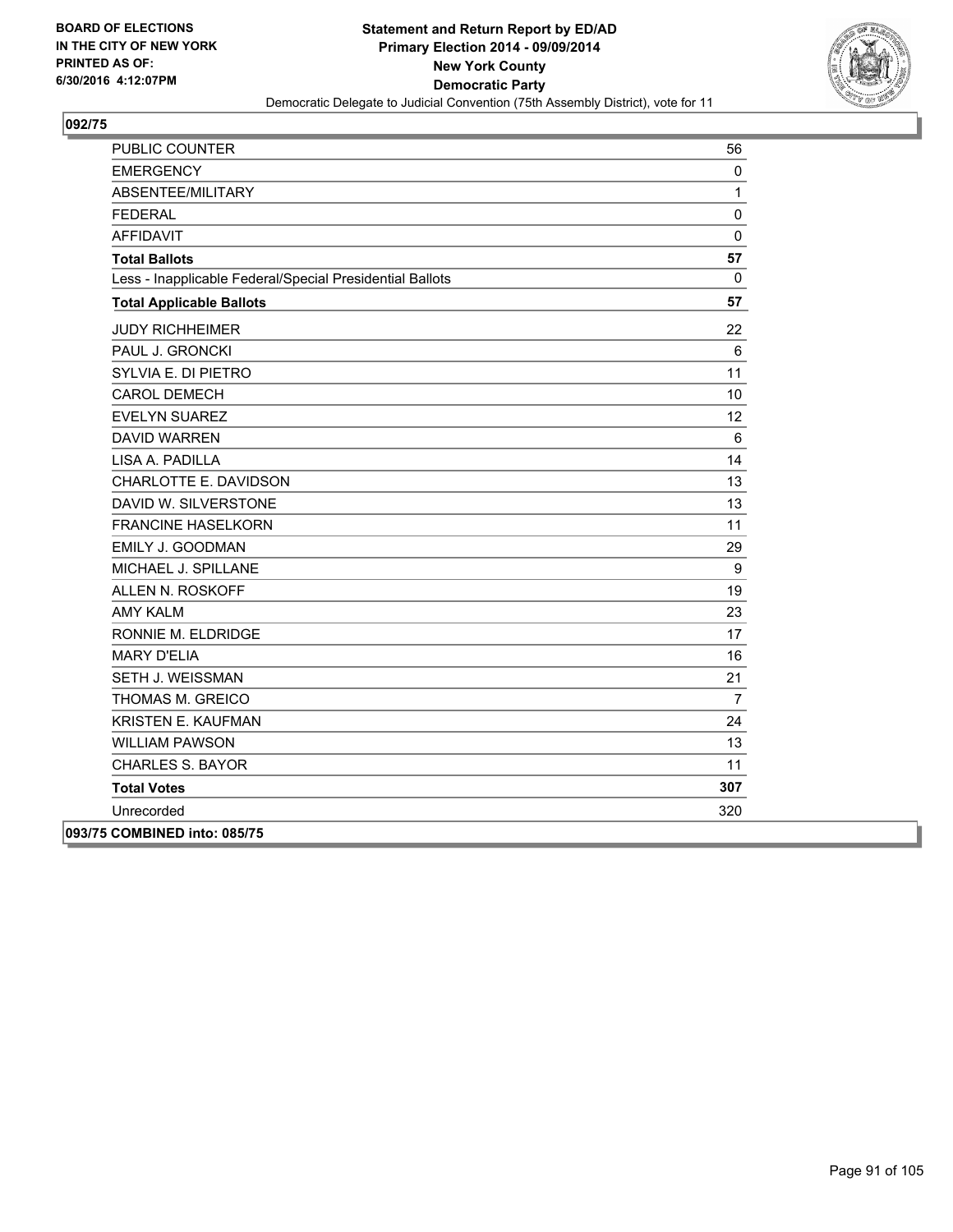

| PUBLIC COUNTER                                           | 48             |
|----------------------------------------------------------|----------------|
| <b>EMERGENCY</b>                                         | $\mathbf 0$    |
| ABSENTEE/MILITARY                                        | 2              |
| <b>FEDERAL</b>                                           | 0              |
| <b>AFFIDAVIT</b>                                         | $\Omega$       |
| <b>Total Ballots</b>                                     | 50             |
| Less - Inapplicable Federal/Special Presidential Ballots | 0              |
| <b>Total Applicable Ballots</b>                          | 50             |
| <b>JUDY RICHHEIMER</b>                                   | 24             |
| PAUL J. GRONCKI                                          | 8              |
| SYLVIA E. DI PIETRO                                      | 10             |
| <b>CAROL DEMECH</b>                                      | 16             |
| <b>EVELYN SUAREZ</b>                                     | 11             |
| <b>DAVID WARREN</b>                                      | 10             |
| LISA A. PADILLA                                          | 12             |
| CHARLOTTE E. DAVIDSON                                    | 14             |
| DAVID W. SILVERSTONE                                     | 11             |
| <b>FRANCINE HASELKORN</b>                                | 15             |
| EMILY J. GOODMAN                                         | 26             |
| MICHAEL J. SPILLANE                                      | 8              |
| <b>ALLEN N. ROSKOFF</b>                                  | 17             |
| <b>AMY KALM</b>                                          | 18             |
| RONNIE M. ELDRIDGE                                       | 20             |
| <b>MARY D'ELIA</b>                                       | 15             |
| SETH J. WEISSMAN                                         | 14             |
| <b>THOMAS M. GREICO</b>                                  | 8              |
| KRISTEN E. KAUFMAN                                       | 20             |
| <b>WILLIAM PAWSON</b>                                    | 9              |
| <b>CHARLES S. BAYOR</b>                                  | $\overline{7}$ |
| <b>Total Votes</b>                                       | 293            |
| Unrecorded                                               | 257            |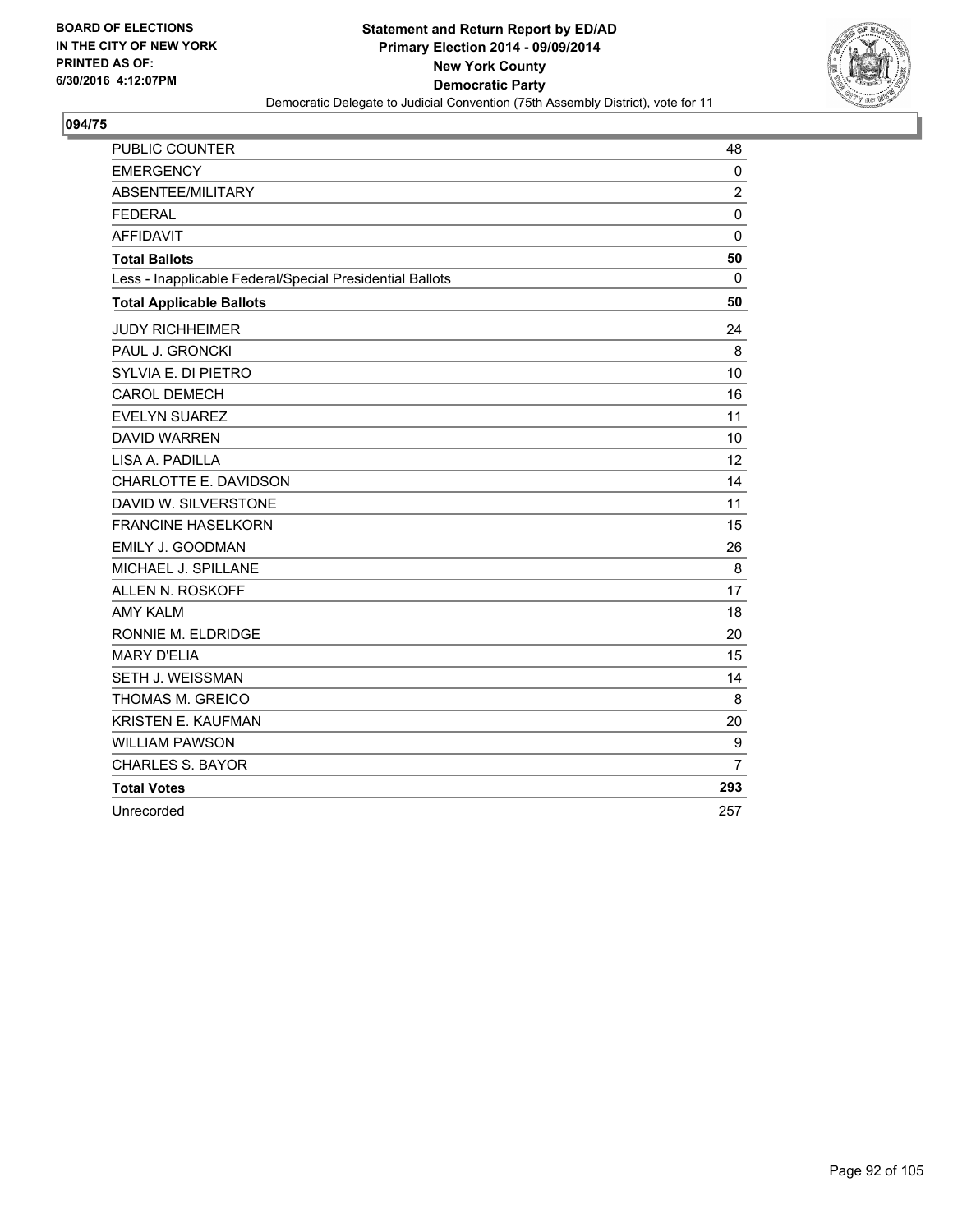

| PUBLIC COUNTER                                           | 95           |
|----------------------------------------------------------|--------------|
| <b>EMERGENCY</b>                                         | $\mathbf{0}$ |
| ABSENTEE/MILITARY                                        | 1            |
| <b>FEDERAL</b>                                           | 0            |
| <b>AFFIDAVIT</b>                                         | $\mathbf 0$  |
| <b>Total Ballots</b>                                     | 96           |
| Less - Inapplicable Federal/Special Presidential Ballots | 0            |
| <b>Total Applicable Ballots</b>                          | 96           |
| <b>JUDY RICHHEIMER</b>                                   | 35           |
| <b>PAUL J. GRONCKI</b>                                   | 10           |
| SYLVIA E. DI PIETRO                                      | 20           |
| <b>CAROL DEMECH</b>                                      | 17           |
| <b>EVELYN SUAREZ</b>                                     | 21           |
| <b>DAVID WARREN</b>                                      | 11           |
| LISA A. PADILLA                                          | 20           |
| CHARLOTTE E. DAVIDSON                                    | 22           |
| DAVID W. SILVERSTONE                                     | 21           |
| <b>FRANCINE HASELKORN</b>                                | 22           |
| EMILY J. GOODMAN                                         | 38           |
| MICHAEL J. SPILLANE                                      | 22           |
| ALLEN N. ROSKOFF                                         | 22           |
| <b>AMY KALM</b>                                          | 30           |
| RONNIE M. ELDRIDGE                                       | 29           |
| <b>MARY D'ELIA</b>                                       | 22           |
| <b>SETH J. WEISSMAN</b>                                  | 28           |
| THOMAS M. GREICO                                         | 17           |
| <b>KRISTEN E. KAUFMAN</b>                                | 31           |
| <b>WILLIAM PAWSON</b>                                    | 15           |
| <b>CHARLES S. BAYOR</b>                                  | 12           |
| <b>Total Votes</b>                                       | 465          |
| Unrecorded                                               | 591          |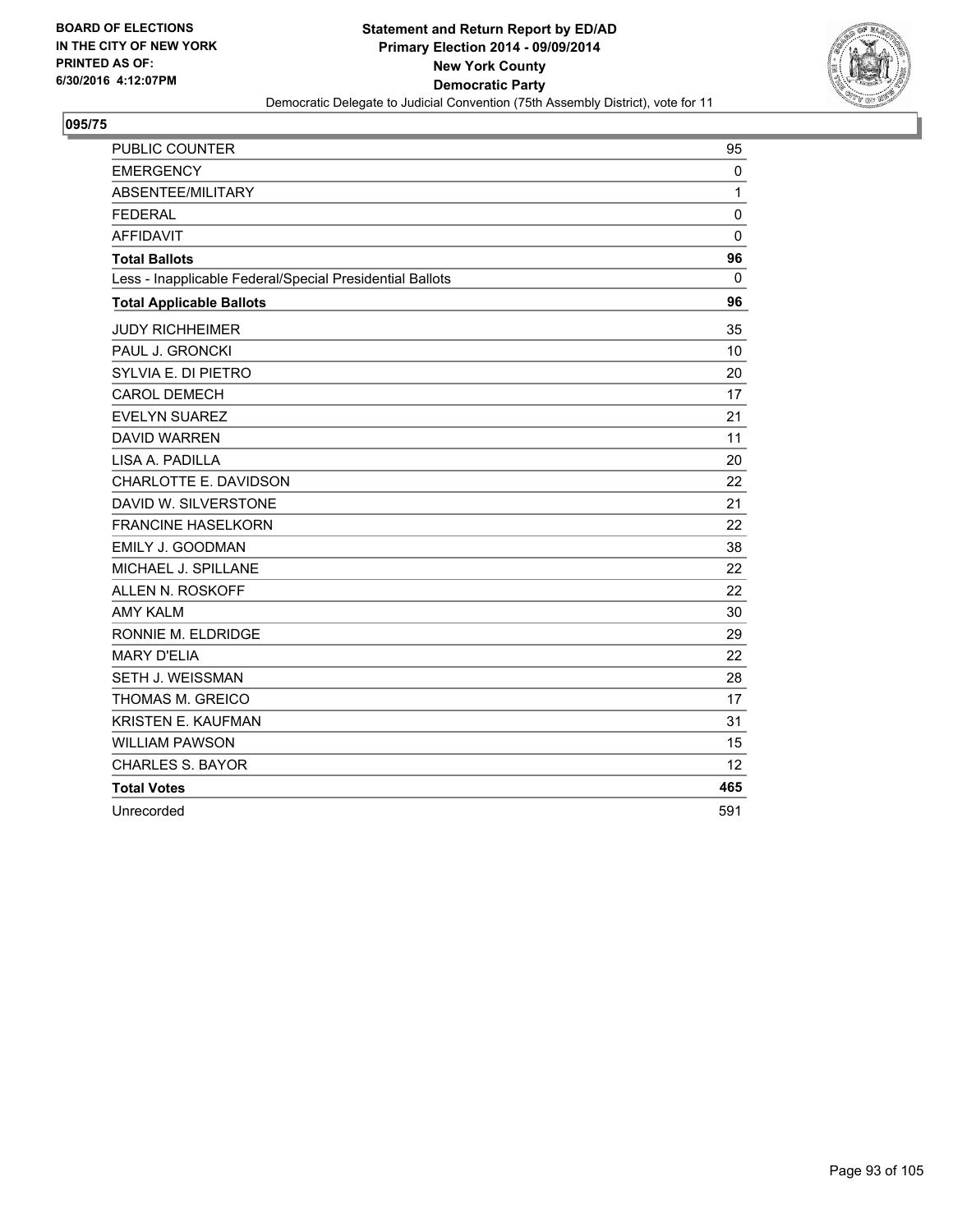

| PUBLIC COUNTER                                           | 61           |
|----------------------------------------------------------|--------------|
| <b>EMERGENCY</b>                                         | $\mathbf{0}$ |
| ABSENTEE/MILITARY                                        | 1            |
| <b>FEDERAL</b>                                           | 0            |
| <b>AFFIDAVIT</b>                                         | $\mathbf 0$  |
| <b>Total Ballots</b>                                     | 62           |
| Less - Inapplicable Federal/Special Presidential Ballots | 0            |
| <b>Total Applicable Ballots</b>                          | 62           |
| <b>JUDY RICHHEIMER</b>                                   | 20           |
| <b>PAUL J. GRONCKI</b>                                   | 11           |
| SYLVIA E. DI PIETRO                                      | 18           |
| <b>CAROL DEMECH</b>                                      | 17           |
| <b>EVELYN SUAREZ</b>                                     | 16           |
| <b>DAVID WARREN</b>                                      | 12           |
| LISA A. PADILLA                                          | 22           |
| CHARLOTTE E. DAVIDSON                                    | 19           |
| DAVID W. SILVERSTONE                                     | 11           |
| <b>FRANCINE HASELKORN</b>                                | 17           |
| EMILY J. GOODMAN                                         | 34           |
| MICHAEL J. SPILLANE                                      | 19           |
| ALLEN N. ROSKOFF                                         | 19           |
| <b>AMY KALM</b>                                          | 29           |
| RONNIE M. ELDRIDGE                                       | 29           |
| <b>MARY D'ELIA</b>                                       | 29           |
| <b>SETH J. WEISSMAN</b>                                  | 21           |
| THOMAS M. GREICO                                         | 16           |
| <b>KRISTEN E. KAUFMAN</b>                                | 28           |
| <b>WILLIAM PAWSON</b>                                    | 17           |
| <b>CHARLES S. BAYOR</b>                                  | 19           |
| <b>Total Votes</b>                                       | 423          |
| Unrecorded                                               | 259          |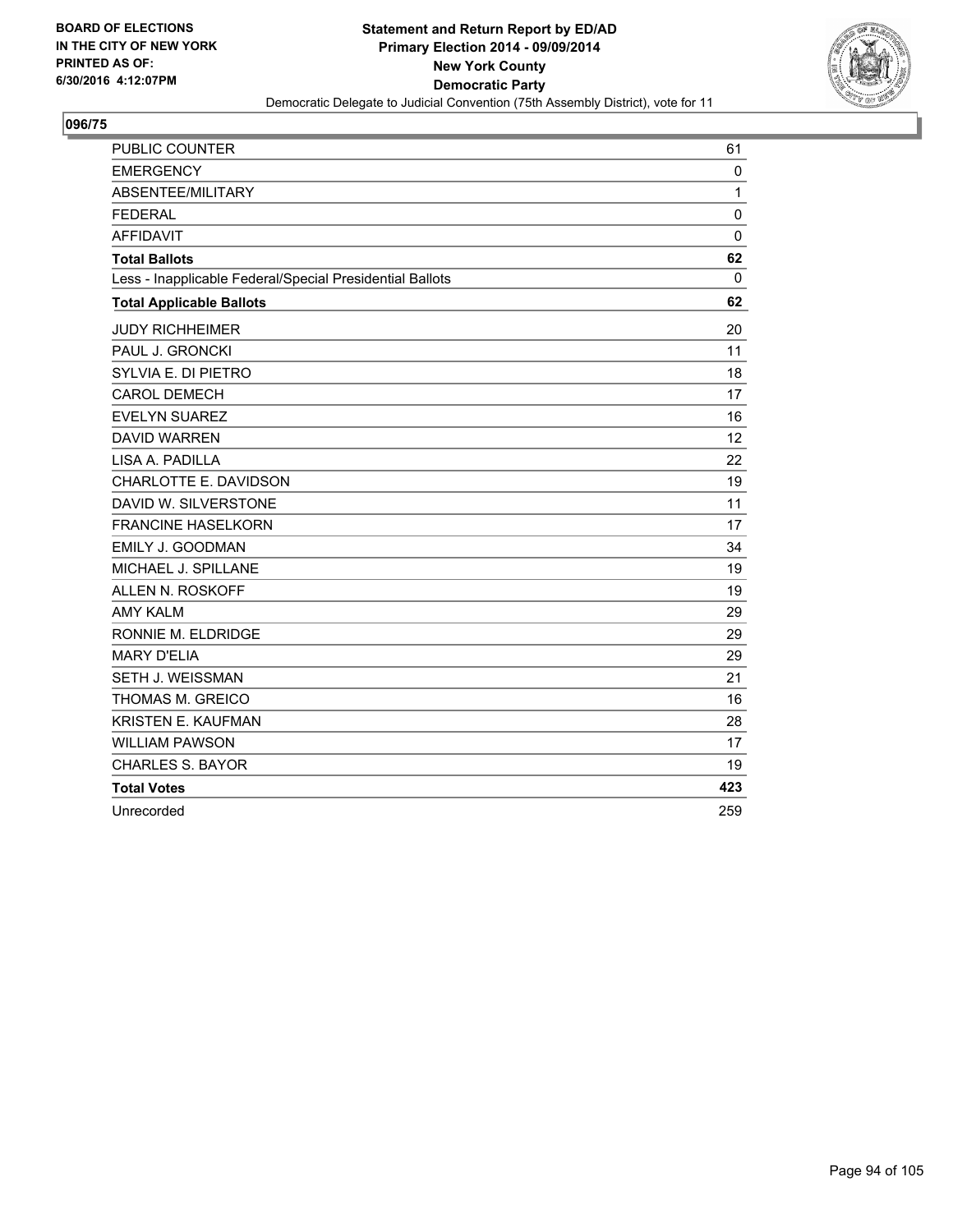

| PUBLIC COUNTER                                           | 94             |
|----------------------------------------------------------|----------------|
| <b>EMERGENCY</b>                                         | $\mathbf{0}$   |
| ABSENTEE/MILITARY                                        | $\overline{2}$ |
| <b>FEDERAL</b>                                           | 0              |
| <b>AFFIDAVIT</b>                                         | $\mathbf 0$    |
| <b>Total Ballots</b>                                     | 96             |
| Less - Inapplicable Federal/Special Presidential Ballots | 0              |
| <b>Total Applicable Ballots</b>                          | 96             |
| <b>JUDY RICHHEIMER</b>                                   | 37             |
| PAUL J. GRONCKI                                          | 14             |
| SYLVIA E. DI PIETRO                                      | 22             |
| <b>CAROL DEMECH</b>                                      | 27             |
| <b>EVELYN SUAREZ</b>                                     | 22             |
| <b>DAVID WARREN</b>                                      | 16             |
| LISA A. PADILLA                                          | 23             |
| CHARLOTTE E. DAVIDSON                                    | 32             |
| DAVID W. SILVERSTONE                                     | 27             |
| <b>FRANCINE HASELKORN</b>                                | 26             |
| EMILY J. GOODMAN                                         | 43             |
| MICHAEL J. SPILLANE                                      | 15             |
| ALLEN N. ROSKOFF                                         | 25             |
| <b>AMY KALM</b>                                          | 29             |
| RONNIE M. ELDRIDGE                                       | 40             |
| <b>MARY D'ELIA</b>                                       | 18             |
| SETH J. WEISSMAN                                         | 30             |
| THOMAS M. GREICO                                         | 9              |
| <b>KRISTEN E. KAUFMAN</b>                                | 38             |
| <b>WILLIAM PAWSON</b>                                    | 10             |
| <b>CHARLES S. BAYOR</b>                                  | 15             |
| <b>Total Votes</b>                                       | 518            |
| Unrecorded                                               | 538            |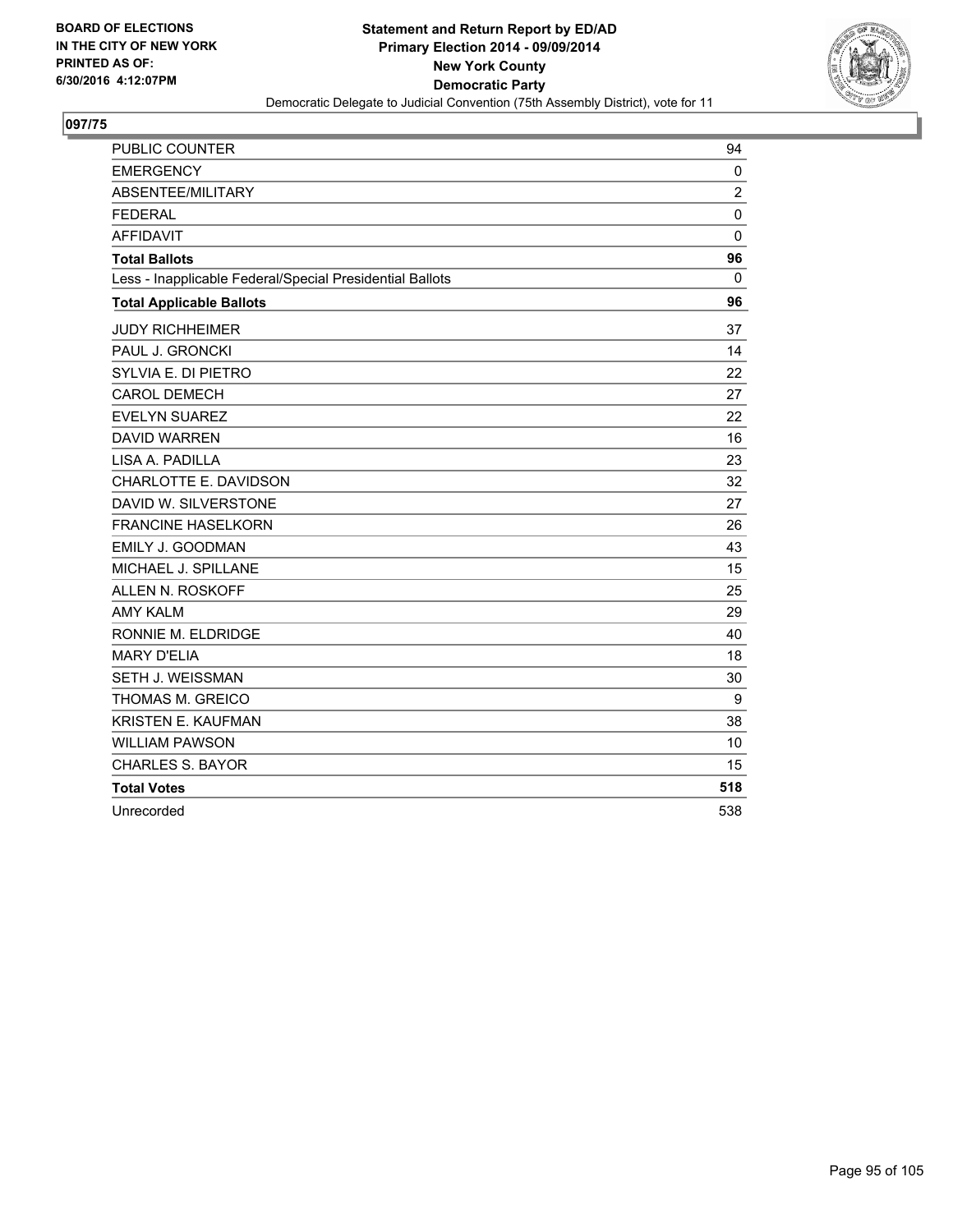

| PUBLIC COUNTER                                           | 52          |
|----------------------------------------------------------|-------------|
| <b>EMERGENCY</b>                                         | 0           |
| ABSENTEE/MILITARY                                        | 3           |
| <b>FEDERAL</b>                                           | 0           |
| <b>AFFIDAVIT</b>                                         | $\mathbf 0$ |
| <b>Total Ballots</b>                                     | 55          |
| Less - Inapplicable Federal/Special Presidential Ballots | 0           |
| <b>Total Applicable Ballots</b>                          | 55          |
| <b>JUDY RICHHEIMER</b>                                   | 13          |
| PAUL J. GRONCKI                                          | 8           |
| SYLVIA E. DI PIETRO                                      | 15          |
| <b>CAROL DEMECH</b>                                      | 12          |
| <b>EVELYN SUAREZ</b>                                     | 11          |
| <b>DAVID WARREN</b>                                      | 10          |
| LISA A. PADILLA                                          | 13          |
| CHARLOTTE E. DAVIDSON                                    | 12          |
| DAVID W. SILVERSTONE                                     | 6           |
| <b>FRANCINE HASELKORN</b>                                | 10          |
| EMILY J. GOODMAN                                         | 21          |
| MICHAEL J. SPILLANE                                      | 13          |
| <b>ALLEN N. ROSKOFF</b>                                  | 10          |
| <b>AMY KALM</b>                                          | 16          |
| RONNIE M. ELDRIDGE                                       | 22          |
| <b>MARY D'ELIA</b>                                       | 15          |
| SETH J. WEISSMAN                                         | 10          |
| THOMAS M. GREICO                                         | 11          |
| KRISTEN E. KAUFMAN                                       | 16          |
| <b>WILLIAM PAWSON</b>                                    | 10          |
| <b>CHARLES S. BAYOR</b>                                  | 12          |
| <b>Total Votes</b>                                       | 266         |
| Unrecorded                                               | 339         |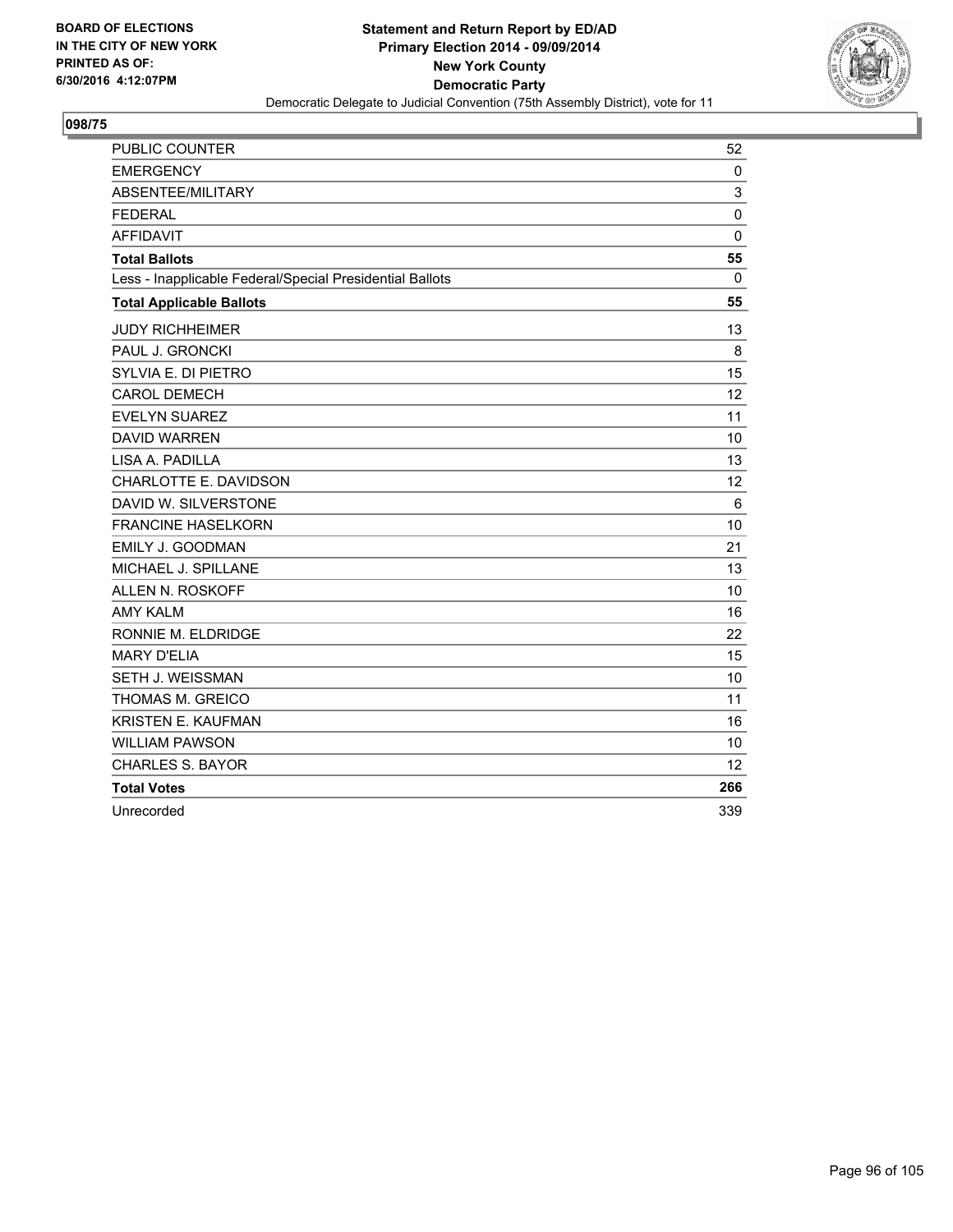

| <b>PUBLIC COUNTER</b>                                    | 68          |
|----------------------------------------------------------|-------------|
| <b>EMERGENCY</b>                                         | 0           |
| ABSENTEE/MILITARY                                        | 3           |
| <b>FEDERAL</b>                                           | 0           |
| <b>AFFIDAVIT</b>                                         | $\mathbf 0$ |
| <b>Total Ballots</b>                                     | 71          |
| Less - Inapplicable Federal/Special Presidential Ballots | $\Omega$    |
| <b>Total Applicable Ballots</b>                          | 71          |
| <b>JUDY RICHHEIMER</b>                                   | 26          |
| PAUL J. GRONCKI                                          | 10          |
| SYLVIA E. DI PIETRO                                      | 27          |
| <b>CAROL DEMECH</b>                                      | 22          |
| <b>EVELYN SUAREZ</b>                                     | 27          |
| <b>DAVID WARREN</b>                                      | 13          |
| LISA A. PADILLA                                          | 27          |
| CHARLOTTE E. DAVIDSON                                    | 22          |
| DAVID W. SILVERSTONE                                     | 14          |
| <b>FRANCINE HASELKORN</b>                                | 26          |
| EMILY J. GOODMAN                                         | 37          |
| MICHAEL J. SPILLANE                                      | 15          |
| <b>ALLEN N. ROSKOFF</b>                                  | 14          |
| <b>AMY KALM</b>                                          | 30          |
| RONNIE M. ELDRIDGE                                       | 34          |
| <b>MARY D'ELIA</b>                                       | 26          |
| <b>SETH J. WEISSMAN</b>                                  | 19          |
| <b>THOMAS M. GREICO</b>                                  | 14          |
| KRISTEN E. KAUFMAN                                       | 30          |
| <b>WILLIAM PAWSON</b>                                    | 12          |
| <b>CHARLES S. BAYOR</b>                                  | 18          |
| <b>Total Votes</b>                                       | 463         |
| Unrecorded                                               | 318         |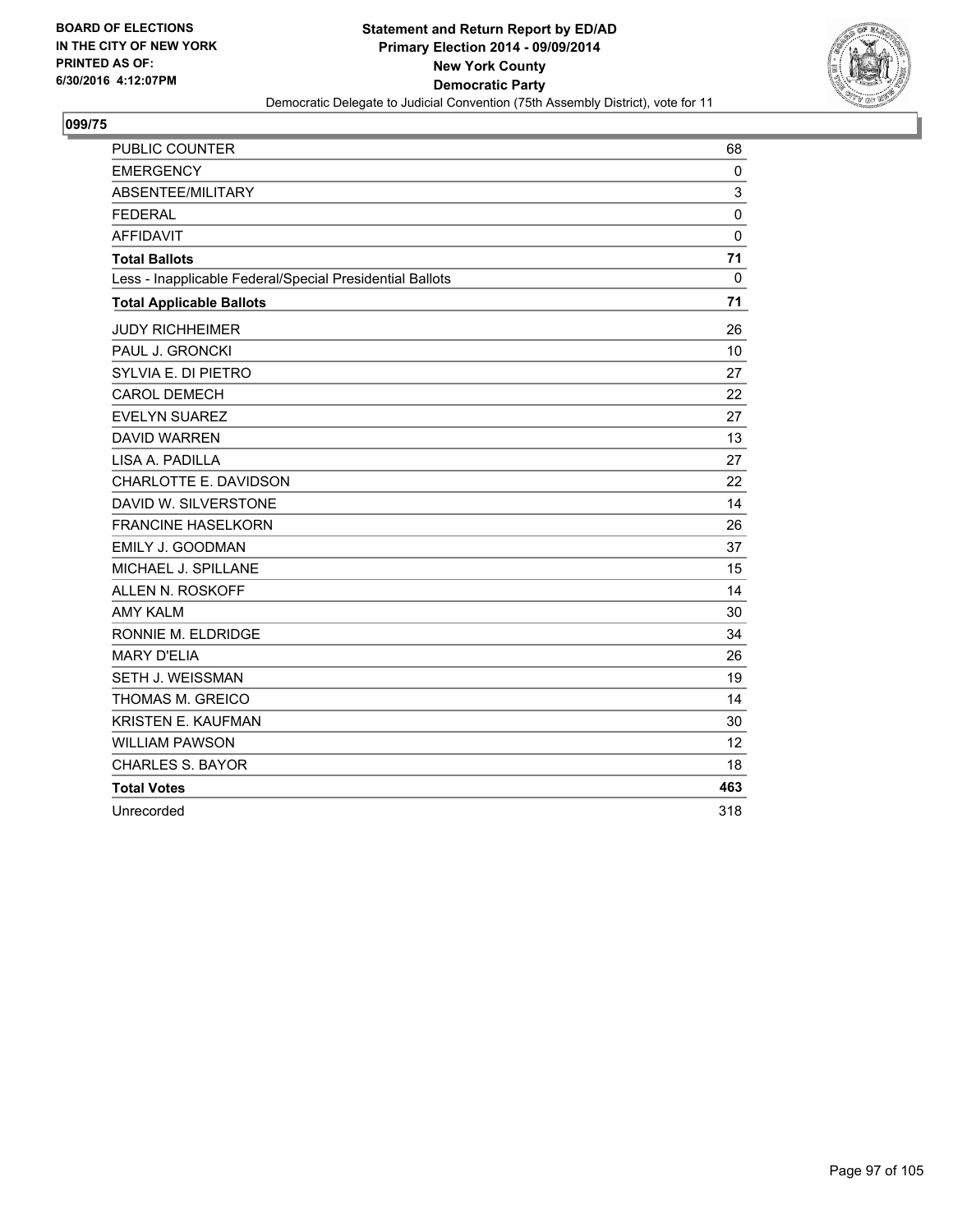

| <b>PUBLIC COUNTER</b>                                    | 66              |
|----------------------------------------------------------|-----------------|
| <b>EMERGENCY</b>                                         | 0               |
| ABSENTEE/MILITARY                                        | 6               |
| <b>FEDERAL</b>                                           | $\pmb{0}$       |
| <b>AFFIDAVIT</b>                                         | $\pmb{0}$       |
| <b>Total Ballots</b>                                     | 72              |
| Less - Inapplicable Federal/Special Presidential Ballots | 0               |
| <b>Total Applicable Ballots</b>                          | 72              |
| <b>JUDY RICHHEIMER</b>                                   | 22              |
| PAUL J. GRONCKI                                          | 8               |
| SYLVIA E. DI PIETRO                                      | 23              |
| <b>CAROL DEMECH</b>                                      | 14              |
| <b>EVELYN SUAREZ</b>                                     | 22              |
| <b>DAVID WARREN</b>                                      | 11              |
| LISA A. PADILLA                                          | 17              |
| CHARLOTTE E. DAVIDSON                                    | 24              |
| DAVID W. SILVERSTONE                                     | 12 <sup>°</sup> |
| <b>FRANCINE HASELKORN</b>                                | 14              |
| EMILY J. GOODMAN                                         | 29              |
| MICHAEL J. SPILLANE                                      | 16              |
| ALLEN N. ROSKOFF                                         | 15              |
| <b>AMY KALM</b>                                          | 24              |
| RONNIE M. ELDRIDGE                                       | 28              |
| <b>MARY D'ELIA</b>                                       | 24              |
| SETH J. WEISSMAN                                         | 16              |
| THOMAS M. GREICO                                         | 14              |
| <b>KRISTEN E. KAUFMAN</b>                                | 21              |
| <b>WILLIAM PAWSON</b>                                    | 16              |
| <b>CHARLES S. BAYOR</b>                                  | 16              |
| <b>Total Votes</b>                                       | 386             |
| Unrecorded                                               | 406             |
| 101/75 COMBINED into: 100/75                             |                 |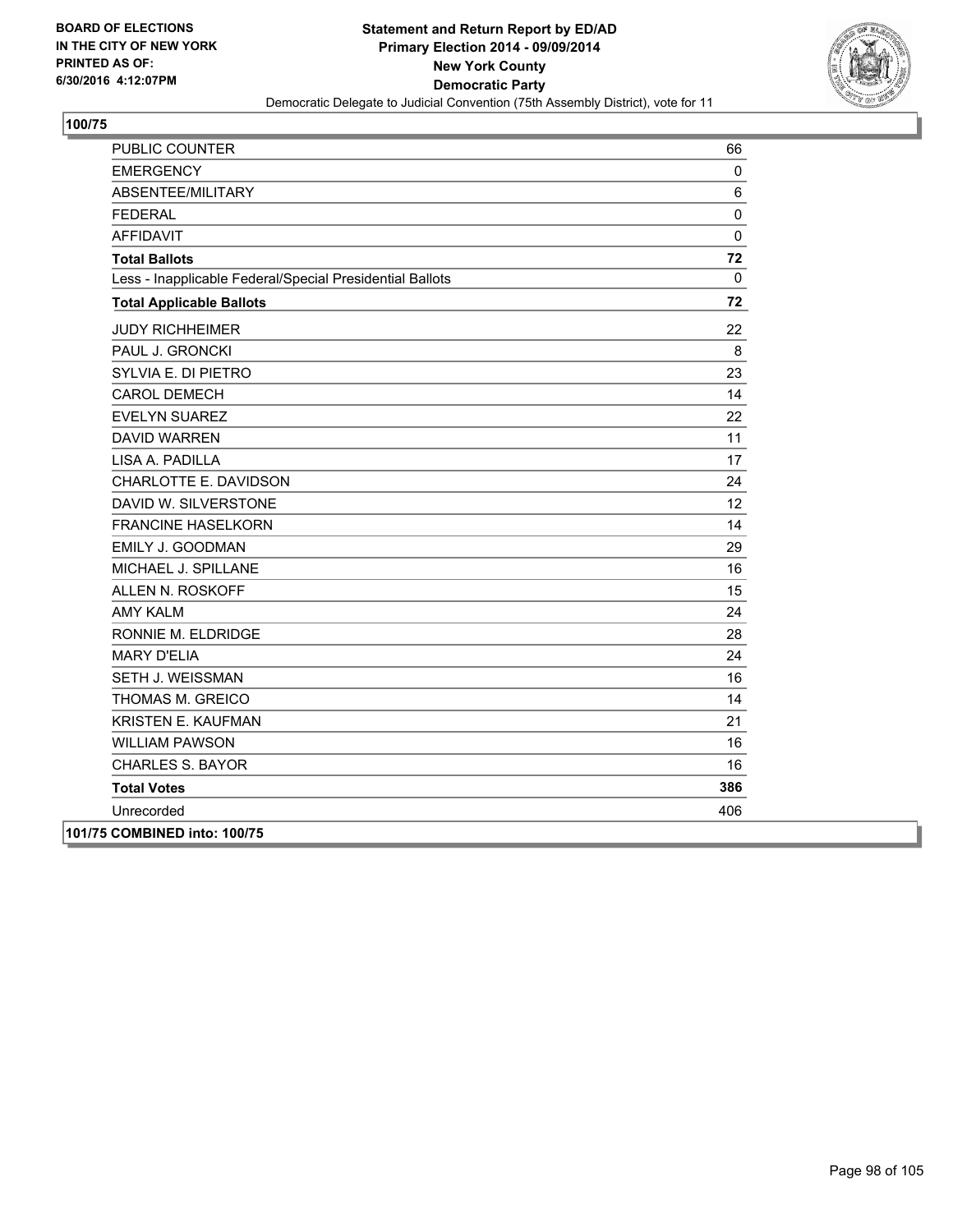

| PUBLIC COUNTER                                           | 35               |
|----------------------------------------------------------|------------------|
| <b>EMERGENCY</b>                                         | $\mathbf{0}$     |
| ABSENTEE/MILITARY                                        | $\mathbf 0$      |
| <b>FEDERAL</b>                                           | 0                |
| <b>AFFIDAVIT</b>                                         | 1                |
| <b>Total Ballots</b>                                     | 36               |
| Less - Inapplicable Federal/Special Presidential Ballots | 0                |
| <b>Total Applicable Ballots</b>                          | 36               |
| <b>JUDY RICHHEIMER</b>                                   | 9                |
| PAUL J. GRONCKI                                          | 6                |
| SYLVIA E. DI PIETRO                                      | 9                |
| <b>CAROL DEMECH</b>                                      | $\overline{7}$   |
| <b>EVELYN SUAREZ</b>                                     | 10               |
| <b>DAVID WARREN</b>                                      | 5                |
| LISA A. PADILLA                                          | 11               |
| CHARLOTTE E. DAVIDSON                                    | 8                |
| DAVID W. SILVERSTONE                                     | $\overline{7}$   |
| <b>FRANCINE HASELKORN</b>                                | $\boldsymbol{9}$ |
| EMILY J. GOODMAN                                         | 13               |
| MICHAEL J. SPILLANE                                      | 5                |
| <b>ALLEN N. ROSKOFF</b>                                  | 8                |
| <b>AMY KALM</b>                                          | 10               |
| RONNIE M. ELDRIDGE                                       | 8                |
| <b>MARY D'ELIA</b>                                       | 9                |
| SETH J. WEISSMAN                                         | $\overline{7}$   |
| THOMAS M. GREICO                                         | $\overline{7}$   |
| KRISTEN E. KAUFMAN                                       | 12               |
| <b>WILLIAM PAWSON</b>                                    | 5                |
| <b>CHARLES S. BAYOR</b>                                  | 6                |
| <b>Total Votes</b>                                       | 171              |
| Unrecorded                                               | 225              |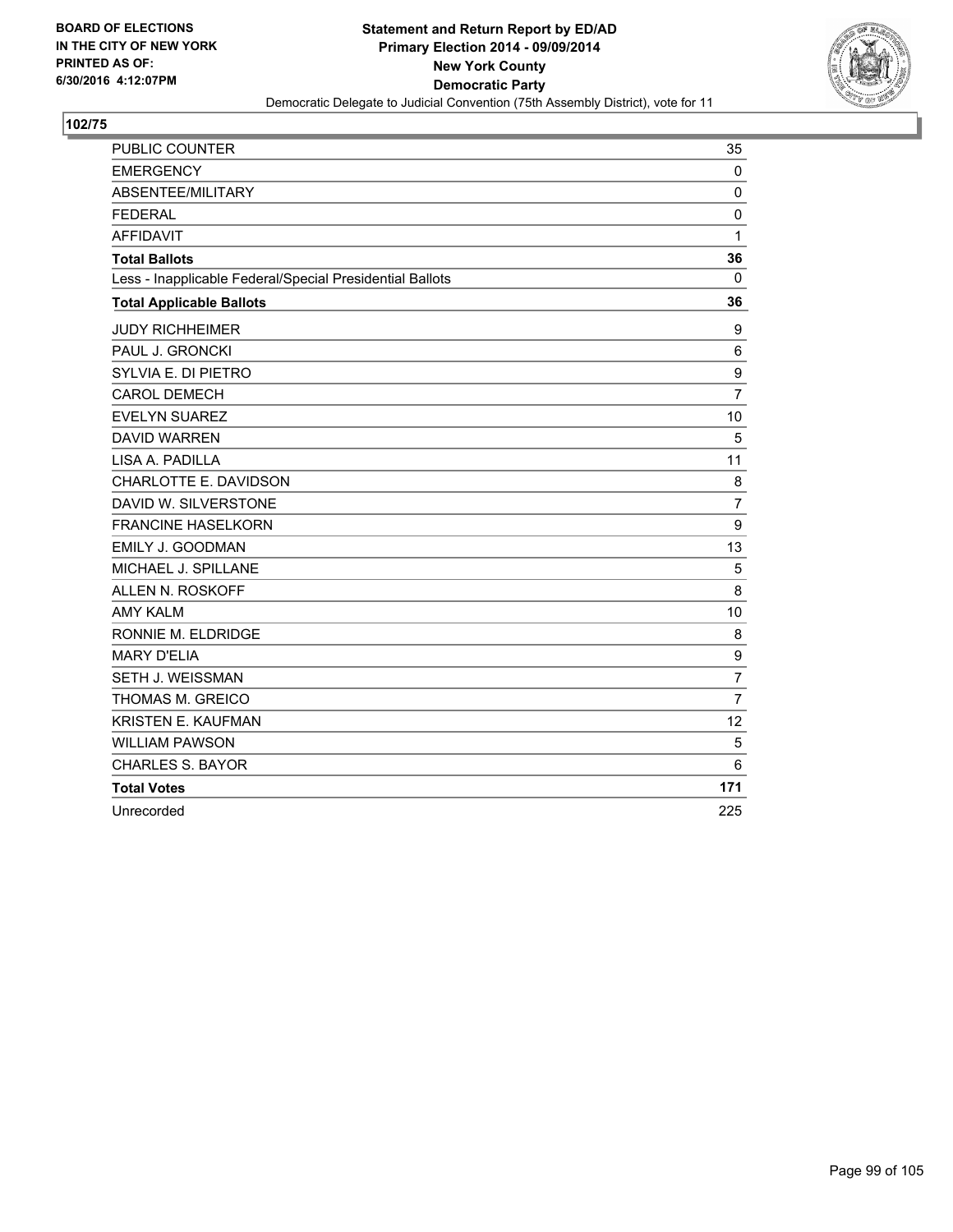

| PUBLIC COUNTER                                           | 24             |
|----------------------------------------------------------|----------------|
| <b>EMERGENCY</b>                                         | $\mathbf{0}$   |
| ABSENTEE/MILITARY                                        | $\mathbf 0$    |
| <b>FEDERAL</b>                                           | $\mathbf 0$    |
| <b>AFFIDAVIT</b>                                         | $\mathbf 0$    |
| <b>Total Ballots</b>                                     | 24             |
| Less - Inapplicable Federal/Special Presidential Ballots | 0              |
| <b>Total Applicable Ballots</b>                          | 24             |
| <b>JUDY RICHHEIMER</b>                                   | 12             |
| PAUL J. GRONCKI                                          | 8              |
| SYLVIA E. DI PIETRO                                      | 15             |
| <b>CAROL DEMECH</b>                                      | 7              |
| <b>EVELYN SUAREZ</b>                                     | 14             |
| <b>DAVID WARREN</b>                                      | $\overline{7}$ |
| LISA A. PADILLA                                          | 14             |
| CHARLOTTE E. DAVIDSON                                    | 11             |
| DAVID W. SILVERSTONE                                     | $\overline{7}$ |
| <b>FRANCINE HASELKORN</b>                                | 11             |
| EMILY J. GOODMAN                                         | 12             |
| MICHAEL J. SPILLANE                                      | 13             |
| ALLEN N. ROSKOFF                                         | $\overline{7}$ |
| <b>AMY KALM</b>                                          | 10             |
| RONNIE M. ELDRIDGE                                       | 9              |
| <b>MARY D'ELIA</b>                                       | 10             |
| SETH J. WEISSMAN                                         | 8              |
| THOMAS M. GREICO                                         | 11             |
| <b>KRISTEN E. KAUFMAN</b>                                | 8              |
| <b>WILLIAM PAWSON</b>                                    | 7              |
| <b>CHARLES S. BAYOR</b>                                  | 6              |
| <b>Total Votes</b>                                       | 207            |
| Unrecorded                                               | 57             |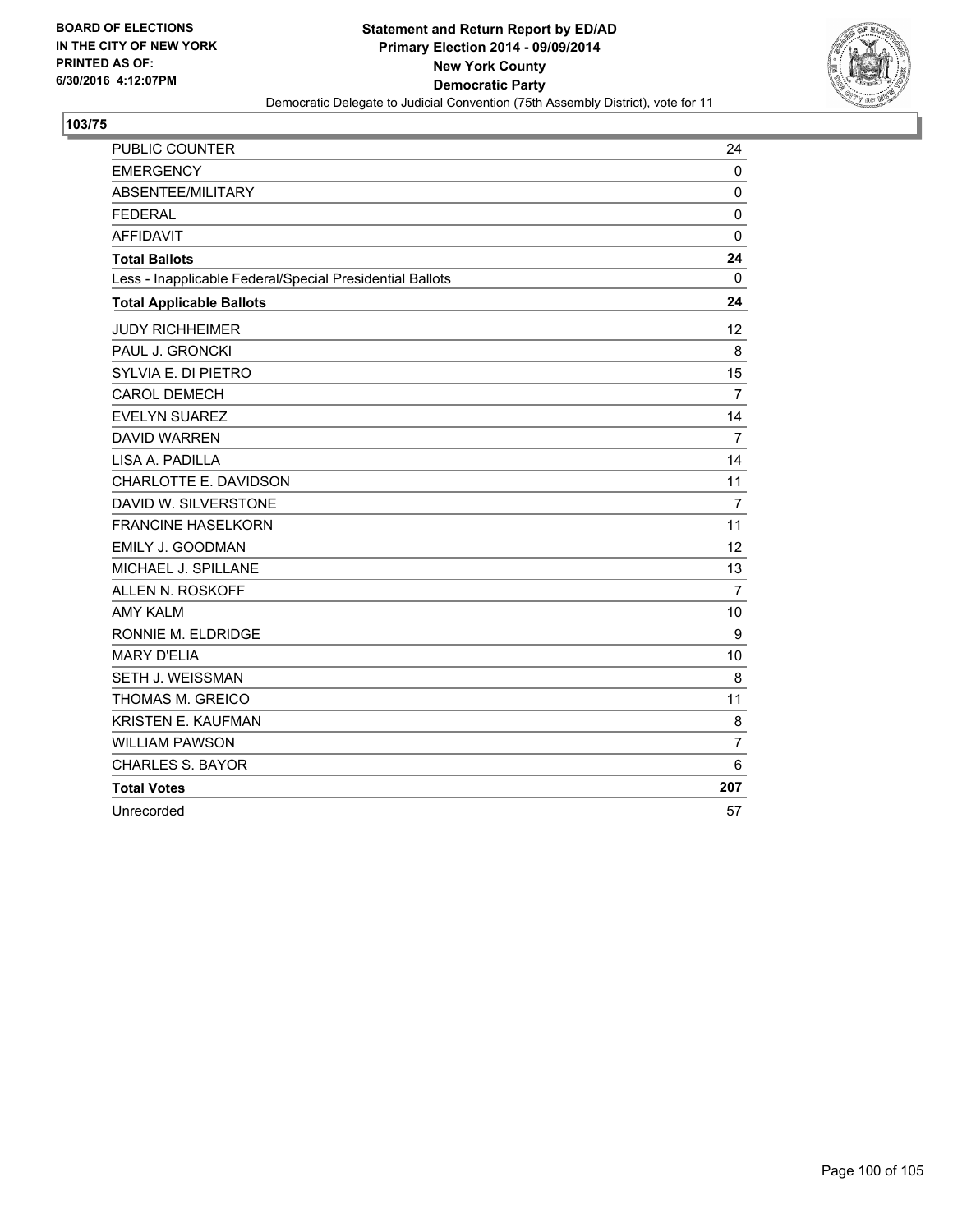

| <b>EMERGENCY</b><br>$\mathbf 0$<br>ABSENTEE/MILITARY<br>0<br>$\mathbf 0$<br><b>FEDERAL</b><br><b>AFFIDAVIT</b><br>$\mathbf 0$<br>$\mathbf 0$<br><b>Total Ballots</b><br>$\mathbf 0$<br>Less - Inapplicable Federal/Special Presidential Ballots<br>$\mathbf 0$<br><b>Total Applicable Ballots</b><br><b>JUDY RICHHEIMER</b><br>$\mathbf 0$<br>PAUL J. GRONCKI<br>$\Omega$<br>SYLVIA E. DI PIETRO<br>$\mathbf{0}$<br><b>CAROL DEMECH</b><br>$\mathbf 0$<br><b>EVELYN SUAREZ</b><br>$\mathbf 0$<br><b>DAVID WARREN</b><br>$\mathbf 0$<br>LISA A. PADILLA<br>$\mathbf 0$<br>CHARLOTTE E. DAVIDSON<br>$\mathbf 0$<br>DAVID W. SILVERSTONE<br>$\mathbf 0$<br><b>FRANCINE HASELKORN</b><br>$\mathbf 0$<br>EMILY J. GOODMAN<br>$\mathbf 0$<br>MICHAEL J. SPILLANE<br>$\mathbf 0$<br>ALLEN N. ROSKOFF<br>$\Omega$<br><b>AMY KALM</b><br>$\mathbf 0$<br>RONNIE M. ELDRIDGE<br>$\mathbf{0}$<br><b>MARY D'ELIA</b><br>$\mathbf 0$<br>SETH J. WEISSMAN<br>$\mathbf 0$<br>THOMAS M. GREICO<br>0<br>KRISTEN E. KAUFMAN<br>$\mathbf 0$<br><b>WILLIAM PAWSON</b><br>$\mathbf 0$<br><b>CHARLES S. BAYOR</b><br>$\mathbf 0$<br>$\mathbf{0}$<br><b>Total Votes</b> | <b>PUBLIC COUNTER</b> | $\mathbf 0$ |
|-------------------------------------------------------------------------------------------------------------------------------------------------------------------------------------------------------------------------------------------------------------------------------------------------------------------------------------------------------------------------------------------------------------------------------------------------------------------------------------------------------------------------------------------------------------------------------------------------------------------------------------------------------------------------------------------------------------------------------------------------------------------------------------------------------------------------------------------------------------------------------------------------------------------------------------------------------------------------------------------------------------------------------------------------------------------------------------------------------------------------------------------------|-----------------------|-------------|
|                                                                                                                                                                                                                                                                                                                                                                                                                                                                                                                                                                                                                                                                                                                                                                                                                                                                                                                                                                                                                                                                                                                                                 |                       |             |
|                                                                                                                                                                                                                                                                                                                                                                                                                                                                                                                                                                                                                                                                                                                                                                                                                                                                                                                                                                                                                                                                                                                                                 |                       |             |
|                                                                                                                                                                                                                                                                                                                                                                                                                                                                                                                                                                                                                                                                                                                                                                                                                                                                                                                                                                                                                                                                                                                                                 |                       |             |
|                                                                                                                                                                                                                                                                                                                                                                                                                                                                                                                                                                                                                                                                                                                                                                                                                                                                                                                                                                                                                                                                                                                                                 |                       |             |
|                                                                                                                                                                                                                                                                                                                                                                                                                                                                                                                                                                                                                                                                                                                                                                                                                                                                                                                                                                                                                                                                                                                                                 |                       |             |
|                                                                                                                                                                                                                                                                                                                                                                                                                                                                                                                                                                                                                                                                                                                                                                                                                                                                                                                                                                                                                                                                                                                                                 |                       |             |
|                                                                                                                                                                                                                                                                                                                                                                                                                                                                                                                                                                                                                                                                                                                                                                                                                                                                                                                                                                                                                                                                                                                                                 |                       |             |
|                                                                                                                                                                                                                                                                                                                                                                                                                                                                                                                                                                                                                                                                                                                                                                                                                                                                                                                                                                                                                                                                                                                                                 |                       |             |
|                                                                                                                                                                                                                                                                                                                                                                                                                                                                                                                                                                                                                                                                                                                                                                                                                                                                                                                                                                                                                                                                                                                                                 |                       |             |
|                                                                                                                                                                                                                                                                                                                                                                                                                                                                                                                                                                                                                                                                                                                                                                                                                                                                                                                                                                                                                                                                                                                                                 |                       |             |
|                                                                                                                                                                                                                                                                                                                                                                                                                                                                                                                                                                                                                                                                                                                                                                                                                                                                                                                                                                                                                                                                                                                                                 |                       |             |
|                                                                                                                                                                                                                                                                                                                                                                                                                                                                                                                                                                                                                                                                                                                                                                                                                                                                                                                                                                                                                                                                                                                                                 |                       |             |
|                                                                                                                                                                                                                                                                                                                                                                                                                                                                                                                                                                                                                                                                                                                                                                                                                                                                                                                                                                                                                                                                                                                                                 |                       |             |
|                                                                                                                                                                                                                                                                                                                                                                                                                                                                                                                                                                                                                                                                                                                                                                                                                                                                                                                                                                                                                                                                                                                                                 |                       |             |
|                                                                                                                                                                                                                                                                                                                                                                                                                                                                                                                                                                                                                                                                                                                                                                                                                                                                                                                                                                                                                                                                                                                                                 |                       |             |
|                                                                                                                                                                                                                                                                                                                                                                                                                                                                                                                                                                                                                                                                                                                                                                                                                                                                                                                                                                                                                                                                                                                                                 |                       |             |
|                                                                                                                                                                                                                                                                                                                                                                                                                                                                                                                                                                                                                                                                                                                                                                                                                                                                                                                                                                                                                                                                                                                                                 |                       |             |
|                                                                                                                                                                                                                                                                                                                                                                                                                                                                                                                                                                                                                                                                                                                                                                                                                                                                                                                                                                                                                                                                                                                                                 |                       |             |
|                                                                                                                                                                                                                                                                                                                                                                                                                                                                                                                                                                                                                                                                                                                                                                                                                                                                                                                                                                                                                                                                                                                                                 |                       |             |
|                                                                                                                                                                                                                                                                                                                                                                                                                                                                                                                                                                                                                                                                                                                                                                                                                                                                                                                                                                                                                                                                                                                                                 |                       |             |
|                                                                                                                                                                                                                                                                                                                                                                                                                                                                                                                                                                                                                                                                                                                                                                                                                                                                                                                                                                                                                                                                                                                                                 |                       |             |
|                                                                                                                                                                                                                                                                                                                                                                                                                                                                                                                                                                                                                                                                                                                                                                                                                                                                                                                                                                                                                                                                                                                                                 |                       |             |
|                                                                                                                                                                                                                                                                                                                                                                                                                                                                                                                                                                                                                                                                                                                                                                                                                                                                                                                                                                                                                                                                                                                                                 |                       |             |
|                                                                                                                                                                                                                                                                                                                                                                                                                                                                                                                                                                                                                                                                                                                                                                                                                                                                                                                                                                                                                                                                                                                                                 |                       |             |
|                                                                                                                                                                                                                                                                                                                                                                                                                                                                                                                                                                                                                                                                                                                                                                                                                                                                                                                                                                                                                                                                                                                                                 |                       |             |
|                                                                                                                                                                                                                                                                                                                                                                                                                                                                                                                                                                                                                                                                                                                                                                                                                                                                                                                                                                                                                                                                                                                                                 |                       |             |
|                                                                                                                                                                                                                                                                                                                                                                                                                                                                                                                                                                                                                                                                                                                                                                                                                                                                                                                                                                                                                                                                                                                                                 |                       |             |
|                                                                                                                                                                                                                                                                                                                                                                                                                                                                                                                                                                                                                                                                                                                                                                                                                                                                                                                                                                                                                                                                                                                                                 |                       |             |
|                                                                                                                                                                                                                                                                                                                                                                                                                                                                                                                                                                                                                                                                                                                                                                                                                                                                                                                                                                                                                                                                                                                                                 |                       |             |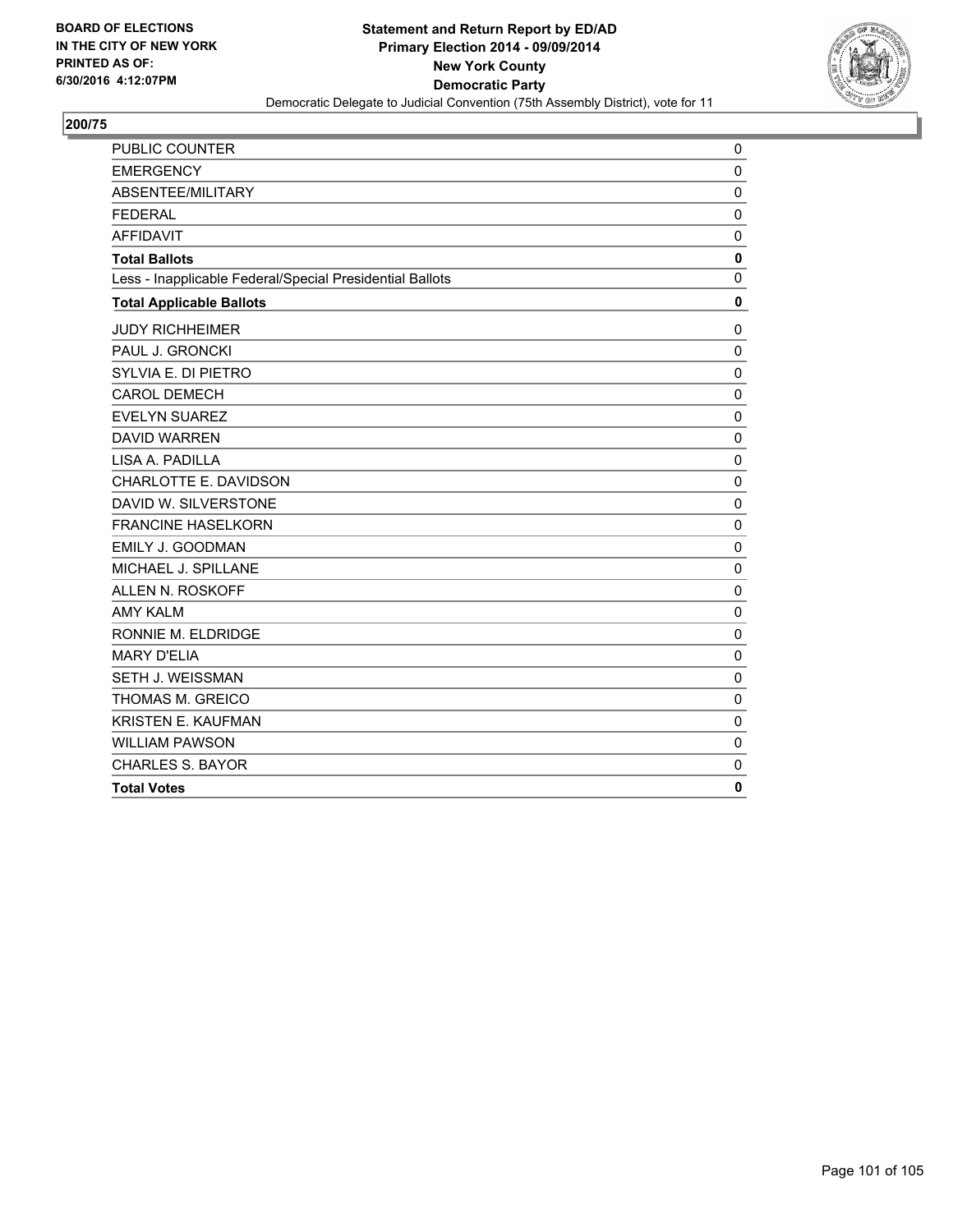

| PUBLIC COUNTER                                           | 0            |
|----------------------------------------------------------|--------------|
| <b>EMERGENCY</b>                                         | $\mathbf 0$  |
| ABSENTEE/MILITARY                                        | $\pmb{0}$    |
| <b>FEDERAL</b>                                           | $\pmb{0}$    |
| <b>AFFIDAVIT</b>                                         | $\mathbf 0$  |
| <b>Total Ballots</b>                                     | $\pmb{0}$    |
| Less - Inapplicable Federal/Special Presidential Ballots | $\mathbf 0$  |
| <b>Total Applicable Ballots</b>                          | $\pmb{0}$    |
| <b>JUDY RICHHEIMER</b>                                   | $\mathbf 0$  |
| PAUL J. GRONCKI                                          | $\mathbf 0$  |
| SYLVIA E. DI PIETRO                                      | $\pmb{0}$    |
| <b>CAROL DEMECH</b>                                      | $\pmb{0}$    |
| <b>EVELYN SUAREZ</b>                                     | $\mathbf 0$  |
| <b>DAVID WARREN</b>                                      | $\pmb{0}$    |
| LISA A. PADILLA                                          | $\pmb{0}$    |
| CHARLOTTE E. DAVIDSON                                    | $\mathbf 0$  |
| DAVID W. SILVERSTONE                                     | $\pmb{0}$    |
| <b>FRANCINE HASELKORN</b>                                | $\pmb{0}$    |
| EMILY J. GOODMAN                                         | $\pmb{0}$    |
| MICHAEL J. SPILLANE                                      | $\mathbf 0$  |
| ALLEN N. ROSKOFF                                         | $\mathbf 0$  |
| <b>AMY KALM</b>                                          | $\pmb{0}$    |
| RONNIE M. ELDRIDGE                                       | $\pmb{0}$    |
| <b>MARY D'ELIA</b>                                       | $\mathbf 0$  |
| SETH J. WEISSMAN                                         | $\pmb{0}$    |
| THOMAS M. GREICO                                         | $\pmb{0}$    |
| <b>KRISTEN E. KAUFMAN</b>                                | $\mathbf 0$  |
| <b>WILLIAM PAWSON</b>                                    | $\pmb{0}$    |
| <b>CHARLES S. BAYOR</b>                                  | $\pmb{0}$    |
| <b>Total Votes</b>                                       | $\mathbf{0}$ |
| 202/75 COMBINED into: 201/75                             |              |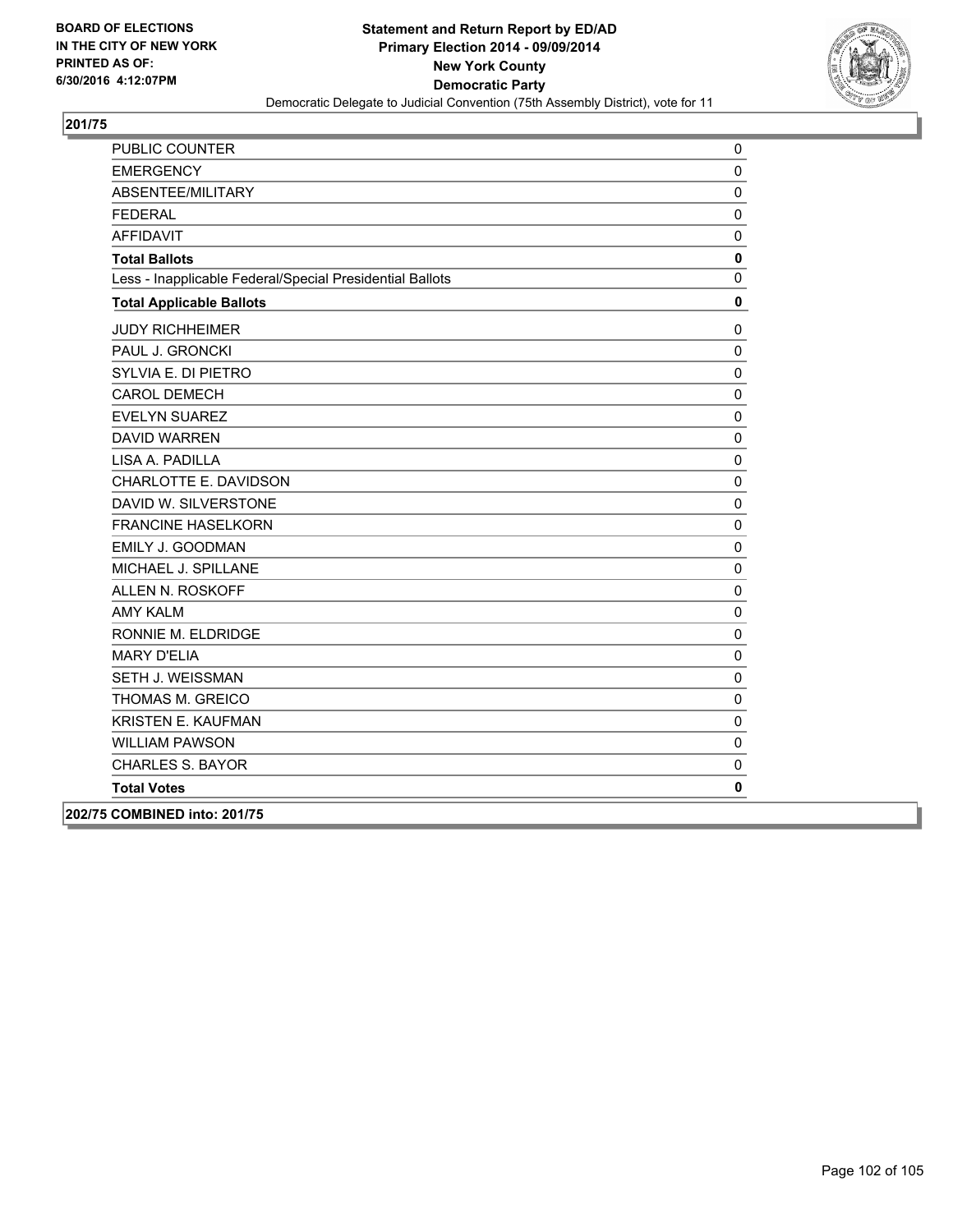

| PUBLIC COUNTER                                           | 0           |
|----------------------------------------------------------|-------------|
| <b>EMERGENCY</b>                                         | $\mathbf 0$ |
| ABSENTEE/MILITARY                                        | 0           |
| <b>FEDERAL</b>                                           | $\mathbf 0$ |
| <b>AFFIDAVIT</b>                                         | $\mathbf 0$ |
| <b>Total Ballots</b>                                     | $\mathbf 0$ |
| Less - Inapplicable Federal/Special Presidential Ballots | $\pmb{0}$   |
| <b>Total Applicable Ballots</b>                          | $\mathbf 0$ |
| <b>JUDY RICHHEIMER</b>                                   | 0           |
| PAUL J. GRONCKI                                          | 0           |
| SYLVIA E. DI PIETRO                                      | $\pmb{0}$   |
| <b>CAROL DEMECH</b>                                      | $\pmb{0}$   |
| <b>EVELYN SUAREZ</b>                                     | $\pmb{0}$   |
| <b>DAVID WARREN</b>                                      | $\mathbf 0$ |
| LISA A. PADILLA                                          | $\mathbf 0$ |
| CHARLOTTE E. DAVIDSON                                    | $\pmb{0}$   |
| DAVID W. SILVERSTONE                                     | $\mathbf 0$ |
| <b>FRANCINE HASELKORN</b>                                | $\pmb{0}$   |
| EMILY J. GOODMAN                                         | $\pmb{0}$   |
| MICHAEL J. SPILLANE                                      | $\pmb{0}$   |
| ALLEN N. ROSKOFF                                         | $\pmb{0}$   |
| <b>AMY KALM</b>                                          | $\pmb{0}$   |
| RONNIE M. ELDRIDGE                                       | $\pmb{0}$   |
| <b>MARY D'ELIA</b>                                       | $\pmb{0}$   |
| SETH J. WEISSMAN                                         | $\pmb{0}$   |
| THOMAS M. GREICO                                         | $\pmb{0}$   |
| <b>KRISTEN E. KAUFMAN</b>                                | $\pmb{0}$   |
| <b>WILLIAM PAWSON</b>                                    | $\mathbf 0$ |
| CHARLES S. BAYOR                                         | $\pmb{0}$   |
| <b>Total Votes</b>                                       | 0           |
| 204/75 COMBINED into: 203/75                             |             |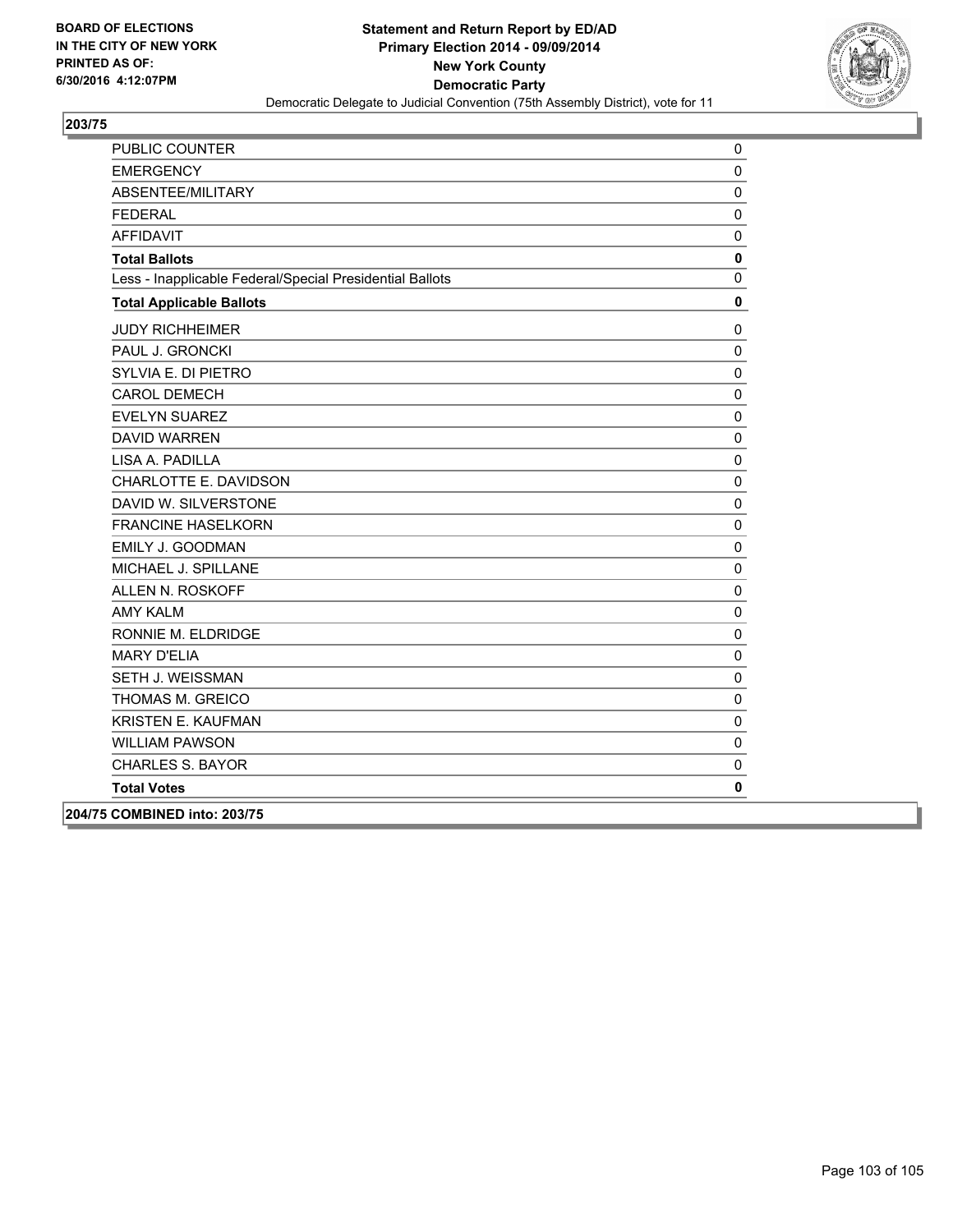

| <b>PUBLIC COUNTER</b>                                    | 0            |
|----------------------------------------------------------|--------------|
| <b>EMERGENCY</b>                                         | $\mathbf 0$  |
| ABSENTEE/MILITARY                                        | $\mathbf 0$  |
| <b>FEDERAL</b>                                           | 0            |
| <b>AFFIDAVIT</b>                                         | 0            |
| <b>Total Ballots</b>                                     | $\mathbf 0$  |
| Less - Inapplicable Federal/Special Presidential Ballots | $\mathbf 0$  |
| <b>Total Applicable Ballots</b>                          | $\mathbf 0$  |
| <b>JUDY RICHHEIMER</b>                                   | 0            |
| PAUL J. GRONCKI                                          | $\mathbf 0$  |
| SYLVIA E. DI PIETRO                                      | $\mathbf 0$  |
| <b>CAROL DEMECH</b>                                      | $\mathbf 0$  |
| <b>EVELYN SUAREZ</b>                                     | $\mathbf 0$  |
| <b>DAVID WARREN</b>                                      | $\mathbf 0$  |
| LISA A. PADILLA                                          | $\mathbf 0$  |
| CHARLOTTE E. DAVIDSON                                    | $\mathbf 0$  |
| DAVID W. SILVERSTONE                                     | $\mathbf 0$  |
| <b>FRANCINE HASELKORN</b>                                | $\mathbf 0$  |
| EMILY J. GOODMAN                                         | $\mathbf 0$  |
| MICHAEL J. SPILLANE                                      | $\mathbf 0$  |
| ALLEN N. ROSKOFF                                         | $\mathbf 0$  |
| <b>AMY KALM</b>                                          | $\mathbf 0$  |
| RONNIE M. ELDRIDGE                                       | $\mathbf 0$  |
| <b>MARY D'ELIA</b>                                       | $\mathbf 0$  |
| SETH J. WEISSMAN                                         | $\mathbf 0$  |
| THOMAS M. GREICO                                         | $\mathbf 0$  |
| <b>KRISTEN E. KAUFMAN</b>                                | $\mathbf 0$  |
| <b>WILLIAM PAWSON</b>                                    | $\mathbf 0$  |
| <b>CHARLES S. BAYOR</b>                                  | $\mathbf 0$  |
| <b>Total Votes</b>                                       | $\mathbf{0}$ |